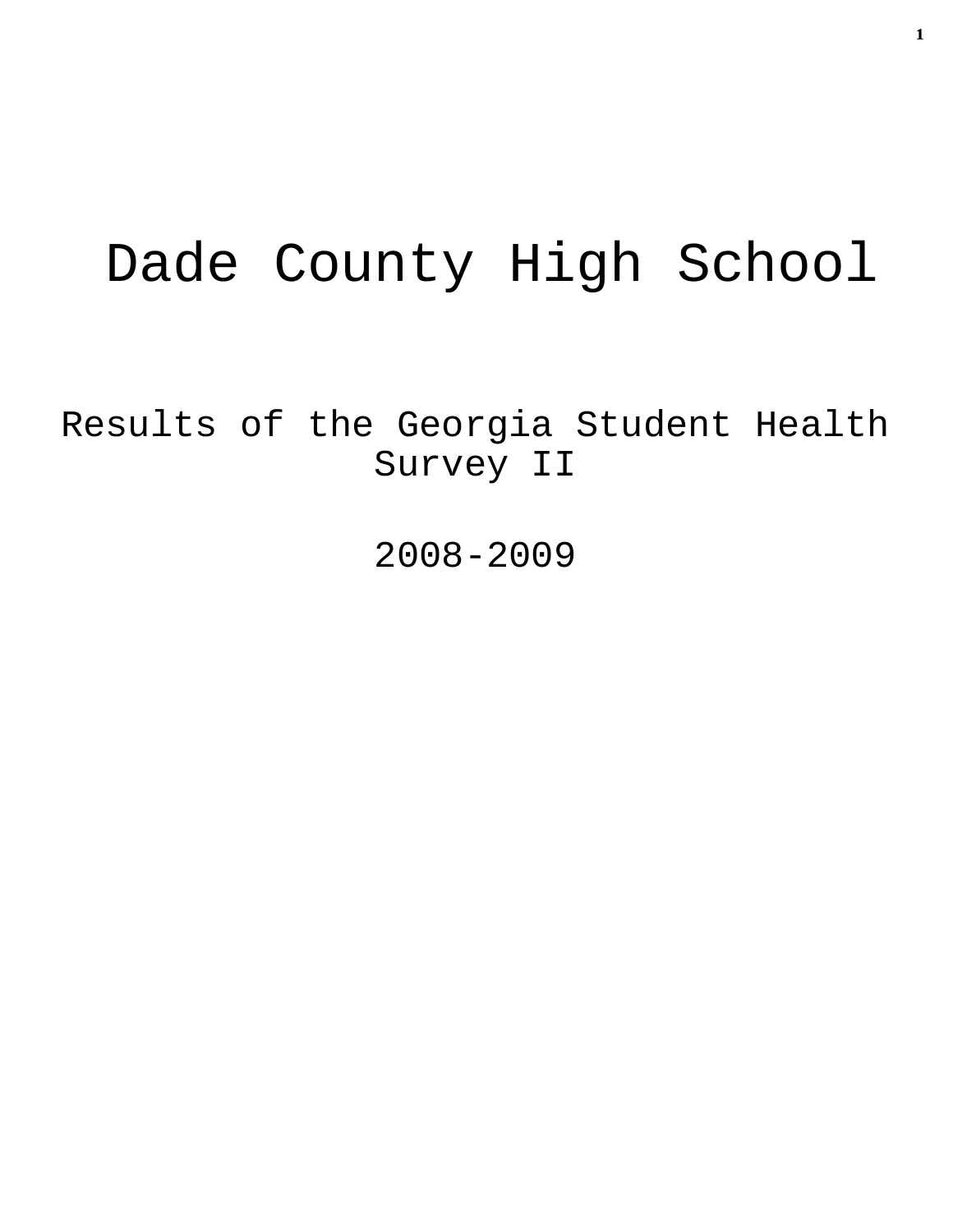# *Demographics* **2**

| <b>Grade</b>             |    |  |  |  |
|--------------------------|----|--|--|--|
| <b>Grade   Frequency</b> |    |  |  |  |
| 10                       | 81 |  |  |  |
| 12                       | 91 |  |  |  |

| Frequency      | <b>Table of Gender by Grade</b> |              |             |              |  |  |
|----------------|---------------------------------|--------------|-------------|--------------|--|--|
| <b>Col Pct</b> |                                 | Grade(Grade) |             |              |  |  |
|                | Gender(Gender)                  | 10           | 12          | <b>Total</b> |  |  |
|                | <b>Female</b>                   | 40<br>49.38  | 45<br>49.45 | 85           |  |  |
|                | <b>Male</b>                     | 41<br>50.62  | 46<br>50.55 | 87           |  |  |
|                | <b>Total</b>                    | 81           | 91          | 172          |  |  |

| <b>Frequency</b><br>Col Pct |
|-----------------------------|
|-----------------------------|

| <b>Table of Ethnicity by Grade</b> |              |                        |                |  |  |
|------------------------------------|--------------|------------------------|----------------|--|--|
|                                    | Grade(Grade) |                        |                |  |  |
| <b>Ethnicity</b> (Ethnicity)       | 10           | 12                     | <b>Total</b>   |  |  |
| <b>Black</b>                       | 1.23         | 1.10                   | $\mathfrak{D}$ |  |  |
| <b>Hispanic</b>                    | 1.23         | $\mathfrak{D}$<br>2.20 | 3              |  |  |
| <b>White</b>                       | 76<br>93.83  | 88<br>96.70            | 164            |  |  |
| <b>Other</b>                       | 3<br>3.70    | 0<br>0.00              | 3              |  |  |
| <b>Total</b>                       | 81           | 91                     | 172            |  |  |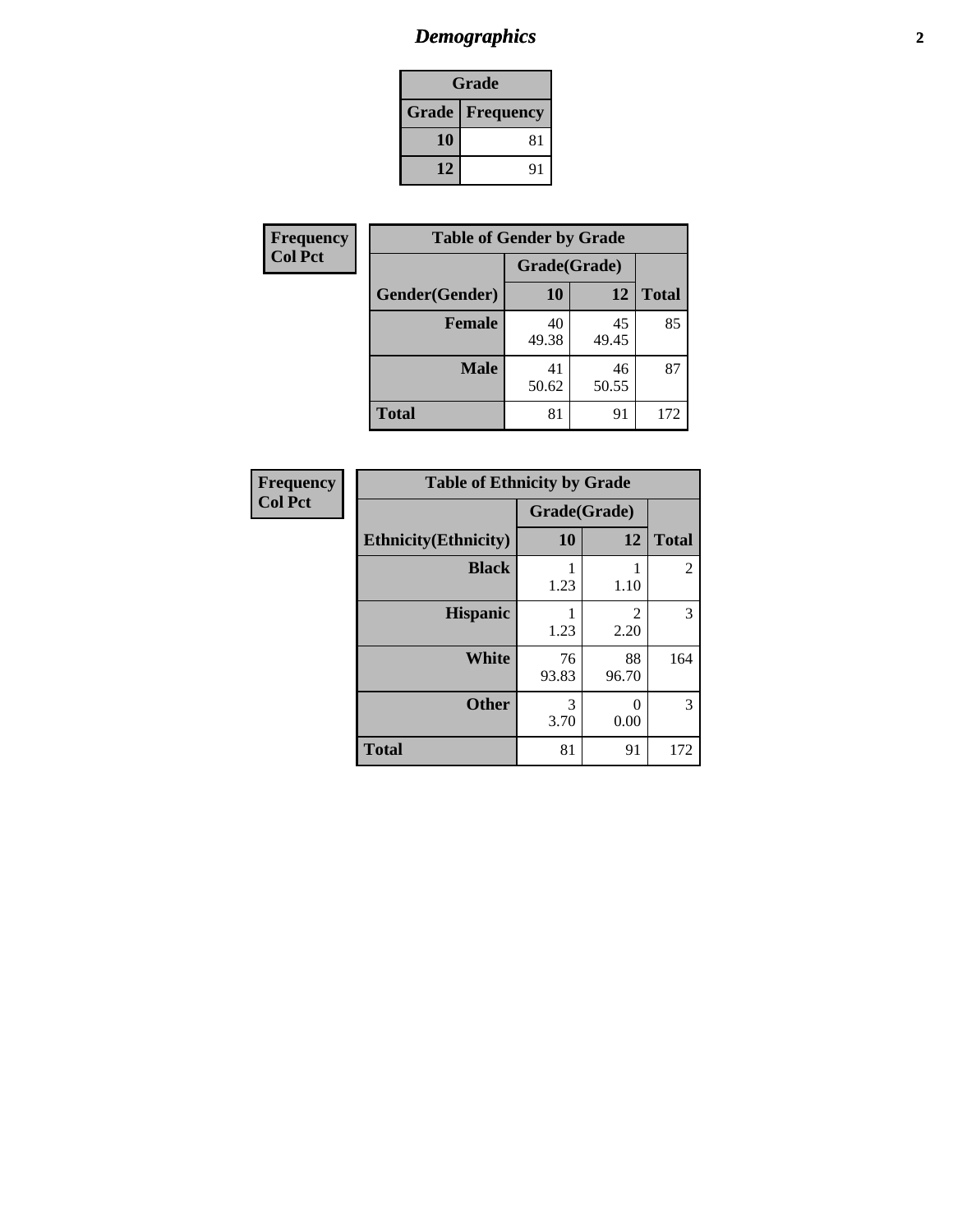### *Title IV, Part A, Schedule A* **3** *Goal 1: Ensure that all schools are drug-free Baseline Data: Year 2008-2009 Prevalence of Drug Use*

| Frequency<br><b>Col Pct</b> | <b>Table of AlcoholAlt by Grade</b> |              |             |              |  |
|-----------------------------|-------------------------------------|--------------|-------------|--------------|--|
|                             | AlcoholAlt(Alcohol                  | Grade(Grade) |             |              |  |
|                             | use, past 30 days)                  | 10           | 12          | <b>Total</b> |  |
|                             | Yes                                 | 25<br>30.86  | 39<br>42.86 | 64           |  |
|                             | N <sub>0</sub>                      | 56<br>69.14  | 52<br>57.14 | 108          |  |
|                             | <b>Total</b>                        | 81           | 91          | 172          |  |

| <b>Frequency</b> | <b>Table of TobaccoAny by Grade</b> |              |             |              |  |
|------------------|-------------------------------------|--------------|-------------|--------------|--|
| <b>Col Pct</b>   | TobaccoAny(Tobacco                  | Grade(Grade) |             |              |  |
|                  | use, past 30 days)                  | 10           | 12          | <b>Total</b> |  |
|                  | Yes                                 | 22<br>27.16  | 43<br>47.25 | 65           |  |
|                  | N <sub>0</sub>                      | 59<br>72.84  | 48<br>52.75 | 107          |  |
|                  | Total                               | 81           | 91          | 172          |  |

| Frequency      | <b>Table of MarijuanaAlt by Grade</b> |              |             |              |  |
|----------------|---------------------------------------|--------------|-------------|--------------|--|
| <b>Col Pct</b> | MarijuanaAlt(Marijuana                | Grade(Grade) |             |              |  |
|                | use, past 30 days)                    | 10           | 12          | <b>Total</b> |  |
|                | Yes                                   | 15<br>18.52  | 20<br>21.98 | 35           |  |
|                | N <sub>0</sub>                        | 66<br>81.48  | 71<br>78.02 | 137          |  |
|                | <b>Total</b>                          | 81           | 91          | 172          |  |

| Frequency<br><b>Col Pct</b> | <b>Table of OtherDrugAny by Grade</b>  |              |             |              |  |
|-----------------------------|----------------------------------------|--------------|-------------|--------------|--|
|                             | <b>OtherDrugAny(Other</b><br>drug use, | Grade(Grade) |             |              |  |
|                             | past 30 days)                          | 10           | 12          | <b>Total</b> |  |
|                             | Yes                                    | 12<br>14.81  | 20<br>21.98 | 32           |  |
|                             | N <sub>0</sub>                         | 69<br>85.19  | 71<br>78.02 | 140          |  |
|                             | <b>Total</b>                           | 81           | 91          | 172          |  |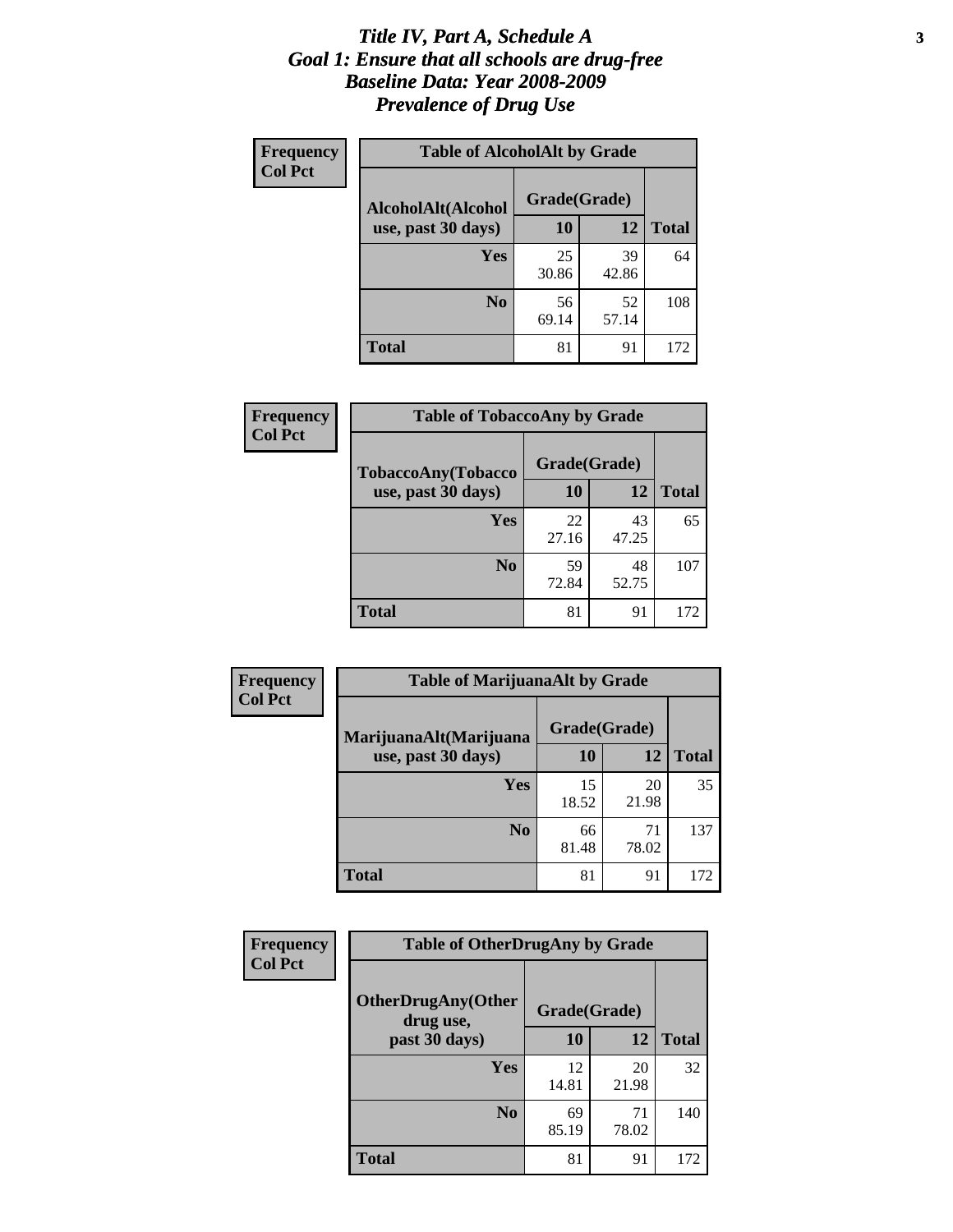### *Average Age of Onset of Use* **4** *Results for "Average Age of Onset of Use" questions exclude students who said they did not use that substance*

| <b>Variable</b>    | Label                                                              | <b>Mean</b> |
|--------------------|--------------------------------------------------------------------|-------------|
| Alcoholinit2       | I started using alcohol when I was                                 | 13.80       |
| Cigarettesinit2    | I started smoking tobacco when I was                               | 13.84       |
| Smokelessinit2     | I started chewing tobacco when I was                               | 13.40       |
| Marijuanainit2     | I started using marijuana when I was                               | 14.02       |
| Cocaineinit2       | I started using cocaine when I was                                 | 14.50       |
| Inhalantsinit2     | I started using inhalants when I was                               | 13.64       |
| Steroidsinit2      | I started using steroids when I was                                | 10.80       |
| Ecstasyinit2       | I started using ecstasy when I was                                 | 14.22       |
| Methinit2          | I started using methamphetamines when I was                        | 11.00       |
| Hallucinogensinit2 | I started using hallucinogens when I was                           | 15.09       |
| Prescriptioninit2  | I started using prescription drugs not prescribed to me when I was | 14.16       |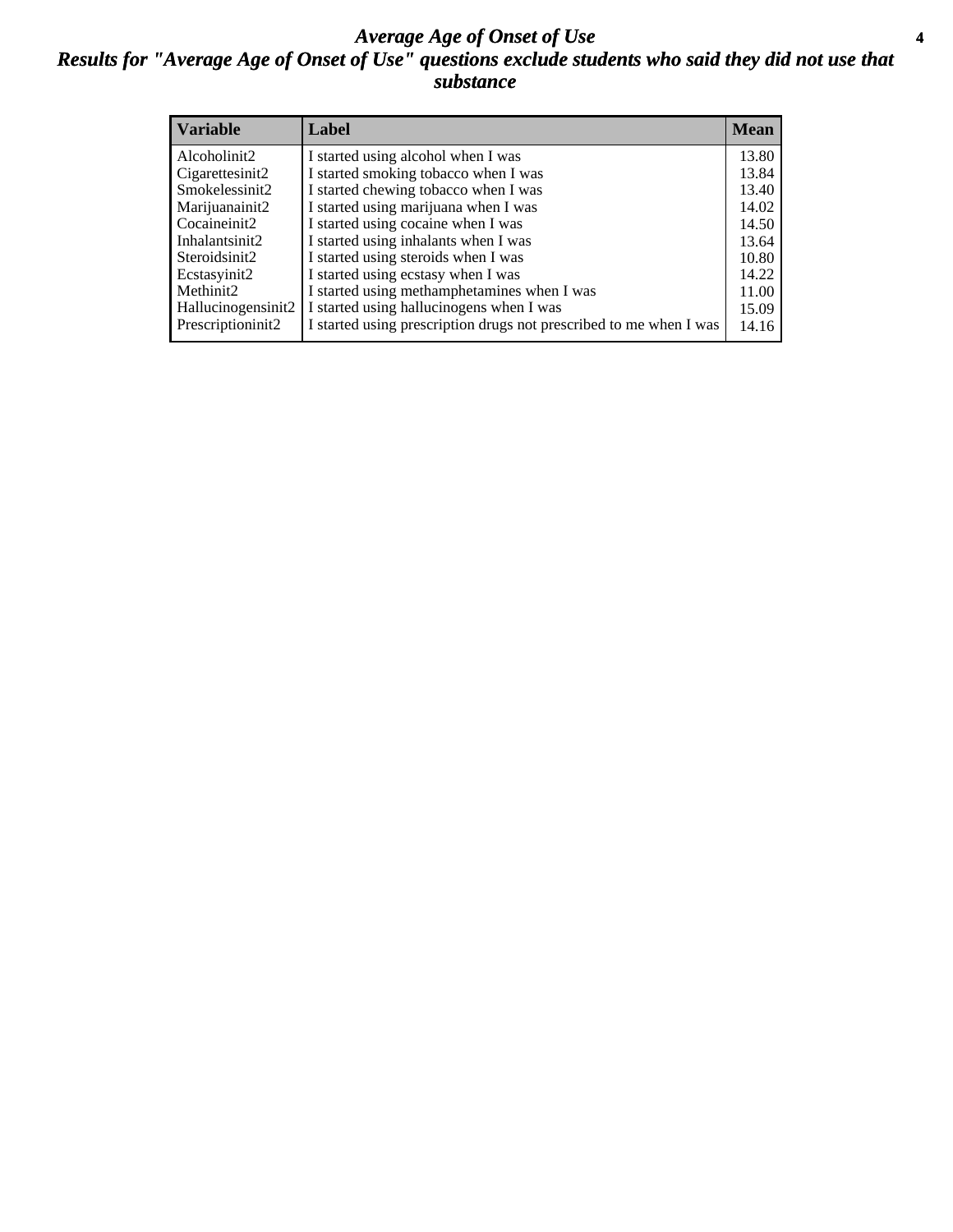# *Perception of Health Risk* **5**

| <b>Frequency</b> | <b>Table of Alcoholharmdich by Grade</b> |              |             |              |  |
|------------------|------------------------------------------|--------------|-------------|--------------|--|
| <b>Col Pct</b>   | Alcoholharmdich(I<br>think alcohol is    | Grade(Grade) |             |              |  |
|                  | harmful)                                 | 10           | 12          | <b>Total</b> |  |
|                  | <b>Yes</b>                               | 69<br>85.19  | 76<br>83.52 | 145          |  |
|                  | N <sub>0</sub>                           | 12<br>14.81  | 15<br>16.48 | 27           |  |
|                  | <b>Total</b>                             | 81           | 91          | 172          |  |

| <b>Table of Tobaccoharmdich by Grade</b> |              |             |              |
|------------------------------------------|--------------|-------------|--------------|
| Tobaccoharmdich(I<br>think tobacco is    | Grade(Grade) |             |              |
| harmful)                                 | 10           | 12          | <b>Total</b> |
| <b>Yes</b>                               | 78<br>96.30  | 87<br>95.60 | 165          |
| N <sub>0</sub>                           | 3.70         | 4<br>4.40   |              |
| <b>Total</b>                             | 81           | 91          | 172          |
|                                          |              |             |              |

| <b>Frequency</b> | <b>Table of Marijuanaharmdich by Grade</b> |              |             |              |  |
|------------------|--------------------------------------------|--------------|-------------|--------------|--|
| <b>Col Pct</b>   | Marijuanaharmdich(I<br>think marijuana is  | Grade(Grade) |             |              |  |
|                  | harmful)                                   | 10           | 12          | <b>Total</b> |  |
|                  | <b>Yes</b>                                 | 55<br>67.90  | 61<br>67.03 | 116          |  |
|                  | N <sub>0</sub>                             | 26<br>32.10  | 30<br>32.97 | 56           |  |
|                  | <b>Total</b>                               | 81           | 91          | 172          |  |

| Frequency      | <b>Table of Otherdrugharmdich by Grade</b>   |              |             |              |  |  |
|----------------|----------------------------------------------|--------------|-------------|--------------|--|--|
| <b>Col Pct</b> | Otherdrugharmdich(I<br>think other drugs are | Grade(Grade) |             |              |  |  |
|                | harmful)                                     | <b>10</b>    | 12          | <b>Total</b> |  |  |
|                | <b>Yes</b>                                   | 78<br>96.30  | 89<br>97.80 | 167          |  |  |
|                | N <sub>0</sub>                               | 3.70         | 2.20        | 5            |  |  |
|                | <b>Total</b>                                 | 81           | 91          | 172          |  |  |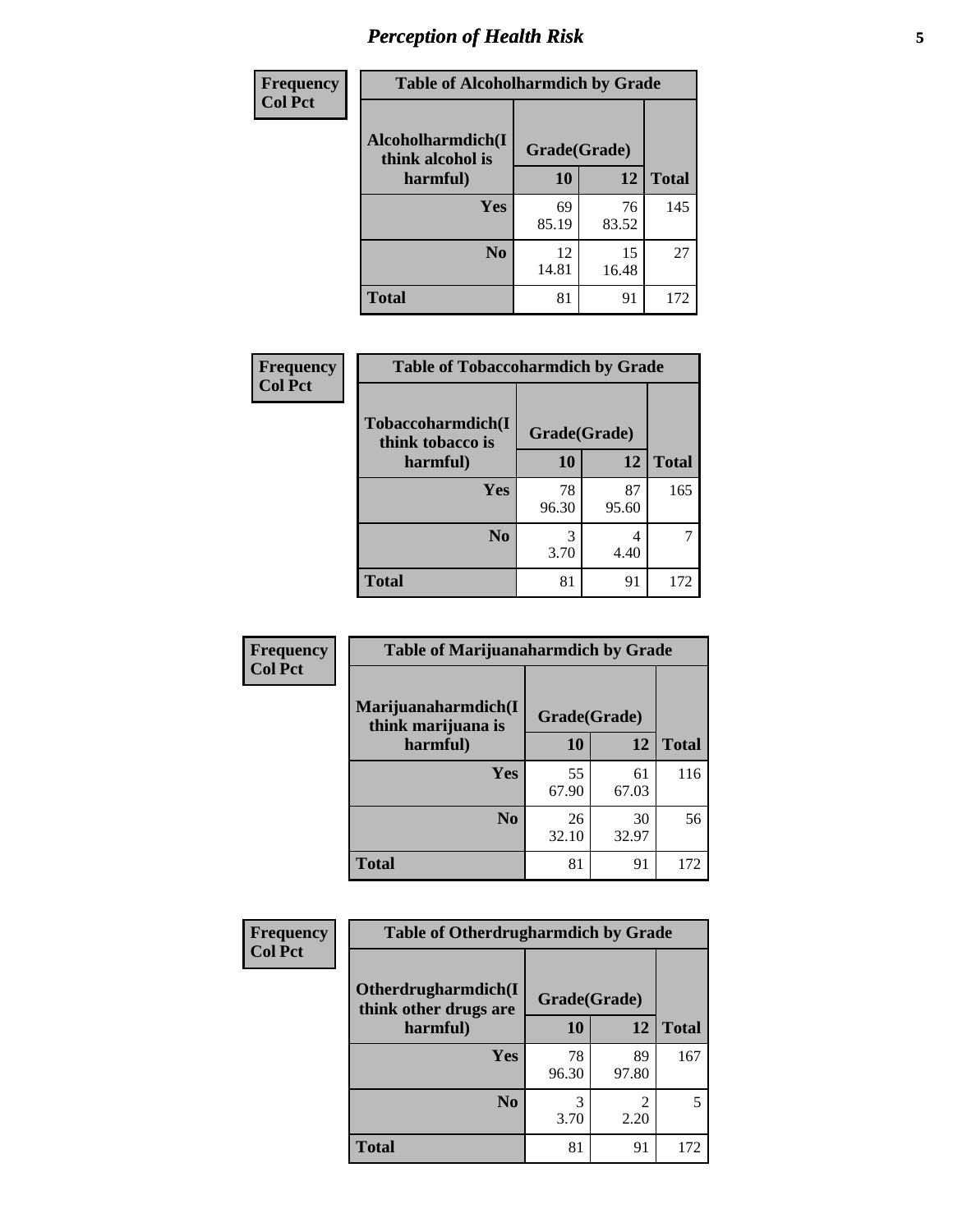# *Social Disapproval* **6**

| Frequency      | <b>Table of Alcoholpeerdich by Grade</b>                    |              |             |              |  |  |
|----------------|-------------------------------------------------------------|--------------|-------------|--------------|--|--|
| <b>Col Pct</b> | Alcoholpeerdich(My<br>friends would<br>disapprove if I used | Grade(Grade) |             |              |  |  |
|                | alcohol)                                                    | 10           | 12          | <b>Total</b> |  |  |
|                | <b>Yes</b>                                                  | 38<br>46.91  | 26<br>28.57 | 64           |  |  |
|                | N <sub>0</sub>                                              | 43<br>53.09  | 65<br>71.43 | 108          |  |  |
|                | <b>Total</b>                                                | 81           | 91          | 172          |  |  |

| <b>Frequency</b> |
|------------------|
| <b>Col Pct</b>   |

| <b>Table of Tobaccopeerdich by Grade</b>                    |              |             |              |  |  |
|-------------------------------------------------------------|--------------|-------------|--------------|--|--|
| Tobaccopeerdich(My<br>friends would<br>disapprove if I used | Grade(Grade) |             |              |  |  |
| tobacco)                                                    | 12<br>10     |             | <b>Total</b> |  |  |
| Yes                                                         | 37<br>45.68  | 26<br>28.57 | 63           |  |  |
| N <sub>0</sub>                                              | 44<br>54.32  | 65<br>71.43 | 109          |  |  |
| <b>Total</b>                                                | 81           | 91          | 172          |  |  |

| Frequency      | <b>Table of Marijuanapeerdich by Grade</b>                    |              |             |              |  |  |
|----------------|---------------------------------------------------------------|--------------|-------------|--------------|--|--|
| <b>Col Pct</b> | Marijuanapeerdich(My<br>friends would<br>disapprove if I used | Grade(Grade) |             |              |  |  |
|                | marijuana)                                                    | 10           | 12          | <b>Total</b> |  |  |
|                | <b>Yes</b>                                                    | 47<br>58.02  | 40<br>43.96 | 87           |  |  |
|                | N <sub>0</sub>                                                | 34<br>41.98  | 51<br>56.04 | 85           |  |  |
|                | <b>Total</b>                                                  | 81           | 91          | 172          |  |  |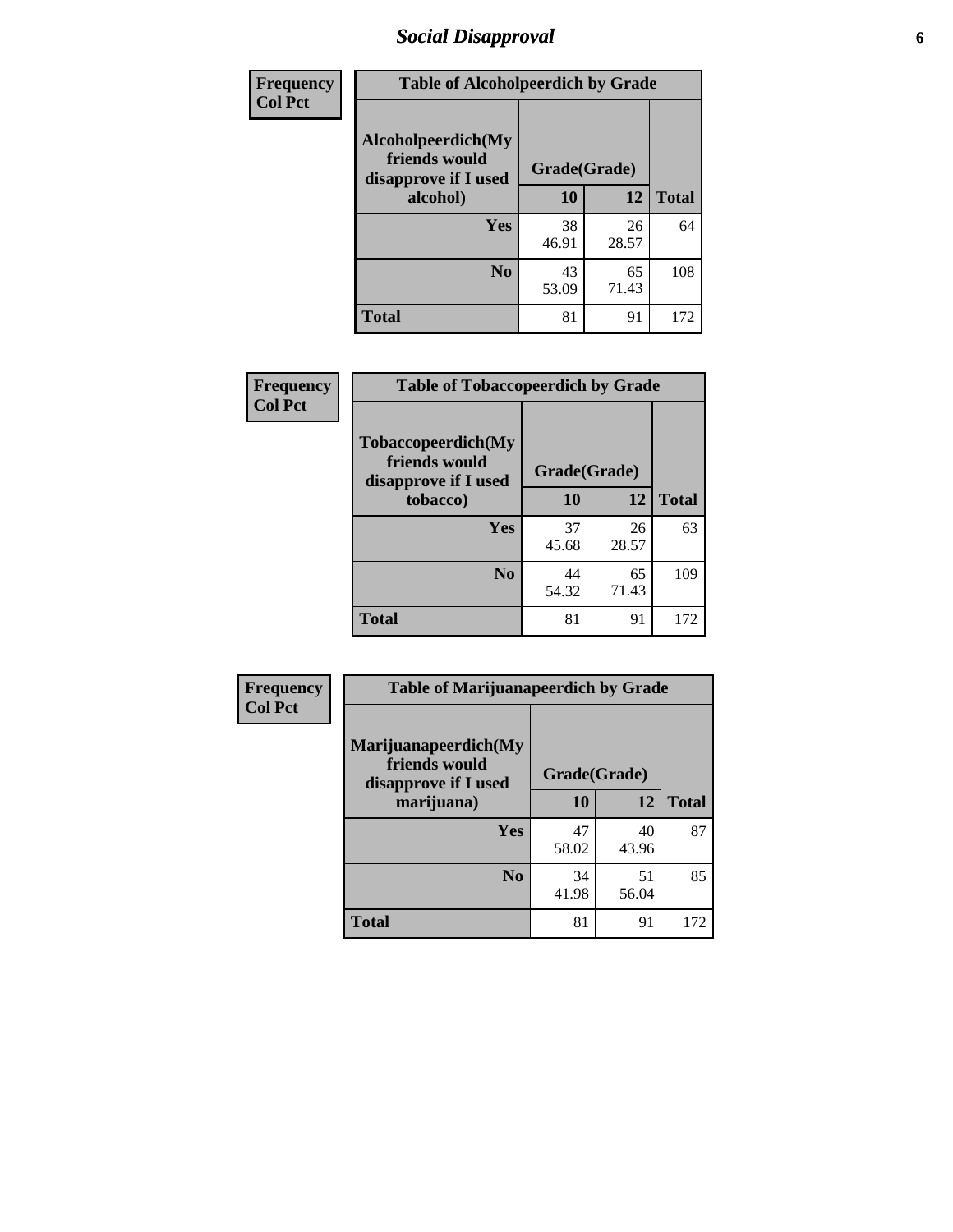# *Social Disapproval* **7**

| Frequency      | <b>Table of Otherdrugpeerdich by Grade</b>                    |              |             |              |  |  |
|----------------|---------------------------------------------------------------|--------------|-------------|--------------|--|--|
| <b>Col Pct</b> | Otherdrugpeerdich(My<br>friends would<br>disapprove if I used | Grade(Grade) |             |              |  |  |
|                | other drugs)                                                  | 10           | 12          | <b>Total</b> |  |  |
|                | Yes                                                           | 55<br>67.90  | 63<br>69.23 | 118          |  |  |
|                | N <sub>0</sub>                                                | 26<br>32.10  | 28<br>30.77 | 54           |  |  |
|                | <b>Total</b>                                                  | 81           | 91          | 172          |  |  |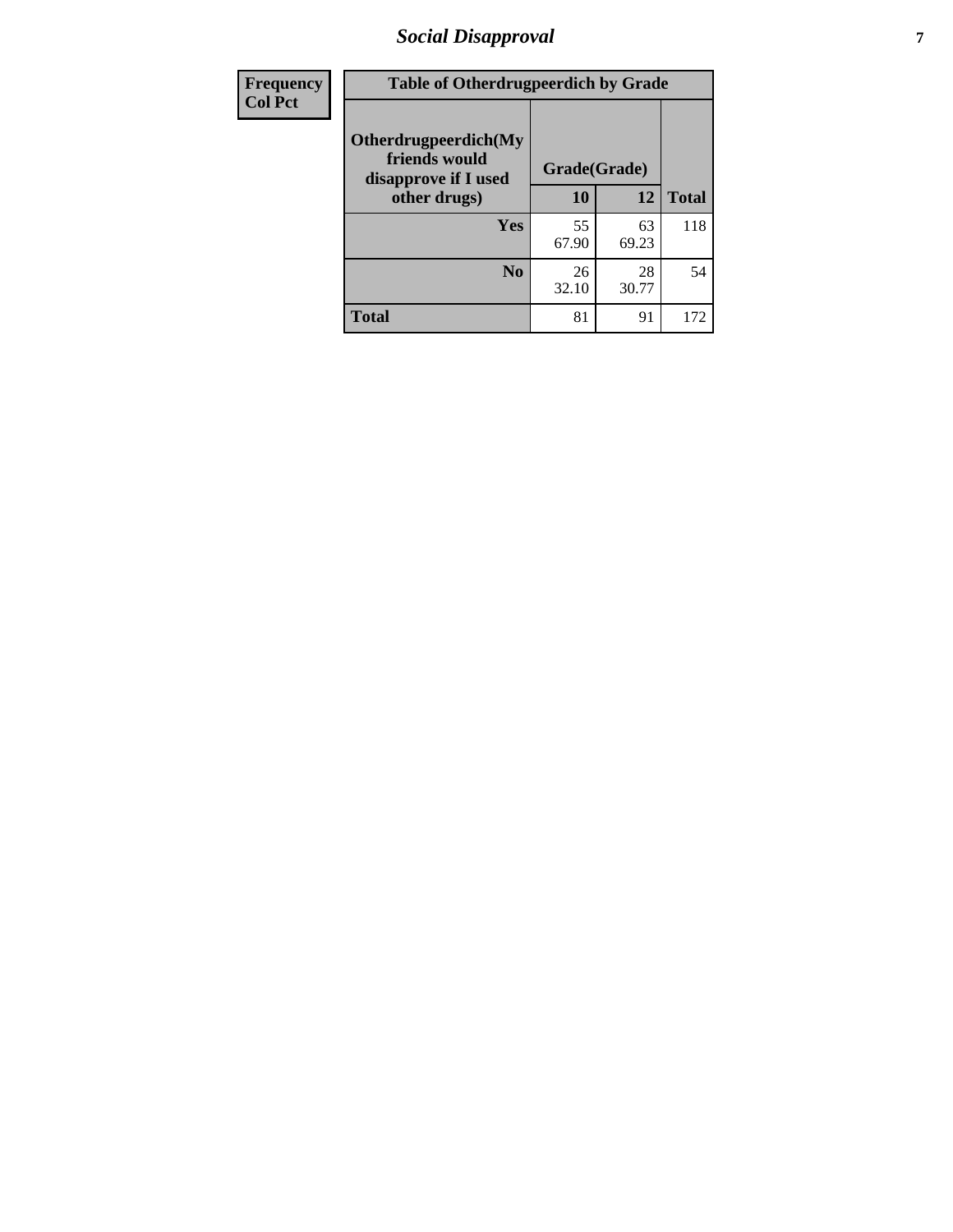### Title IV, Part A, Schedule A **8** *Goal 2: To help ensure that all schools are safe and disciplined Baseline Data: Year 2008-2009 Student Involvement in Gang Activity*

| Frequency      |                                                                                                   | <b>Table of Gangself by Grade</b> |             |              |
|----------------|---------------------------------------------------------------------------------------------------|-----------------------------------|-------------|--------------|
| <b>Col Pct</b> | Gangself(I<br>have<br>participated<br>in illegal<br>gang<br>activities in<br>the past 30<br>days) | Grade(Grade)<br>10                | 12          | <b>Total</b> |
|                | Yes                                                                                               | 3<br>3.70                         | 5<br>5.49   | 8            |
|                | N <sub>0</sub>                                                                                    | 78<br>96.30                       | 86<br>94.51 | 164          |
|                | <b>Total</b>                                                                                      | 81                                | 91          | 172          |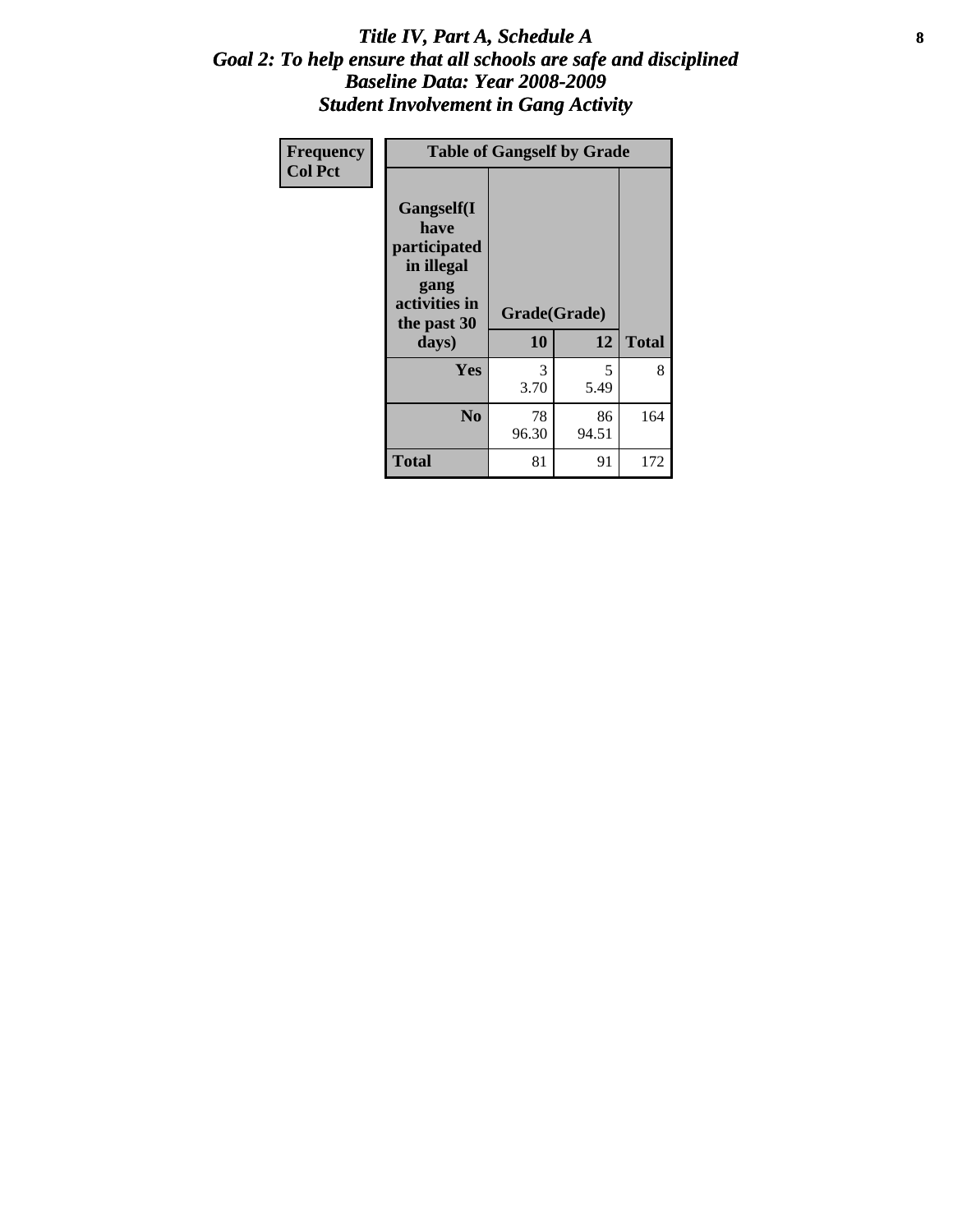# *Student Perception of School Safety* **9**

| <b>Frequency</b><br>Row Pct |
|-----------------------------|
|                             |

| <b>Table of Grade by Safeschool</b> |                                                                                                                          |                                                        |             |             |     |  |
|-------------------------------------|--------------------------------------------------------------------------------------------------------------------------|--------------------------------------------------------|-------------|-------------|-----|--|
|                                     |                                                                                                                          | Safeschool (School is a place at which I feel<br>safe) |             |             |     |  |
| Grade(Grade)                        | Somewhat Somewhat<br><b>Strongly</b><br><b>Strongly</b><br><b>Disagree</b><br>Agree<br>Disagree<br><b>Total</b><br>Agree |                                                        |             |             |     |  |
| 10                                  | 6<br>7.41                                                                                                                | 45<br>55.56                                            | 16<br>19.75 | 14<br>17.28 | 81  |  |
| 12                                  | 24<br>26.37                                                                                                              | 58<br>63.74                                            | 6<br>6.59   | 3<br>3.30   | 91  |  |
| <b>Total</b>                        | 30                                                                                                                       | 103                                                    | 22          | 17          | 172 |  |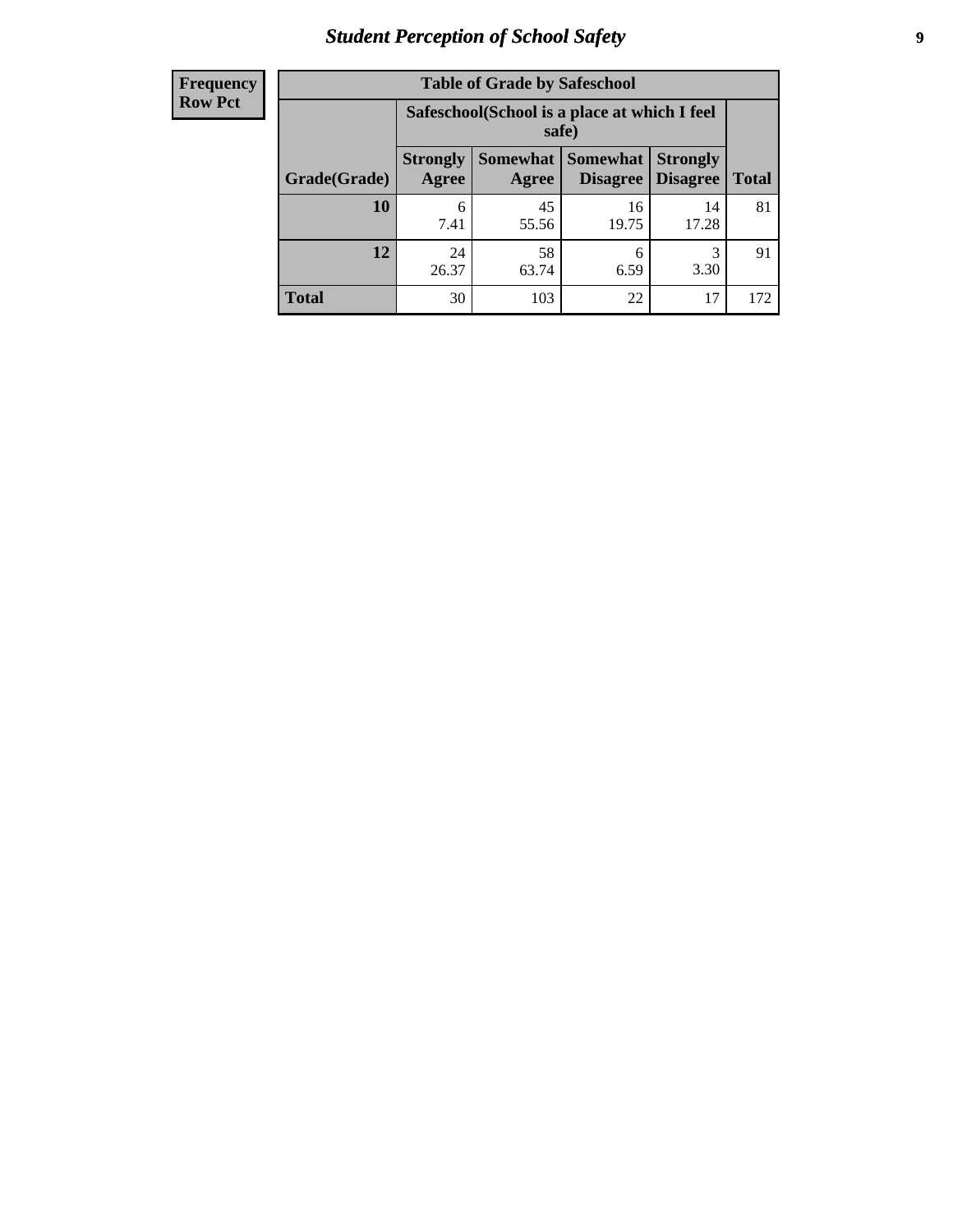### *Students Who Have Been Bullied* **10**

#### **Frequency Row Pct**

| <b>Table of Grade by Bullied</b> |                  |                                                                               |                              |                        |                        |                        |                   |              |
|----------------------------------|------------------|-------------------------------------------------------------------------------|------------------------------|------------------------|------------------------|------------------------|-------------------|--------------|
|                                  |                  | <b>Bullied</b> (I have been bullied by other<br>students in the past 30 days) |                              |                        |                        |                        |                   |              |
| Grade(Grade)                     | 0<br><b>Days</b> | 1 or<br>days                                                                  | 3 <sub>to</sub><br>5<br>days | 6 to<br>9<br>days      | 10<br>to<br>19<br>days | 20<br>to<br>29<br>days | All<br>30<br>days | <b>Total</b> |
| 10                               | 69<br>85.19      | 1.23                                                                          | 3<br>3.70                    | 2<br>2.47              | 1.23                   | $\overline{2}$<br>2.47 | 3<br>3.70         | 81           |
| 12                               | 81<br>89.01      | 4<br>4.40                                                                     | 2<br>2.20                    | $\overline{2}$<br>2.20 | 1.10                   | 0<br>0.00              | 1.10              | 91           |
| <b>Total</b>                     | 150              | 5                                                                             | 5                            | $\overline{4}$         | 2                      | $\overline{2}$         | 4                 | 172          |

 $\blacksquare$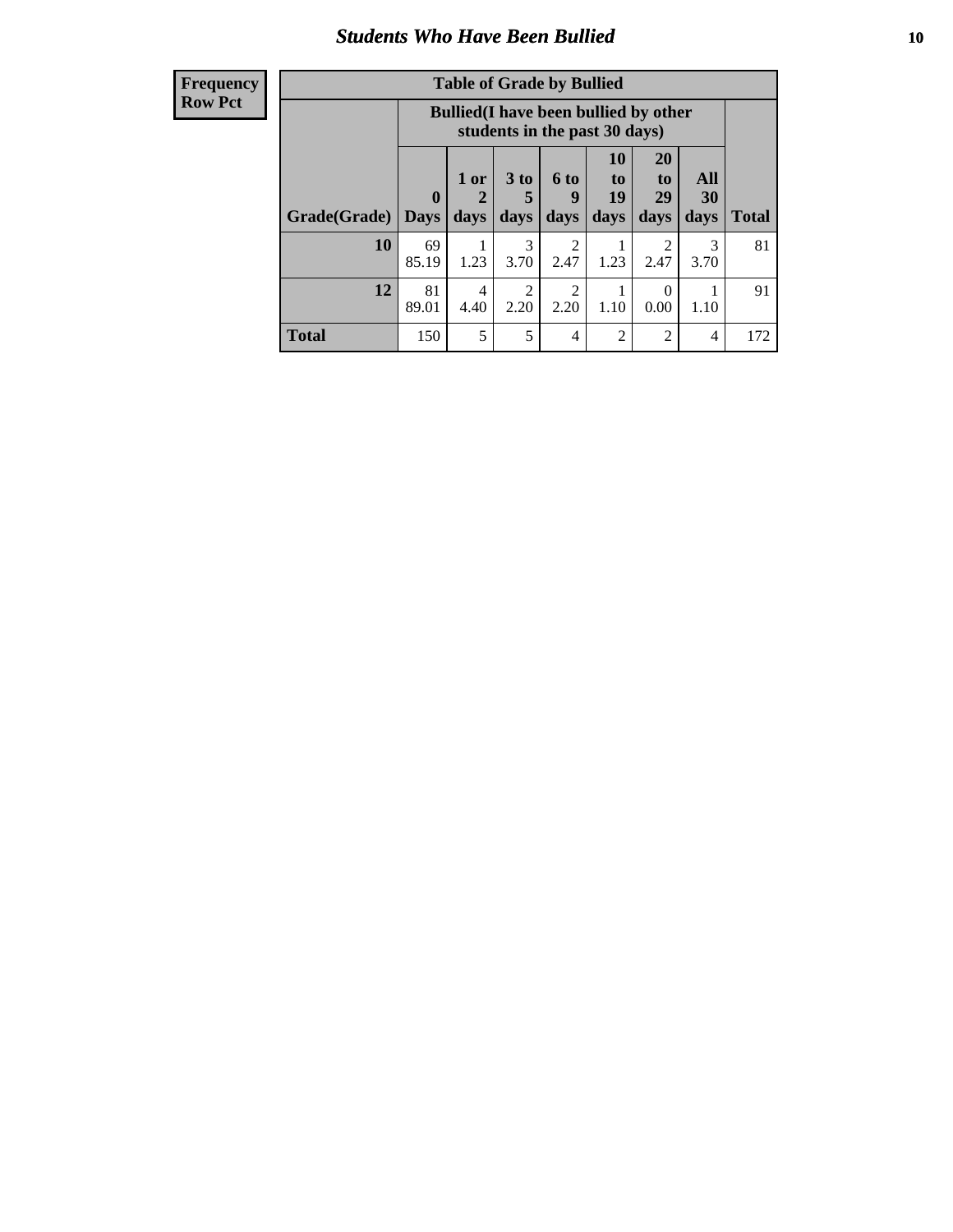### *School Climate* **11**

| Frequency      | <b>Table of SchoolClimate1 by Grade</b> |                    |             |              |  |
|----------------|-----------------------------------------|--------------------|-------------|--------------|--|
| <b>Col Pct</b> | SchoolClimate1(I<br>like school)        | Grade(Grade)<br>10 | 12          | <b>Total</b> |  |
|                | <b>Strongly Agree</b>                   | 12<br>14.81        | 9<br>9.89   | 21           |  |
|                | <b>Somewhat Agree</b>                   | 51<br>62.96        | 59<br>64.84 | 110          |  |
|                | <b>Somewhat Disagree</b>                | 11<br>13.58        | 17<br>18.68 | 28           |  |
|                | <b>Strongly Disagree</b>                | 8.64               | 6<br>6.59   | 13           |  |
|                | <b>Total</b>                            | 81                 | 91          | 172          |  |

| Frequency<br>Col Pct |
|----------------------|

| <b>Table of SchoolClimate2 by Grade</b>           |                    |             |              |  |
|---------------------------------------------------|--------------------|-------------|--------------|--|
| SchoolClimate2(I<br>feel successful at<br>school) | Grade(Grade)<br>10 | 12          | <b>Total</b> |  |
| <b>Strongly Agree</b>                             | 18<br>22.22        | 24<br>26.37 | 42           |  |
| <b>Somewhat Agree</b>                             | 50<br>61.73        | 57<br>62.64 | 107          |  |
| <b>Somewhat Disagree</b>                          | 8<br>9.88          | 7.69        | 15           |  |
| <b>Strongly Disagree</b>                          | 5<br>6.17          | 3<br>3.30   | 8            |  |
| <b>Total</b>                                      | 81                 | 91          | 172          |  |

| Frequency      | <b>Table of SchoolClimate3 by Grade</b>                                      |                           |             |              |
|----------------|------------------------------------------------------------------------------|---------------------------|-------------|--------------|
| <b>Col Pct</b> | <b>SchoolClimate3(My</b><br>school has high<br>standards for<br>achievement) | Grade(Grade)<br><b>10</b> | 12          | <b>Total</b> |
|                | <b>Strongly Agree</b>                                                        | 21                        | 25          | 46           |
|                |                                                                              | 25.93                     | 27.47       |              |
|                | <b>Somewhat Agree</b>                                                        | 42<br>51.85               | 56<br>61.54 | 98           |
|                | <b>Somewhat Disagree</b>                                                     | 14<br>17.28               | 7<br>7.69   | 21           |
|                | <b>Strongly Disagree</b>                                                     | 4<br>4.94                 | 3<br>3.30   |              |
|                | Total                                                                        | 81                        | 91          | 172          |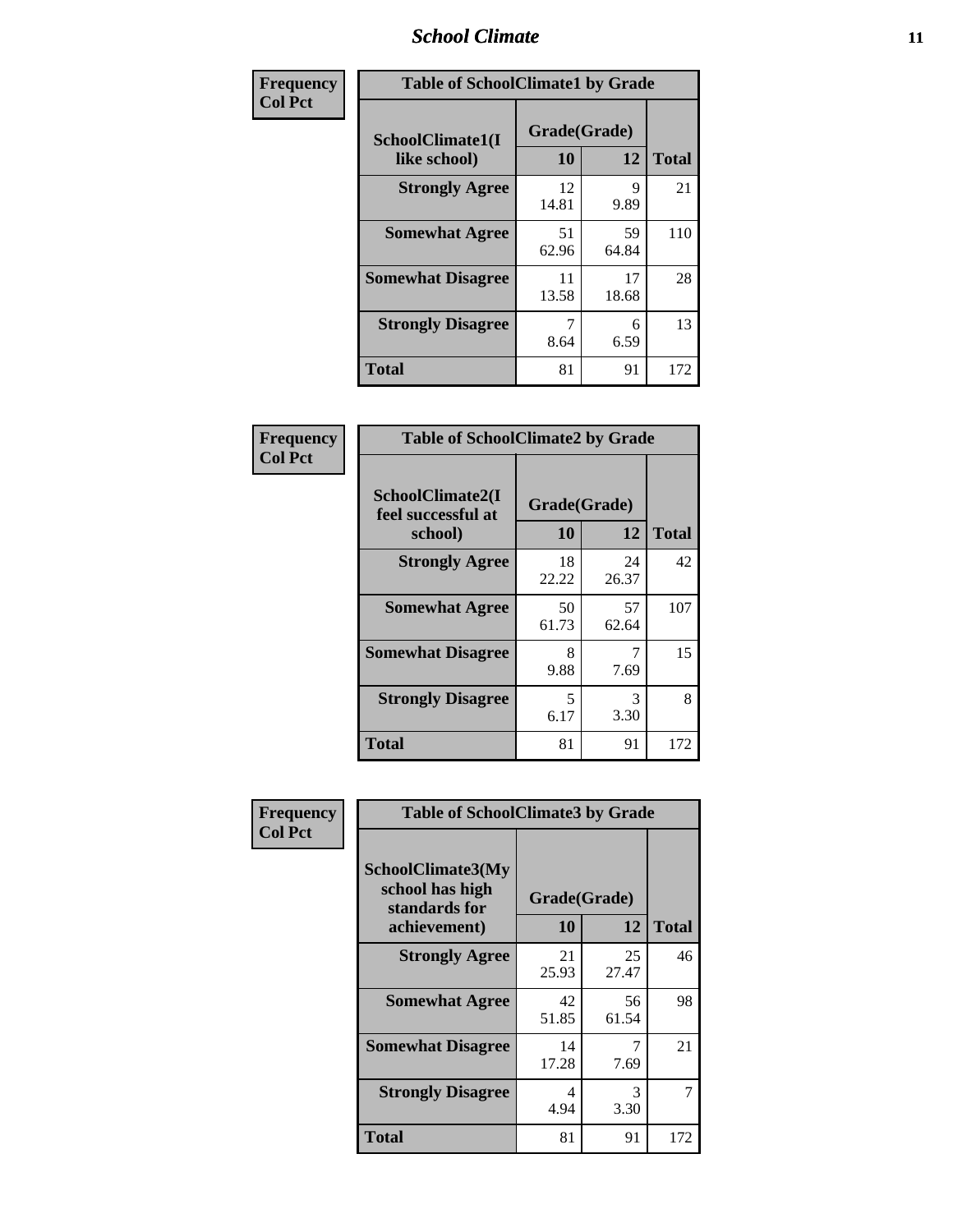### *School Climate* **12**

| Frequency      | <b>Table of SchoolClimate4 by Grade</b>                       |                        |             |              |
|----------------|---------------------------------------------------------------|------------------------|-------------|--------------|
| <b>Col Pct</b> | SchoolClimate4(My<br>school sets clear<br>rules for behavior) | Grade(Grade)<br>10     | 12          | <b>Total</b> |
|                | <b>Strongly Agree</b>                                         | 39<br>48.15            | 39<br>42.86 | 78           |
|                | <b>Somewhat Agree</b>                                         | 35<br>43.21            | 38<br>41.76 | 73           |
|                | <b>Somewhat Disagree</b>                                      | 5<br>6.17              | 11<br>12.09 | 16           |
|                | <b>Strongly Disagree</b>                                      | $\mathfrak{D}$<br>2.47 | 3<br>3.30   | 5            |
|                | Total                                                         | 81                     | 91          | 172          |

| <b>Table of SchoolClimate5 by Grade</b>                   |                    |             |              |  |  |
|-----------------------------------------------------------|--------------------|-------------|--------------|--|--|
| SchoolClimate5(I<br>know what to do in<br>an emergency at | Grade(Grade)<br>10 | 12          | <b>Total</b> |  |  |
| school)                                                   |                    |             |              |  |  |
| <b>Strongly Agree</b>                                     | 50<br>61.73        | 50<br>54.95 | 100          |  |  |
| <b>Somewhat Agree</b>                                     | 25<br>30.86        | 28<br>30.77 | 53           |  |  |
| <b>Somewhat Disagree</b>                                  | 4<br>4.94          | 7<br>7.69   | 11           |  |  |
| <b>Strongly Disagree</b>                                  | 2<br>2.47          | 6<br>6.59   | 8            |  |  |
| <b>Total</b>                                              | 81                 | 91          | 172          |  |  |

| Frequency      | <b>Table of SchoolClimate6 by Grade</b>                  |                    |             |              |
|----------------|----------------------------------------------------------|--------------------|-------------|--------------|
| <b>Col Pct</b> | <b>SchoolClimate6(Teachers</b><br>treat me with respect) | Grade(Grade)<br>10 | 12          | <b>Total</b> |
|                | <b>Strongly Agree</b>                                    | 14<br>17.28        | 32<br>35.16 | 46           |
|                | <b>Somewhat Agree</b>                                    | 37<br>45.68        | 36<br>39.56 | 73           |
|                | <b>Somewhat Disagree</b>                                 | 18<br>22.22        | 16<br>17.58 | 34           |
|                | <b>Strongly Disagree</b>                                 | 12<br>14.81        | 7.69        | 19           |
|                | <b>Total</b>                                             | 81                 | 91          | 172          |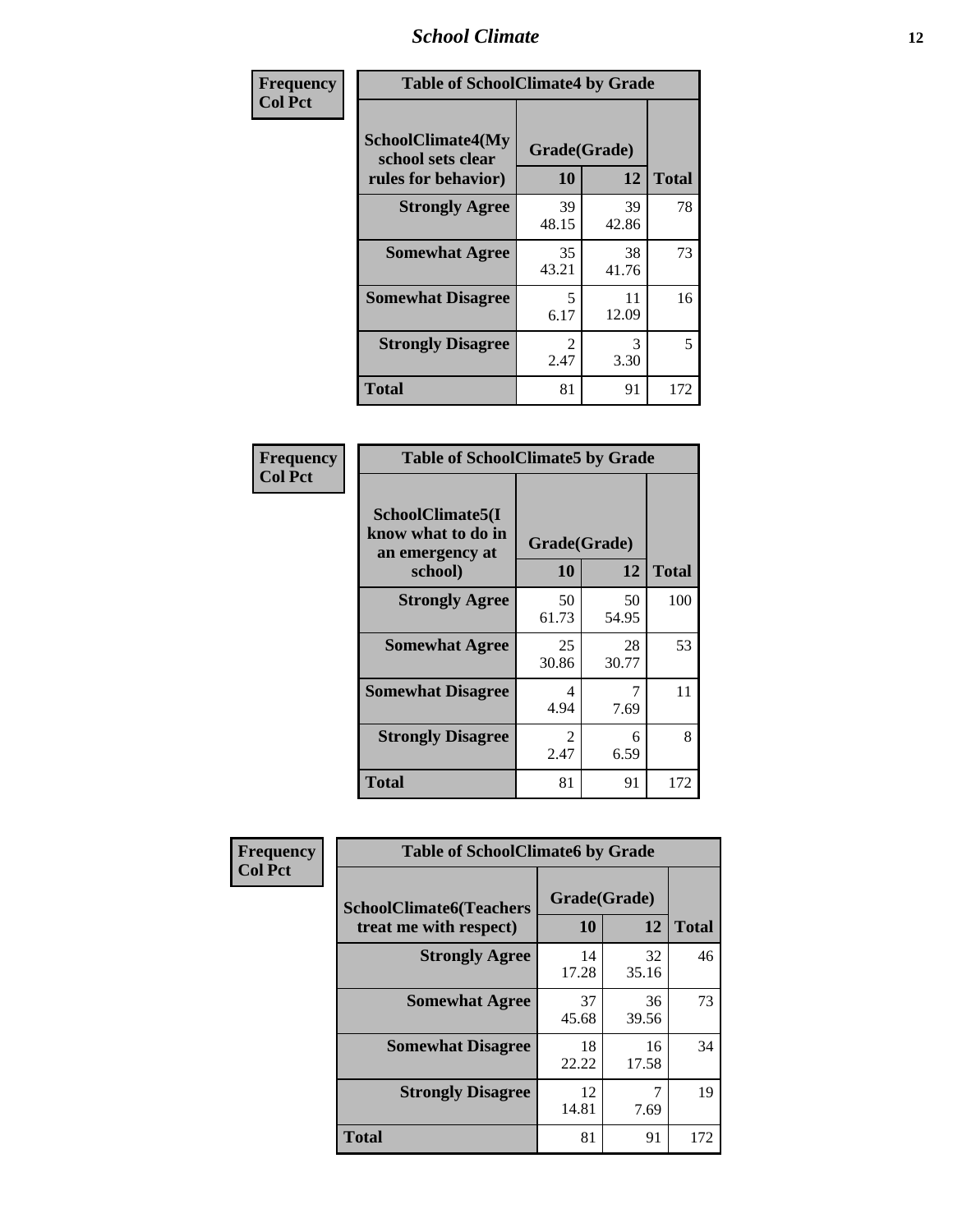### *School Climate* **13**

| Frequency      | <b>Table of SchoolClimate7 by Grade</b>                                       |                           |                        |              |
|----------------|-------------------------------------------------------------------------------|---------------------------|------------------------|--------------|
| <b>Col Pct</b> | <b>SchoolClimate7(Behaviors</b><br>in my class allow the<br>teacher to teach) | Grade(Grade)<br><b>10</b> | 12                     | <b>Total</b> |
|                | <b>Strongly Agree</b>                                                         | 8<br>9.88                 | 24<br>26.37            | 32           |
|                | <b>Somewhat Agree</b>                                                         | 40<br>49.38               | 58<br>63.74            | 98           |
|                | <b>Somewhat Disagree</b>                                                      | 24<br>29.63               | 7<br>7.69              | 31           |
|                | <b>Strongly Disagree</b>                                                      | $\mathbf Q$<br>11.11      | $\mathfrak{D}$<br>2.20 | 11           |
|                | <b>Total</b>                                                                  | 81                        | 91                     | 172          |

| Frequency      | <b>Table of SchoolClimate8 by Grade</b>                                              |                    |             |              |
|----------------|--------------------------------------------------------------------------------------|--------------------|-------------|--------------|
| <b>Col Pct</b> | <b>SchoolClimate8(Students</b><br>are frequently<br>recognized for good<br>behavior) | Grade(Grade)<br>10 | 12          | <b>Total</b> |
|                | <b>Strongly Agree</b>                                                                | 5<br>6.17          | 8<br>8.79   | 13           |
|                | <b>Somewhat Agree</b>                                                                | 36<br>44.44        | 43<br>47.25 | 79           |
|                | <b>Somewhat Disagree</b>                                                             | 27<br>33.33        | 28<br>30.77 | 55           |
|                | <b>Strongly Disagree</b>                                                             | 13<br>16.05        | 12<br>13.19 | 25           |
|                | <b>Total</b>                                                                         | 81                 | 91          | 172          |

| Frequency      | <b>Table of SchoolClimate9 by Grade</b>                                                  |                    |             |              |
|----------------|------------------------------------------------------------------------------------------|--------------------|-------------|--------------|
| <b>Col Pct</b> | <b>SchoolClimate9(School</b><br>counselor would be<br>helpful if I needed<br>assistance) | Grade(Grade)<br>10 | 12          | <b>Total</b> |
|                | <b>Strongly Agree</b>                                                                    | 33<br>40.74        | 63<br>69.23 | 96           |
|                | <b>Somewhat Agree</b>                                                                    | 27<br>33.33        | 20<br>21.98 | 47           |
|                | <b>Somewhat Disagree</b>                                                                 | 11<br>13.58        | 5<br>5.49   | 16           |
|                | <b>Strongly Disagree</b>                                                                 | 10<br>12.35        | 3<br>3.30   | 13           |
|                | Total                                                                                    | 81                 | 91          | 172          |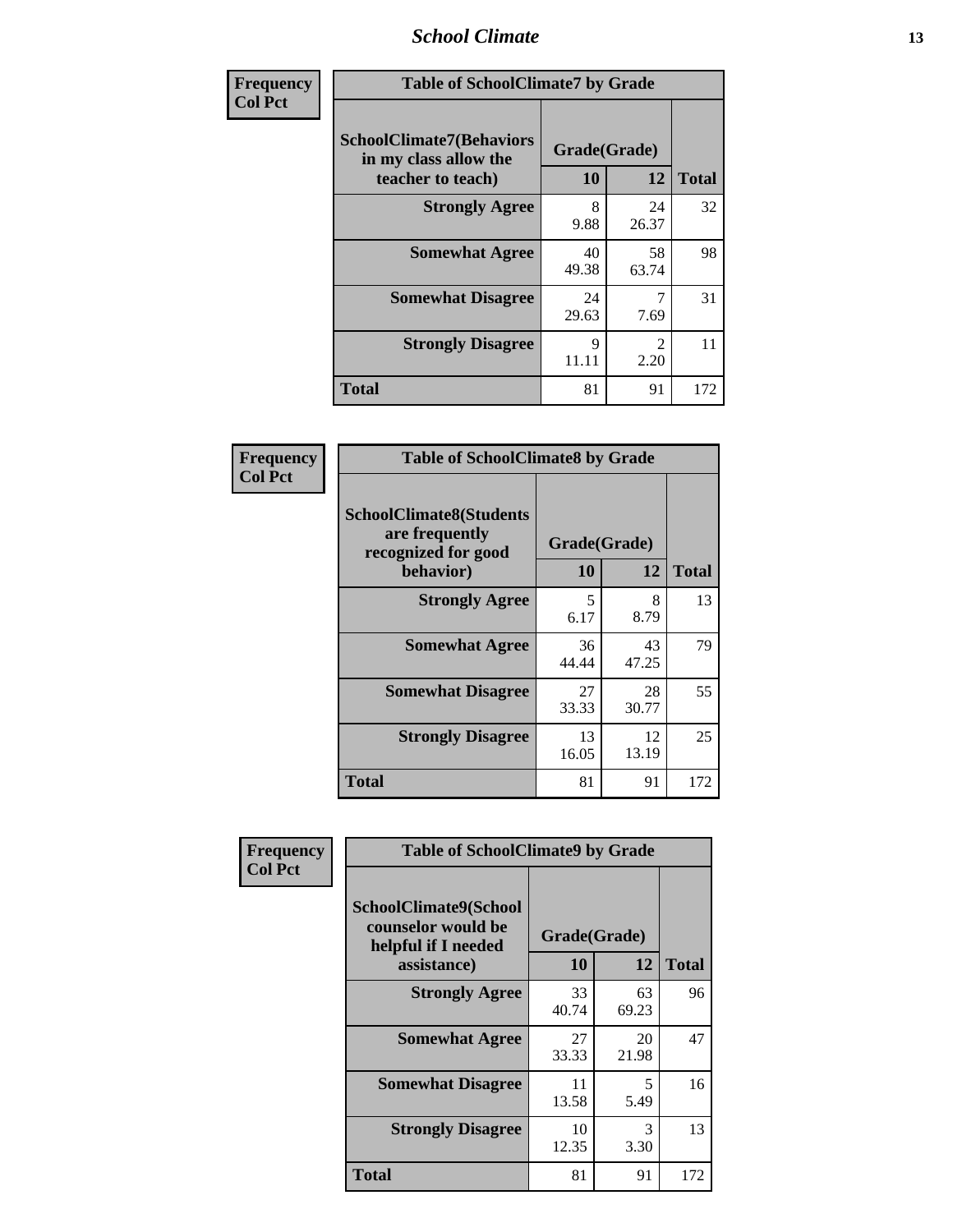### *Reasons for Dropping Out* **14**

| Frequency      | <b>Table of Dropoutreason by Grade</b>                                   |                    |             |              |
|----------------|--------------------------------------------------------------------------|--------------------|-------------|--------------|
| <b>Col Pct</b> | Dropoutreason(If<br>I dropped out the<br>reason would<br>most likely be) | Grade(Grade)<br>10 | 12          | <b>Total</b> |
|                | <b>Won't Drop out</b>                                                    | 41<br>50.62        | 47<br>51.65 | 88           |
|                | <b>Bored</b>                                                             | 17<br>20.99        | 11<br>12.09 | 28           |
|                | <b>Family Reasons</b>                                                    | 8<br>9.88          | 9<br>9.89   | 17           |
|                | <b>Being Bullied</b>                                                     | 1.23               | 1.10        | 2            |
|                | <b>Other</b>                                                             | 14<br>17.28        | 23<br>25.27 | 37           |
|                | <b>Total</b>                                                             | 81                 | 91          | 172          |

| Frequency<br><b>Col Pct</b> | <b>Table of Dropout by Grade</b>                                       |                    |              |     |  |
|-----------------------------|------------------------------------------------------------------------|--------------------|--------------|-----|--|
|                             | Dropout(I<br>have<br>thought<br>about<br>dropping<br>out of<br>school) | Grade(Grade)<br>10 | <b>Total</b> |     |  |
|                             |                                                                        |                    | 12           |     |  |
|                             | Yes                                                                    | 35<br>43.21        | 38<br>41.76  | 73  |  |
|                             | N <sub>0</sub>                                                         | 46<br>56.79        | 53<br>58.24  | 99  |  |
|                             | <b>Total</b>                                                           |                    | 91           | 172 |  |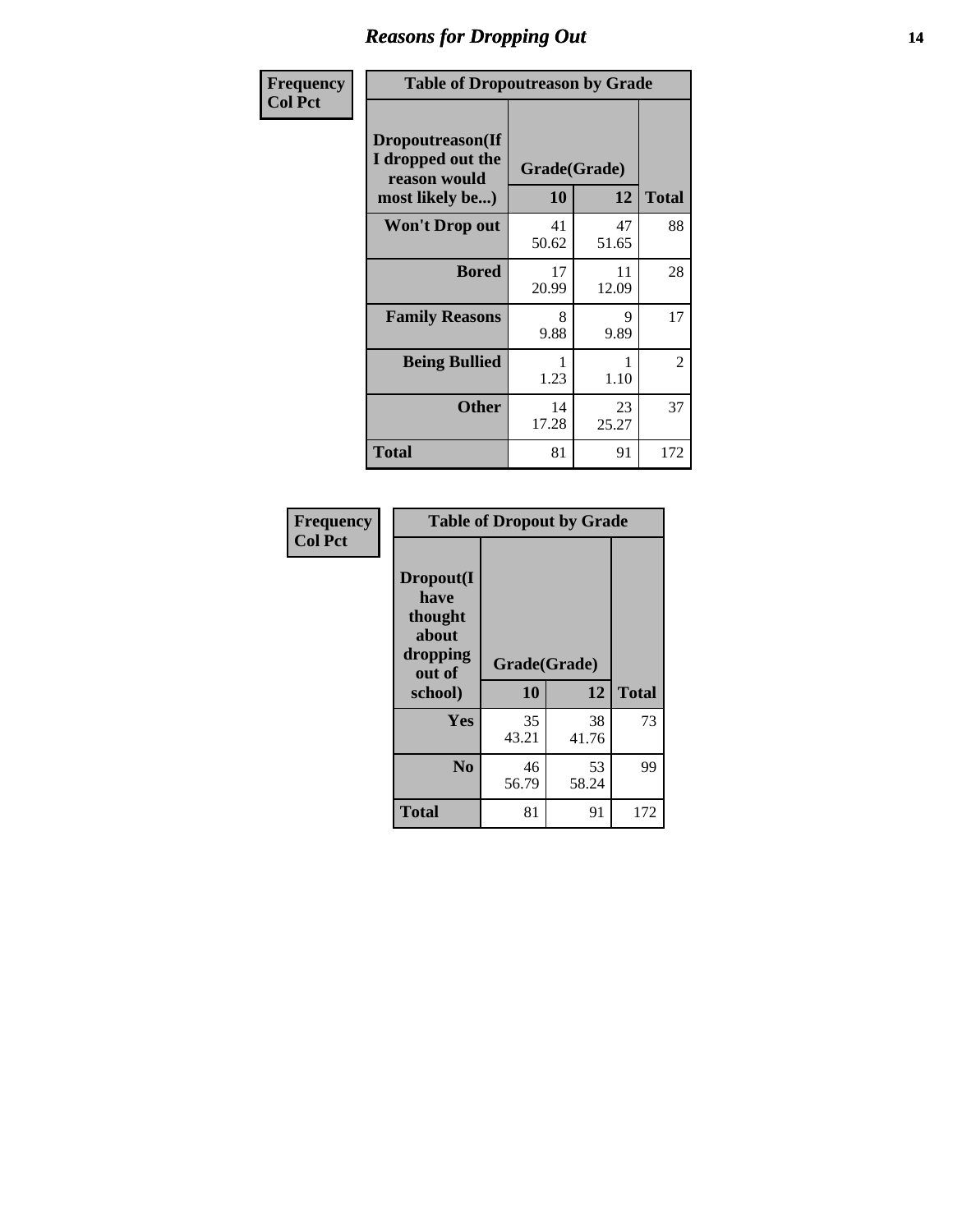*School Safety* **15**

| Frequency      | <b>Table of Gangself by Grade</b>                                                                 |                    |             |              |
|----------------|---------------------------------------------------------------------------------------------------|--------------------|-------------|--------------|
| <b>Col Pct</b> | Gangself(I<br>have<br>participated<br>in illegal<br>gang<br>activities in<br>the past 30<br>days) | Grade(Grade)<br>10 | 12          | <b>Total</b> |
|                | Yes                                                                                               | 3<br>3.70          | 5<br>5.49   | 8            |
|                | N <sub>0</sub>                                                                                    | 78<br>96.30        | 86<br>94.51 | 164          |
|                | <b>Total</b>                                                                                      | 81                 | 91          | 172          |

| Frequency<br><b>Col Pct</b> | <b>Table of Gangpeers by Grade</b>                                                                                             |                    |             |              |
|-----------------------------|--------------------------------------------------------------------------------------------------------------------------------|--------------------|-------------|--------------|
|                             | <b>Gangpeers</b> (I<br>have friends<br>who have<br>participated<br>in illegal<br>gang<br>activities in<br>the past 30<br>days) | Grade(Grade)<br>10 | 12          | <b>Total</b> |
|                             | Yes                                                                                                                            | 15<br>18.52        | 8<br>8.79   | 23           |
|                             | N <sub>0</sub>                                                                                                                 | 66<br>81.48        | 83<br>91.21 | 149          |
|                             | <b>Total</b>                                                                                                                   | 81                 | 91          | 172          |

| Frequency      |                                                                    | <b>Table of Pickedon by Grade</b> |             |              |  |  |  |  |  |  |
|----------------|--------------------------------------------------------------------|-----------------------------------|-------------|--------------|--|--|--|--|--|--|
| <b>Col Pct</b> | <b>Pickedon(I have</b><br>been picked on or<br>teased at school in | Grade(Grade)                      |             |              |  |  |  |  |  |  |
|                | the past 30 days)                                                  | <b>10</b>                         | 12          | <b>Total</b> |  |  |  |  |  |  |
|                | <b>Strongly Agree</b>                                              | 8.64                              | 5<br>5.49   | 12           |  |  |  |  |  |  |
|                | <b>Somewhat Agree</b>                                              | 14<br>17.28                       | 9<br>9.89   | 23           |  |  |  |  |  |  |
|                | <b>Somewhat Disagree</b>                                           | 18<br>22.22                       | 16<br>17.58 | 34           |  |  |  |  |  |  |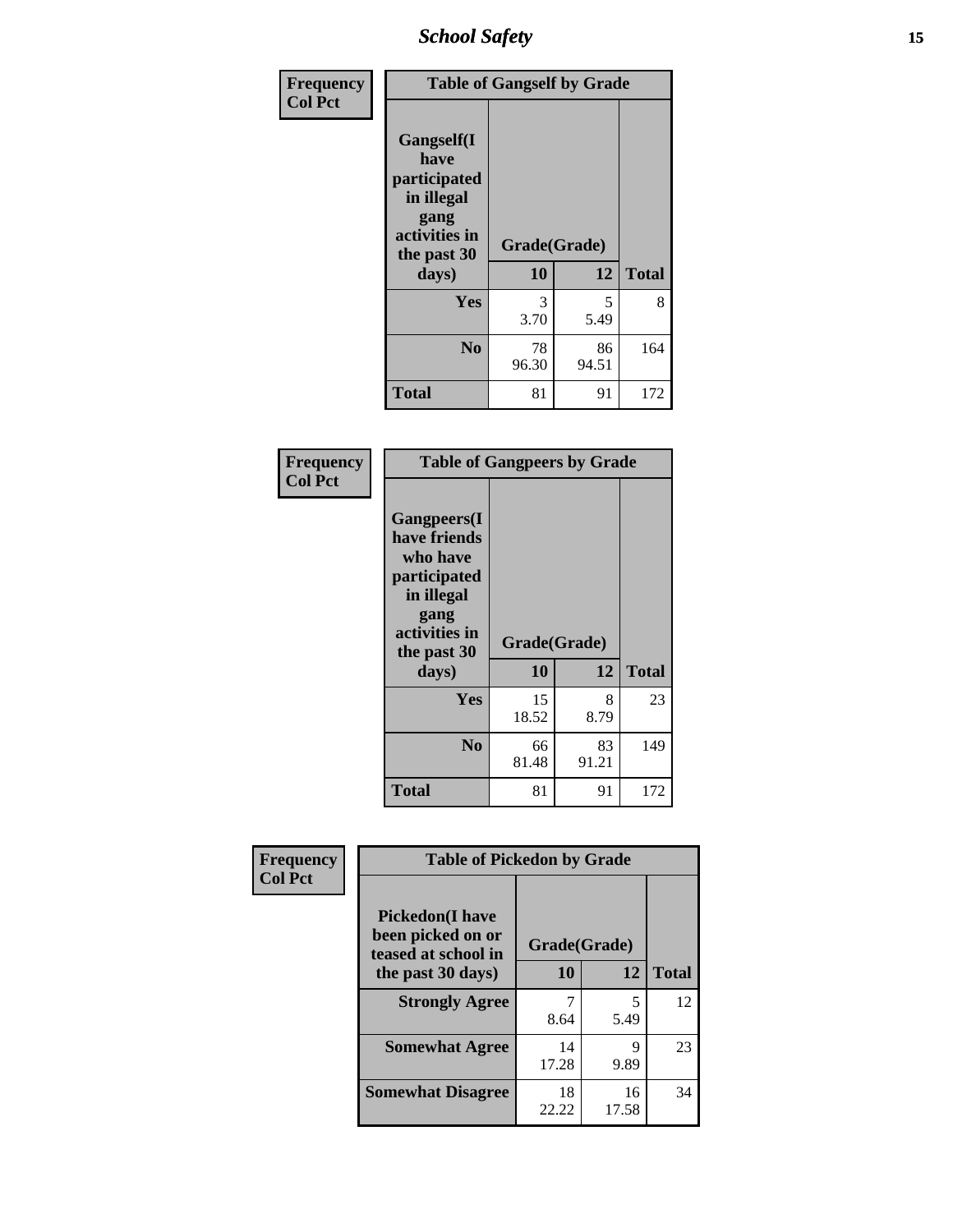*School Safety* **16**

| <b>Frequency</b> | <b>Table of Pickedon by Grade</b>                                                        |                    |             |              |
|------------------|------------------------------------------------------------------------------------------|--------------------|-------------|--------------|
| <b>Col Pct</b>   | <b>Pickedon</b> (I have<br>been picked on or<br>teased at school in<br>the past 30 days) | Grade(Grade)<br>10 | 12          | <b>Total</b> |
|                  | <b>Strongly Disagree</b>                                                                 | 42<br>51.85        | 61<br>67.03 | 103          |
|                  | <b>Total</b>                                                                             | 81                 | 91          | 172          |

| <b>Frequency</b> | <b>Table of Safeschool by Grade</b>        |              |             |              |
|------------------|--------------------------------------------|--------------|-------------|--------------|
| <b>Col Pct</b>   | Safeschool(School<br>is a place at which I | Grade(Grade) |             |              |
|                  | feel safe)                                 | 10           | 12          | <b>Total</b> |
|                  | <b>Strongly Agree</b>                      | 6<br>7.41    | 24<br>26.37 | 30           |
|                  | <b>Somewhat Agree</b>                      | 45<br>55.56  | 58<br>63.74 | 103          |
|                  | <b>Somewhat Disagree</b>                   | 16<br>19.75  | 6<br>6.59   | 22           |
|                  | <b>Strongly Disagree</b>                   | 14<br>17.28  | 3<br>3.30   | 17           |
|                  | <b>Total</b>                               | 81           | 91          | 172          |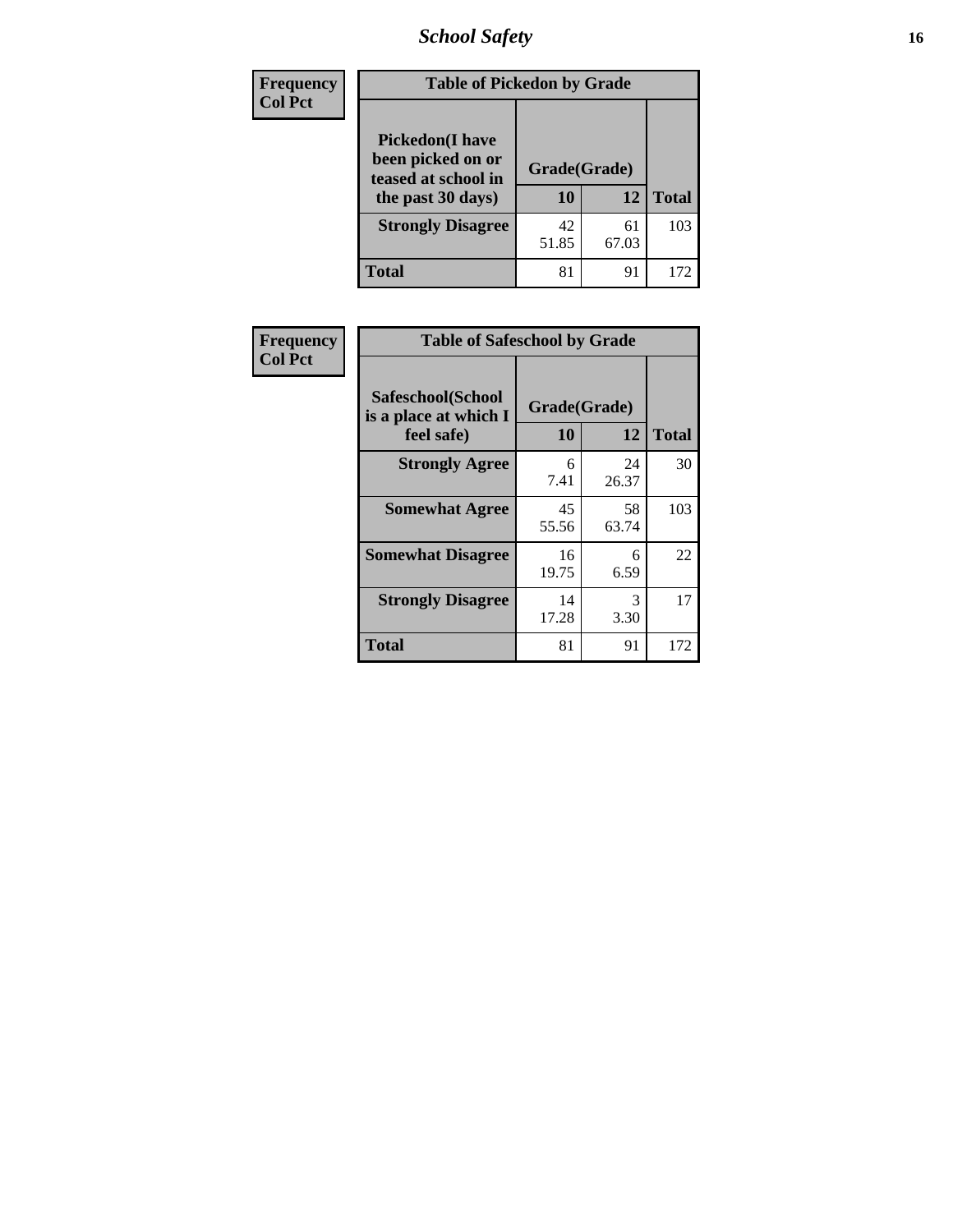*School Safety* **17**

**Frequency Row Pct**

| <b>Table of Grade by Bullied</b> |              |                                                                               |              |                          |                        |                               |                   |              |  |  |
|----------------------------------|--------------|-------------------------------------------------------------------------------|--------------|--------------------------|------------------------|-------------------------------|-------------------|--------------|--|--|
|                                  |              | <b>Bullied</b> (I have been bullied by other<br>students in the past 30 days) |              |                          |                        |                               |                   |              |  |  |
| <b>Grade</b> (Grade)   Days      | $\mathbf{0}$ | 1 or<br>$\overline{2}$<br>days                                                | 3 to<br>days | <b>6 to</b><br>9<br>days | 10<br>to<br>19<br>days | <b>20</b><br>to<br>29<br>days | All<br>30<br>days | <b>Total</b> |  |  |
| 10                               | 69<br>85.19  | 1.23                                                                          | 3<br>3.70    | 2.47                     | 1.23                   | $\mathfrak{D}$<br>2.47        | 3<br>3.70         | 81           |  |  |
| 12                               | 81<br>89.01  | 4<br>4.40                                                                     | 2<br>2.20    | $\mathfrak{D}$<br>2.20   | 1.10                   | $\left($<br>0.00              | 1.10              | 91           |  |  |
| <b>Total</b>                     | 150          | 5                                                                             | 5            | 4                        | $\overline{2}$         | $\overline{2}$                | 4                 | 172          |  |  |

| <b>Table of Grade by Bulliedothers</b> |                                                                |                   |                        |                   |                        |                        |                   |              |  |  |  |
|----------------------------------------|----------------------------------------------------------------|-------------------|------------------------|-------------------|------------------------|------------------------|-------------------|--------------|--|--|--|
|                                        | <b>Bulliedothers</b> (I bullied others in the past<br>30 days) |                   |                        |                   |                        |                        |                   |              |  |  |  |
| <b>Grade</b> (Grade)   Days            | $\mathbf{0}$                                                   | 1 or<br>2<br>days | 3 to<br>5<br>days      | 6 to<br>q<br>days | 10<br>to<br>19<br>days | 20<br>to<br>29<br>days | All<br>30<br>days | <b>Total</b> |  |  |  |
| 10                                     | 65<br>80.25                                                    | 9<br>11.11        | 1.23                   | 1.23              | $\Omega$<br>0.00       | 2<br>2.47              | 3<br>3.70         | 81           |  |  |  |
| 12                                     | 85<br>93.41                                                    | 3<br>3.30         | $\overline{2}$<br>2.20 | 0<br>0.00         | 1.10                   | $\Omega$<br>0.00       | 0.00              | 91           |  |  |  |
| <b>Total</b>                           | 150                                                            | 12                | 3                      |                   | 1                      | $\overline{c}$         | 3                 | 172          |  |  |  |

| <b>Frequency</b> |              | <b>Table of Grade by Weaponschool</b>                            |              |                              |                                    |                          |              |
|------------------|--------------|------------------------------------------------------------------|--------------|------------------------------|------------------------------------|--------------------------|--------------|
| <b>Row Pct</b>   |              | <b>Weaponschool</b> (I brought a<br>weapon to school in the past |              |                              |                                    |                          |              |
|                  | Grade(Grade) | 0<br>  Days                                                      | 1 or<br>days | 3 <sub>to</sub><br>5<br>days | 10<br>t <sub>0</sub><br>19<br>days | All<br><b>30</b><br>days | <b>Total</b> |
|                  | 10           | 75<br>92.59                                                      | 4<br>4.94    | $\Omega$<br>0.00             | 1.23                               | 1.23                     | 81           |
|                  | 12           | 88<br>96.70                                                      | 1.10         | 1.10                         | 0.00                               | 1.10                     | 91           |
|                  | <b>Total</b> | 163                                                              | 5            | 1                            |                                    | $\overline{2}$           | 172          |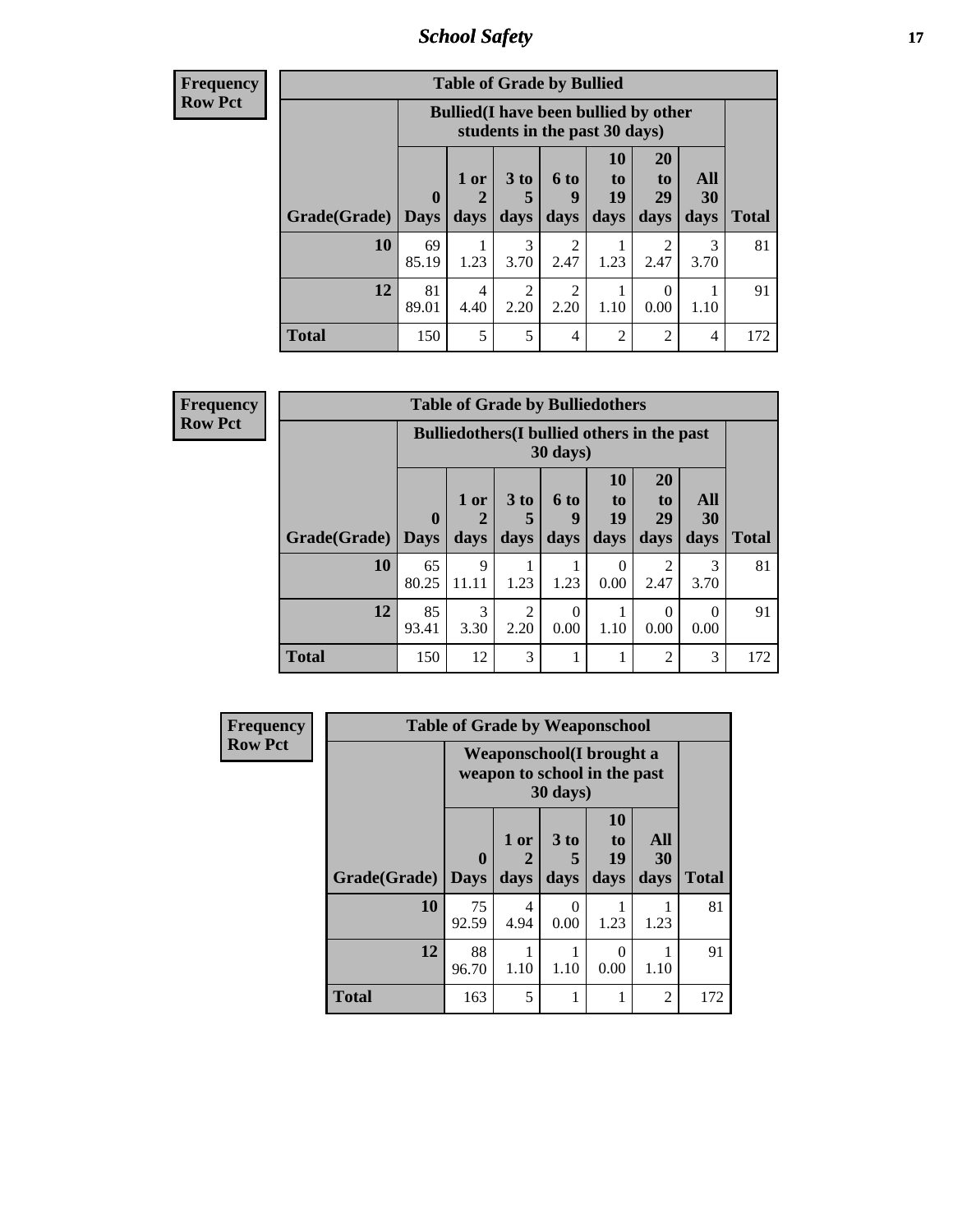*School Safety* **18**

| <b>Frequency</b> | <b>Table of Grade by Absentunsafe</b> |                                                                                  |                   |                              |                       |              |  |  |  |  |
|------------------|---------------------------------------|----------------------------------------------------------------------------------|-------------------|------------------------------|-----------------------|--------------|--|--|--|--|
| <b>Row Pct</b>   |                                       | <b>Absentunsafe(I have</b><br>missed school because I<br>felt unsafe in the past |                   |                              |                       |              |  |  |  |  |
|                  | Grade(Grade)                          | 0<br><b>Days</b>                                                                 | 1 or<br>2<br>days | 3 <sub>to</sub><br>5<br>days | All<br>30<br>days     | <b>Total</b> |  |  |  |  |
|                  | 10                                    | 75<br>92.59                                                                      | 3<br>3.70         | 1.23                         | $\mathcal{L}$<br>2.47 | 81           |  |  |  |  |
|                  | 12                                    | 90<br>98.90                                                                      | 0<br>0.00         | 1.10                         | $\Omega$<br>0.00      | 91           |  |  |  |  |
|                  | <b>Total</b>                          | 165                                                                              | 3                 | 2                            | 2                     | 172          |  |  |  |  |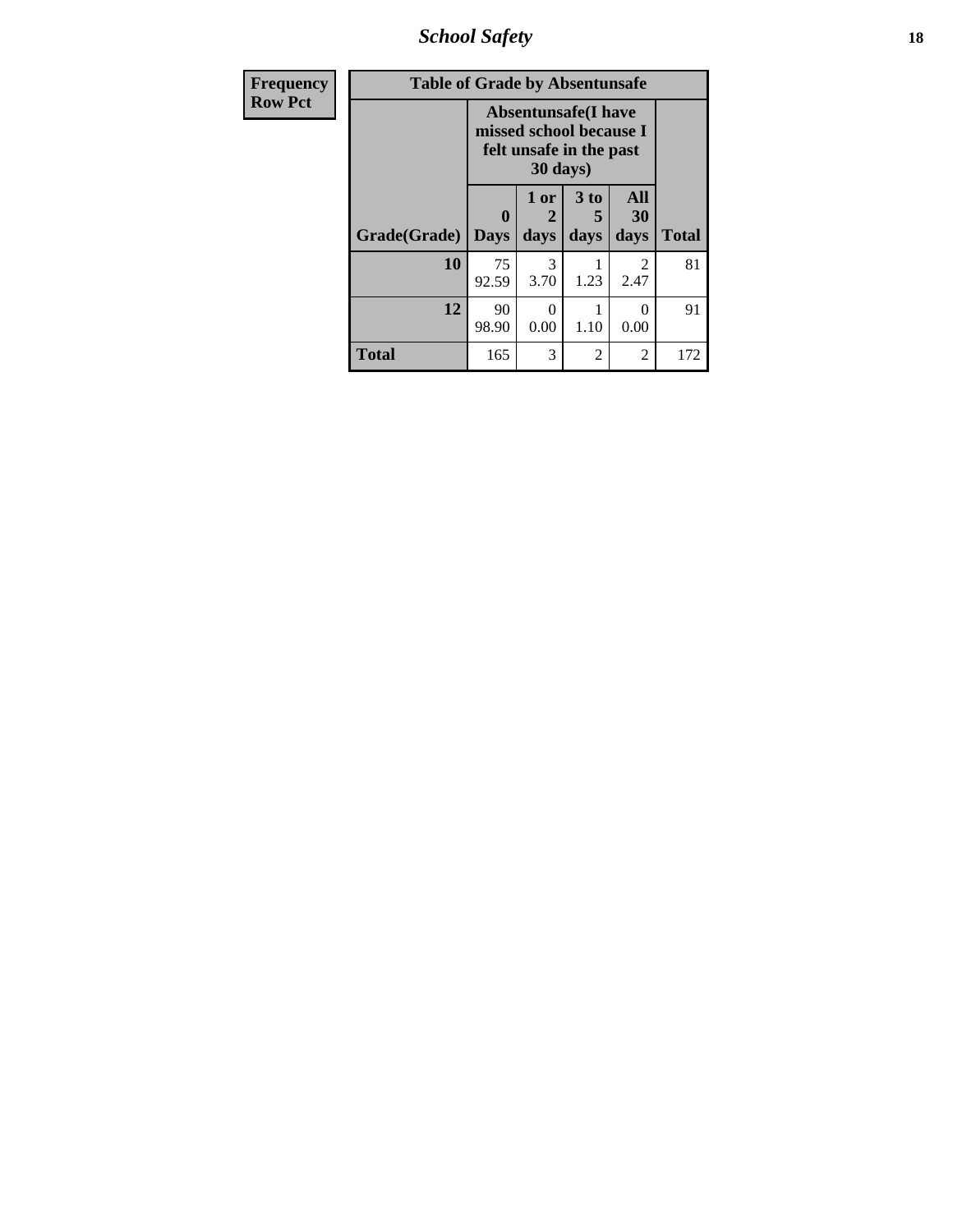# *Drug Use During Last 30 Days* **19**

#### **Frequency Row Pct**

| <b>Table of Grade by Alcohol</b> |                                 |                                    |                 |                  |                 |                   |                  |              |  |  |  |  |
|----------------------------------|---------------------------------|------------------------------------|-----------------|------------------|-----------------|-------------------|------------------|--------------|--|--|--|--|
|                                  |                                 | Alcohol(Alcohol use, past 30 days) |                 |                  |                 |                   |                  |              |  |  |  |  |
| Grade(Grade)                     | <b>Did</b><br>not<br><b>use</b> | $1-2$<br>days                      | $3 - 5$<br>days | $6-9$<br>days    | $10-19$<br>days | $20 - 29$<br>days | Every<br>day     | <b>Total</b> |  |  |  |  |
| 10                               | 56<br>69.14                     | 9<br>11.11                         | 5<br>6.17       | $\Omega$<br>0.00 | 2<br>2.47       | 2<br>2.47         | 7<br>8.64        | 81           |  |  |  |  |
| 12                               | 52<br>57.14                     | 10<br>10.99                        | 12<br>13.19     | 7<br>7.69        | 5<br>5.49       | 5<br>5.49         | $\Omega$<br>0.00 | 91           |  |  |  |  |
| <b>Total</b>                     | 108                             | 19                                 | 17              | 7                | 7               | 7                 | 7                | 172          |  |  |  |  |

#### **Frequency Row Pct**

| <b>Table of Grade by Cigarettes</b> |                                 |                                                          |                 |                        |                 |                        |                     |              |  |  |  |  |
|-------------------------------------|---------------------------------|----------------------------------------------------------|-----------------|------------------------|-----------------|------------------------|---------------------|--------------|--|--|--|--|
|                                     |                                 | <b>Cigarettes (Smoking tobacco use,</b><br>past 30 days) |                 |                        |                 |                        |                     |              |  |  |  |  |
| Grade(Grade)                        | <b>Did</b><br>not<br><b>use</b> | $1 - 2$<br>days                                          | $3 - 5$<br>days | $6 - 9$<br>days        | $10-19$<br>days | $20 - 29$<br>days      | <b>Every</b><br>day | <b>Total</b> |  |  |  |  |
| 10                                  | 66<br>81.48                     | 3<br>3.70                                                | 3<br>3.70       | $\overline{2}$<br>2.47 | 3<br>3.70       | $\overline{2}$<br>2.47 | 2<br>2.47           | 81           |  |  |  |  |
| 12                                  | 63<br>69.23                     | $\mathbf Q$<br>9.89                                      | 2<br>2.20       | 5<br>5.49              | 2<br>2.20       | 6<br>6.59              | 4<br>4.40           | 91           |  |  |  |  |
| <b>Total</b>                        | 129                             | 12                                                       | 5               | 7                      | 5               | 8                      | 6                   | 172          |  |  |  |  |

| <b>Table of Grade by Smokeless</b> |                                 |                                                         |                 |                        |                           |                     |              |  |  |  |  |
|------------------------------------|---------------------------------|---------------------------------------------------------|-----------------|------------------------|---------------------------|---------------------|--------------|--|--|--|--|
|                                    |                                 | <b>Smokeless</b> (Chewing tobacco use,<br>past 30 days) |                 |                        |                           |                     |              |  |  |  |  |
| Grade(Grade)                       | <b>Did</b><br>not<br><b>use</b> | $1 - 2$<br>days                                         | $3 - 5$<br>days | $6 - 9$<br>days        | $20 - 29$<br>days         | <b>Every</b><br>day | <b>Total</b> |  |  |  |  |
| 10                                 | 72<br>88.89                     | 5<br>6.17                                               | 1.23            | 0<br>0.00              | $\mathbf{\Omega}$<br>0.00 | 3<br>3.70           | 81           |  |  |  |  |
| 12                                 | 62<br>68.13                     | $\mathbf Q$<br>9.89                                     | 4<br>4.40       | $\overline{2}$<br>2.20 | 6<br>6.59                 | 8<br>8.79           | 91           |  |  |  |  |
| <b>Total</b>                       | 134                             | 14                                                      | 5               | 2                      | 6                         | 11                  | 172          |  |  |  |  |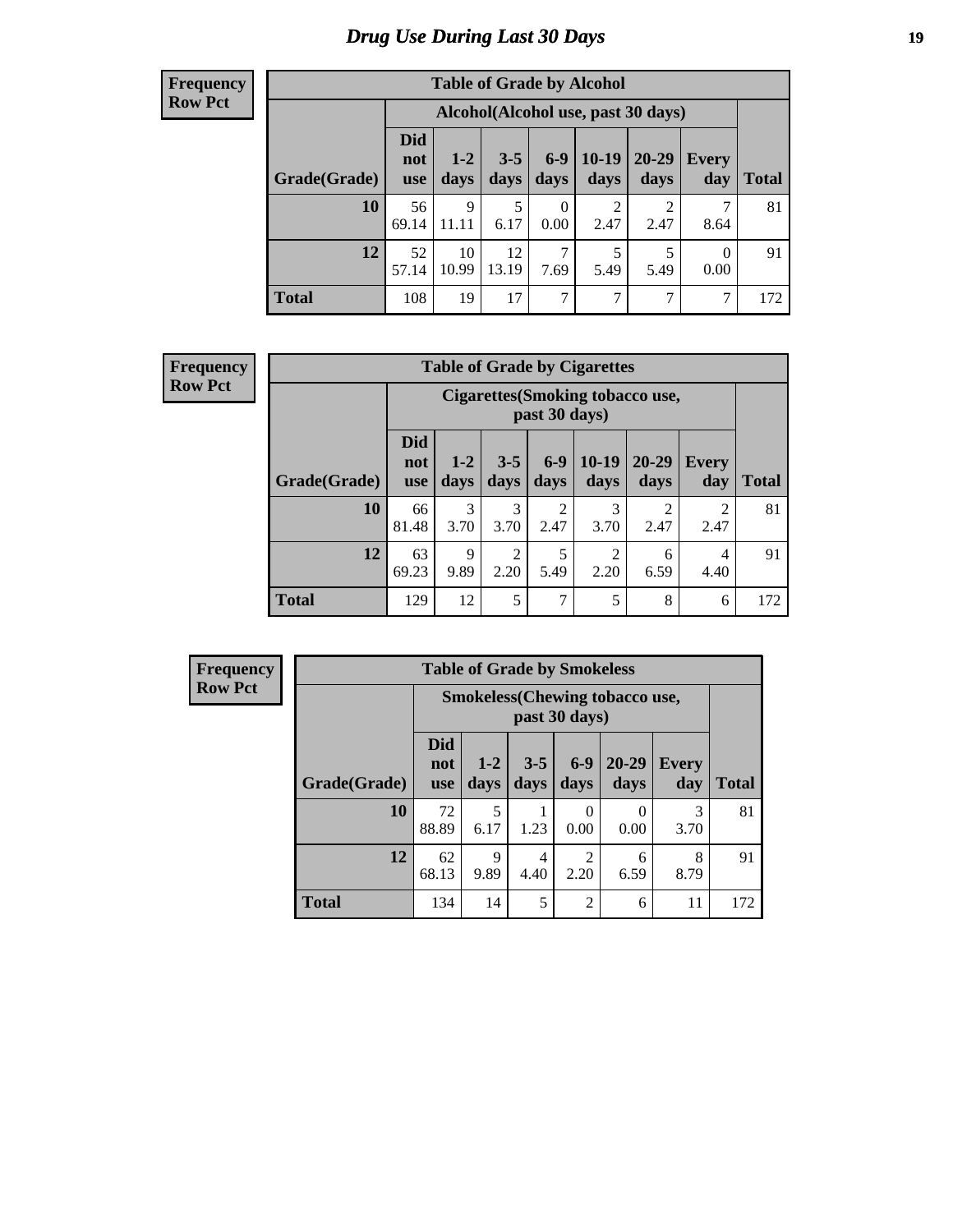| <b>Table of Grade by Marijuana</b> |                                 |                                            |                 |                 |               |                     |       |  |  |  |  |  |
|------------------------------------|---------------------------------|--------------------------------------------|-----------------|-----------------|---------------|---------------------|-------|--|--|--|--|--|
|                                    |                                 | Marijuana (Marijuana use,<br>past 30 days) |                 |                 |               |                     |       |  |  |  |  |  |
| Grade(Grade)                       | <b>Did</b><br>not<br><b>use</b> | $1-2$<br>days                              | $3 - 5$<br>days | $10-19$<br>days | 20-29<br>days | <b>Every</b><br>day | Total |  |  |  |  |  |
| 10                                 | 66<br>81.48                     | 4<br>4.94                                  | 6<br>7.41       | 2<br>2.47       | 2<br>2.47     | 1.23                | 81    |  |  |  |  |  |
| 12                                 | 71<br>78.02                     | 6<br>6.59                                  | 4<br>4.40       | 1.10            | 4<br>4.40     | 5<br>5.49           | 91    |  |  |  |  |  |
| <b>Total</b>                       | 137                             | 10                                         | 10              | 3               | 6             | 6                   | 172   |  |  |  |  |  |

| Frequency      |              | <b>Table of Grade by Cocaine</b> |                  |               |                       |                        |              |  |  |  |
|----------------|--------------|----------------------------------|------------------|---------------|-----------------------|------------------------|--------------|--|--|--|
| <b>Row Pct</b> |              |                                  |                  | past 30 days) | Cocaine (Cocaine use, |                        |              |  |  |  |
|                | Grade(Grade) | <b>Did</b><br>not<br><b>use</b>  | $1-2$<br>days    | $6-9$<br>days | $20 - 29$<br>days     | <b>Every</b><br>day    | <b>Total</b> |  |  |  |
|                | 10           | 80<br>98.77                      | 1.23             | 0<br>0.00     | 0.00                  | 0<br>0.00              | 81           |  |  |  |
|                | 12           | 86<br>94.51                      | $\Omega$<br>0.00 | 1.10          | 2<br>2.20             | $\overline{2}$<br>2.20 | 91           |  |  |  |
|                | <b>Total</b> | 166                              |                  |               | $\overline{c}$        | $\overline{2}$         | 172          |  |  |  |

| <b>Frequency</b> | <b>Table of Grade by Inhalants</b> |                                                  |                |                 |                     |              |  |
|------------------|------------------------------------|--------------------------------------------------|----------------|-----------------|---------------------|--------------|--|
| <b>Row Pct</b>   |                                    | <b>Inhalants</b> (Inhalant use,<br>past 30 days) |                |                 |                     |              |  |
|                  | Grade(Grade)                       | <b>Did</b><br>not<br><b>use</b>                  | $1-2$<br>days  | $3 - 5$<br>days | <b>Every</b><br>day | <b>Total</b> |  |
|                  | 10                                 | 79<br>97.53                                      | 1.23           | 0<br>0.00       | 1.23                | 81           |  |
|                  | 12                                 | 87<br>95.60                                      | 3<br>3.30      | 1.10            | 0<br>0.00           | 91           |  |
|                  | <b>Total</b>                       | 166                                              | $\overline{4}$ |                 | 1                   | 172          |  |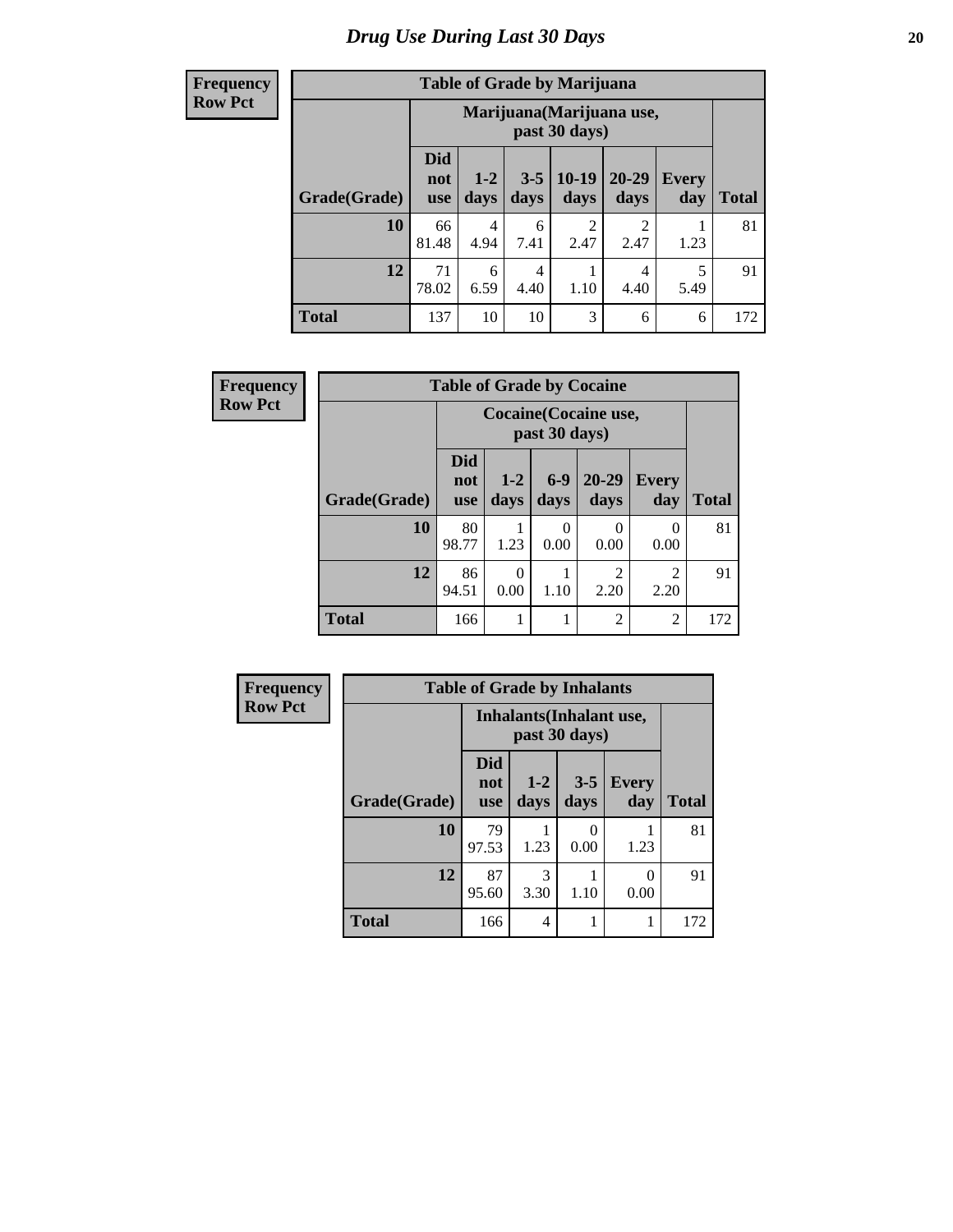| <b>Frequency</b> | <b>Table of Grade by Steroids</b> |                                                |                |                     |              |  |  |
|------------------|-----------------------------------|------------------------------------------------|----------------|---------------------|--------------|--|--|
| <b>Row Pct</b>   |                                   | <b>Steroids</b> (Steroid<br>use, past 30 days) |                |                     |              |  |  |
|                  | Grade(Grade)                      | <b>Did</b><br>not<br><b>use</b>                | $1-2$<br>days  | <b>Every</b><br>day | <b>Total</b> |  |  |
|                  | 10                                | 80<br>98.77                                    | 1.23           | 0<br>0.00           | 81           |  |  |
|                  | 12                                | 89<br>97.80                                    | 1.10           | 1.10                | 91           |  |  |
|                  | <b>Total</b>                      | 169                                            | $\mathfrak{D}$ |                     | 172          |  |  |

| Frequency      | <b>Table of Grade by Ecstasy</b> |                                               |                        |              |  |  |
|----------------|----------------------------------|-----------------------------------------------|------------------------|--------------|--|--|
| <b>Row Pct</b> |                                  | <b>Ecstasy</b> (Ecstasy<br>use, past 30 days) |                        |              |  |  |
|                | Grade(Grade)                     | Did not<br><b>use</b>                         | $1-2$<br>days          | <b>Total</b> |  |  |
|                | 10                               | 80<br>98.77                                   | 1.23                   | 81           |  |  |
|                | 12                               | 89<br>97.80                                   | $\overline{2}$<br>2.20 | 91           |  |  |
|                | <b>Total</b>                     | 169                                           | 3                      | 172          |  |  |

| Frequency      | <b>Table of Grade by Meth</b> |                                                    |                |              |  |  |
|----------------|-------------------------------|----------------------------------------------------|----------------|--------------|--|--|
| <b>Row Pct</b> |                               | <b>Meth</b> (Methamphetamine<br>use, past 30 days) |                |              |  |  |
|                | Grade(Grade)                  | Did not use                                        | $1-2$ days     | <b>Total</b> |  |  |
|                | 10                            | 80<br>98.77                                        | 1.23           | 81           |  |  |
|                | 12                            | 90<br>98.90                                        | 1.10           | 91           |  |  |
|                | <b>Total</b>                  | 170                                                | $\overline{c}$ | 172          |  |  |

| Frequency      | <b>Table of Grade by Hallucinogens</b> |                       |                                                   |                       |              |  |  |
|----------------|----------------------------------------|-----------------------|---------------------------------------------------|-----------------------|--------------|--|--|
| <b>Row Pct</b> |                                        |                       | Hallucinogens (Hallucinogen<br>use, past 30 days) |                       |              |  |  |
|                | Grade(Grade)                           | Did not<br><b>use</b> | $1-2$ days                                        | 20-29<br>days         | <b>Total</b> |  |  |
|                | 10                                     | 79<br>97.53           | 1.23                                              | 1.23                  | 81           |  |  |
|                | 12                                     | 90<br>98.90           | 1.10                                              | $\mathcal{O}$<br>0.00 | 91           |  |  |
|                | <b>Total</b>                           | 169                   | $\overline{2}$                                    |                       | 172          |  |  |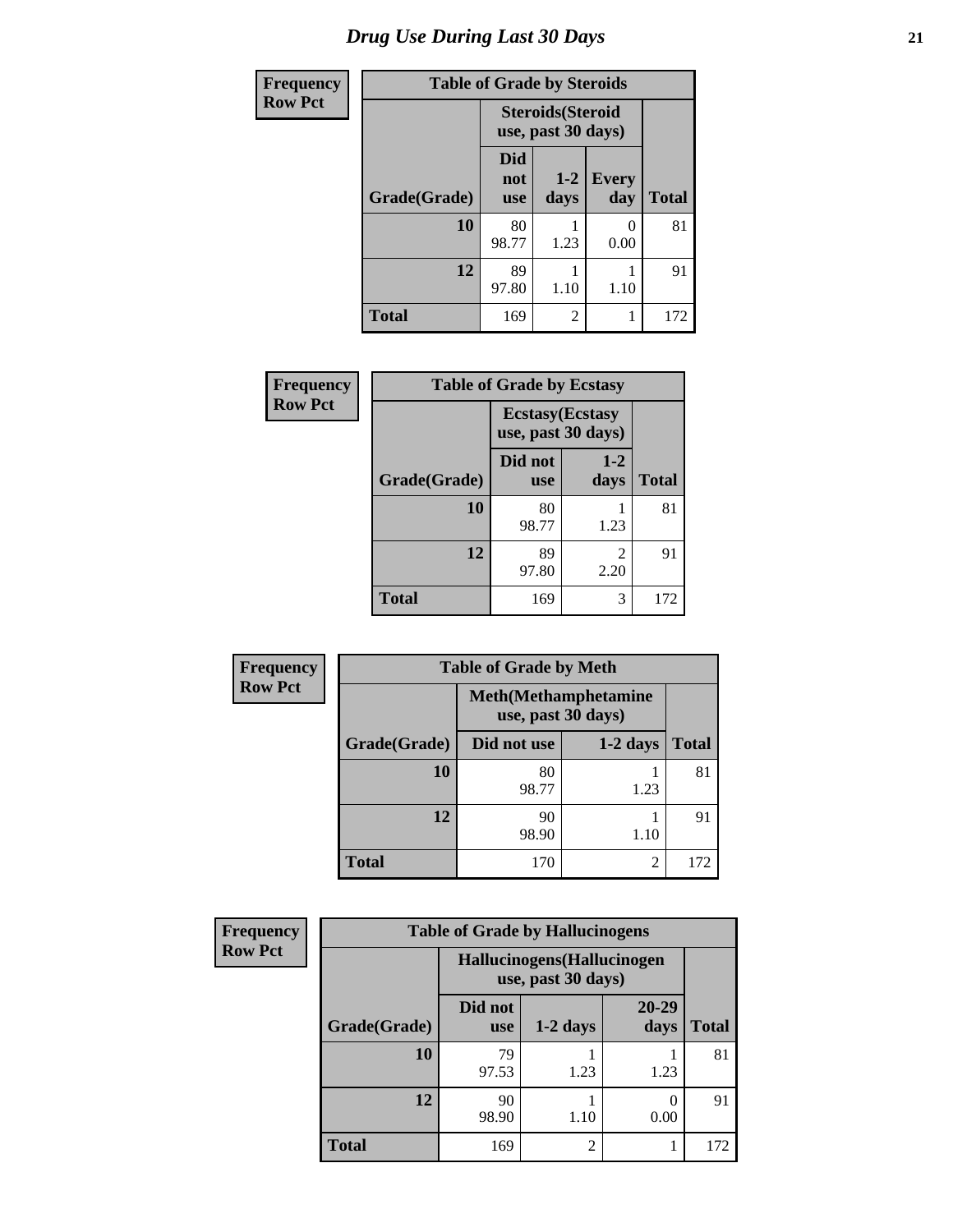| <b>Table of Grade by Prescription</b> |                                 |                                                                                |                  |                |                 |                   |              |       |
|---------------------------------------|---------------------------------|--------------------------------------------------------------------------------|------------------|----------------|-----------------|-------------------|--------------|-------|
|                                       |                                 | <b>Prescription</b> (Prescription drugs not<br>prescribed to me, past 30 days) |                  |                |                 |                   |              |       |
| Grade(Grade)                          | <b>Did</b><br>not<br><b>use</b> | $1 - 2$<br>days                                                                | $3 - 5$<br>days  | $6-9$<br>days  | $10-19$<br>days | $20 - 29$<br>days | Every<br>day | Total |
| 10                                    | 70<br>86.42                     | 4<br>4.94                                                                      | $\Omega$<br>0.00 | 3<br>3.70      | 0<br>0.00       | $\Omega$<br>0.00  | 4<br>4.94    | 81    |
| 12                                    | 75<br>82.42                     | 6<br>6.59                                                                      | 3<br>3.30        | 1.10           | 2<br>2.20       | 3<br>3.30         | 1.10         | 91    |
| <b>Total</b>                          | 145                             | 10                                                                             | 3                | $\overline{4}$ | $\overline{2}$  | 3                 | 5            | 172   |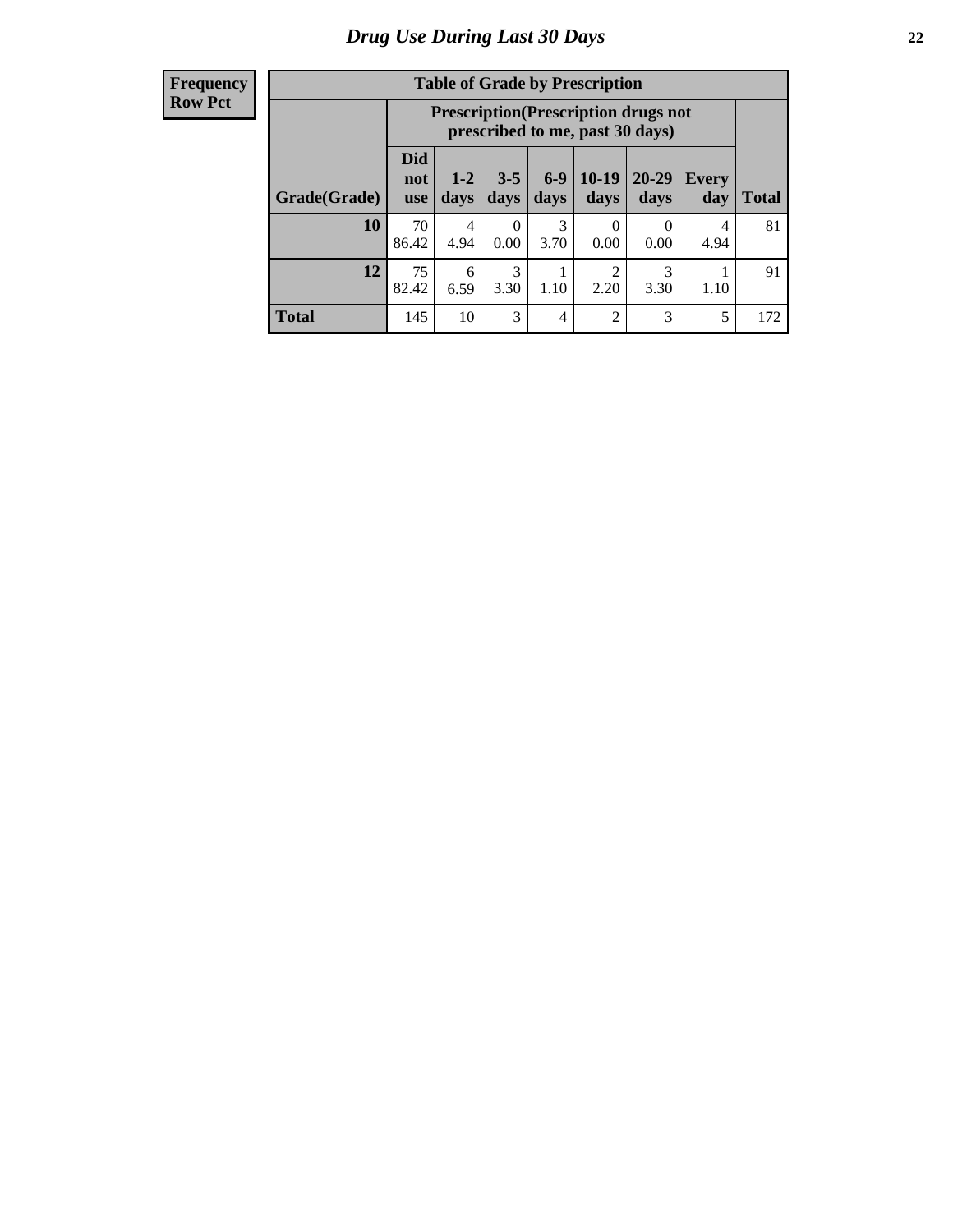| Frequency      | <b>Table of Alcoholease by Grade</b>              |                    |             |              |  |
|----------------|---------------------------------------------------|--------------------|-------------|--------------|--|
| <b>Col Pct</b> | <b>Alcoholease</b> (It is<br>easy to get alcohol) | Grade(Grade)<br>10 | 12          | <b>Total</b> |  |
|                | <b>Strongly Agree</b>                             | 33<br>40.74        | 37<br>40.66 | 70           |  |
|                | <b>Somewhat Agree</b>                             | 26<br>32.10        | 34<br>37.36 | 60           |  |
|                | <b>Somewhat Disagree</b>                          | 9<br>11.11         | 13<br>14.29 | 22           |  |
|                | <b>Strongly Disagree</b>                          | 13<br>16.05        | 7.69        | 20           |  |
|                | <b>Total</b>                                      | 81                 | 91          | 172          |  |

| Frequency      | <b>Table of Cigarettesease by Grade</b>                 |                           |             |              |  |
|----------------|---------------------------------------------------------|---------------------------|-------------|--------------|--|
| <b>Col Pct</b> | Cigarettesease(It is<br>easy to get smoking<br>tobacco) | Grade(Grade)<br><b>10</b> | 12          | <b>Total</b> |  |
|                | <b>Strongly Agree</b>                                   | 43<br>53.09               | 61<br>67.03 | 104          |  |
|                | <b>Somewhat Agree</b>                                   | 20<br>24.69               | 13<br>14.29 | 33           |  |
|                | <b>Somewhat Disagree</b>                                | 6<br>7.41                 | 11<br>12.09 | 17           |  |
|                | <b>Strongly Disagree</b>                                | 12<br>14.81               | 6<br>6.59   | 18           |  |
|                | <b>Total</b>                                            | 81                        | 91          | 172          |  |

| Frequency      | <b>Table of Smokelessease by Grade</b>             |             |              |              |  |
|----------------|----------------------------------------------------|-------------|--------------|--------------|--|
| <b>Col Pct</b> | <b>Smokelessease</b> (It is<br>easy to get chewing |             | Grade(Grade) |              |  |
|                | tobacco)                                           | <b>10</b>   | 12           | <b>Total</b> |  |
|                | <b>Strongly Agree</b>                              | 53<br>65.43 | 64<br>70.33  | 117          |  |
|                | <b>Somewhat Agree</b>                              | 11<br>13.58 | 14<br>15.38  | 25           |  |
|                | <b>Somewhat Disagree</b>                           | 3<br>3.70   | 8<br>8.79    | 11           |  |
|                | <b>Strongly Disagree</b>                           | 14<br>17.28 | 5<br>5.49    | 19           |  |
|                | <b>Total</b>                                       | 81          | 91           | 172          |  |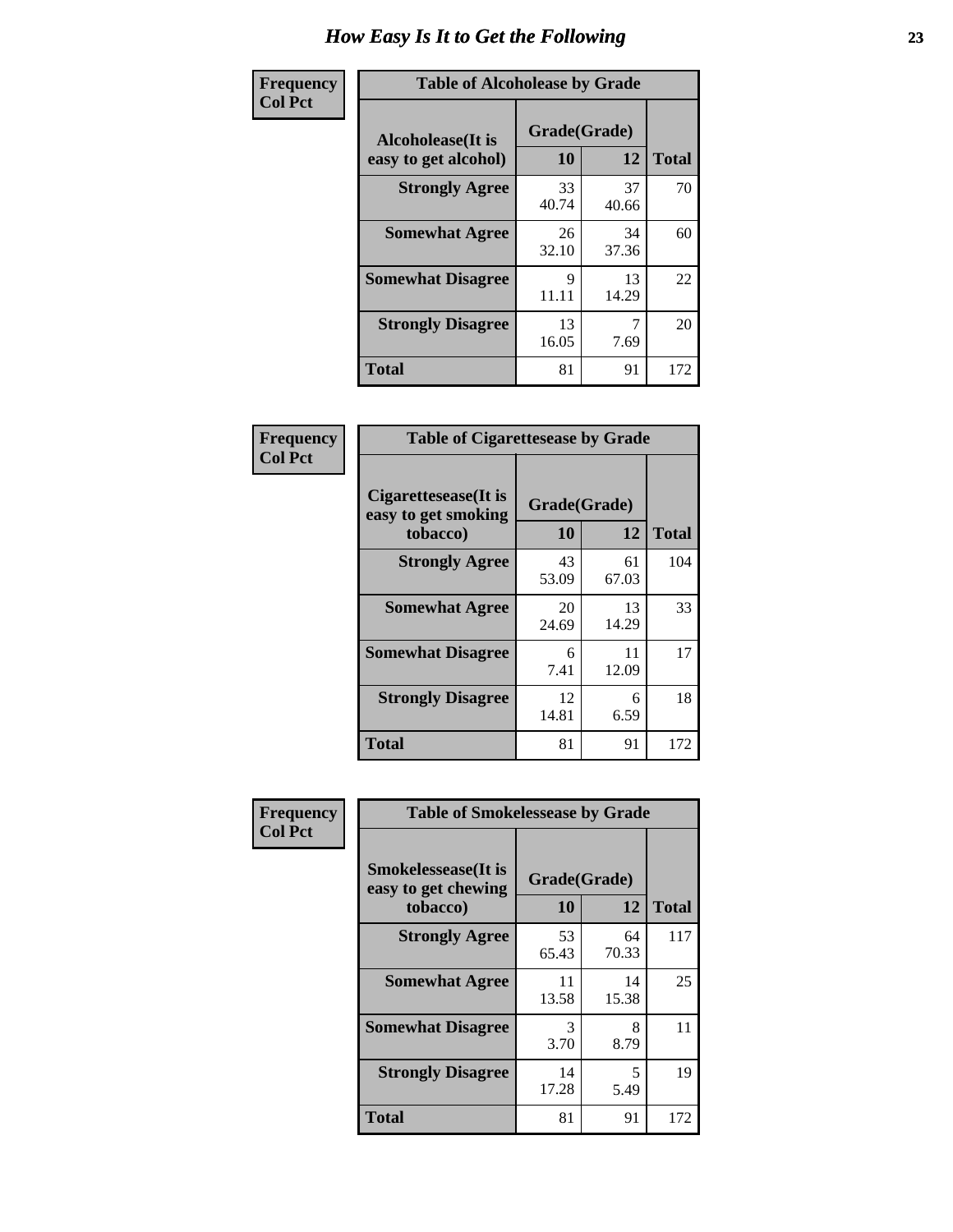| Frequency      | <b>Table of Marijuanaease by Grade</b>           |                    |             |              |  |
|----------------|--------------------------------------------------|--------------------|-------------|--------------|--|
| <b>Col Pct</b> | Marijuanaease(It is<br>easy to get<br>marijuana) | Grade(Grade)<br>10 | 12          | <b>Total</b> |  |
|                | <b>Strongly Agree</b>                            | 27<br>33.33        | 37<br>40.66 | 64           |  |
|                | <b>Somewhat Agree</b>                            | 19<br>23.46        | 28<br>30.77 | 47           |  |
|                | <b>Somewhat Disagree</b>                         | 15<br>18.52        | 16<br>17.58 | 31           |  |
|                | <b>Strongly Disagree</b>                         | 20<br>24.69        | 10<br>10.99 | 30           |  |
|                | <b>Total</b>                                     | 81                 | 91          | 172          |  |

| <b>Table of Cocaineease by Grade</b>              |                    |             |              |  |  |  |
|---------------------------------------------------|--------------------|-------------|--------------|--|--|--|
| <b>Cocaineease</b> (It is<br>easy to get cocaine) | Grade(Grade)<br>10 | 12          | <b>Total</b> |  |  |  |
| <b>Strongly Agree</b>                             | 14<br>17.28        | 9<br>9.89   | 23           |  |  |  |
| <b>Somewhat Agree</b>                             | 10<br>12.35        | 21<br>23.08 | 31           |  |  |  |
| <b>Somewhat Disagree</b>                          | 21<br>25.93        | 33<br>36.26 | 54           |  |  |  |
| <b>Strongly Disagree</b>                          | 36<br>44.44        | 28<br>30.77 | 64           |  |  |  |
| <b>Total</b>                                      | 81                 | 91          | 172          |  |  |  |

| Frequency      | <b>Table of Inhalantsease by Grade</b>           |                    |             |              |  |  |
|----------------|--------------------------------------------------|--------------------|-------------|--------------|--|--|
| <b>Col Pct</b> | Inhalantsease(It is<br>easy to get<br>inhalants) | Grade(Grade)<br>10 | 12          | <b>Total</b> |  |  |
|                | <b>Strongly Agree</b>                            | 42<br>51.85        | 47<br>51.65 | 89           |  |  |
|                | <b>Somewhat Agree</b>                            | 10<br>12.35        | 14<br>15.38 | 24           |  |  |
|                | <b>Somewhat Disagree</b>                         | 6<br>7.41          | 11<br>12.09 | 17           |  |  |
|                | <b>Strongly Disagree</b>                         | 23<br>28.40        | 19<br>20.88 | 42           |  |  |
|                | <b>Total</b>                                     | 81                 | 91          | 172          |  |  |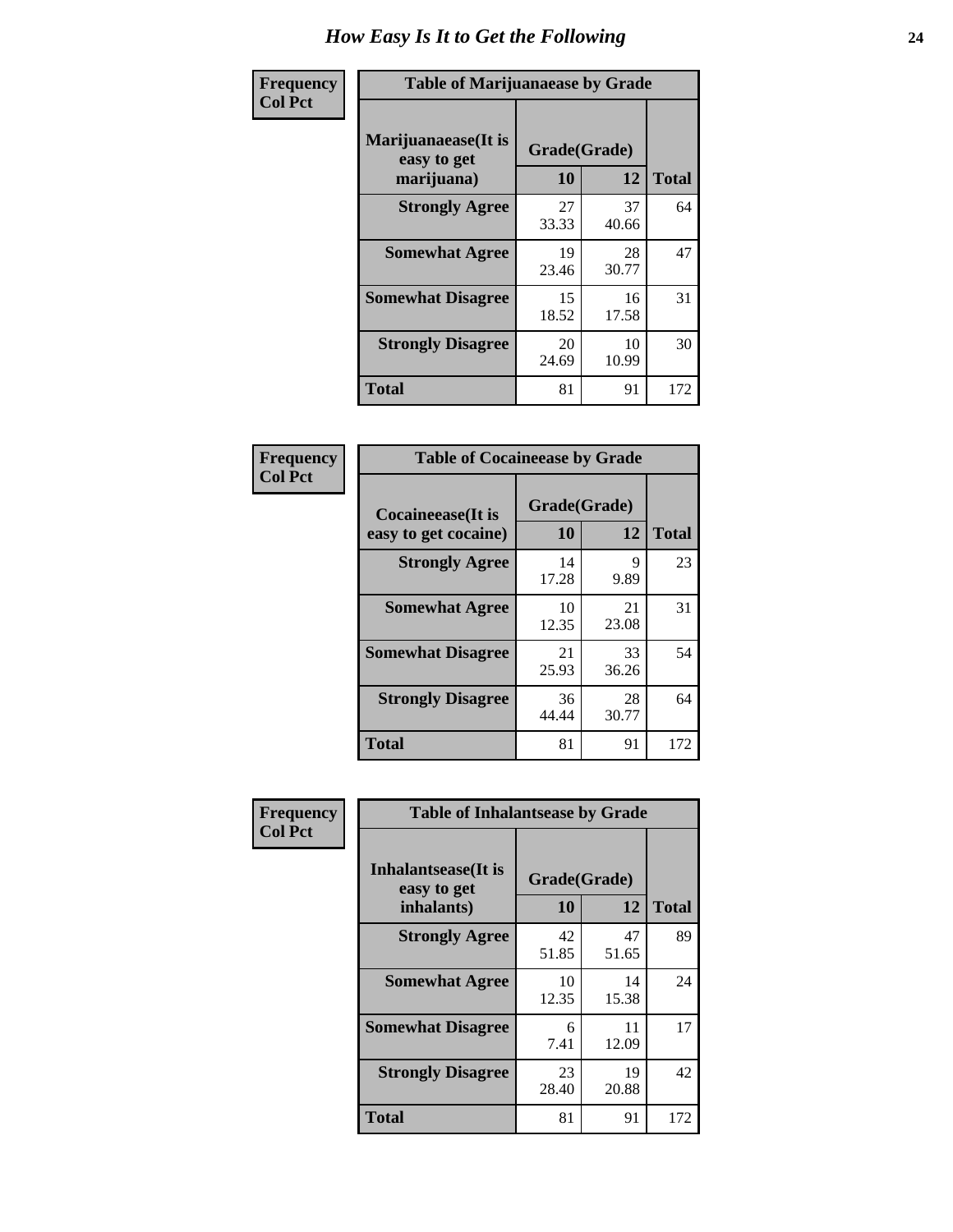| Frequency      |                                                     | <b>Table of Steroidsease by Grade</b> |             |              |  |  |  |  |  |  |  |  |
|----------------|-----------------------------------------------------|---------------------------------------|-------------|--------------|--|--|--|--|--|--|--|--|
| <b>Col Pct</b> | <b>Steroidsease</b> (It is<br>easy to get steroids) | Grade(Grade)<br>10                    | 12          | <b>Total</b> |  |  |  |  |  |  |  |  |
|                | <b>Strongly Agree</b>                               | 12<br>14.81                           | 16<br>17.58 | 28           |  |  |  |  |  |  |  |  |
|                | <b>Somewhat Agree</b>                               | 13<br>16.05                           | 21<br>23.08 | 34           |  |  |  |  |  |  |  |  |
|                | <b>Somewhat Disagree</b>                            | 16<br>19.75                           | 31<br>34.07 | 47           |  |  |  |  |  |  |  |  |
|                | <b>Strongly Disagree</b>                            | 40<br>49.38                           | 23<br>25.27 | 63           |  |  |  |  |  |  |  |  |
|                | <b>Total</b>                                        | 81                                    | 91          | 172          |  |  |  |  |  |  |  |  |

| Frequency      | <b>Table of Ecstasyease by Grade</b>              |                           |             |              |
|----------------|---------------------------------------------------|---------------------------|-------------|--------------|
| <b>Col Pct</b> | <b>Ecstasyease</b> (It is<br>easy to get ecstasy) | Grade(Grade)<br><b>10</b> | 12          | <b>Total</b> |
|                | <b>Strongly Agree</b>                             | 16<br>19.75               | 12<br>13.19 | 28           |
|                | <b>Somewhat Agree</b>                             | 13<br>16.05               | 22<br>24.18 | 35           |
|                | <b>Somewhat Disagree</b>                          | 18<br>22.22               | 25<br>27.47 | 43           |
|                | <b>Strongly Disagree</b>                          | 34<br>41.98               | 32<br>35.16 | 66           |
|                | <b>Total</b>                                      | 81                        | 91          | 172          |

| Frequency      | <b>Table of Methease by Grade</b>     |              |             |              |
|----------------|---------------------------------------|--------------|-------------|--------------|
| <b>Col Pct</b> | <b>Methease</b> (It is easy<br>to get | Grade(Grade) |             |              |
|                | methamphetamines)                     | <b>10</b>    | 12          | <b>Total</b> |
|                | <b>Strongly Agree</b>                 | 14<br>17.28  | 13<br>14.29 | 27           |
|                | <b>Somewhat Agree</b>                 | 11<br>13.58  | 23<br>25.27 | 34           |
|                | <b>Somewhat Disagree</b>              | 20<br>24.69  | 20<br>21.98 | 40           |
|                | <b>Strongly Disagree</b>              | 36<br>44.44  | 35<br>38.46 | 71           |
|                | <b>Total</b>                          | 81           | 91          | 172          |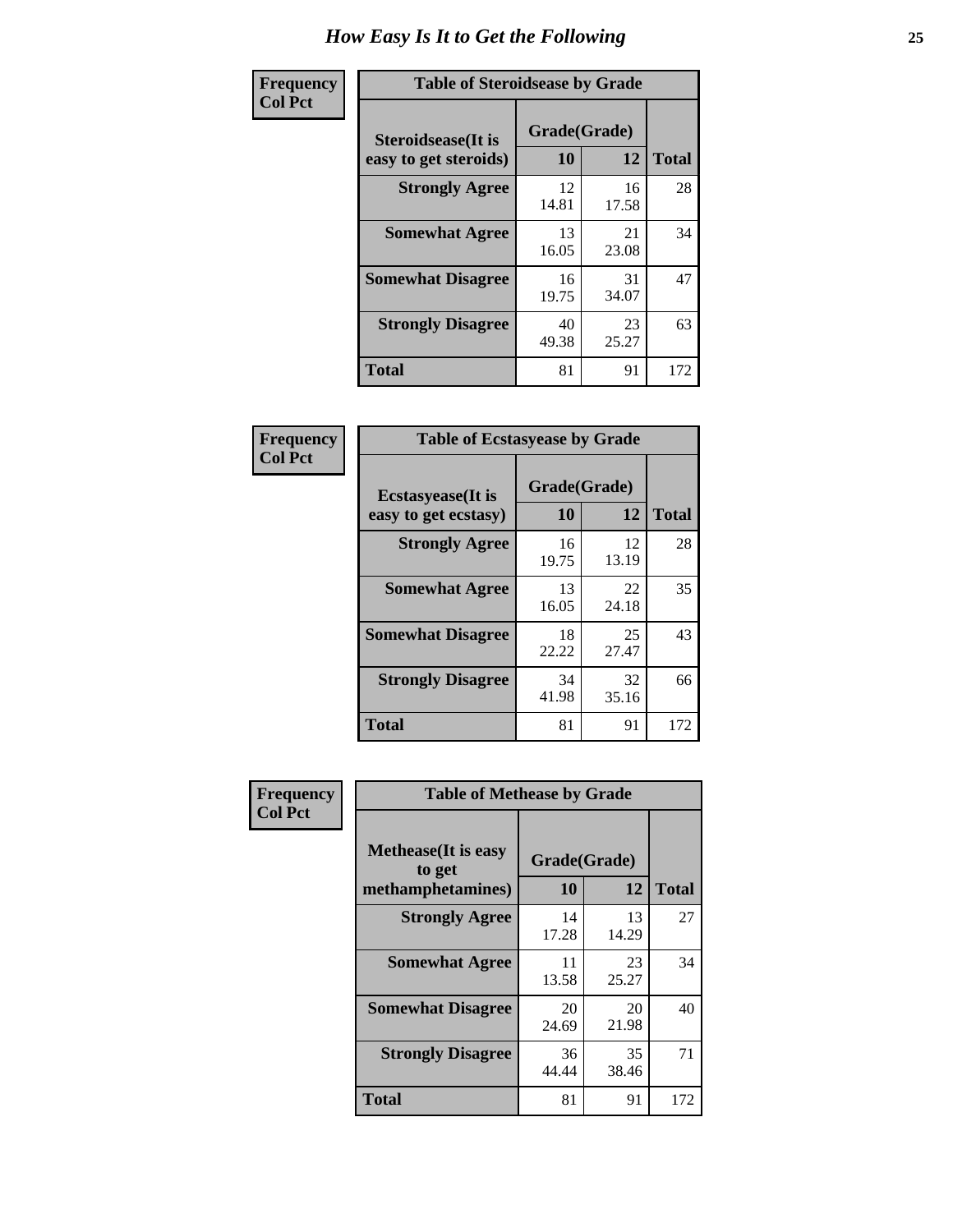| <b>Frequency</b> | <b>Table of Hallucinogensease by Grade</b>               |                    |             |              |  |  |  |  |  |  |  |
|------------------|----------------------------------------------------------|--------------------|-------------|--------------|--|--|--|--|--|--|--|
| <b>Col Pct</b>   | Hallucinogensease(It<br>is easy to get<br>hallucinogens) | Grade(Grade)<br>10 | 12          | <b>Total</b> |  |  |  |  |  |  |  |
|                  | <b>Strongly Agree</b>                                    | 18<br>22.22        | 14<br>15.38 | 32           |  |  |  |  |  |  |  |
|                  | <b>Somewhat Agree</b>                                    | 22<br>27.16        | 17<br>18.68 | 39           |  |  |  |  |  |  |  |
|                  | <b>Somewhat Disagree</b>                                 | 13<br>16.05        | 29<br>31.87 | 42           |  |  |  |  |  |  |  |
|                  | <b>Strongly Disagree</b>                                 | 28<br>34.57        | 31<br>34.07 | 59           |  |  |  |  |  |  |  |
|                  | <b>Total</b>                                             | 81                 | 91          | 172          |  |  |  |  |  |  |  |

| Frequency<br>Col Pct |
|----------------------|
|                      |

|                                                                                          | <b>Table of Prescriptionease by Grade</b> |              |              |  |  |  |  |  |  |  |  |
|------------------------------------------------------------------------------------------|-------------------------------------------|--------------|--------------|--|--|--|--|--|--|--|--|
| <b>Prescriptionease</b> (It<br>is easy to get<br>prescription drugs<br>not prescribed to |                                           | Grade(Grade) |              |  |  |  |  |  |  |  |  |
| me)                                                                                      | 10                                        | 12           | <b>Total</b> |  |  |  |  |  |  |  |  |
| <b>Strongly Agree</b>                                                                    | 50<br>61.73                               | 56<br>61.54  | 106          |  |  |  |  |  |  |  |  |
| <b>Somewhat Agree</b>                                                                    | 15<br>18.52                               | 17<br>18.68  | 32           |  |  |  |  |  |  |  |  |
| <b>Somewhat Disagree</b>                                                                 | 5<br>6.17                                 | 7.69         | 12           |  |  |  |  |  |  |  |  |
| <b>Strongly Disagree</b>                                                                 | 11<br>13.58                               | 11<br>12.09  | 22           |  |  |  |  |  |  |  |  |
| <b>Total</b>                                                                             | 81                                        | 91           | 172          |  |  |  |  |  |  |  |  |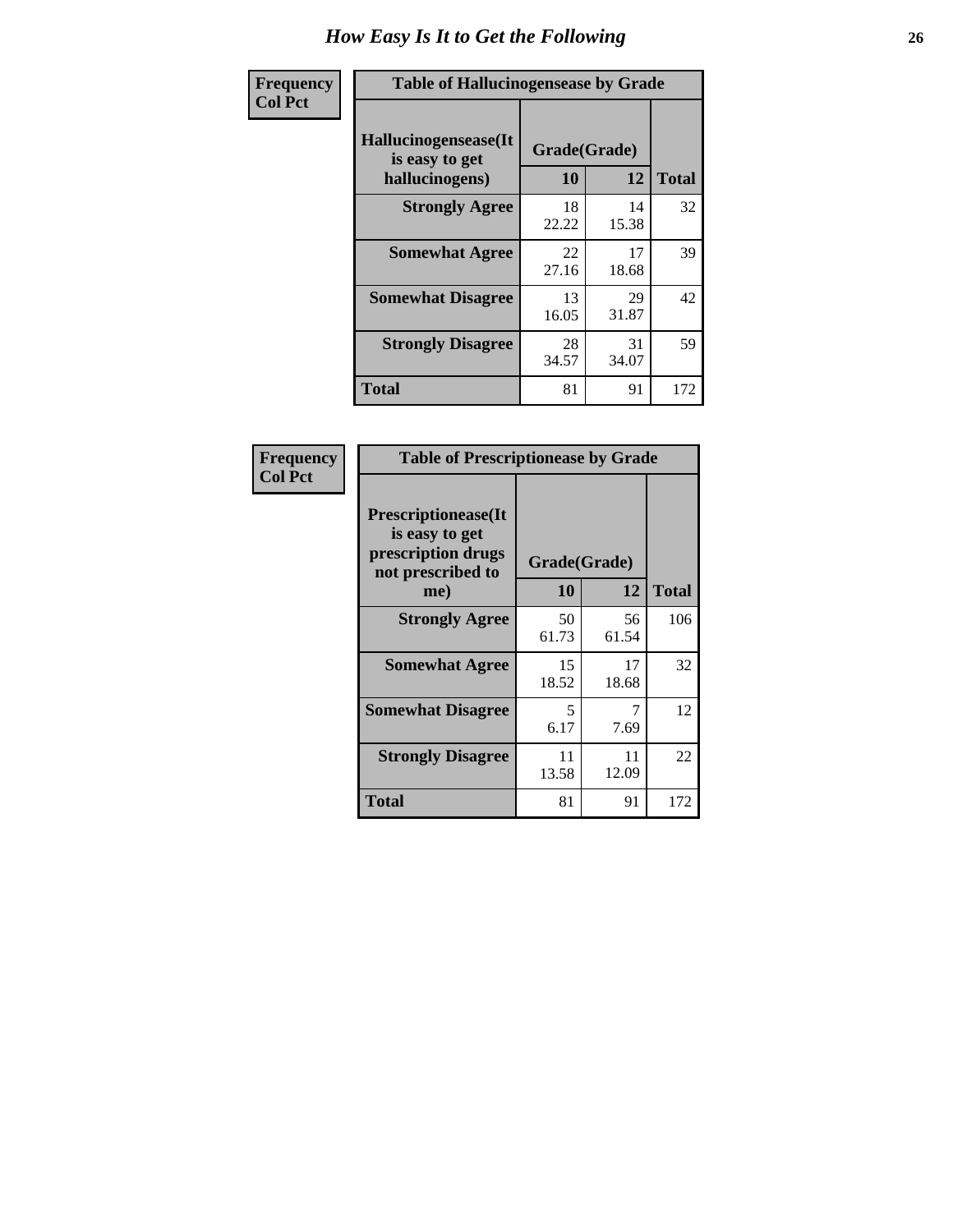### *Age at Onset of Use* **27** *Results for "Age at Onset of Use" questions exclude students who said they did not use that substance*

| Frequency      |              | <b>Table of Grade by Alcoholinit</b> |                        |                        |                  |           |                                                  |                        |             |             |           |              |
|----------------|--------------|--------------------------------------|------------------------|------------------------|------------------|-----------|--------------------------------------------------|------------------------|-------------|-------------|-----------|--------------|
| <b>Row Pct</b> |              |                                      |                        |                        |                  |           | Alcoholinit (I started using alcohol when I was) |                        |             |             |           |              |
|                | Grade(Grade) | 8 or<br>younger                      | 9                      | <b>10</b>              | 11               | 12        | 13                                               | 14                     | 15          | <b>16</b>   | 17        | <b>Total</b> |
|                | 10           | 2<br>5.41                            | $\overline{0}$<br>0.00 | $\overline{2}$<br>5.41 | $\theta$<br>0.00 | 3<br>8.11 | 8<br>21.62                                       | 16<br>43.24            | ∍<br>5.41   | 3<br>8.11   | 2.70      | 37           |
|                | 12           | 3<br>6.00                            | $\overline{2}$<br>4.00 | 2<br>4.00              | 2.00             | 2.00      | 4<br>8.00                                        | $\overline{4}$<br>8.00 | 18<br>36.00 | 12<br>24.00 | 3<br>6.00 | 50           |
|                | <b>Total</b> | 5                                    | 2                      | 4                      |                  | 4         | 12                                               | 20                     | 20          | 15          | 4         | 87           |
|                |              |                                      |                        |                        |                  |           | <b>Frequency Missing = 85</b>                    |                        |             |             |           |              |

| Frequency                                                              |                        |               |           |      |            | <b>Table of Grade by Cigarettesinit</b> |            |             |       |                  |              |
|------------------------------------------------------------------------|------------------------|---------------|-----------|------|------------|-----------------------------------------|------------|-------------|-------|------------------|--------------|
| <b>Row Pct</b><br>Cigarettesinit(I started smoking tobacco when I was) |                        |               |           |      |            |                                         |            |             |       |                  |              |
|                                                                        | Grade(Grade)   younger | 8 or          | <b>10</b> | 11   | <b>12</b>  | 13                                      | <b>14</b>  | 15          | 16    | 17               | <b>Total</b> |
|                                                                        | 10                     | 4.76          | 9.52      | 4.76 | 3<br>14.29 | 23.81                                   | 4<br>19.05 | 4<br>19.05  | 4.76  | $\Omega$<br>0.00 | 21           |
|                                                                        | 12                     | 2.86          | 2<br>5.71 | 2.86 | 4<br>11.43 | 5.71                                    | 5.71       | 12<br>34.29 | 14.29 | 6<br>17.14       | 35           |
|                                                                        | <b>Total</b>           | $\mathcal{D}$ | 4         | 2    | ℸ          | $\mathcal{I}$                           | 6          | 16          | 6     | 6                | 56           |
|                                                                        |                        |               |           |      |            | <b>Frequency Missing = 116</b>          |            |             |       |                  |              |

**Frequency Row Pct**

| <b>Table of Grade by Smokelessinit</b> |                                                                 |                                                                                                      |                  |            |                           |            |            |            |      |                  |      |    |  |  |  |
|----------------------------------------|-----------------------------------------------------------------|------------------------------------------------------------------------------------------------------|------------------|------------|---------------------------|------------|------------|------------|------|------------------|------|----|--|--|--|
|                                        |                                                                 | Smokelessinit(I started chewing tobacco when I was)                                                  |                  |            |                           |            |            |            |      |                  |      |    |  |  |  |
| Grade(Grade)                           | 8 or<br>  younger                                               | <b>18 or</b><br>13<br>15<br>older  <br>9<br>11<br>12<br>10<br>14<br><b>16</b><br>17<br><b>Total</b>  |                  |            |                           |            |            |            |      |                  |      |    |  |  |  |
| 10                                     | 5.88                                                            | $\Omega$<br>0.00                                                                                     | $\Omega$<br>0.00 | 3<br>17.65 | 11.76                     | 3<br>17.65 | 3<br>17.65 | 4<br>23.53 | 5.88 | $\theta$<br>0.00 | 0.00 | 17 |  |  |  |
| 12                                     | 4<br>11.11                                                      | 10<br>5<br>2<br>6<br>13.89<br>2.78<br>2.78<br>27.78<br>5.56<br>5.56<br>5.56<br>2.78<br>16.67<br>5.56 |                  |            |                           |            |            |            |      |                  |      |    |  |  |  |
| <b>Total</b>                           | 5<br>7<br>8<br>14<br>າ<br>2<br>$\overline{4}$<br>$\overline{4}$ |                                                                                                      |                  |            |                           |            |            |            |      |                  |      |    |  |  |  |
|                                        |                                                                 |                                                                                                      |                  |            | Frequency Missing $= 119$ |            |            |            |      |                  |      |    |  |  |  |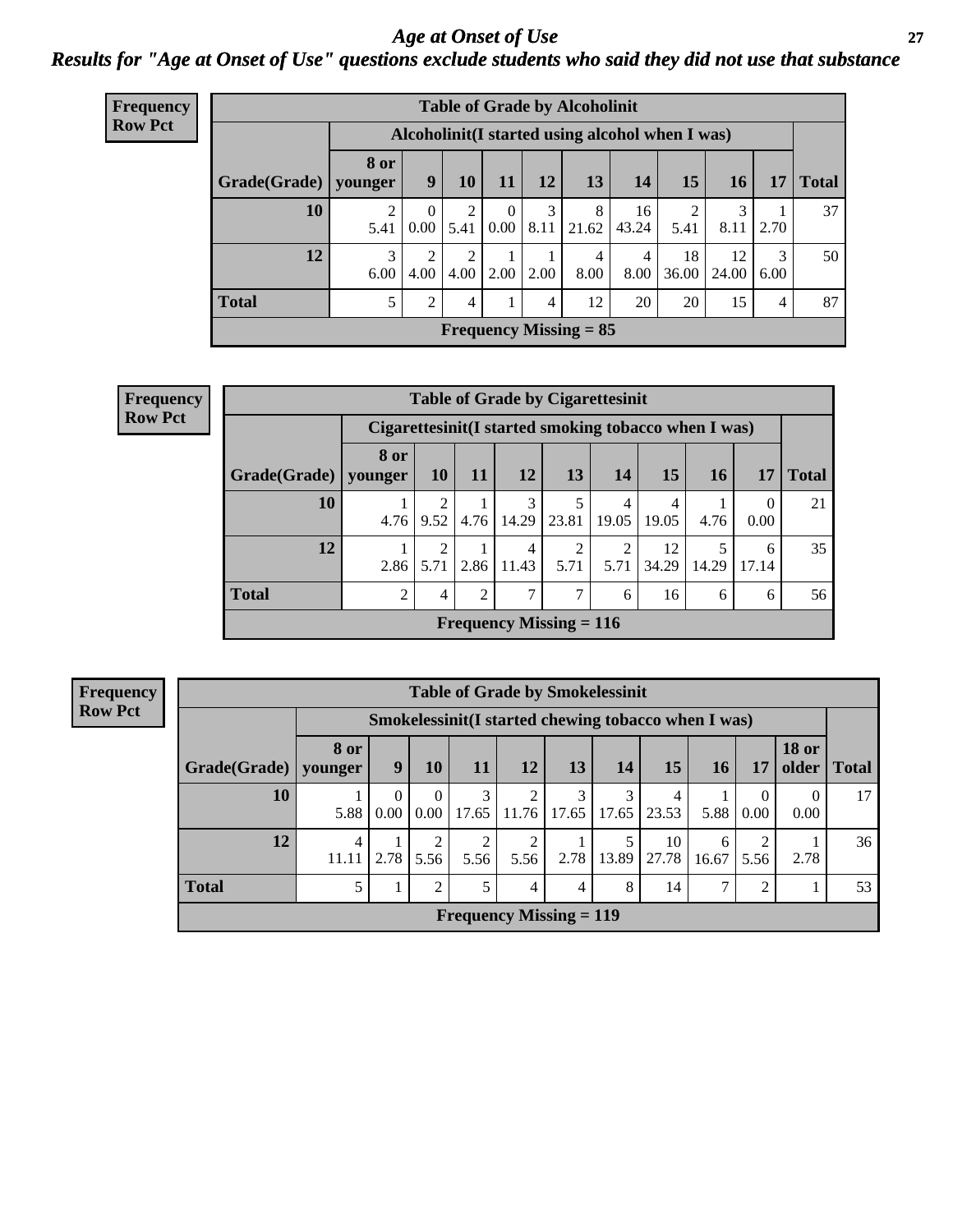#### *Age at Onset of Use* **28**

*Results for "Age at Onset of Use" questions exclude students who said they did not use that substance*

| Frequency      | <b>Table of Grade by Marijuanainit</b> |                        |                |                |            |                                                      |            |            |                  |                  |                        |              |  |  |
|----------------|----------------------------------------|------------------------|----------------|----------------|------------|------------------------------------------------------|------------|------------|------------------|------------------|------------------------|--------------|--|--|
| <b>Row Pct</b> |                                        |                        |                |                |            | Marijuanainit (I started using marijuana when I was) |            |            |                  |                  |                        |              |  |  |
|                | Grade(Grade)                           | <b>8 or</b><br>younger | 9              | <b>10</b>      | <b>12</b>  | 13                                                   | 14         | 15         | 16               | 17               | <b>18 or</b><br>older  | <b>Total</b> |  |  |
|                | 10                                     | 3.85                   | 3.85           | 3.85           | 4<br>15.38 | 3<br>11.54                                           | 9<br>34.62 | 7<br>26.92 | $\theta$<br>0.00 | $\theta$<br>0.00 | $\Omega$<br>0.00       | 26           |  |  |
|                | 12                                     | 3.13                   | 3.13           | 3.13           | 15.63      | 2<br>6.25                                            | 3.13       | 4<br>12.50 | 10<br>31.25      | 15.63            | $\overline{2}$<br>6.25 | 32           |  |  |
|                | <b>Total</b>                           | $\mathfrak{D}$         | $\overline{2}$ | $\mathfrak{D}$ | 9          | 5                                                    | 10         | 11         | 10               | 5                | 2                      | 58           |  |  |
|                | Frequency Missing $= 114$              |                        |                |                |            |                                                      |            |            |                  |                  |                        |              |  |  |

| Frequency      | <b>Table of Grade by Cocaineinit</b>               |                                       |           |                  |                           |                  |                         |            |                                |              |  |  |  |  |
|----------------|----------------------------------------------------|---------------------------------------|-----------|------------------|---------------------------|------------------|-------------------------|------------|--------------------------------|--------------|--|--|--|--|
| <b>Row Pct</b> | Cocaine in it (I started using cocaine when I was) |                                       |           |                  |                           |                  |                         |            |                                |              |  |  |  |  |
|                | $Grade(Grade)$ younger                             | 8 or                                  | <b>10</b> | 12               | 14                        | 15               | <b>16</b>               | 17         | <b>18 or</b><br>$\Omega$ older | <b>Total</b> |  |  |  |  |
|                | 10                                                 | 33.33                                 | 0.00      | $\Omega$<br>0.00 | 2<br>66.67                | $^{(1)}$<br>0.00 | $\theta$<br>0.00        | 0<br>0.00  | 0.00                           | 3            |  |  |  |  |
|                | 12                                                 | $\theta$<br>0.00                      | 11.11     | 11.11            | $\theta$<br>0.00          | 11.11            | $\overline{2}$<br>22.22 | 3<br>33.33 | 11.11                          | $\mathbf Q$  |  |  |  |  |
|                | <b>Total</b>                                       | $\overline{2}$<br>3<br>$\mathfrak{D}$ |           |                  |                           |                  |                         |            |                                |              |  |  |  |  |
|                |                                                    |                                       |           |                  | Frequency Missing $= 160$ |                  |                         |            |                                |              |  |  |  |  |

| Frequency      | <b>Table of Grade by Inhalantsinit</b>                  |                 |                                                                                                         |       |                           |                         |            |           |   |  |  |  |
|----------------|---------------------------------------------------------|-----------------|---------------------------------------------------------------------------------------------------------|-------|---------------------------|-------------------------|------------|-----------|---|--|--|--|
| <b>Row Pct</b> | Inhalantsinit (I started using inhalants when I<br>was) |                 |                                                                                                         |       |                           |                         |            |           |   |  |  |  |
|                | Grade(Grade)                                            | 8 or<br>vounger | <b>18 or</b><br>older  <br><b>10</b><br><b>15</b><br><b>12</b><br>14<br><b>Total</b><br>16 <sup>1</sup> |       |                           |                         |            |           |   |  |  |  |
|                | <b>10</b>                                               | 16.67           | $\Omega$<br>0.00                                                                                        | 16.67 | 2<br>33.33                | $\mathfrak{D}$<br>33.33 | 0<br>0.00  | 0<br>0.00 | 6 |  |  |  |
|                | 12                                                      | 12.50           | 12.50                                                                                                   | 0.00  |                           | $12.50 \mid 12.50$      | 3<br>37.50 | 12.50     | 8 |  |  |  |
|                | <b>Total</b>                                            | $\overline{2}$  | 3<br>3<br>3                                                                                             |       |                           |                         |            |           |   |  |  |  |
|                |                                                         |                 |                                                                                                         |       | Frequency Missing $= 158$ |                         |            |           |   |  |  |  |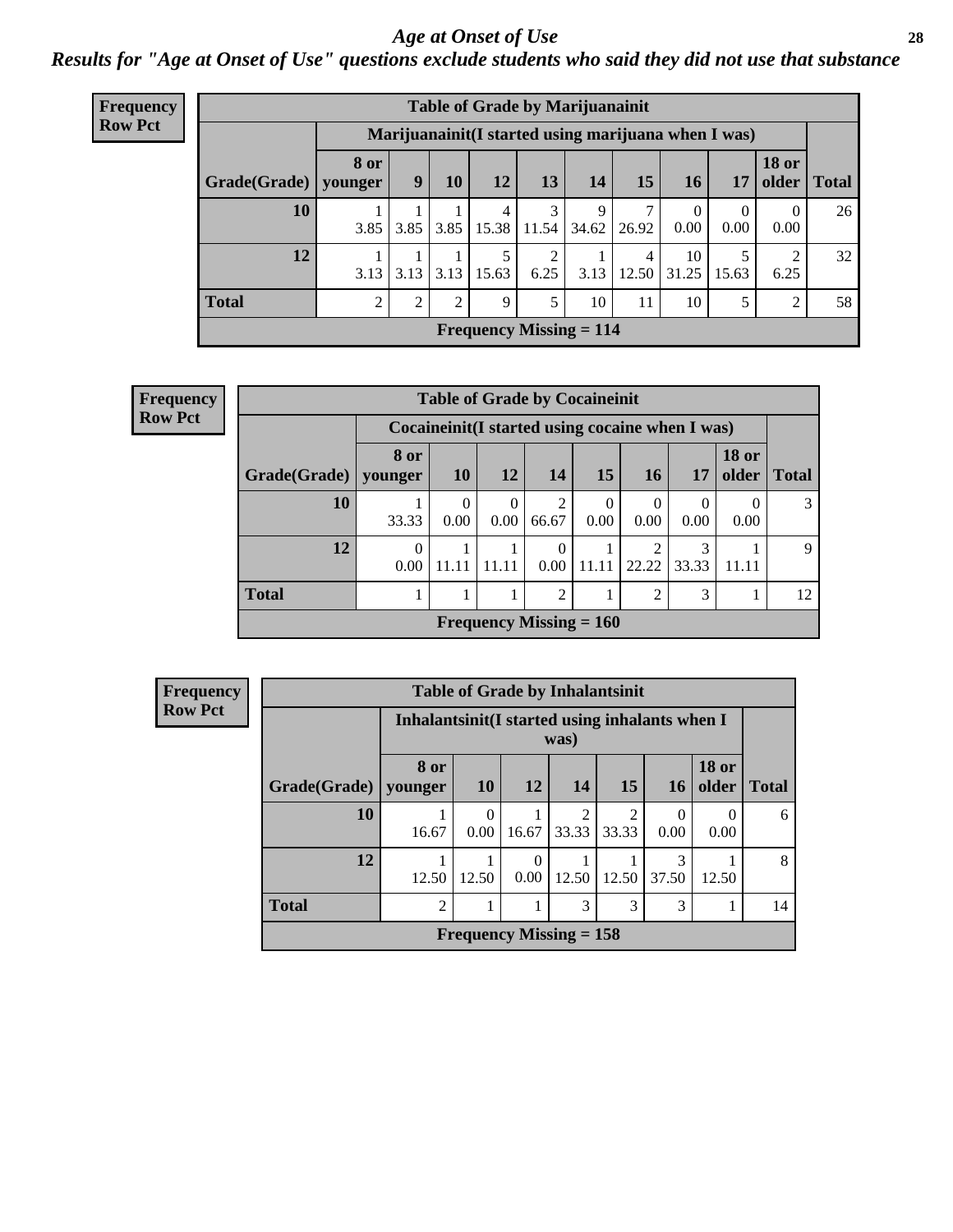#### *Age at Onset of Use* **29**

*Results for "Age at Onset of Use" questions exclude students who said they did not use that substance*

| <b>Frequency</b> |              | <b>Table of Grade by Steroidsinit</b> |           |                      |                       |                |
|------------------|--------------|---------------------------------------|-----------|----------------------|-----------------------|----------------|
| <b>Row Pct</b>   |              | <b>Steroidsinit(I started using</b>   |           | steroids when I was) |                       |                |
|                  | Grade(Grade) | 8 or<br>younger                       | 9         | -11                  | <b>18 or</b><br>older | <b>Total</b>   |
|                  | 10           | 50.00                                 | 0<br>0.00 | 50.00                | 0.00                  | $\mathfrak{D}$ |
|                  | 12           | 33.33                                 | 33.33     | 0.00                 | 33.33                 | 3              |
|                  | <b>Total</b> | $\overline{c}$                        |           |                      |                       | 5              |
|                  |              | Frequency Missing $= 167$             |           |                      |                       |                |

| Frequency      |                        | <b>Table of Grade by Ecstasyinit</b>     |           |                           |                |                |                         |                |
|----------------|------------------------|------------------------------------------|-----------|---------------------------|----------------|----------------|-------------------------|----------------|
| <b>Row Pct</b> |                        | Ecstasyinit(I started using ecstasy when |           | I was)                    |                |                |                         |                |
|                | Grade(Grade)   younger | 8 or                                     | <b>10</b> | 14                        | 15             | <b>16</b>      | <b>17</b>               | <b>Total</b>   |
|                | 10                     | 25.00                                    | 0.00      | 25.00                     | 2<br>50.00     | 0<br>0.00      | 0<br>0.00               | $\overline{4}$ |
|                | 12                     | $\theta$<br>0.00                         | 20.00     | $\Omega$<br>0.00          | 0<br>0.00      | 2<br>40.00     | $\overline{c}$<br>40.00 | 5              |
|                | <b>Total</b>           |                                          |           |                           | $\overline{2}$ | $\overline{2}$ | $\overline{c}$          | 9              |
|                |                        |                                          |           | Frequency Missing $= 163$ |                |                |                         |                |

| Frequency      |              | <b>Table of Grade by Methinit</b> |                                 |           |                |
|----------------|--------------|-----------------------------------|---------------------------------|-----------|----------------|
| <b>Row Pct</b> |              | <b>Methinit</b> (I started using  | methamphetamines<br>when I was) |           |                |
|                | Grade(Grade) | 8 or<br>vounger                   | <b>10</b>                       | 15        | <b>Total</b>   |
|                | 10           | 50.00                             | 0<br>0.00                       | 50.00     | $\mathfrak{D}$ |
|                | 12           | 0.00                              | 100.00                          | O<br>0.00 |                |
|                | <b>Total</b> |                                   |                                 |           | 3              |
|                |              | <b>Frequency Missing = 169</b>    |                                 |           |                |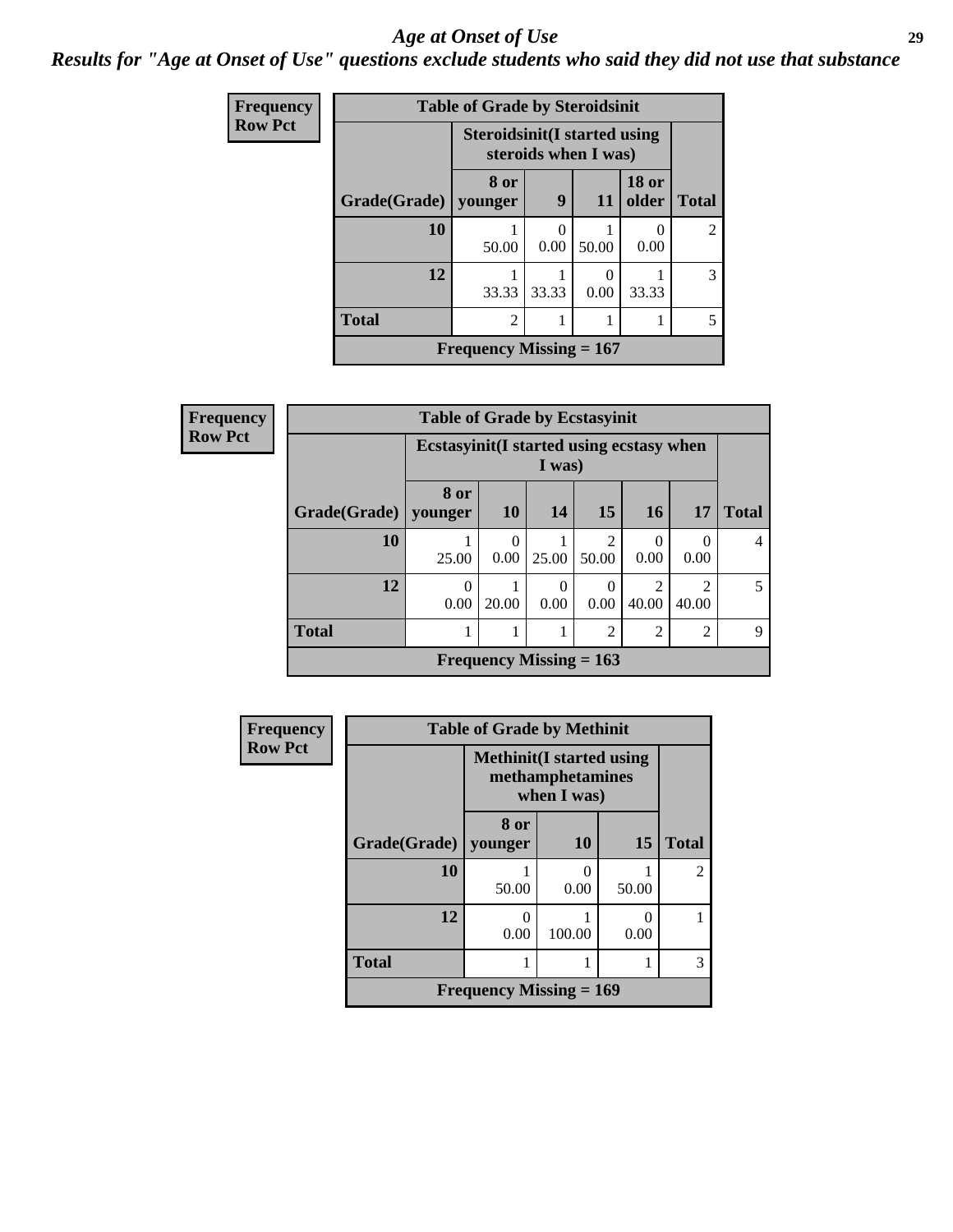#### Age at Onset of Use **30**

### *Results for "Age at Onset of Use" questions exclude students who said they did not use that substance*

| Frequency                                                                         |              | <b>Table of Grade by Hallucinogensinit</b> |                  |                           |                         |                          |                          |              |
|-----------------------------------------------------------------------------------|--------------|--------------------------------------------|------------------|---------------------------|-------------------------|--------------------------|--------------------------|--------------|
| <b>Row Pct</b><br>Hallucinogensinit (I started using<br>hallucinogens when I was) |              |                                            |                  |                           |                         |                          |                          |              |
|                                                                                   | Grade(Grade) | 8 or<br>younger                            | 9                | 15                        | <b>16</b>               | 17                       | <b>18 or</b><br>older    | <b>Total</b> |
|                                                                                   | 10           | 33.33                                      | $\Omega$<br>0.00 | 2<br>66.67                | $\Omega$<br>0.00        | $\left( \right)$<br>0.00 | $\left( \right)$<br>0.00 | 3            |
|                                                                                   | 12           | 0<br>0.00                                  | 12.50            | $\Omega$<br>0.00          | $\overline{2}$<br>25.00 | 3<br>37.50               | $\mathfrak{D}$<br>25.00  | 8            |
|                                                                                   | <b>Total</b> |                                            |                  | $\overline{2}$            | $\overline{2}$          | 3                        | 2                        | 11           |
|                                                                                   |              |                                            |                  | Frequency Missing $= 161$ |                         |                          |                          |              |

| <b>Frequency</b> |              |                                                                                            |                  |                  |           | <b>Table of Grade by Prescriptioninit</b> |            |            |                  |                       |              |
|------------------|--------------|--------------------------------------------------------------------------------------------|------------------|------------------|-----------|-------------------------------------------|------------|------------|------------------|-----------------------|--------------|
| <b>Row Pct</b>   |              | Prescription in it (I started using prescription drugs not<br>prescribed to me when I was) |                  |                  |           |                                           |            |            |                  |                       |              |
|                  | Grade(Grade) | 8 or<br>younger                                                                            | <b>10</b>        | 12               | 13        | 14                                        | 15         | 16         | 17               | <b>18 or</b><br>older | <b>Total</b> |
|                  | 10           | 6.67                                                                                       | $\theta$<br>0.00 | $\Omega$<br>0.00 | 6.67      | 46.67                                     | 5<br>33.33 | 6.67       | $\theta$<br>0.00 | $\Omega$<br>0.00      | 15           |
|                  | 12           | っ<br>9.09                                                                                  | 4.55             | 2<br>9.09        | 2<br>9.09 | 3<br>13.64                                | 3<br>13.64 | 3<br>13.64 | 22.73            | 4.55                  | 22           |
|                  | <b>Total</b> | 3                                                                                          |                  | 2                | 3         | 10                                        | 8          | 4          |                  |                       | 37           |
|                  |              |                                                                                            |                  |                  |           | Frequency Missing $= 135$                 |            |            |                  |                       |              |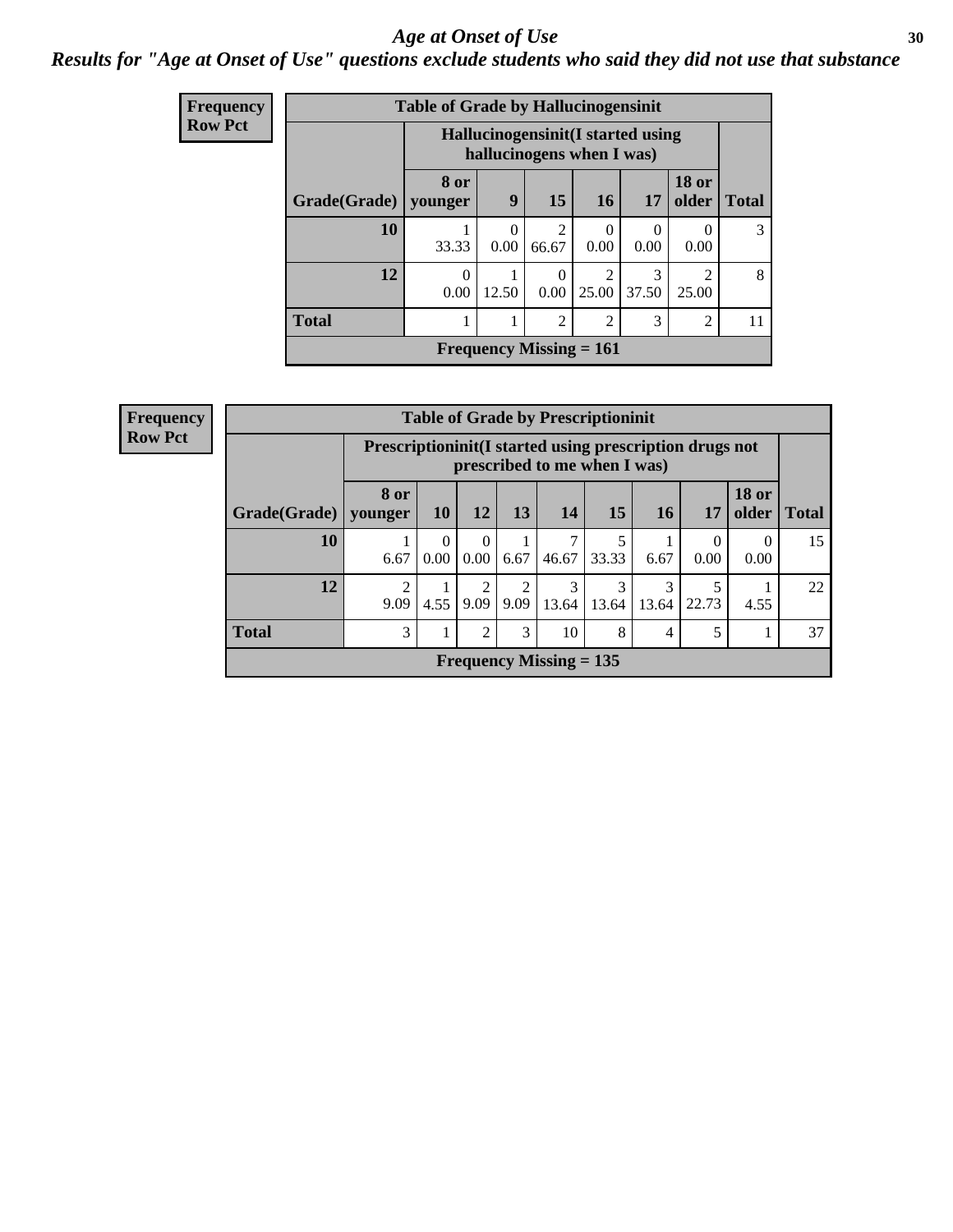| Frequency      | <b>Table of Alcoholharm by Grade</b>          |                    |             |              |  |
|----------------|-----------------------------------------------|--------------------|-------------|--------------|--|
| <b>Col Pct</b> | Alcoholharm(I<br>think alcohol is<br>harmful) | Grade(Grade)<br>10 | 12          | <b>Total</b> |  |
|                | <b>Strongly Agree</b>                         | 51<br>62.96        | 43<br>47.25 | 94           |  |
|                | <b>Somewhat Agree</b>                         | 18<br>22.22        | 33<br>36.26 | 51           |  |
|                | <b>Somewhat Disagree</b>                      | 8<br>9.88          | 9<br>9.89   | 17           |  |
|                | <b>Strongly Disagree</b>                      | 4<br>4.94          | 6<br>6.59   | 10           |  |
|                | <b>Total</b>                                  | 81                 | 91          | 172          |  |

|                                                          | <b>Table of Cigarettesharm by Grade</b> |             |              |  |  |  |  |
|----------------------------------------------------------|-----------------------------------------|-------------|--------------|--|--|--|--|
| Cigarettesharm(I<br>think smoking<br>tobacco is harmful) | Grade(Grade)<br>10                      | 12          | <b>Total</b> |  |  |  |  |
| <b>Strongly Agree</b>                                    | 66<br>81.48                             | 66<br>72.53 | 132          |  |  |  |  |
| <b>Somewhat Agree</b>                                    | 12<br>14.81                             | 21<br>23.08 | 33           |  |  |  |  |
| <b>Somewhat Disagree</b>                                 | 0<br>0.00                               | 3<br>3.30   | 3            |  |  |  |  |
| <b>Strongly Disagree</b>                                 | 3<br>3.70                               | 1.10        | 4            |  |  |  |  |
| <b>Total</b>                                             | 81                                      | 91          | 172          |  |  |  |  |

| Frequency      | <b>Table of Smokelessharm by Grade</b>                  |                    |             |              |
|----------------|---------------------------------------------------------|--------------------|-------------|--------------|
| <b>Col Pct</b> | Smokelessharm(I<br>think chewing<br>tobacco is harmful) | Grade(Grade)<br>10 | 12          | <b>Total</b> |
|                | <b>Strongly Agree</b>                                   | 62<br>76.54        | 57<br>62.64 | 119          |
|                | <b>Somewhat Agree</b>                                   | 12<br>14.81        | 27<br>29.67 | 39           |
|                | <b>Somewhat Disagree</b>                                | 4<br>4.94          | 6<br>6.59   | 10           |
|                | <b>Strongly Disagree</b>                                | 3<br>3.70          | 1.10        | 4            |
|                | <b>Total</b>                                            | 81                 | 91          | 172          |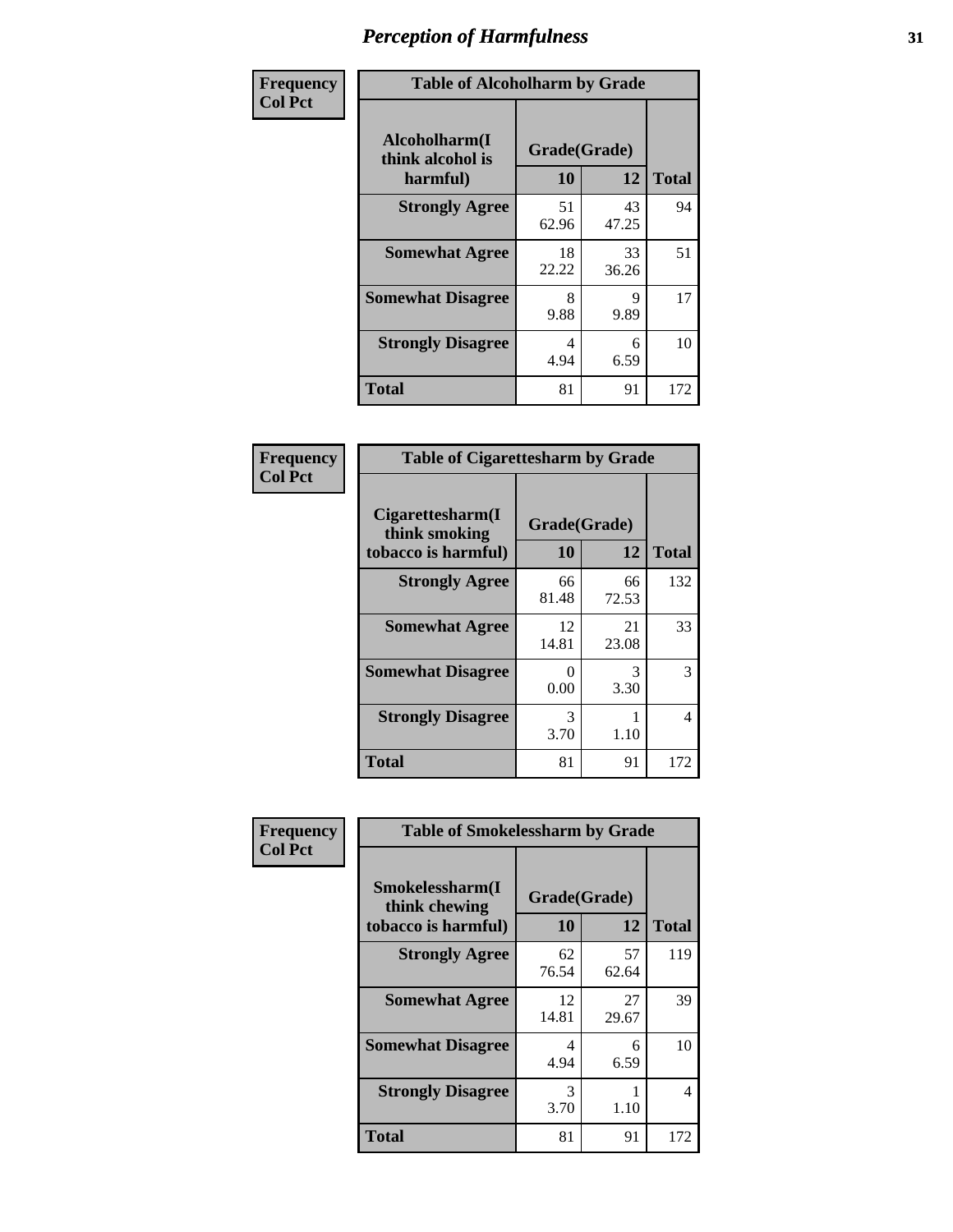| Frequency      | <b>Table of Marijuanaharm by Grade</b>            |                      |             |              |  |
|----------------|---------------------------------------------------|----------------------|-------------|--------------|--|
| <b>Col Pct</b> | Marijuanaharm(I<br>think marijuana is<br>harmful) | Grade(Grade)<br>10   | 12          | <b>Total</b> |  |
|                | <b>Strongly Agree</b>                             | 46<br>56.79          | 46<br>50.55 | 92           |  |
|                | <b>Somewhat Agree</b>                             | $\mathbf Q$<br>11.11 | 15<br>16.48 | 24           |  |
|                | <b>Somewhat Disagree</b>                          | 14<br>17.28          | 11<br>12.09 | 25           |  |
|                | <b>Strongly Disagree</b>                          | 12<br>14.81          | 19<br>20.88 | 31           |  |
|                | <b>Total</b>                                      | 81                   | 91          | 172          |  |

|                                               | <b>Table of Cocaineharm by Grade</b> |             |              |  |  |  |  |  |
|-----------------------------------------------|--------------------------------------|-------------|--------------|--|--|--|--|--|
| Cocaineharm(I<br>think cocaine is<br>harmful) | Grade(Grade)<br>10                   | 12          | <b>Total</b> |  |  |  |  |  |
| <b>Strongly Agree</b>                         | 74<br>91.36                          | 80<br>87.91 | 154          |  |  |  |  |  |
| <b>Somewhat Agree</b>                         | 4<br>4.94                            | 5<br>5.49   | 9            |  |  |  |  |  |
| <b>Somewhat Disagree</b>                      | 0<br>0.00                            | 1.10        |              |  |  |  |  |  |
| <b>Strongly Disagree</b>                      | 3<br>3.70                            | 5<br>5.49   | 8            |  |  |  |  |  |
| <b>Total</b>                                  | 81                                   | 91          | 172          |  |  |  |  |  |

| Frequency      | <b>Table of Inhalantsharm by Grade</b>  |              |             |              |
|----------------|-----------------------------------------|--------------|-------------|--------------|
| <b>Col Pct</b> | Inhalantsharm(I)<br>think inhalants are | Grade(Grade) |             |              |
|                | harmful)                                | 10           | 12          | <b>Total</b> |
|                | <b>Strongly Agree</b>                   | 72<br>88.89  | 79<br>86.81 | 151          |
|                | <b>Somewhat Agree</b>                   | 5<br>6.17    | 8<br>8.79   | 13           |
|                | <b>Somewhat Disagree</b>                | 1.23         | 0<br>0.00   |              |
|                | <b>Strongly Disagree</b>                | 3<br>3.70    | 4<br>4.40   |              |
|                | <b>Total</b>                            | 81           | 91          | 172          |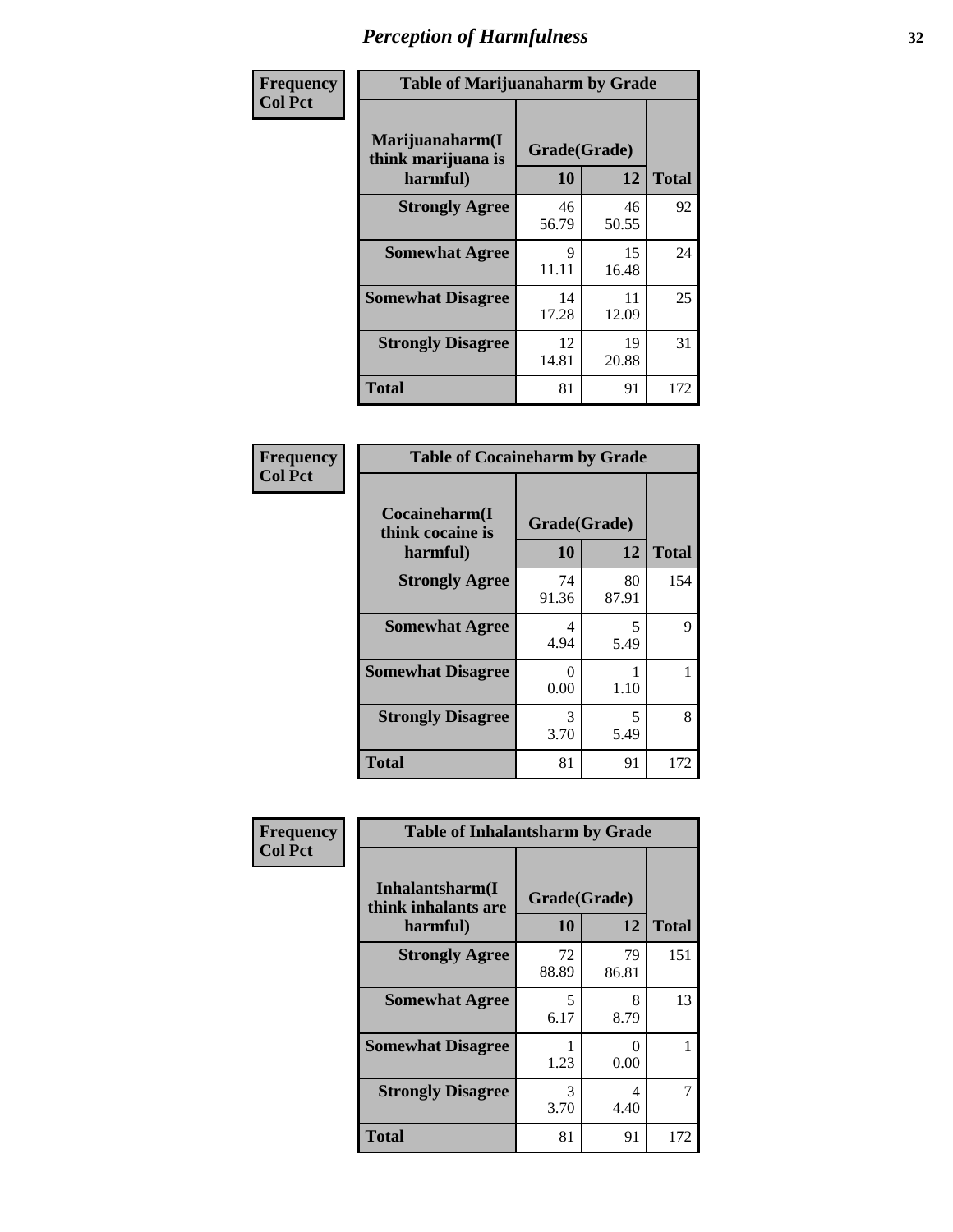| Frequency      | <b>Table of Steroidsharm by Grade</b>            |                                     |                        |              |  |
|----------------|--------------------------------------------------|-------------------------------------|------------------------|--------------|--|
| <b>Col Pct</b> | Steroidsharm(I<br>think steroids are<br>harmful) | Grade(Grade)<br>10                  | 12                     | <b>Total</b> |  |
|                | <b>Strongly Agree</b>                            | 63<br>77.78                         | 68<br>74.73            | 131          |  |
|                | <b>Somewhat Agree</b>                            | 13<br>16.05                         | 17<br>18.68            | 30           |  |
|                | <b>Somewhat Disagree</b>                         | $\mathcal{D}_{\mathcal{L}}$<br>2.47 | 4<br>4.40              | 6            |  |
|                | <b>Strongly Disagree</b>                         | 3<br>3.70                           | $\mathfrak{D}$<br>2.20 | 5            |  |
|                | <b>Total</b>                                     | 81                                  | 91                     | 172          |  |

| <b>Table of Ecstasyharm by Grade</b>          |                    |              |     |  |
|-----------------------------------------------|--------------------|--------------|-----|--|
| Ecstasyharm(I<br>think ecstasy is<br>harmful) | Grade(Grade)<br>10 | <b>Total</b> |     |  |
| <b>Strongly Agree</b>                         | 70<br>86.42        | 74<br>81.32  | 144 |  |
| <b>Somewhat Agree</b>                         | 5<br>6.17          | 9<br>9.89    | 14  |  |
| <b>Somewhat Disagree</b>                      | 2<br>2.47          | 3<br>3.30    | 5   |  |
| <b>Strongly Disagree</b>                      | 4<br>4.94          | 5<br>5.49    | 9   |  |
| <b>Total</b>                                  | 81                 | 91           | 172 |  |

| Frequency      | <b>Table of Methharm by Grade</b>            |             |                        |              |
|----------------|----------------------------------------------|-------------|------------------------|--------------|
| <b>Col Pct</b> | <b>Methharm</b> (I think<br>methamphetamines |             | Grade(Grade)           |              |
|                | are harmful)                                 | 10          | 12                     | <b>Total</b> |
|                | <b>Strongly Agree</b>                        | 74<br>91.36 | 85<br>93.41            | 159          |
|                | <b>Somewhat Agree</b>                        | 4<br>4.94   | $\mathfrak{D}$<br>2.20 | 6            |
|                | <b>Strongly Disagree</b>                     | 3<br>3.70   | 4<br>4.40              |              |
|                | <b>Total</b>                                 | 81          | 91                     | 172          |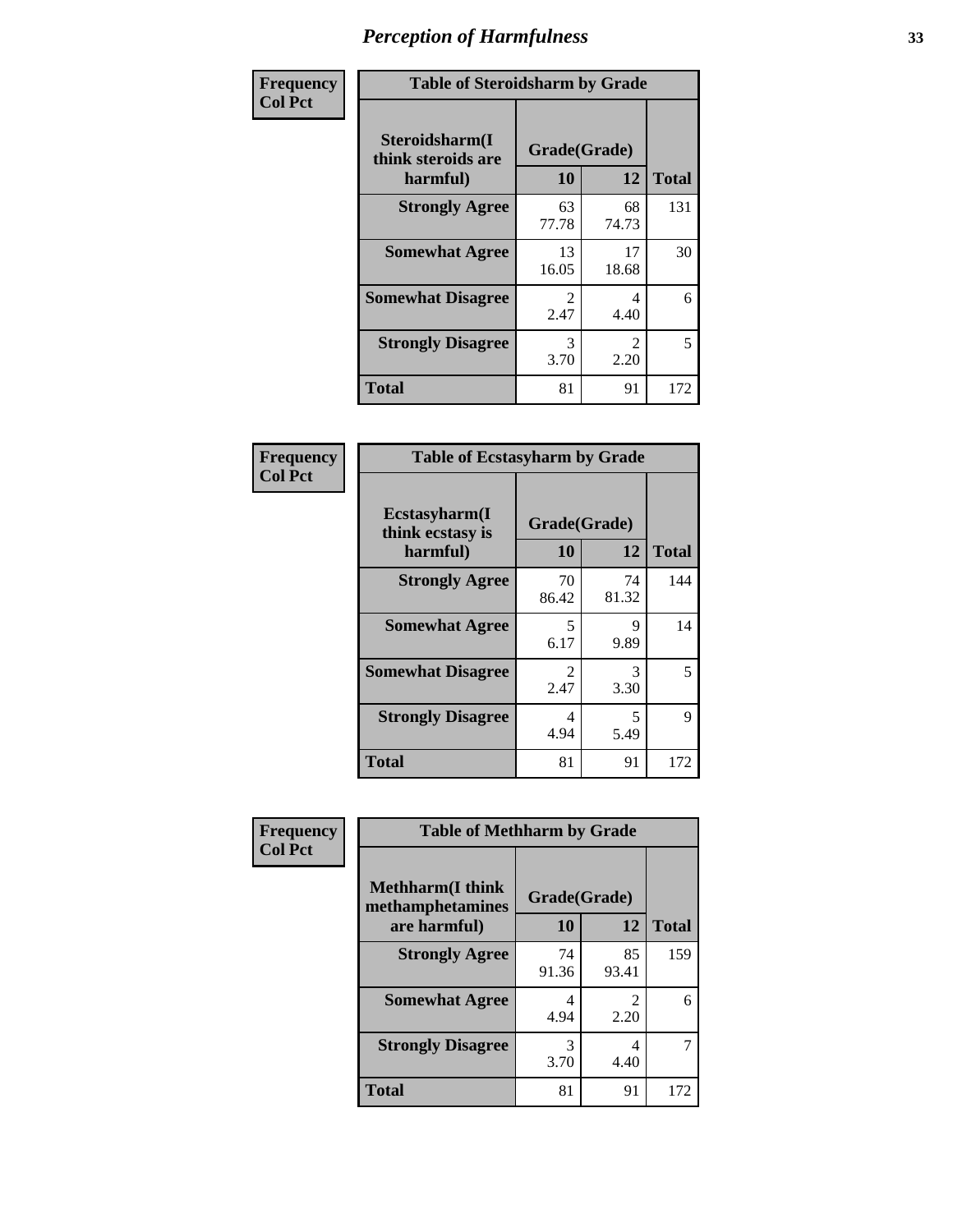| Frequency | <b>Table of Hallucinogensharm by Grade</b>                 |                    |                       |              |
|-----------|------------------------------------------------------------|--------------------|-----------------------|--------------|
| Col Pct   | Hallucinogensharm(I<br>think hallucinogens<br>are harmful) | Grade(Grade)<br>10 | 12                    | <b>Total</b> |
|           | <b>Strongly Agree</b>                                      | 70<br>86.42        | 77<br>84.62           | 147          |
|           | <b>Somewhat Agree</b>                                      | 8<br>9.88          | 8<br>8.79             | 16           |
|           | <b>Somewhat Disagree</b>                                   | 0<br>0.00          | 3<br>3.30             | 3            |
|           | <b>Strongly Disagree</b>                                   | 3<br>3.70          | $\mathcal{R}$<br>3.30 | 6            |
|           | <b>Total</b>                                               | 81                 | 91                    | 172          |

| <b>Table of Prescriptionharm by Grade</b>                                         |                        |             |              |  |
|-----------------------------------------------------------------------------------|------------------------|-------------|--------------|--|
| <b>Prescriptionharm</b> (I<br>think prescription<br>drugs not<br>prescribed to me | Grade(Grade)           |             |              |  |
| are harmful)                                                                      | 10                     | 12          | <b>Total</b> |  |
| <b>Strongly Agree</b>                                                             | 57<br>70.37            | 61<br>67.03 | 118          |  |
| <b>Somewhat Agree</b>                                                             | 15<br>18.52            | 19<br>20.88 | 34           |  |
| <b>Somewhat Disagree</b>                                                          | 7<br>8.64              | 8<br>8.79   | 15           |  |
| <b>Strongly Disagree</b>                                                          | $\mathfrak{D}$<br>2.47 | 3<br>3.30   | 5            |  |
| <b>Total</b>                                                                      | 81                     | 91          | 172          |  |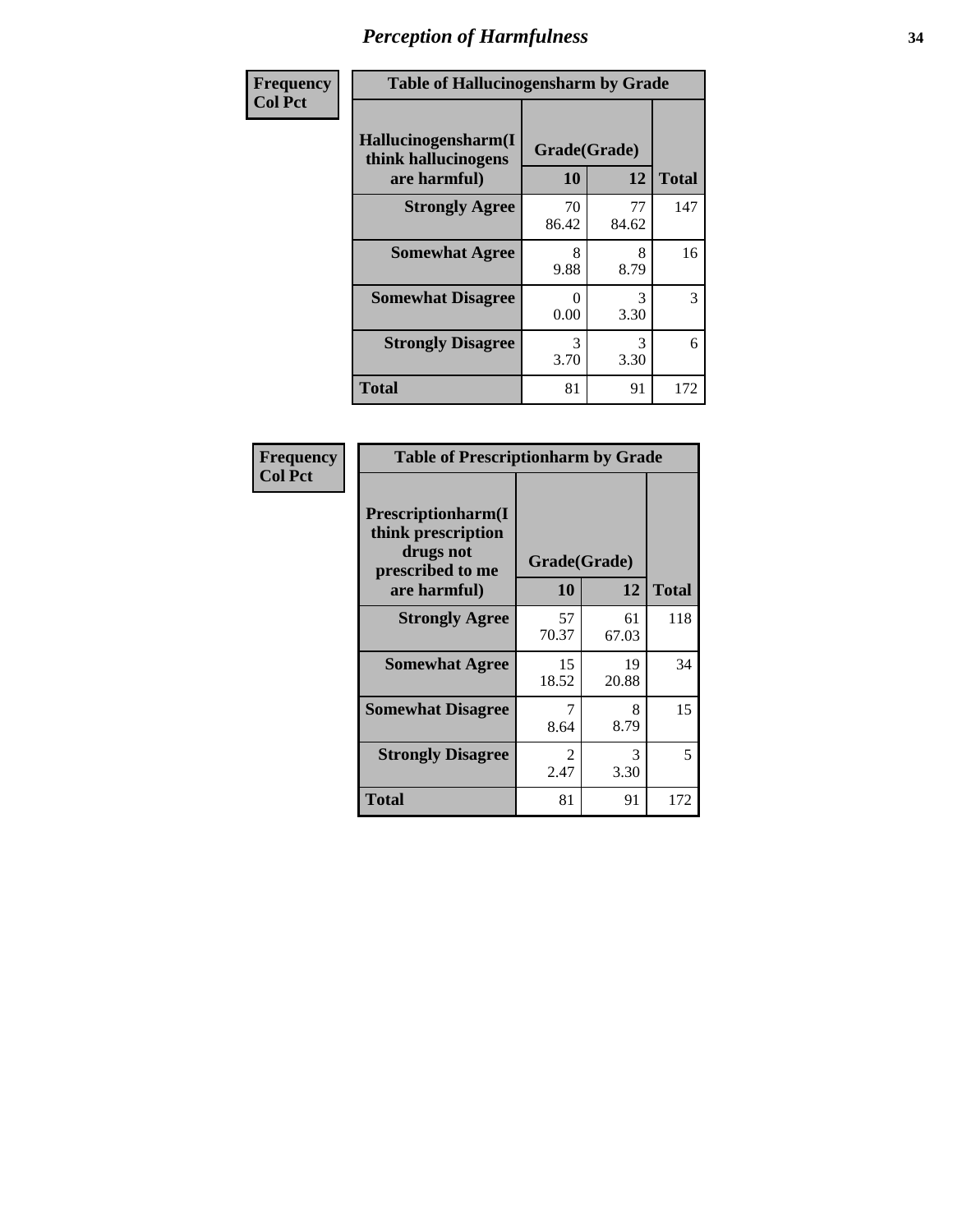# *Disapproval by Adults* **35**

| Frequency      | <b>Table of Alcoholadult by Grade</b>                                 |                    |             |              |
|----------------|-----------------------------------------------------------------------|--------------------|-------------|--------------|
| <b>Col Pct</b> | <b>Alcoholadult</b> (Adults<br>would disapprove if<br>I used alcohol) | Grade(Grade)<br>10 | 12          | <b>Total</b> |
|                | <b>Strongly Agree</b>                                                 | 48<br>59.26        | 44<br>48.35 | 92           |
|                | <b>Somewhat Agree</b>                                                 | 20<br>24.69        | 31<br>34.07 | 51           |
|                | <b>Somewhat Disagree</b>                                              | 7<br>8.64          | 12<br>13.19 | 19           |
|                | <b>Strongly Disagree</b>                                              | 6<br>7.41          | 4<br>4.40   | 10           |
|                | <b>Total</b>                                                          | 81                 | 91          | 172          |

| <b>Table of Tobaccoadult by Grade</b>                                 |             |                    |              |  |
|-----------------------------------------------------------------------|-------------|--------------------|--------------|--|
| <b>Tobaccoadult</b> (Adults<br>would disapprove if<br>I used tobacco) | 10          | Grade(Grade)<br>12 | <b>Total</b> |  |
| <b>Strongly Agree</b>                                                 | 47<br>58.02 | 41<br>45.05        | 88           |  |
| <b>Somewhat Agree</b>                                                 | 18<br>22.22 | 23<br>25.27        | 41           |  |
| <b>Somewhat Disagree</b>                                              | 4<br>4.94   | 17<br>18.68        | 21           |  |
| <b>Strongly Disagree</b>                                              | 12<br>14.81 | 10<br>10.99        | 22           |  |
| <b>Total</b>                                                          | 81          | 91                 | 172          |  |

| Frequency      | <b>Table of Marijuanaadult by Grade</b>                           |                    |             |              |
|----------------|-------------------------------------------------------------------|--------------------|-------------|--------------|
| <b>Col Pct</b> | Marijuanaadult(Adults<br>would disapprove if I<br>used marijuana) | Grade(Grade)<br>10 | 12          | <b>Total</b> |
|                | <b>Strongly Agree</b>                                             | 58<br>71.60        | 72<br>79.12 | 130          |
|                | <b>Somewhat Agree</b>                                             | 12<br>14.81        | 9<br>9.89   | 21           |
|                | <b>Somewhat Disagree</b>                                          | 4<br>4.94          | 7<br>7.69   | 11           |
|                | <b>Strongly Disagree</b>                                          | 7<br>8.64          | 3<br>3.30   | 10           |
|                | <b>Total</b>                                                      | 81                 | 91          | 172          |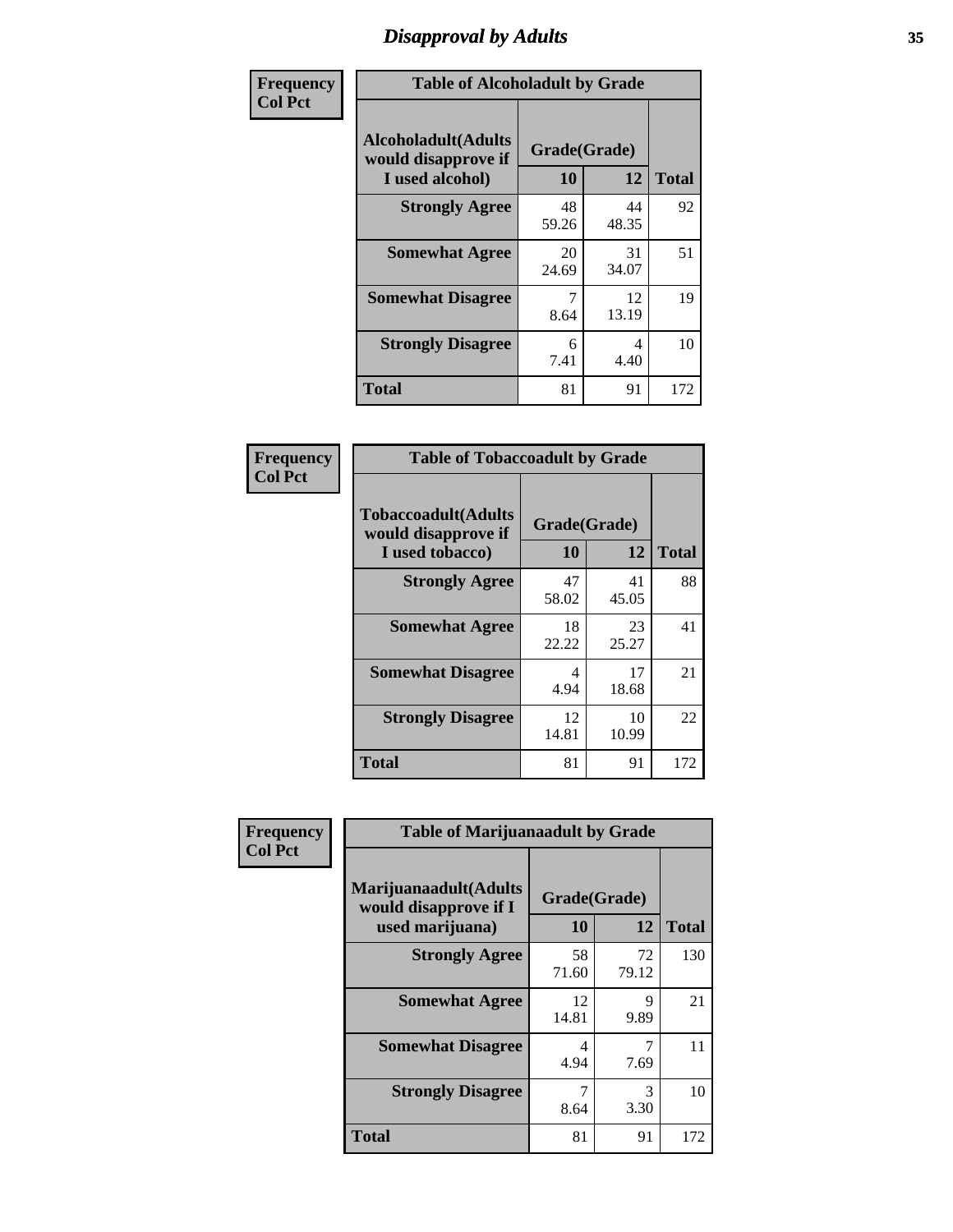### *Disapproval by Adults* **36**

| <b>Frequency</b> | <b>Table of Otherdrugadult by Grade</b>                                     |                    |                                     |              |
|------------------|-----------------------------------------------------------------------------|--------------------|-------------------------------------|--------------|
| <b>Col Pct</b>   | <b>Otherdrugadult</b> (Adults<br>would disapprove if I<br>used other drugs) | Grade(Grade)<br>10 | 12                                  | <b>Total</b> |
|                  | <b>Strongly Agree</b>                                                       | 70<br>86.42        | 81<br>89.01                         | 151          |
|                  | <b>Somewhat Agree</b>                                                       | 3<br>3.70          | 5<br>5.49                           | 8            |
|                  | <b>Somewhat Disagree</b>                                                    | っ<br>2.47          | $\mathcal{D}_{\mathcal{L}}$<br>2.20 | 4            |
|                  | <b>Strongly Disagree</b>                                                    | 6<br>7.41          | 3<br>3.30                           | 9            |
|                  | <b>Total</b>                                                                | 81                 | 91                                  | 172          |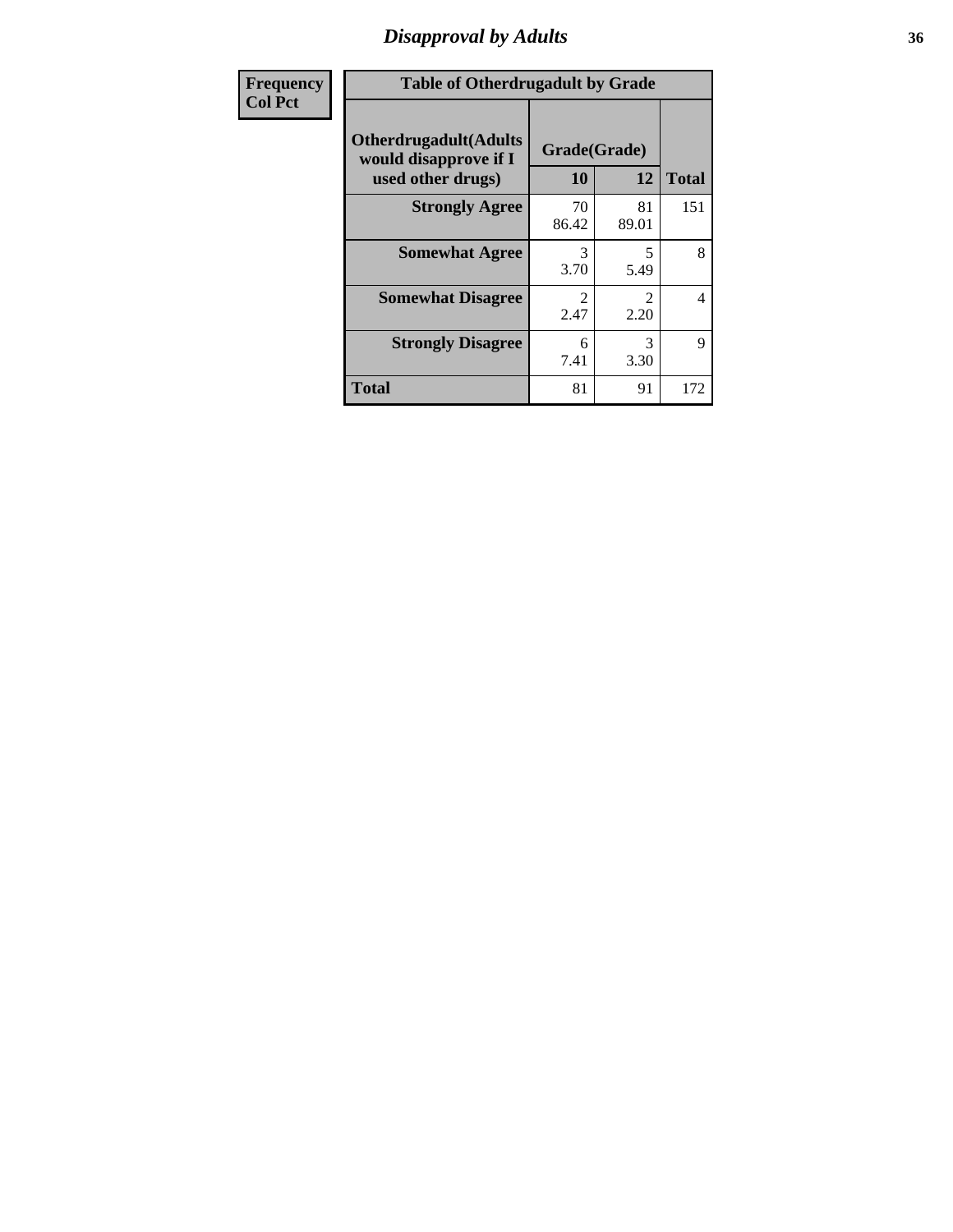# *Disapproval by Peers* **37**

| Frequency      | <b>Table of Alcoholpeer by Grade</b>                    |              |             |              |  |
|----------------|---------------------------------------------------------|--------------|-------------|--------------|--|
| <b>Col Pct</b> | Alcoholpeer(My<br>friends would<br>disapprove if I used | Grade(Grade) |             |              |  |
|                | alcohol)                                                | 10           | 12          | <b>Total</b> |  |
|                | <b>Strongly Agree</b>                                   | 20<br>24.69  | 9<br>9.89   | 29           |  |
|                | <b>Somewhat Agree</b>                                   | 18<br>22.22  | 17<br>18.68 | 35           |  |
|                | <b>Somewhat Disagree</b>                                | 20<br>24.69  | 35<br>38.46 | 55           |  |
|                | <b>Strongly Disagree</b>                                | 23<br>28.40  | 30<br>32.97 | 53           |  |
|                | Total                                                   | 81           | 91          | 172          |  |

| Frequency      | <b>Table of Tobaccopeer by Grade</b>                                |                           |             |              |
|----------------|---------------------------------------------------------------------|---------------------------|-------------|--------------|
| <b>Col Pct</b> | Tobaccopeer(My<br>friends would<br>disapprove if I used<br>tobacco) | Grade(Grade)<br><b>10</b> | 12          | <b>Total</b> |
|                | <b>Strongly Agree</b>                                               | 23<br>28.40               | 11<br>12.09 | 34           |
|                | <b>Somewhat Agree</b>                                               | 14<br>17.28               | 15<br>16.48 | 29           |
|                | <b>Somewhat Disagree</b>                                            | 19<br>23.46               | 32<br>35.16 | 51           |
|                | <b>Strongly Disagree</b>                                            | 25<br>30.86               | 33<br>36.26 | 58           |
|                | <b>Total</b>                                                        | 81                        | 91          | 172          |

| Frequency<br><b>Col Pct</b> | <b>Table of Marijuanapeer by Grade</b>                    |              |             |              |
|-----------------------------|-----------------------------------------------------------|--------------|-------------|--------------|
|                             | Marijuanapeer(My<br>friends would<br>disapprove if I used | Grade(Grade) |             |              |
|                             | marijuana)                                                | 10           | 12          | <b>Total</b> |
|                             | <b>Strongly Agree</b>                                     | 31<br>38.27  | 21<br>23.08 | 52           |
|                             | <b>Somewhat Agree</b>                                     | 16<br>19.75  | 19<br>20.88 | 35           |
|                             | <b>Somewhat Disagree</b>                                  | 15<br>18.52  | 25<br>27.47 | 40           |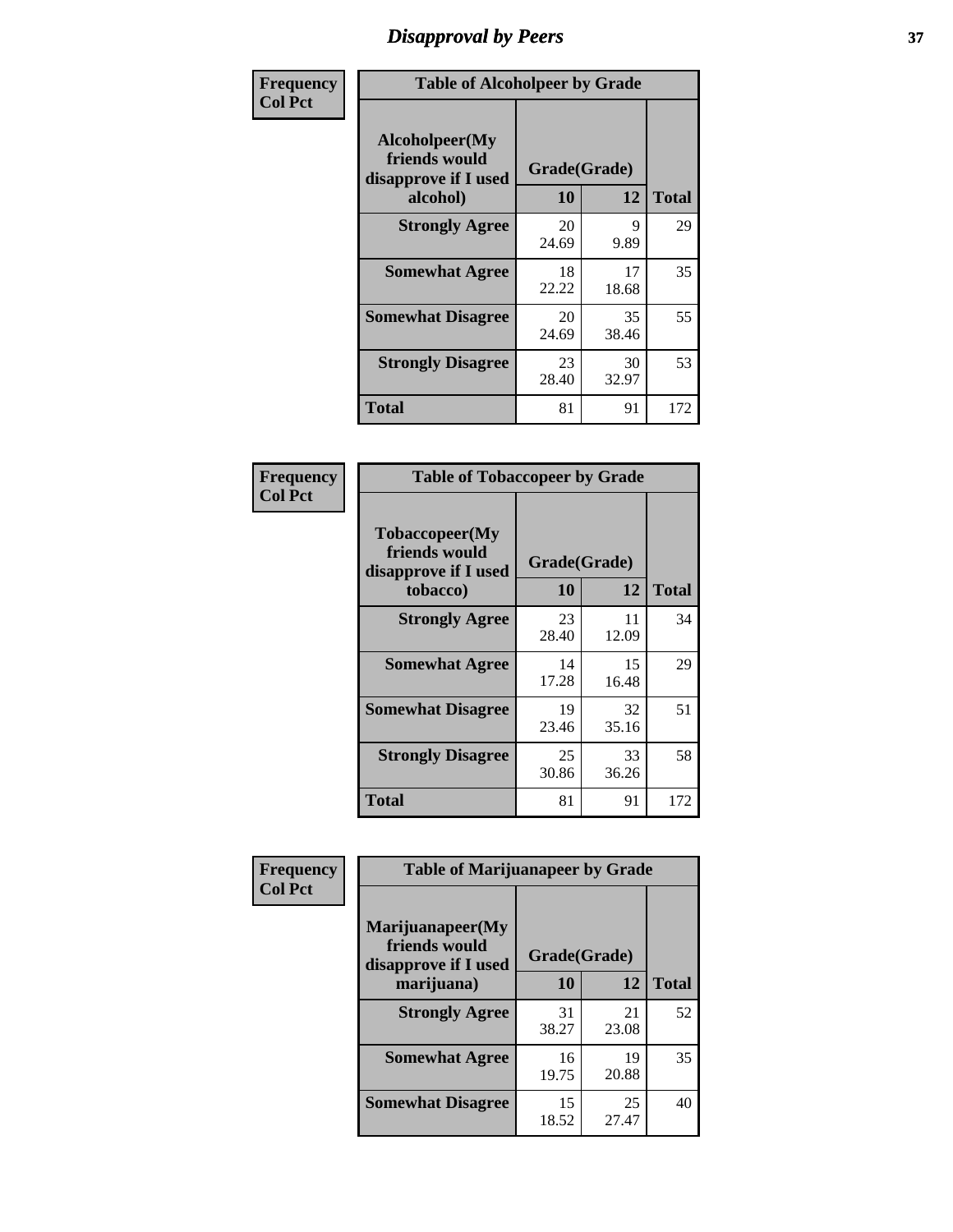# *Disapproval by Peers* **38**

| <b>Frequency</b> | <b>Table of Marijuanapeer by Grade</b>                                  |                    |             |              |  |
|------------------|-------------------------------------------------------------------------|--------------------|-------------|--------------|--|
| <b>Col Pct</b>   | Marijuanapeer(My<br>friends would<br>disapprove if I used<br>marijuana) | Grade(Grade)<br>10 | 12          | <b>Total</b> |  |
|                  | <b>Strongly Disagree</b>                                                | 19<br>23.46        | 26<br>28.57 | 45           |  |
|                  | <b>Total</b>                                                            | 81                 | 91          | 172          |  |

|                  | <b>Table of Otherdrugpeer by Grade</b>                    |              |             |              |
|------------------|-----------------------------------------------------------|--------------|-------------|--------------|
| <b>Frequency</b> |                                                           |              |             |              |
| <b>Col Pct</b>   | Otherdrugpeer(My<br>friends would<br>disapprove if I used | Grade(Grade) |             |              |
|                  | other drugs)                                              | 10           | 12          | <b>Total</b> |
|                  | <b>Strongly Agree</b>                                     | 43<br>53.09  | 44<br>48.35 | 87           |
|                  | <b>Somewhat Agree</b>                                     | 12<br>14.81  | 19<br>20.88 | 31           |
|                  | <b>Somewhat Disagree</b>                                  | 12<br>14.81  | 15<br>16.48 | 27           |
|                  | <b>Strongly Disagree</b>                                  | 14<br>17.28  | 13<br>14.29 | 27           |
|                  | <b>Total</b>                                              | 81           | 91          | 172          |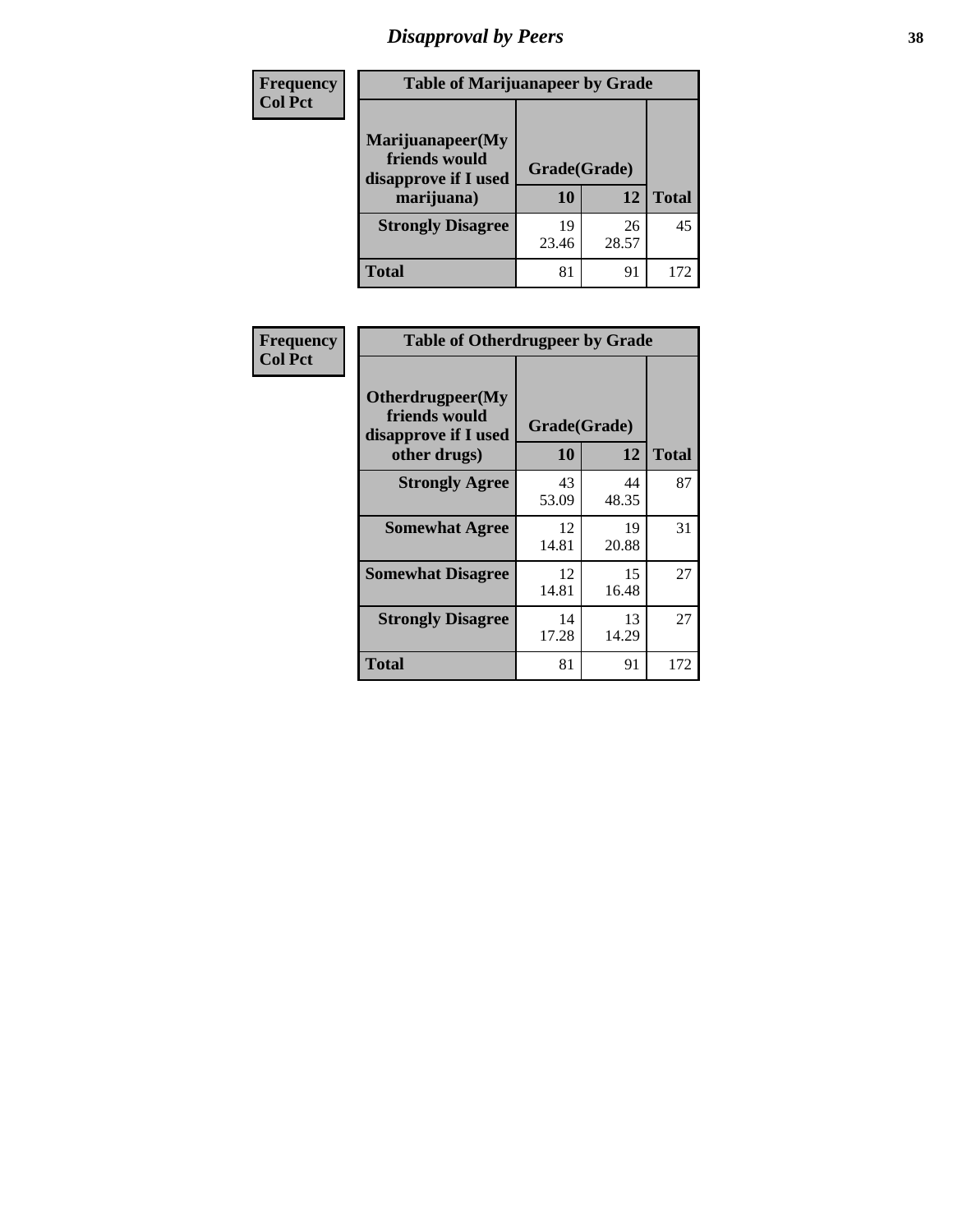| Frequency<br><b>Col Pct</b> | <b>Table of Alcohollocation1 by Grade</b> |              |             |              |  |
|-----------------------------|-------------------------------------------|--------------|-------------|--------------|--|
|                             | <b>Alcohollocation1(Places</b>            | Grade(Grade) |             |              |  |
|                             | <b>Friends Use Alcohol)</b>               | 10           | 12          | <b>Total</b> |  |
|                             |                                           | 53<br>65.43  | 72<br>79.12 | 125          |  |
|                             | Do Not Use                                | 28<br>34.57  | 19<br>20.88 | 47           |  |
|                             | <b>Total</b>                              | 81           | 91          | 172          |  |

| Frequency      | <b>Table of Alcohollocation2 by Grade</b>                     |                    |             |              |
|----------------|---------------------------------------------------------------|--------------------|-------------|--------------|
| <b>Col Pct</b> | <b>Alcohollocation2(Places</b><br><b>Friends Use Alcohol)</b> | Grade(Grade)<br>10 | 12          | <b>Total</b> |
|                |                                                               | 35<br>43.21        | 46<br>50.55 | 81           |
|                | Home                                                          | 46<br>56.79        | 45<br>49.45 | 91           |
|                | Total                                                         | 81                 | 91          | 172          |

| Frequency<br><b>Col Pct</b> | <b>Table of Alcohollocation 3 by Grade</b>                    |                    |             |              |
|-----------------------------|---------------------------------------------------------------|--------------------|-------------|--------------|
|                             | <b>Alcohollocation3(Places</b><br><b>Friends Use Alcohol)</b> | Grade(Grade)<br>10 | 12          | <b>Total</b> |
|                             |                                                               | 71<br>87.65        | 88<br>96.70 | 159          |
|                             | <b>School</b>                                                 | 10<br>12.35        | 3<br>3.30   | 13           |
|                             | <b>Total</b>                                                  | 81                 | 91          | 172          |

| <b>Frequency</b> | <b>Table of Alcohollocation4 by Grade</b> |              |             |              |
|------------------|-------------------------------------------|--------------|-------------|--------------|
| <b>Col Pct</b>   | <b>Alcohollocation4(Places</b>            | Grade(Grade) |             |              |
|                  | <b>Friends Use Alcohol)</b>               | 10           | 12          | <b>Total</b> |
|                  |                                           | 64<br>79.01  | 81<br>89.01 | 145          |
|                  | Car                                       | 17<br>20.99  | 10<br>10.99 | 27           |
|                  | Total                                     | 81           | 91          | 172          |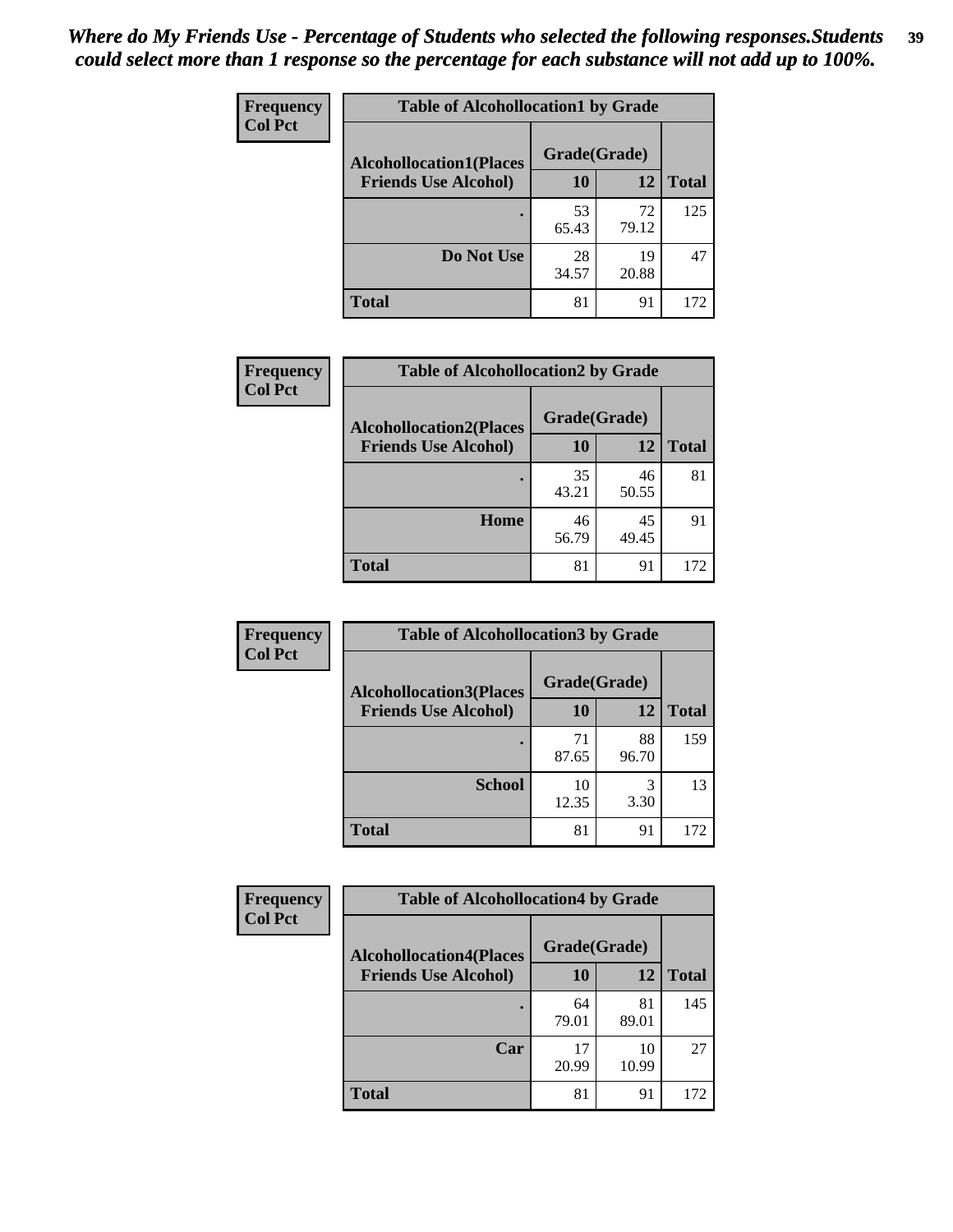| Frequency<br><b>Col Pct</b> | <b>Table of Alcohollocation5 by Grade</b> |              |             |              |  |
|-----------------------------|-------------------------------------------|--------------|-------------|--------------|--|
|                             | <b>Alcohollocation5(Places</b>            | Grade(Grade) |             |              |  |
|                             | <b>Friends Use Alcohol)</b>               | 10           | 12          | <b>Total</b> |  |
|                             |                                           | 32<br>39.51  | 29<br>31.87 | 61           |  |
|                             | <b>Friend's House</b>                     | 49<br>60.49  | 62<br>68.13 | 111          |  |
|                             | <b>Total</b>                              | 81           | 91          | 172          |  |

| <b>Frequency</b>                                                                | <b>Table of Alcohollocation6 by Grade</b> |             |             |              |
|---------------------------------------------------------------------------------|-------------------------------------------|-------------|-------------|--------------|
| <b>Col Pct</b><br><b>Alcohollocation6(Places</b><br><b>Friends Use Alcohol)</b> | Grade(Grade)                              |             |             |              |
|                                                                                 |                                           | 10          | 12          | <b>Total</b> |
|                                                                                 |                                           | 48<br>59.26 | 59<br>64.84 | 107          |
|                                                                                 | <b>Other</b>                              | 33<br>40.74 | 32<br>35.16 | 65           |
|                                                                                 | <b>Total</b>                              | 81          | 91          | 172          |

| Frequency      | <b>Table of Tobaccolocation1 by Grade</b> |              |             |              |
|----------------|-------------------------------------------|--------------|-------------|--------------|
| <b>Col Pct</b> | <b>Tobaccolocation1(Places</b>            | Grade(Grade) |             |              |
|                | <b>Friends Use Tobacco)</b>               | 10           | <b>12</b>   | <b>Total</b> |
|                |                                           | 54<br>66.67  | 67<br>73.63 | 121          |
|                | <b>Do Not Use</b>                         | 27<br>33.33  | 24<br>26.37 | 51           |
|                | <b>Total</b>                              | 81           | 91          | 172          |

| Frequency      | <b>Table of Tobaccolocation2 by Grade</b> |              |             |              |  |
|----------------|-------------------------------------------|--------------|-------------|--------------|--|
| <b>Col Pct</b> | <b>Tobaccolocation2(Places</b>            | Grade(Grade) |             |              |  |
|                | <b>Friends Use Tobacco)</b>               | 10           | 12          | <b>Total</b> |  |
|                |                                           | 28<br>34.57  | 30<br>32.97 | 58           |  |
|                | Home                                      | 53<br>65.43  | 61<br>67.03 | 114          |  |
|                | <b>Total</b>                              | 81           | 91          | 172          |  |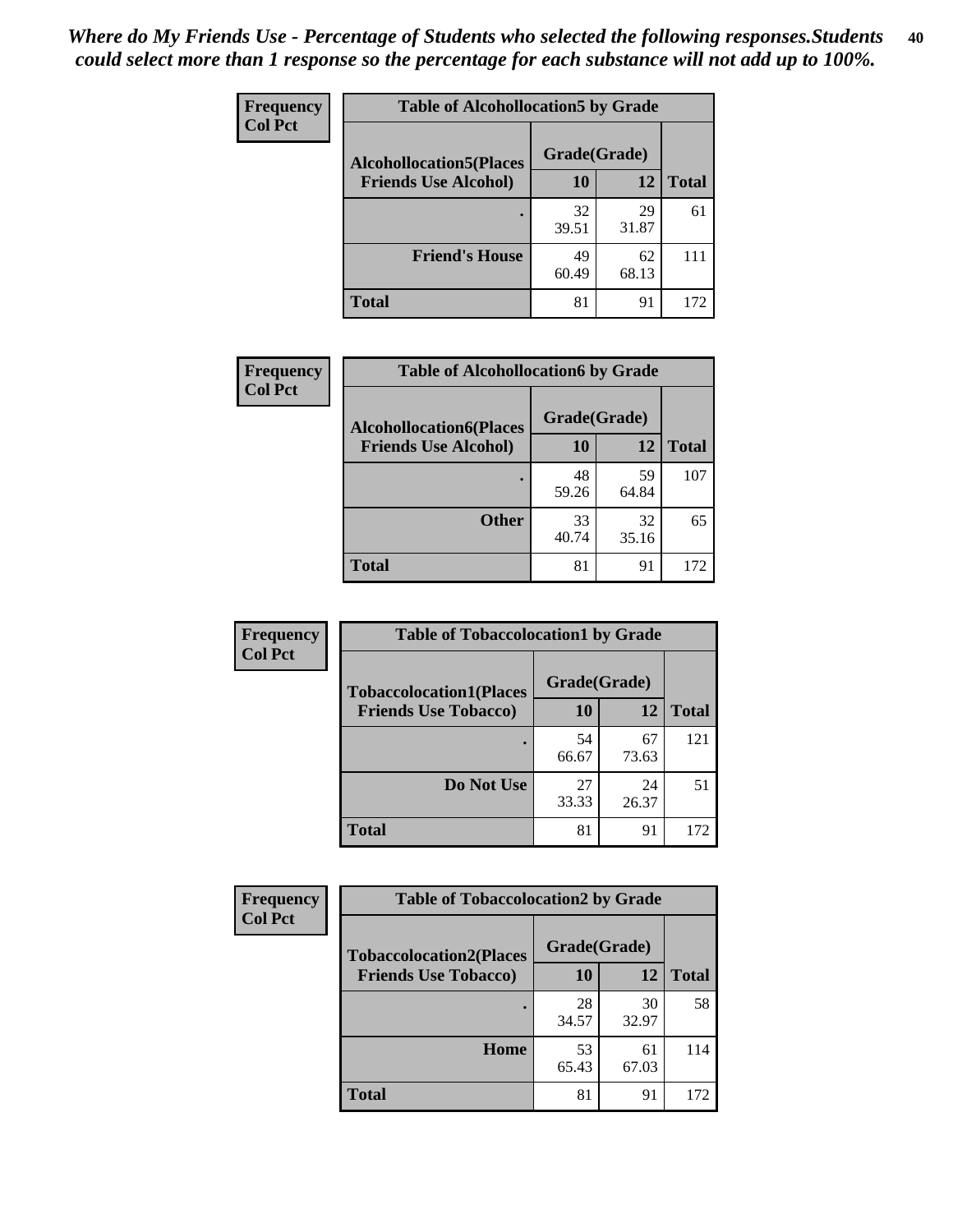| Frequency      | <b>Table of Tobaccolocation 3 by Grade</b> |              |             |              |
|----------------|--------------------------------------------|--------------|-------------|--------------|
| <b>Col Pct</b> | <b>Tobaccolocation3(Places</b>             | Grade(Grade) |             |              |
|                | <b>Friends Use Tobacco)</b>                | 10           | 12          | <b>Total</b> |
|                |                                            | 46<br>56.79  | 50<br>54.95 | 96           |
|                | <b>School</b>                              | 35<br>43.21  | 41<br>45.05 | 76           |
|                | <b>Total</b>                               | 81           | 91          | 172          |

| Frequency      | <b>Table of Tobaccolocation4 by Grade</b>                     |                           |             |              |
|----------------|---------------------------------------------------------------|---------------------------|-------------|--------------|
| <b>Col Pct</b> | <b>Tobaccolocation4(Places</b><br><b>Friends Use Tobacco)</b> | Grade(Grade)<br><b>10</b> | 12          | <b>Total</b> |
|                |                                                               | 38<br>46.91               | 32<br>35.16 | 70           |
|                | Car                                                           | 43<br>53.09               | 59<br>64.84 | 102          |
|                | <b>Total</b>                                                  | 81                        | 91          | 172          |

| Frequency      | <b>Table of Tobaccolocation5 by Grade</b> |              |             |              |
|----------------|-------------------------------------------|--------------|-------------|--------------|
| <b>Col Pct</b> | <b>Tobaccolocation5(Places</b>            | Grade(Grade) |             |              |
|                | <b>Friends Use Tobacco)</b>               | 10           | <b>12</b>   | <b>Total</b> |
|                |                                           | 26<br>32.10  | 32<br>35.16 | 58           |
|                | <b>Friend's House</b>                     | 55<br>67.90  | 59<br>64.84 | 114          |
|                | <b>Total</b>                              | 81           | 91          | 172          |

| <b>Frequency</b> | <b>Table of Tobaccolocation6 by Grade</b> |              |             |              |  |
|------------------|-------------------------------------------|--------------|-------------|--------------|--|
| <b>Col Pct</b>   | <b>Tobaccolocation6(Places</b>            | Grade(Grade) |             |              |  |
|                  | <b>Friends Use Tobacco)</b>               | 10           | 12          | <b>Total</b> |  |
|                  |                                           | 44<br>54.32  | 48<br>52.75 | 92           |  |
|                  | <b>Other</b>                              | 37<br>45.68  | 43<br>47.25 | 80           |  |
|                  | <b>Total</b>                              | 81           | 91          | 172          |  |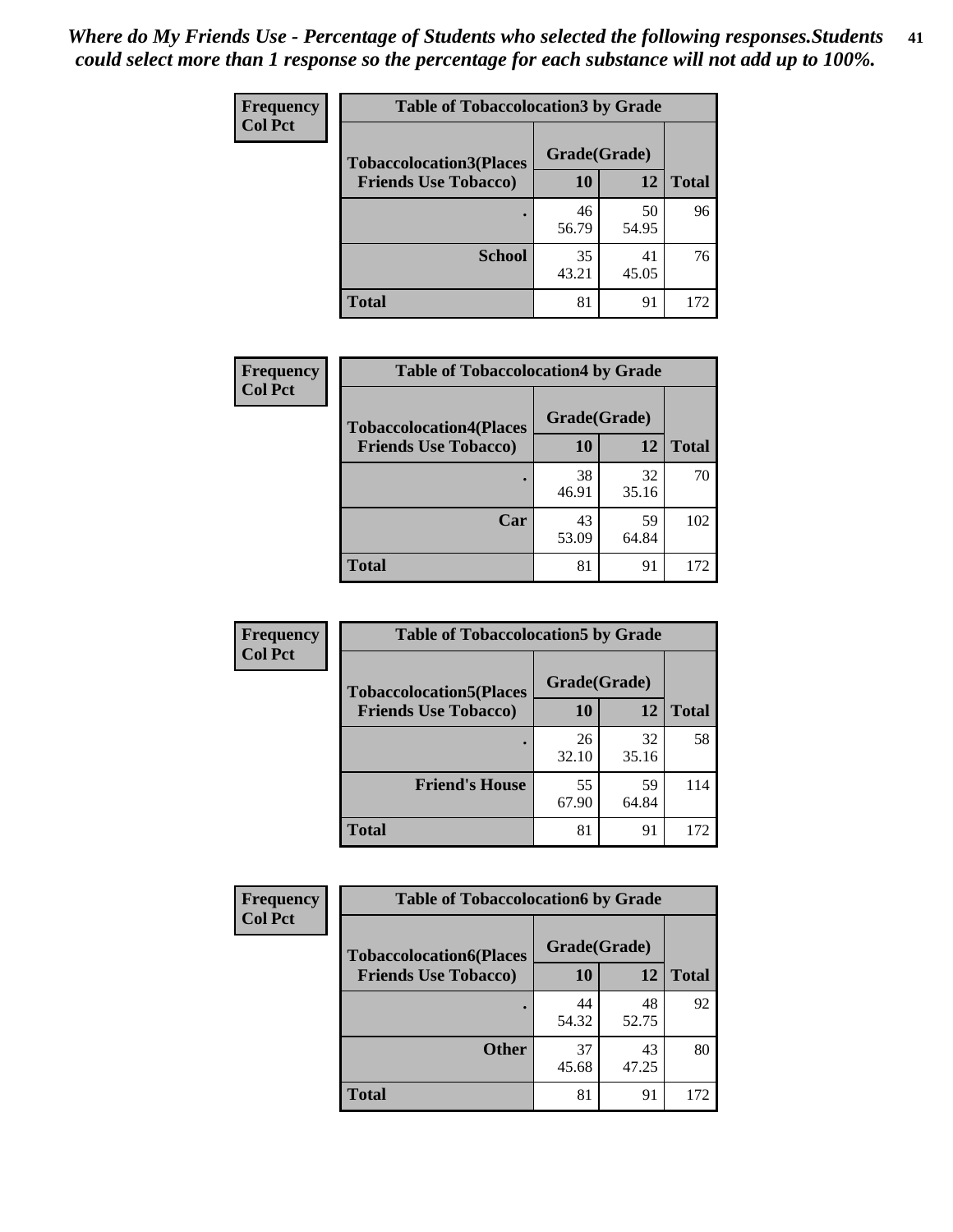| <b>Frequency</b> | <b>Table of Marijuanalocation1 by Grade</b> |              |             |              |
|------------------|---------------------------------------------|--------------|-------------|--------------|
| <b>Col Pct</b>   | <b>Marijuanalocation1(Places</b>            | Grade(Grade) |             |              |
|                  | <b>Friends Use Marijuana</b> )              | 10           | 12          | <b>Total</b> |
|                  |                                             | 45<br>55.56  | 52<br>57.14 | 97           |
|                  | Do Not Use                                  | 36<br>44.44  | 39<br>42.86 | 75           |
|                  | <b>Total</b>                                | 81           | 91          | 172          |

| <b>Frequency</b> | <b>Table of Marijuanalocation2 by Grade</b>                        |                    |             |              |
|------------------|--------------------------------------------------------------------|--------------------|-------------|--------------|
| <b>Col Pct</b>   | <b>Marijuanalocation2(Places</b><br><b>Friends Use Marijuana</b> ) | Grade(Grade)<br>10 | 12          | <b>Total</b> |
|                  |                                                                    | 41<br>50.62        | 54<br>59.34 | 95           |
|                  | Home                                                               | 40<br>49.38        | 37<br>40.66 | 77           |
|                  | <b>Total</b>                                                       | 81                 | 91          | 172          |

| Frequency<br><b>Col Pct</b> | <b>Table of Marijuanalocation3 by Grade</b> |              |             |              |
|-----------------------------|---------------------------------------------|--------------|-------------|--------------|
|                             | <b>Marijuanalocation3</b> (Places           | Grade(Grade) |             |              |
|                             | <b>Friends Use Marijuana</b> )              | <b>10</b>    | 12          | <b>Total</b> |
|                             |                                             | 71<br>87.65  | 84<br>92.31 | 155          |
|                             | <b>School</b>                               | 10<br>12.35  | 7.69        | 17           |
|                             | <b>Total</b>                                | 81           | 91          | 172          |

| <b>Frequency</b> | <b>Table of Marijuanalocation4 by Grade</b> |              |             |              |  |
|------------------|---------------------------------------------|--------------|-------------|--------------|--|
| <b>Col Pct</b>   | <b>Marijuanalocation4(Places</b>            | Grade(Grade) |             |              |  |
|                  | <b>Friends Use Marijuana</b> )              | 10           | 12          | <b>Total</b> |  |
|                  |                                             | 51<br>62.96  | 60<br>65.93 | 111          |  |
|                  | Car                                         | 30<br>37.04  | 31<br>34.07 | 61           |  |
|                  | <b>Total</b>                                | 81           | 91          | 172          |  |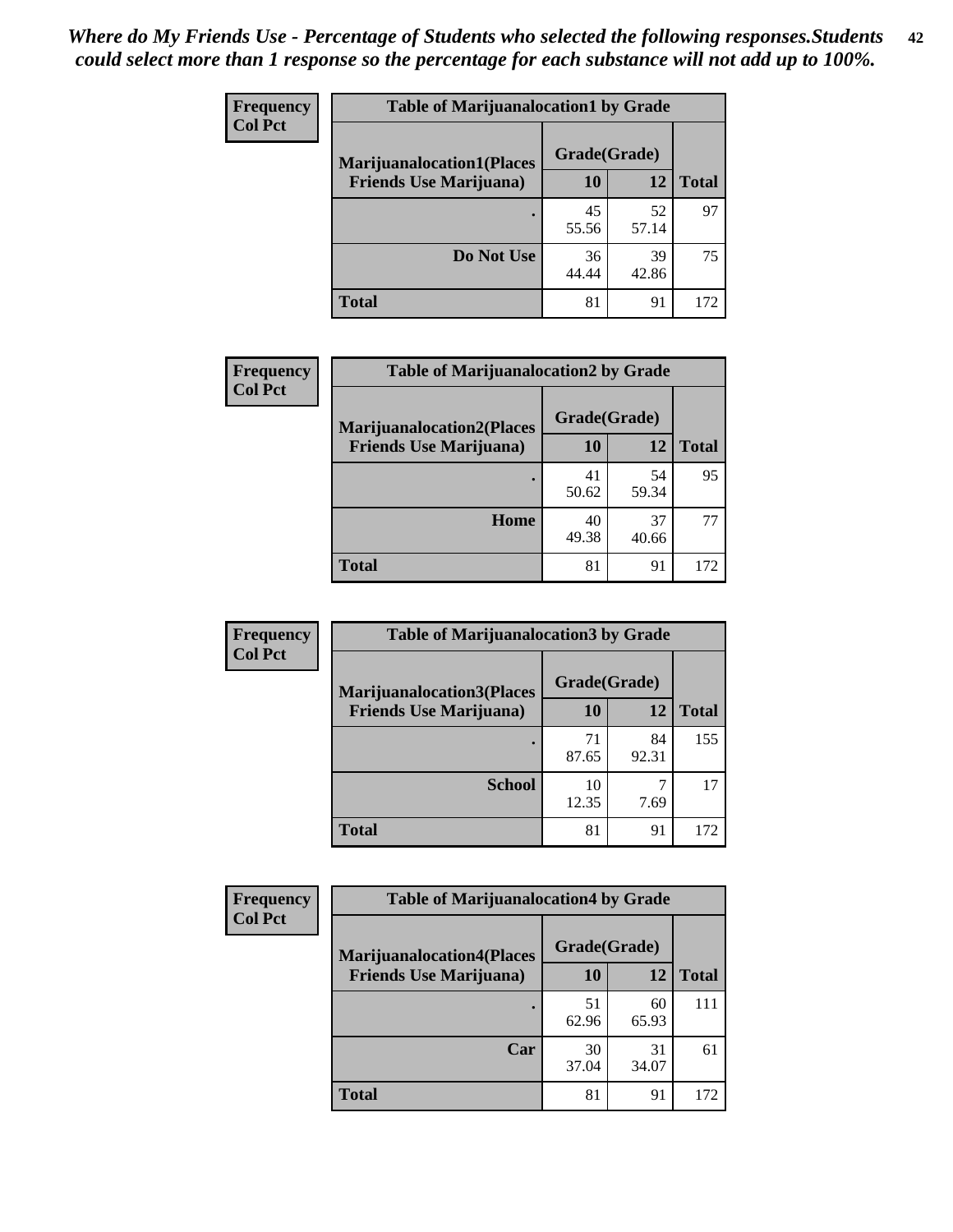| <b>Frequency</b> | <b>Table of Marijuanalocation5 by Grade</b> |              |             |              |
|------------------|---------------------------------------------|--------------|-------------|--------------|
| <b>Col Pct</b>   | <b>Marijuanalocation5(Places)</b>           | Grade(Grade) |             |              |
|                  | <b>Friends Use Marijuana</b> )              | 10           | 12          | <b>Total</b> |
|                  |                                             | 34<br>41.98  | 43<br>47.25 | 77           |
|                  | <b>Friend's House</b>                       | 47<br>58.02  | 48<br>52.75 | 95           |
|                  | <b>Total</b>                                | 81           | 91          | 172          |

| <b>Frequency</b> | <b>Table of Marijuanalocation6 by Grade</b>                        |                           |             |              |  |  |
|------------------|--------------------------------------------------------------------|---------------------------|-------------|--------------|--|--|
| <b>Col Pct</b>   | <b>Marijuanalocation6(Places</b><br><b>Friends Use Marijuana</b> ) | Grade(Grade)<br><b>10</b> | 12          | <b>Total</b> |  |  |
|                  |                                                                    | 49<br>60.49               | 62<br>68.13 | 111          |  |  |
|                  | <b>Other</b>                                                       | 32<br>39.51               | 29<br>31.87 | 61           |  |  |
|                  | <b>Total</b>                                                       | 81                        | 91          | 172          |  |  |

| <b>Frequency</b> | <b>Table of Otherdruglocation1 by Grade</b>                          |              |             |              |
|------------------|----------------------------------------------------------------------|--------------|-------------|--------------|
| <b>Col Pct</b>   | <b>Otherdruglocation1(Places</b><br><b>Friends Use Other Illegal</b> | Grade(Grade) |             |              |
|                  | Drugs)                                                               | 10           | 12          | <b>Total</b> |
|                  |                                                                      | 31<br>38.27  | 29<br>31.87 | 60           |
|                  | Do Not Use                                                           | 50<br>61.73  | 62<br>68.13 | 112          |
|                  | <b>Total</b>                                                         | 81           | 91          | 172          |

| <b>Frequency</b> | <b>Table of Otherdruglocation2 by Grade</b>                          |              |             |              |
|------------------|----------------------------------------------------------------------|--------------|-------------|--------------|
| <b>Col Pct</b>   | <b>Otherdruglocation2(Places</b><br><b>Friends Use Other Illegal</b> | Grade(Grade) |             |              |
|                  | Drugs)                                                               | 10           | 12          | <b>Total</b> |
|                  |                                                                      | 50<br>61.73  | 70<br>76.92 | 120          |
|                  | Home                                                                 | 31<br>38.27  | 21<br>23.08 | 52           |
|                  | <b>Total</b>                                                         | 81           | 91          | 172          |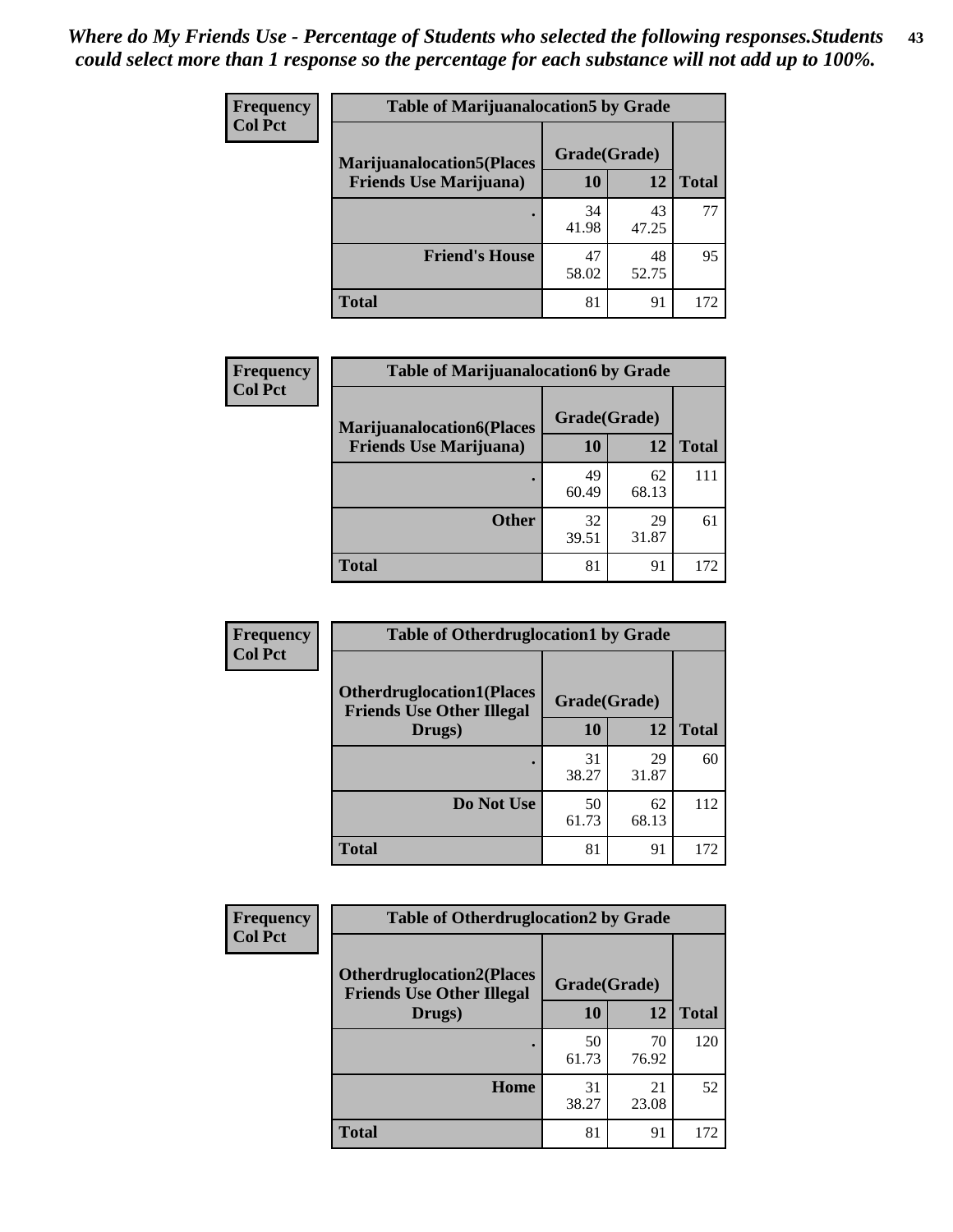| <b>Frequency</b> | <b>Table of Otherdruglocation 3 by Grade</b>                         |              |             |              |  |
|------------------|----------------------------------------------------------------------|--------------|-------------|--------------|--|
| <b>Col Pct</b>   | <b>Otherdruglocation3(Places</b><br><b>Friends Use Other Illegal</b> | Grade(Grade) |             |              |  |
|                  | Drugs)                                                               | 10           | 12          | <b>Total</b> |  |
|                  |                                                                      | 67<br>82.72  | 80<br>87.91 | 147          |  |
|                  | <b>School</b>                                                        | 14<br>17.28  | 11<br>12.09 | 25           |  |
|                  | <b>Total</b>                                                         | 81           | 91          | 172          |  |

| <b>Frequency</b> | <b>Table of Otherdruglocation4 by Grade</b>                          |              |             |              |
|------------------|----------------------------------------------------------------------|--------------|-------------|--------------|
| <b>Col Pct</b>   | <b>Otherdruglocation4(Places</b><br><b>Friends Use Other Illegal</b> | Grade(Grade) |             |              |
|                  | Drugs)                                                               | 10           | 12          | <b>Total</b> |
|                  | ٠                                                                    | 59<br>72.84  | 76<br>83.52 | 135          |
|                  | Car                                                                  | 22<br>27.16  | 15<br>16.48 | 37           |
|                  | <b>Total</b>                                                         | 81           | 91          | 172          |

| <b>Frequency</b> | <b>Table of Otherdruglocation5 by Grade</b>                          |              |             |              |
|------------------|----------------------------------------------------------------------|--------------|-------------|--------------|
| <b>Col Pct</b>   | <b>Otherdruglocation5(Places</b><br><b>Friends Use Other Illegal</b> | Grade(Grade) |             |              |
|                  | Drugs)                                                               | 10           | 12          | <b>Total</b> |
|                  |                                                                      | 46<br>56.79  | 64<br>70.33 | 110          |
|                  | <b>Friend's House</b>                                                | 35<br>43.21  | 27<br>29.67 | 62           |
|                  | <b>Total</b>                                                         | 81           | 91          | 172          |

| <b>Frequency</b> | <b>Table of Otherdruglocation6 by Grade</b>                          |              |             |              |
|------------------|----------------------------------------------------------------------|--------------|-------------|--------------|
| <b>Col Pct</b>   | <b>Otherdruglocation6(Places</b><br><b>Friends Use Other Illegal</b> | Grade(Grade) |             |              |
|                  | Drugs)                                                               | 10           | 12          | <b>Total</b> |
|                  |                                                                      | 57<br>70.37  | 69<br>75.82 | 126          |
|                  | <b>Other</b>                                                         | 24<br>29.63  | 22<br>24.18 | 46           |
|                  | <b>Total</b>                                                         | 81           | 91          | 172          |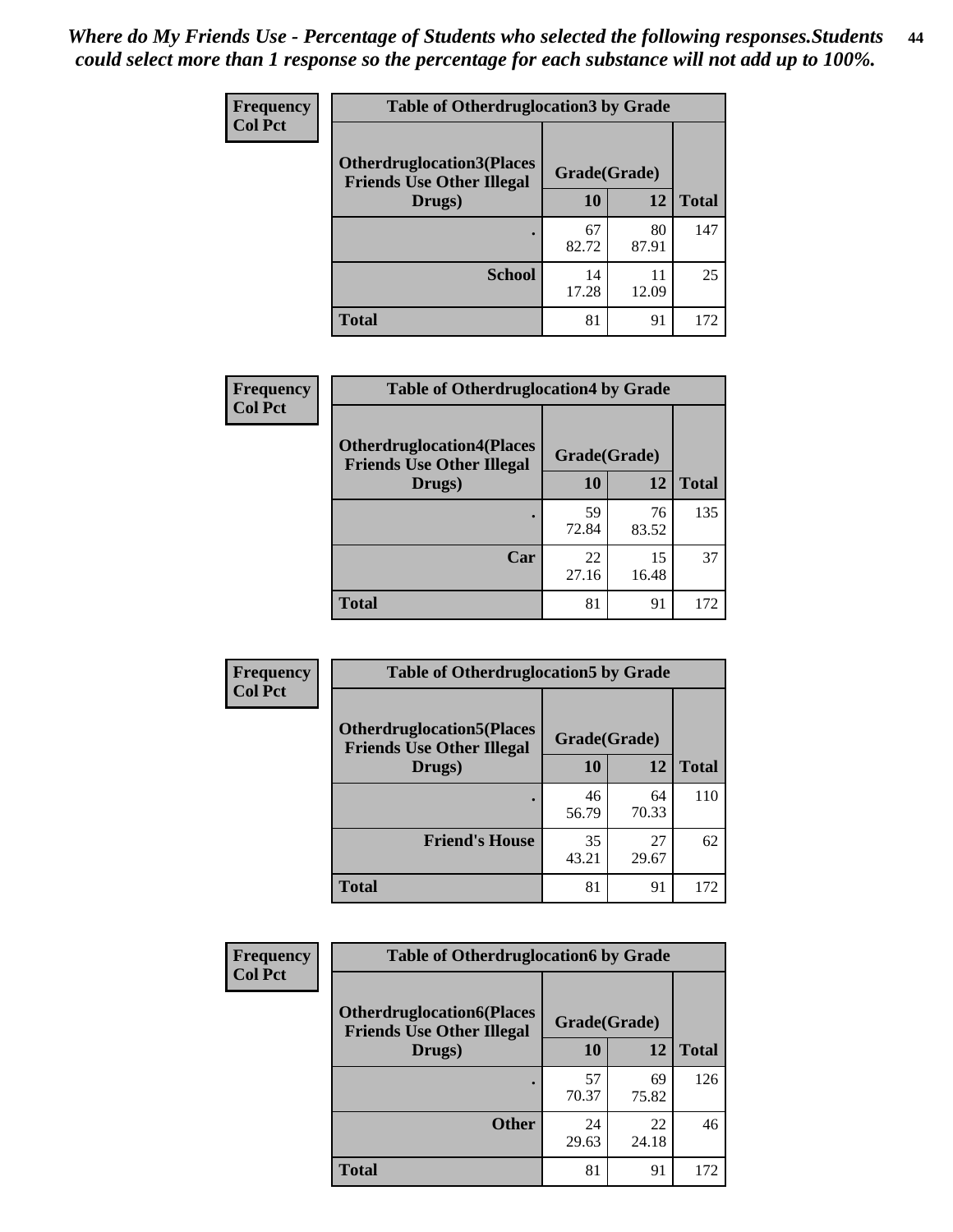| Frequency      | <b>Table of Alcoholtime1 by Grade</b> |              |             |              |
|----------------|---------------------------------------|--------------|-------------|--------------|
| <b>Col Pct</b> | <b>Alcoholtime1(Times</b>             | Grade(Grade) |             |              |
|                | <b>Friends Use</b><br>Alcohol)        | 10           | 12          | <b>Total</b> |
|                |                                       | 54<br>66.67  | 71<br>78.02 | 125          |
|                | Do Not Use                            | 27<br>33.33  | 20<br>21.98 | 47           |
|                | <b>Total</b>                          | 81           | 91          | 172          |

| Frequency      | <b>Table of Alcoholtime2 by Grade</b>                           |             |             |              |
|----------------|-----------------------------------------------------------------|-------------|-------------|--------------|
| <b>Col Pct</b> | <b>Alcoholtime2(Times</b><br>Grade(Grade)<br><b>Friends Use</b> |             |             |              |
|                | Alcohol)                                                        | 10          | 12          | <b>Total</b> |
|                |                                                                 | 74<br>91.36 | 87<br>95.60 | 161          |
|                | <b>On Way to School</b>                                         | 8.64        | 4<br>4.40   | 11           |
|                | <b>Total</b>                                                    | 81          | 91          | 172          |

| Frequency<br><b>Col Pct</b> | <b>Table of Alcoholtime3 by Grade</b>                           |             |             |              |
|-----------------------------|-----------------------------------------------------------------|-------------|-------------|--------------|
|                             | <b>Alcoholtime3(Times</b><br>Grade(Grade)<br><b>Friends Use</b> |             |             |              |
|                             | <b>Alcohol</b> )                                                | 10          | 12          | <b>Total</b> |
|                             |                                                                 | 73<br>90.12 | 89<br>97.80 | 162          |
|                             | <b>During School</b>                                            | 8<br>9.88   | 2<br>2.20   | 10           |
|                             | <b>Total</b>                                                    | 81          | 91          | 172          |

| <b>Frequency</b> | <b>Table of Alcoholtime4 by Grade</b> |              |             |              |  |
|------------------|---------------------------------------|--------------|-------------|--------------|--|
| <b>Col Pct</b>   | <b>Alcoholtime4(Times</b>             | Grade(Grade) |             |              |  |
|                  | <b>Friends Use Alcohol)</b>           | 10           | 12          | <b>Total</b> |  |
|                  |                                       | 72<br>88.89  | 86<br>94.51 | 158          |  |
|                  | <b>On Way Home From School</b>        | 9<br>11.11   | 5.49        | 14           |  |
|                  | <b>Total</b>                          | 81           | 91          | 172          |  |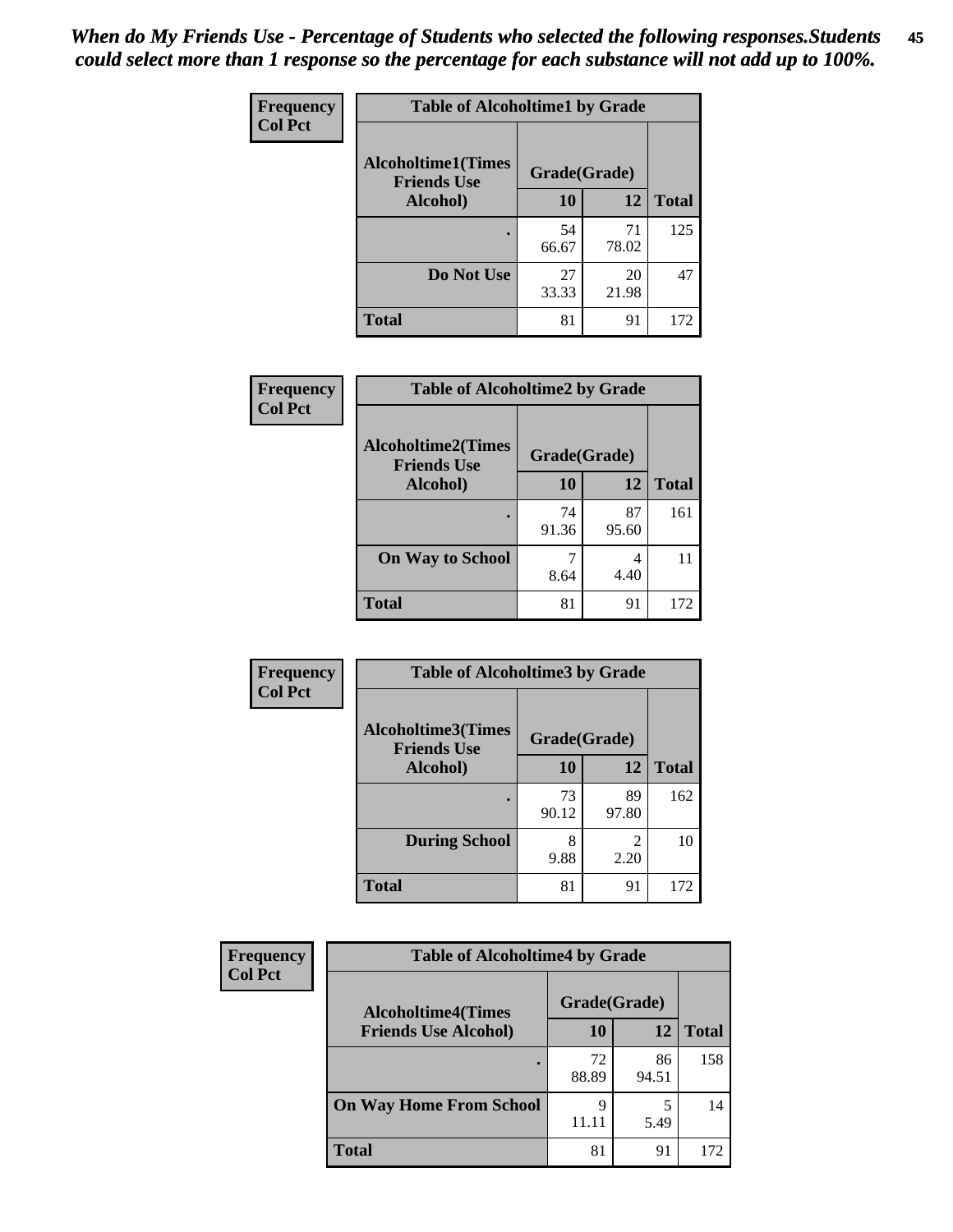*When do My Friends Use - Percentage of Students who selected the following responses.Students could select more than 1 response so the percentage for each substance will not add up to 100%.* **46**

| <b>Frequency</b> | <b>Table of Alcoholtime5 by Grade</b>            |              |             |              |
|------------------|--------------------------------------------------|--------------|-------------|--------------|
| <b>Col Pct</b>   | <b>Alcoholtime5</b> (Times<br><b>Friends Use</b> | Grade(Grade) |             |              |
|                  | Alcohol)                                         | 10           | 12          | <b>Total</b> |
|                  | ٠                                                | 46<br>56.79  | 69<br>75.82 | 115          |
|                  | Weeknights                                       | 35<br>43.21  | 22<br>24.18 | 57           |
|                  | <b>Total</b>                                     | 81           | 91          | 172          |

| Frequency      | <b>Table of Alcoholtime6 by Grade</b>           |              |             |              |
|----------------|-------------------------------------------------|--------------|-------------|--------------|
| <b>Col Pct</b> | <b>Alcoholtime6(Times</b><br><b>Friends Use</b> | Grade(Grade) |             |              |
|                | Alcohol)                                        | 10           | 12          | <b>Total</b> |
|                | ٠                                               | 24<br>29.63  | 15<br>16.48 | 39           |
|                | Weekends                                        | 57<br>70.37  | 76<br>83.52 | 133          |
|                | <b>Total</b>                                    | 81           | 91          | 172          |

| Frequency<br><b>Col Pct</b> | <b>Table of Tobaccotime1 by Grade</b>           |              |             |              |
|-----------------------------|-------------------------------------------------|--------------|-------------|--------------|
|                             | <b>Tobaccotime1(Times</b><br><b>Friends Use</b> | Grade(Grade) |             |              |
|                             | <b>Tobacco</b> )                                | 10           | 12          | <b>Total</b> |
|                             |                                                 | 57<br>70.37  | 73<br>80.22 | 130          |
|                             | Do Not Use                                      | 24<br>29.63  | 18<br>19.78 | 42           |
|                             | <b>Total</b>                                    | 81           | 91          | 172          |

| Frequency      | <b>Table of Tobaccotime2 by Grade</b>           |              |             |              |
|----------------|-------------------------------------------------|--------------|-------------|--------------|
| <b>Col Pct</b> | <b>Tobaccotime2(Times</b><br><b>Friends Use</b> | Grade(Grade) |             |              |
|                | <b>Tobacco</b> )                                | 10           | 12          | <b>Total</b> |
|                |                                                 | 30<br>37.04  | 33<br>36.26 | 63           |
|                | <b>On Way to School</b>                         | 51<br>62.96  | 58<br>63.74 | 109          |
|                | <b>Total</b>                                    | 81           | 91          | 172          |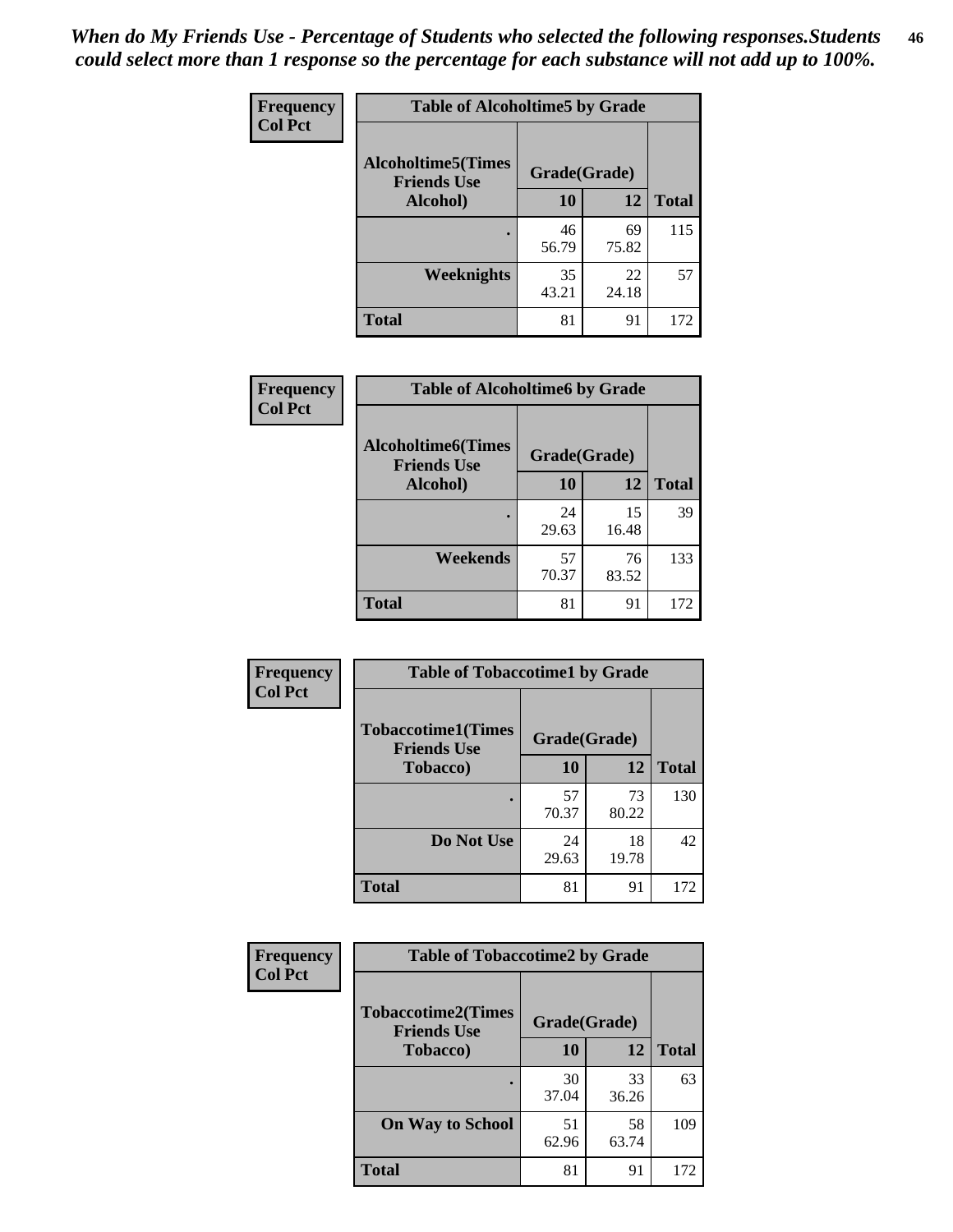*When do My Friends Use - Percentage of Students who selected the following responses.Students could select more than 1 response so the percentage for each substance will not add up to 100%.* **47**

| <b>Frequency</b> | <b>Table of Tobaccotime3 by Grade</b>           |              |             |              |  |  |
|------------------|-------------------------------------------------|--------------|-------------|--------------|--|--|
| <b>Col Pct</b>   | <b>Tobaccotime3(Times</b><br><b>Friends Use</b> | Grade(Grade) |             |              |  |  |
|                  | <b>Tobacco</b> )                                | 10           | 12          | <b>Total</b> |  |  |
|                  |                                                 | 42<br>51.85  | 49<br>53.85 | 91           |  |  |
|                  | <b>During School</b>                            | 39<br>48.15  | 42<br>46.15 | 81           |  |  |
|                  | <b>Total</b>                                    | 81           | 91          | 172          |  |  |

| <b>Frequency</b> | <b>Table of Tobaccotime4 by Grade</b> |              |             |              |
|------------------|---------------------------------------|--------------|-------------|--------------|
| <b>Col Pct</b>   | <b>Tobaccotime4(Times</b>             | Grade(Grade) |             |              |
|                  | <b>Friends Use Tobacco)</b>           | 10           | 12          | <b>Total</b> |
|                  |                                       | 72<br>88.89  | 86<br>94.51 | 158          |
|                  | <b>On Way Home From School</b>        | 9<br>11.11   | 5<br>5.49   | 14           |
|                  | <b>Total</b>                          | 81           | 91          | 172          |

| <b>Frequency</b> | <b>Table of Tobaccotime5 by Grade</b>           |              |             |              |  |
|------------------|-------------------------------------------------|--------------|-------------|--------------|--|
| <b>Col Pct</b>   | <b>Tobaccotime5(Times</b><br><b>Friends Use</b> | Grade(Grade) |             |              |  |
|                  | Tobacco)                                        | 10           | 12          | <b>Total</b> |  |
|                  |                                                 | 24<br>29.63  | 27<br>29.67 | 51           |  |
|                  | Weeknights                                      | 57<br>70.37  | 64<br>70.33 | 121          |  |
|                  | <b>Total</b>                                    | 81           | 91          | 172          |  |

| Frequency      |                                                 | <b>Table of Tobaccotime6 by Grade</b> |             |              |  |  |
|----------------|-------------------------------------------------|---------------------------------------|-------------|--------------|--|--|
| <b>Col Pct</b> | <b>Tobaccotime6(Times</b><br><b>Friends Use</b> | Grade(Grade)                          |             |              |  |  |
|                | <b>Tobacco</b> )                                | 10                                    | 12          | <b>Total</b> |  |  |
|                | ٠                                               | 21<br>25.93                           | 22<br>24.18 | 43           |  |  |
|                | Weekends                                        | 60<br>74.07                           | 69<br>75.82 | 129          |  |  |
|                | <b>Total</b>                                    | 81                                    | 91          | 172          |  |  |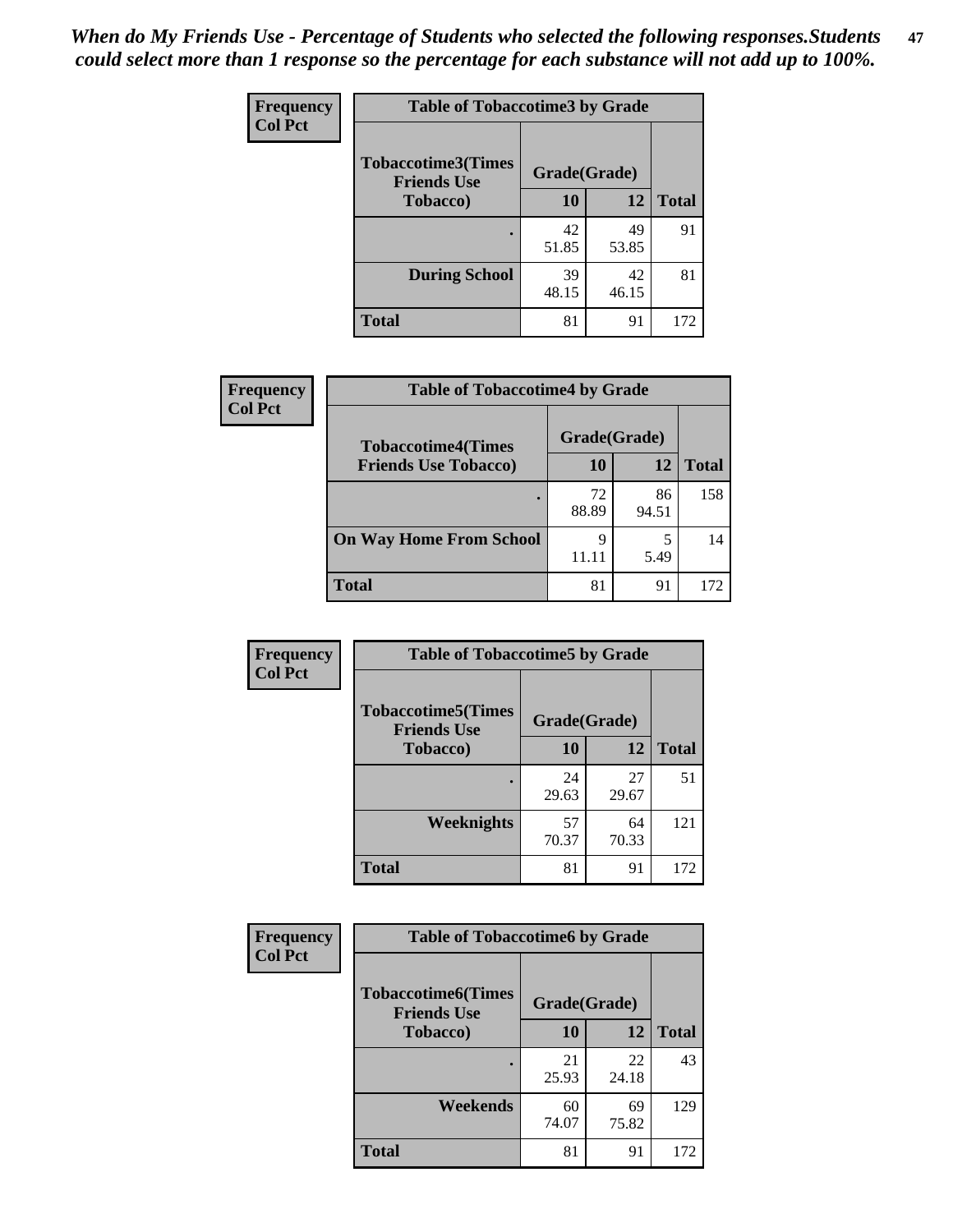| Frequency      | <b>Table of Marijuanatime1 by Grade</b>           |              |             |              |
|----------------|---------------------------------------------------|--------------|-------------|--------------|
| <b>Col Pct</b> | <b>Marijuanatime1(Times</b><br><b>Friends Use</b> | Grade(Grade) |             |              |
|                | Marijuana)                                        | 10           | 12          | <b>Total</b> |
|                |                                                   | 44<br>54.32  | 51<br>56.04 | 95           |
|                | Do Not Use                                        | 37<br>45.68  | 40<br>43.96 | 77           |
|                | <b>Total</b>                                      | 81           | 91          | 172          |

| <b>Frequency</b> | <b>Table of Marijuanatime2 by Grade</b>           |              |             |              |
|------------------|---------------------------------------------------|--------------|-------------|--------------|
| <b>Col Pct</b>   | <b>Marijuanatime2(Times</b><br><b>Friends Use</b> | Grade(Grade) |             |              |
|                  | Marijuana)                                        | 10           | 12          | <b>Total</b> |
|                  |                                                   | 59<br>72.84  | 69<br>75.82 | 128          |
|                  | <b>On Way to School</b>                           | 22<br>27.16  | 22<br>24.18 | 44           |
|                  | <b>Total</b>                                      | 81           | 91          | 172          |

| Frequency      | <b>Table of Marijuanatime3 by Grade</b>    |              |             |              |  |
|----------------|--------------------------------------------|--------------|-------------|--------------|--|
| <b>Col Pct</b> | Marijuanatime3(Times<br><b>Friends Use</b> | Grade(Grade) |             |              |  |
|                | Marijuana)                                 | 10           | 12          | <b>Total</b> |  |
|                |                                            | 74<br>91.36  | 84<br>92.31 | 158          |  |
|                | <b>During School</b>                       | 8.64         | 7.69        | 14           |  |
|                | <b>Total</b>                               | 81           | 91          | 172          |  |

| <b>Frequency</b> | <b>Table of Marijuanatime4 by Grade</b> |              |             |              |
|------------------|-----------------------------------------|--------------|-------------|--------------|
| <b>Col Pct</b>   | <b>Marijuanatime4</b> (Times            | Grade(Grade) |             |              |
|                  | <b>Friends Use Marijuana</b> )          | 10           | 12          | <b>Total</b> |
|                  |                                         | 59<br>72.84  | 68<br>74.73 | 127          |
|                  | <b>On Way Home From School</b>          | 22<br>27.16  | 23<br>25.27 | 45           |
|                  | <b>Total</b>                            | 81           | 91          | 72           |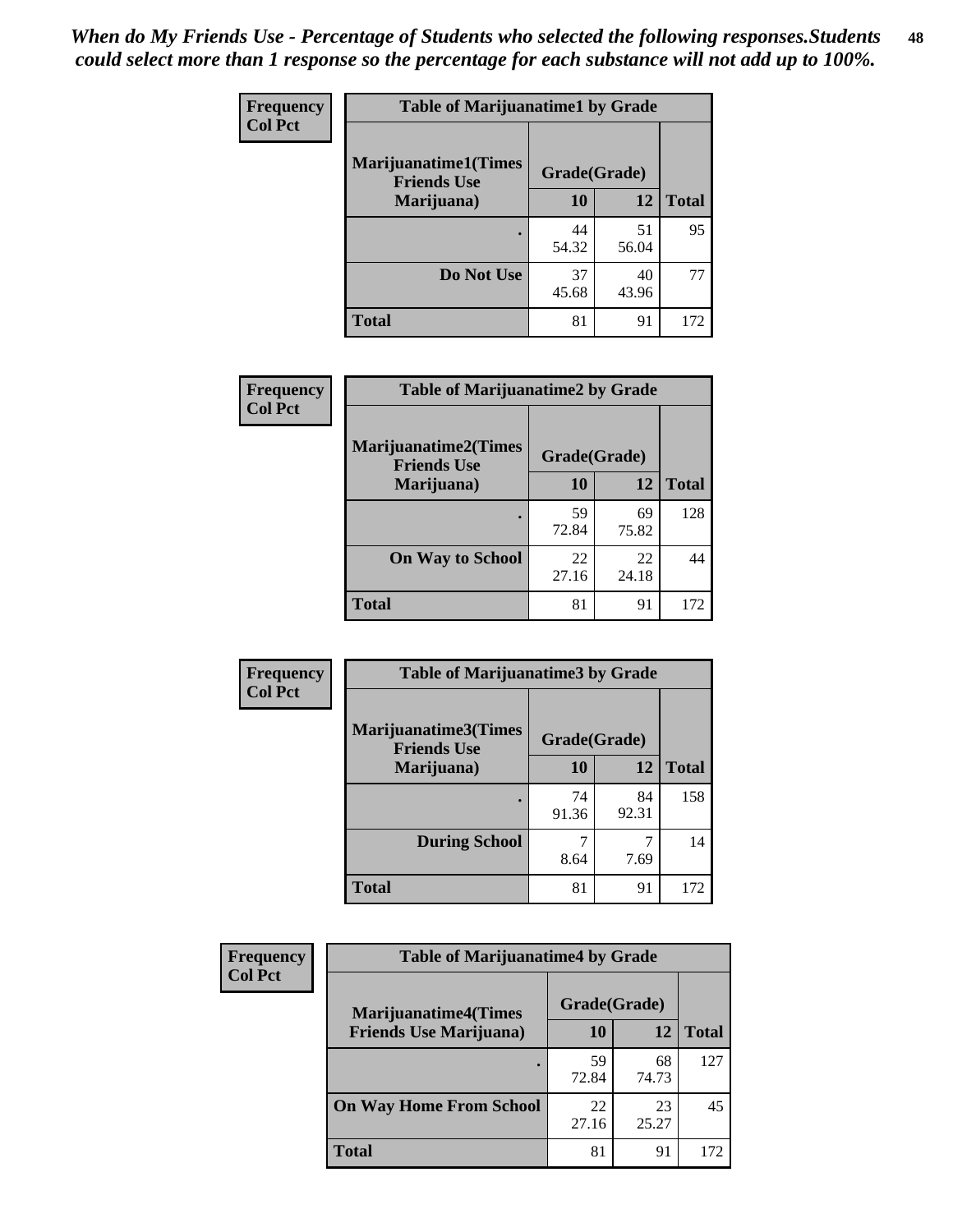| Frequency      | <b>Table of Marijuanatime5 by Grade</b>            |              |             |              |  |
|----------------|----------------------------------------------------|--------------|-------------|--------------|--|
| <b>Col Pct</b> | <b>Marijuanatime5</b> (Times<br><b>Friends Use</b> | Grade(Grade) |             |              |  |
|                | Marijuana)                                         | 10           | 12          | <b>Total</b> |  |
|                |                                                    | 40<br>49.38  | 54<br>59.34 | 94           |  |
|                | <b>Weeknights</b>                                  | 41<br>50.62  | 37<br>40.66 | 78           |  |
|                | <b>Total</b>                                       | 81           | 91          | 172          |  |

| Frequency      | <b>Table of Marijuanatime6 by Grade</b>            |              |             |              |
|----------------|----------------------------------------------------|--------------|-------------|--------------|
| <b>Col Pct</b> | <b>Marijuanatime6</b> (Times<br><b>Friends Use</b> | Grade(Grade) |             |              |
|                | Marijuana)                                         | 10           | 12          | <b>Total</b> |
|                |                                                    | 30<br>37.04  | 36<br>39.56 | 66           |
|                | Weekends                                           | 51<br>62.96  | 55<br>60.44 | 106          |
|                | <b>Total</b>                                       | 81           | 91          | 172          |

| <b>Frequency</b> | <b>Table of Otherdrugtime1 by Grade</b>                 |              |             |              |
|------------------|---------------------------------------------------------|--------------|-------------|--------------|
| <b>Col Pct</b>   | <b>Otherdrugtime1(Times</b><br><b>Friends Use Other</b> | Grade(Grade) |             |              |
|                  | <b>Illegal Drugs</b> )                                  | 10           | 12          | <b>Total</b> |
|                  |                                                         | 30<br>37.04  | 26<br>28.57 | 56           |
|                  | Do Not Use                                              | 51<br>62.96  | 65<br>71.43 | 116          |
|                  | <b>Total</b>                                            | 81           | 91          | 172          |

| Frequency      | <b>Table of Otherdrugtime2 by Grade</b>                 |              |             |              |
|----------------|---------------------------------------------------------|--------------|-------------|--------------|
| <b>Col Pct</b> | <b>Otherdrugtime2(Times</b><br><b>Friends Use Other</b> | Grade(Grade) |             |              |
|                | <b>Illegal Drugs</b> )                                  | 10           | 12          | <b>Total</b> |
|                |                                                         | 65<br>80.25  | 77<br>84.62 | 142          |
|                | <b>On Way to School</b>                                 | 16<br>19.75  | 14<br>15.38 | 30           |
|                | <b>Total</b>                                            | 81           | 91          | 172          |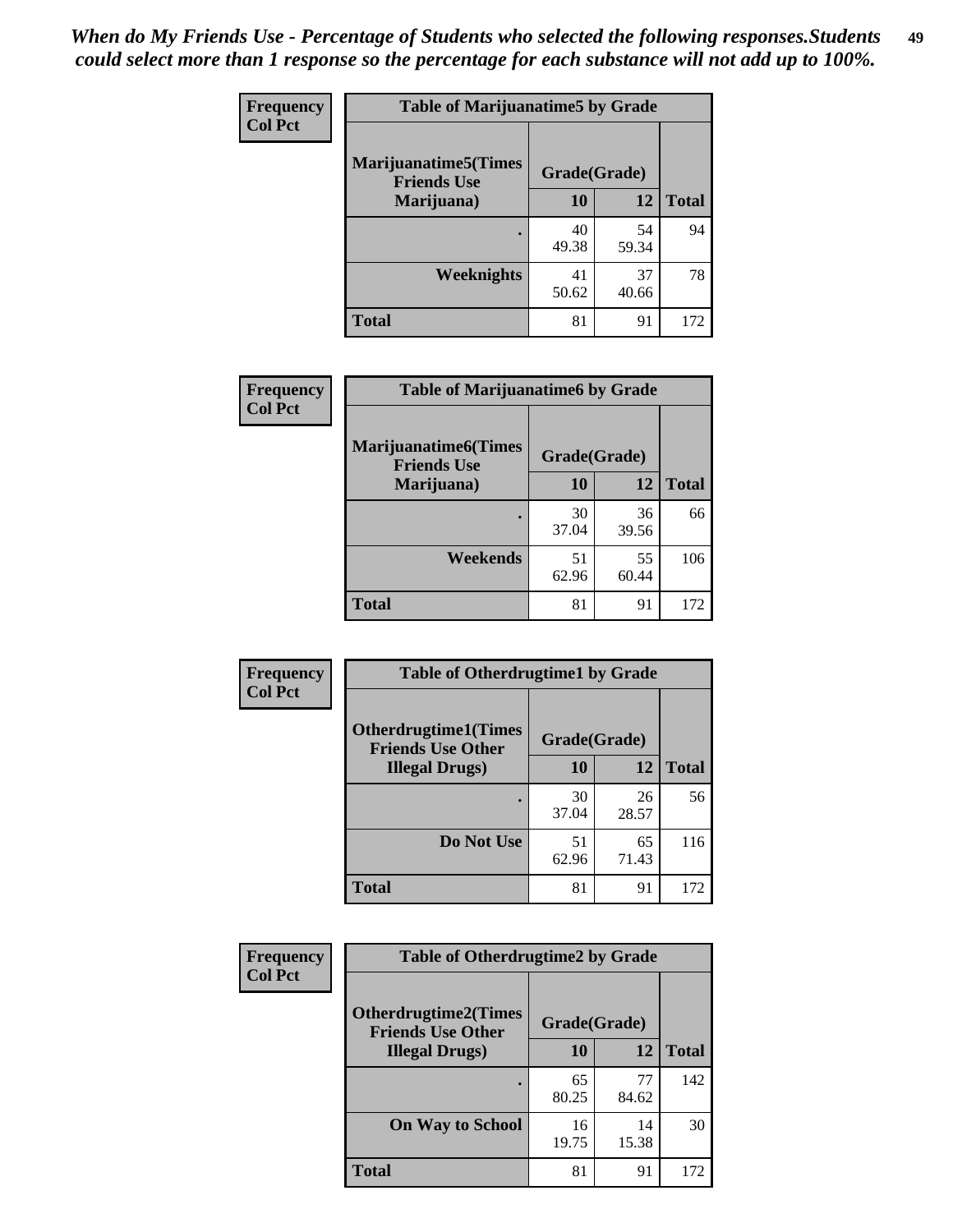| <b>Frequency</b> | <b>Table of Otherdrugtime3 by Grade</b>          |              |             |              |
|------------------|--------------------------------------------------|--------------|-------------|--------------|
| <b>Col Pct</b>   | Otherdrugtime3(Times<br><b>Friends Use Other</b> | Grade(Grade) |             |              |
|                  | <b>Illegal Drugs</b> )                           | 10           | 12          | <b>Total</b> |
|                  |                                                  | 67<br>82.72  | 78<br>85.71 | 145          |
|                  | <b>During School</b>                             | 14<br>17.28  | 13<br>14.29 | 27           |
|                  | Total                                            | 81           | 91          | 172          |

| Frequency      | <b>Table of Otherdrugtime4 by Grade</b>                         |              |             |              |
|----------------|-----------------------------------------------------------------|--------------|-------------|--------------|
| <b>Col Pct</b> | <b>Otherdrugtime4(Times</b><br><b>Friends Use Other Illegal</b> | Grade(Grade) |             |              |
|                | Drugs)                                                          | 10           | 12          | <b>Total</b> |
|                | $\bullet$                                                       | 63<br>77.78  | 77<br>84.62 | 140          |
|                | <b>On Way Home From School</b>                                  | 18<br>22.22  | 14<br>15.38 | 32           |
|                | <b>Total</b>                                                    | 81           | 91          | 172          |

| <b>Frequency</b> | <b>Table of Otherdrugtime5 by Grade</b>                 |              |             |              |
|------------------|---------------------------------------------------------|--------------|-------------|--------------|
| <b>Col Pct</b>   | <b>Otherdrugtime5(Times</b><br><b>Friends Use Other</b> | Grade(Grade) |             |              |
|                  | <b>Illegal Drugs</b> )                                  | 10           | 12          | <b>Total</b> |
|                  |                                                         | 54<br>66.67  | 73<br>80.22 | 127          |
|                  | Weeknights                                              | 27<br>33.33  | 18<br>19.78 | 45           |
|                  | Total                                                   | 81           | 91          | 172          |

| <b>Frequency</b> | <b>Table of Otherdrugtime6 by Grade</b>                                 |             |             |              |
|------------------|-------------------------------------------------------------------------|-------------|-------------|--------------|
| <b>Col Pct</b>   | <b>Otherdrugtime6(Times</b><br>Grade(Grade)<br><b>Friends Use Other</b> |             |             |              |
|                  | <b>Illegal Drugs</b> )                                                  | 10          | 12          | <b>Total</b> |
|                  |                                                                         | 44<br>54.32 | 62<br>68.13 | 106          |
|                  | Weekends                                                                | 37<br>45.68 | 29<br>31.87 | 66           |
|                  | <b>Total</b>                                                            | 81          | 91          | 172          |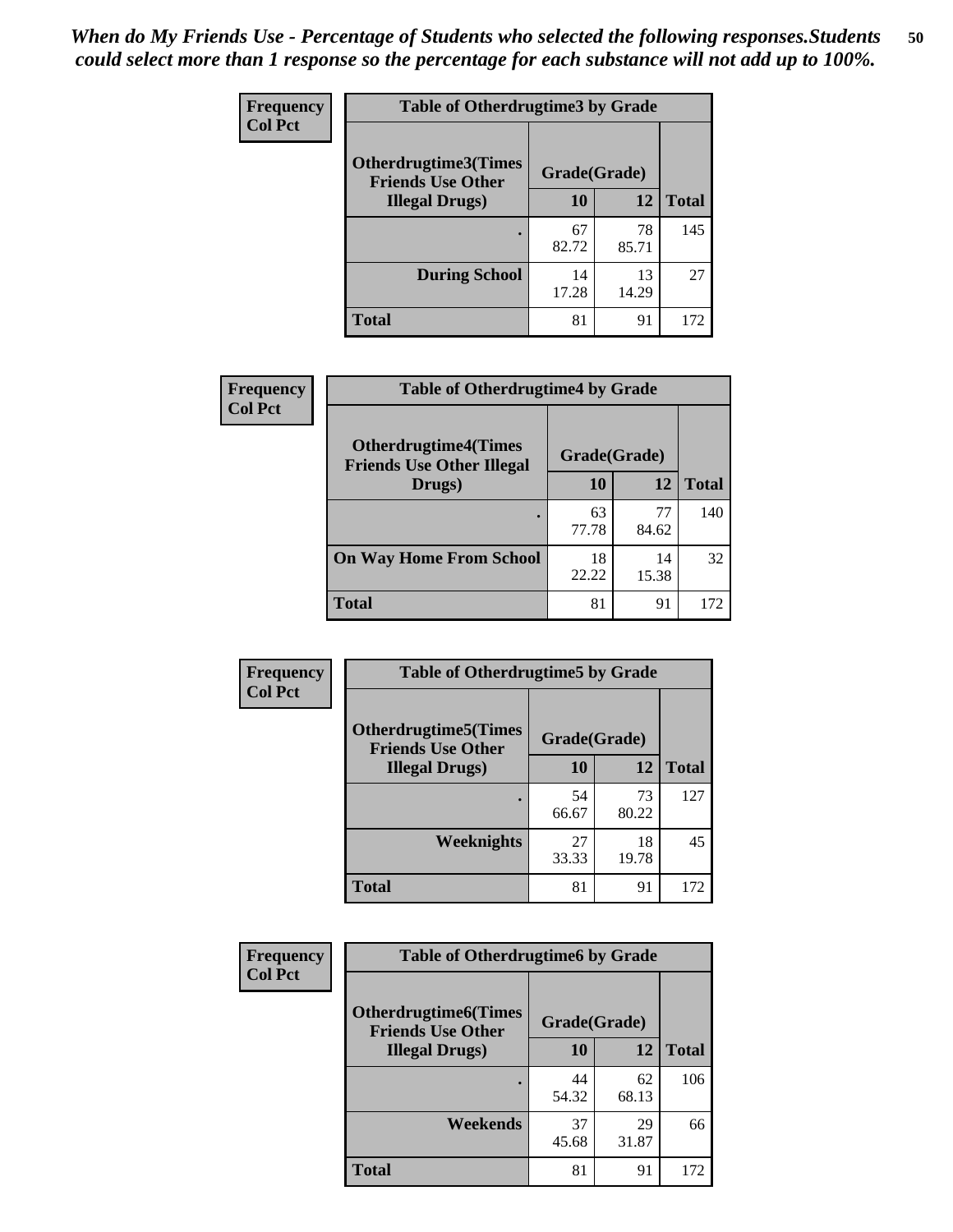| Frequency      | <b>Table of Educationalcohol by Grade</b>                                                                  |              |             |              |
|----------------|------------------------------------------------------------------------------------------------------------|--------------|-------------|--------------|
| <b>Col Pct</b> | Educationalcohol(I<br>have been taught<br>about alcohol,<br>tobacco,<br>and other drugs<br>within the last | Grade(Grade) |             |              |
|                | year at school)                                                                                            | 10           | 12          | <b>Total</b> |
|                | Yes                                                                                                        | 73<br>90.12  | 46<br>50.55 | 119          |
|                | N <sub>0</sub>                                                                                             | 8<br>9.88    | 45<br>49.45 | 53           |
|                | <b>Total</b>                                                                                               | 81           | 91          | 172          |

| Frequency      | <b>Table of Eversmoked by Grade</b> |              |             |              |
|----------------|-------------------------------------|--------------|-------------|--------------|
| <b>Col Pct</b> | Eversmoked(I<br>have smoked         | Grade(Grade) |             |              |
|                | a cigarette)                        | 10           | 12          | <b>Total</b> |
|                | <b>Yes</b>                          | 40<br>49.38  | 57<br>62.64 | 97           |
|                | N <sub>0</sub>                      | 41<br>50.62  | 34<br>37.36 | 75           |
|                | <b>Total</b>                        | 81           | 91          | 172          |

| Frequency      | <b>Table of Drovedrinking by Grade</b>                                                                              |                    |             |              |
|----------------|---------------------------------------------------------------------------------------------------------------------|--------------------|-------------|--------------|
| <b>Col Pct</b> | Drovedrinking(In<br>the past 30 days I<br>have driven a car<br>or other vehicle<br>while I was<br>drinking alcohol) | Grade(Grade)<br>10 | 12          | <b>Total</b> |
|                | Yes                                                                                                                 | 7                  | 3           | 10           |
|                |                                                                                                                     | 8.64               | 3.30        |              |
|                | N <sub>0</sub>                                                                                                      | 74<br>91.36        | 88<br>96.70 | 162          |
|                | <b>Total</b>                                                                                                        | 81                 | 91          | 172          |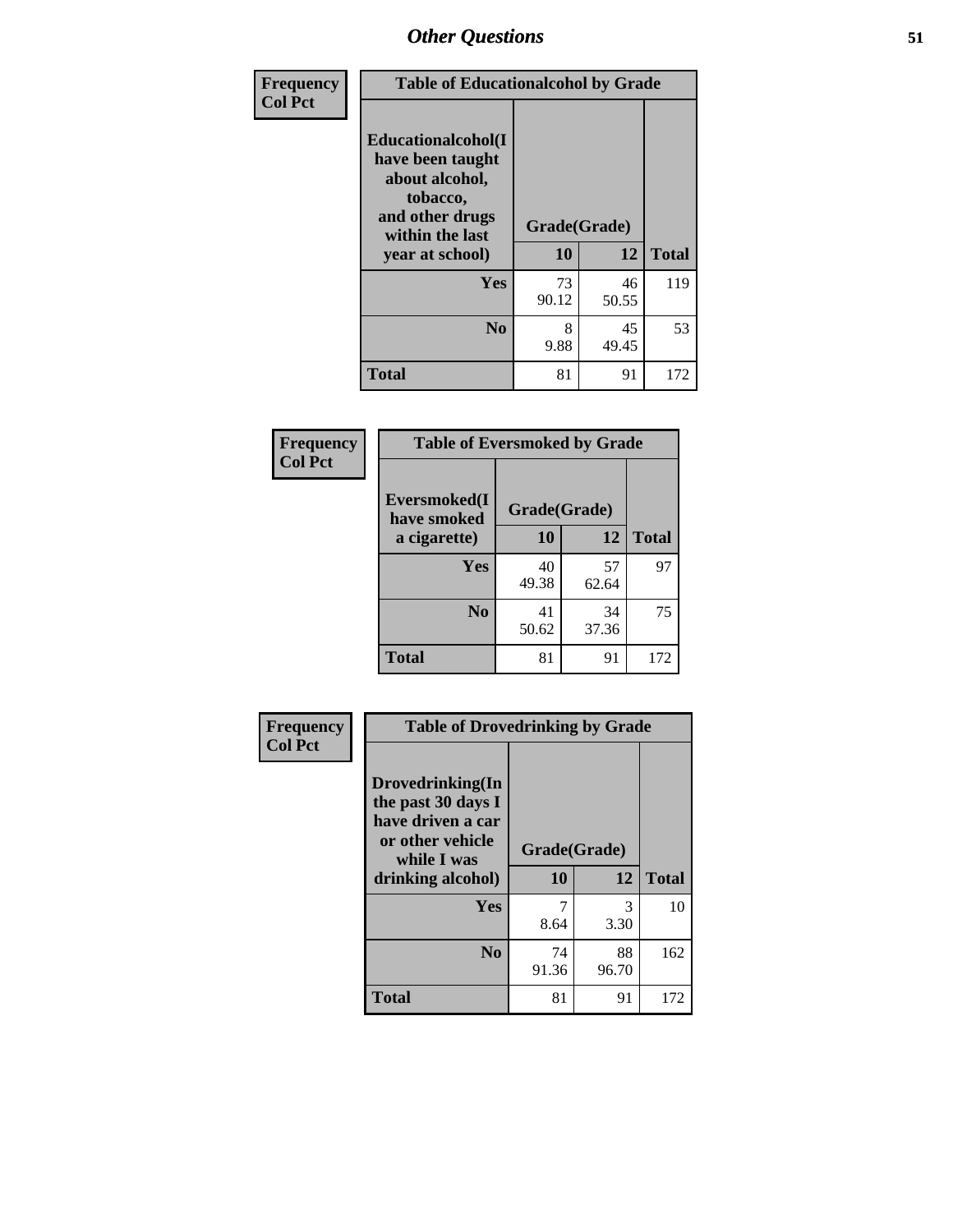| Frequency      | <b>Table of Rodedrinking by Grade</b>                                                                                  |                    |             |              |
|----------------|------------------------------------------------------------------------------------------------------------------------|--------------------|-------------|--------------|
| <b>Col Pct</b> | Rodedrinking(In<br>the past 30 days<br>I have ridden in<br>a car with a<br>driver who had<br>been drinking<br>alcohol) | Grade(Grade)<br>10 | 12          | <b>Total</b> |
|                | <b>Yes</b>                                                                                                             | 16<br>19.75        | 10<br>10.99 | 26           |
|                | N <sub>0</sub>                                                                                                         | 65<br>80.25        | 81<br>89.01 | 146          |
|                | <b>Total</b>                                                                                                           | 81                 | 91          | 172          |

### **Frequency Col Pct**

| <b>Table of Drugsschool by Grade</b>                                                                                      |              |             |              |
|---------------------------------------------------------------------------------------------------------------------------|--------------|-------------|--------------|
| <b>Drugsschool</b> (During<br>the past 12 months,<br>I have been offered,<br>sold,<br>or given illegal<br>drugs on school | Grade(Grade) |             |              |
| property)                                                                                                                 | 10           | 12          | <b>Total</b> |
| Yes                                                                                                                       | 30<br>37.04  | 23<br>25.27 | 53           |
| N <sub>0</sub>                                                                                                            | 51<br>62.96  | 68<br>74.73 | 119          |
| <b>Total</b>                                                                                                              | 81           | 91          | 172          |

| Frequency      | <b>Table of Helpbullied by Grade</b>                 |             |              |              |
|----------------|------------------------------------------------------|-------------|--------------|--------------|
| <b>Col Pct</b> | $Helpb$ ullied $(I$<br>would help<br>someone who was |             | Grade(Grade) | <b>Total</b> |
|                | being bullied)                                       | <b>10</b>   | 12           |              |
|                | <b>Strongly Agree</b>                                | 37<br>45.68 | 66<br>72.53  | 103          |
|                | <b>Somewhat Agree</b>                                | 35<br>43.21 | 21<br>23.08  | 56           |
|                | <b>Somewhat Disagree</b>                             | 8.64        | 0<br>0.00    |              |
|                | <b>Strongly Disagree</b>                             | 2<br>2.47   | 4<br>4.40    | 6            |
|                | <b>Total</b>                                         | 81          | 91           | 172          |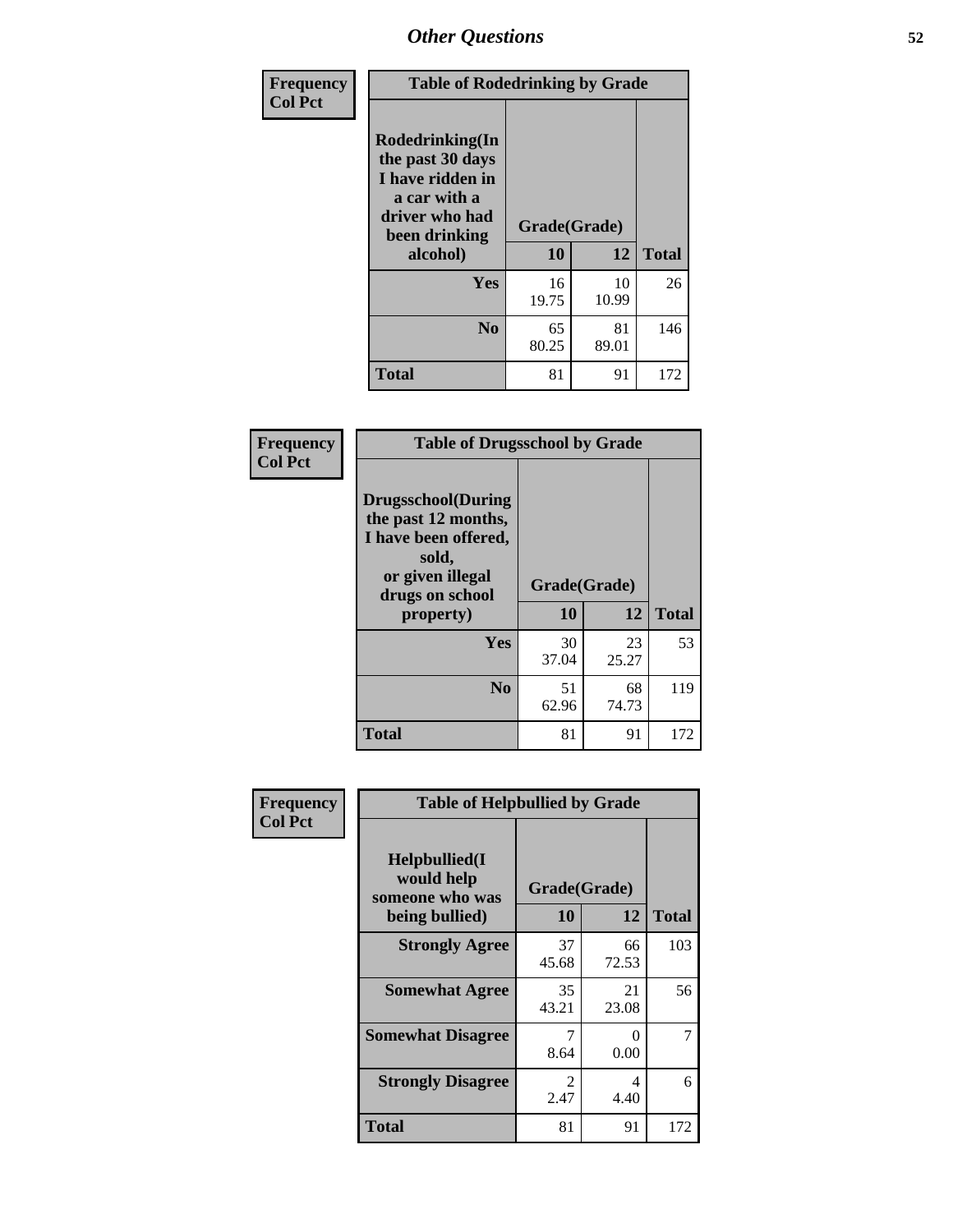| <b>Frequency</b> |
|------------------|
| <b>Row Pct</b>   |

| <b>Table of Grade by Bingedrinking</b> |                                                                                                         |                   |                   |                          |                        |                        |                          |              |
|----------------------------------------|---------------------------------------------------------------------------------------------------------|-------------------|-------------------|--------------------------|------------------------|------------------------|--------------------------|--------------|
|                                        | Bingedrinking(I have drunk five or more<br>drinks of alcohol at one sitting during the<br>last 30 days) |                   |                   |                          |                        |                        |                          |              |
| Grade(Grade)                           | $\mathbf{0}$<br><b>Days</b>                                                                             | 1 or<br>2<br>days | 3 to<br>5<br>days | <b>6 to</b><br>9<br>days | 10<br>to<br>19<br>days | 20<br>to<br>29<br>days | All<br><b>30</b><br>days | <b>Total</b> |
| 10                                     | 64<br>79.01                                                                                             | 8<br>9.88         | 5<br>6.17         | $\Omega$<br>0.00         | 0<br>0.00              | 1.23                   | 3<br>3.70                | 81           |
| 12                                     | 67<br>73.63                                                                                             | 10<br>10.99       | 6<br>6.59         | 3<br>3.30                | $\mathfrak{D}$<br>2.20 | 3<br>3.30              | 0<br>0.00                | 91           |
| <b>Total</b>                           | 131                                                                                                     | 18                | 11                | 3                        | $\mathfrak{D}$         | $\overline{4}$         | 3                        | 172          |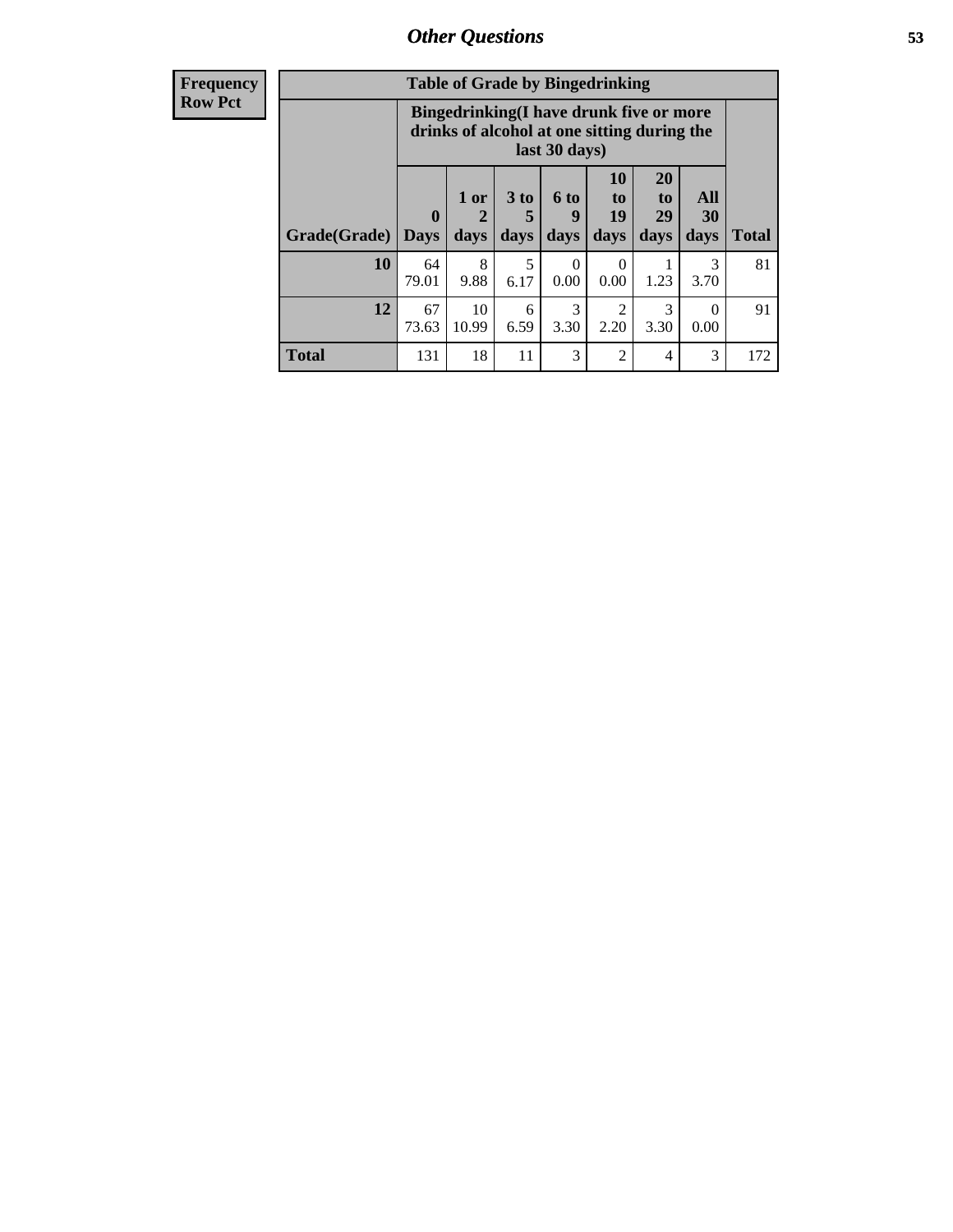## *Nutrition* **54**

| <b>Frequency</b> |
|------------------|
| <b>Row Pct</b>   |

| <b>Table of Grade by Dairy</b> |                          |                                                                 |                             |                                    |              |  |  |  |
|--------------------------------|--------------------------|-----------------------------------------------------------------|-----------------------------|------------------------------------|--------------|--|--|--|
|                                |                          | Dairy (I eat at least 3 servings of dairy<br>products each day) |                             |                                    |              |  |  |  |
| Grade(Grade)                   | <b>Strongly</b><br>Agree | Somewhat  <br>Agree                                             | <b>Somewhat</b><br>Disagree | <b>Strongly</b><br><b>Disagree</b> | <b>Total</b> |  |  |  |
| 10                             | 29<br>35.80              | 35<br>43.21                                                     | 8<br>9.88                   | 9                                  | 81           |  |  |  |
| 12                             | 27<br>29.67              | 35<br>38.46                                                     | 18<br>19.78                 | 12.09                              | 91           |  |  |  |
| <b>Total</b>                   | 56                       | 70                                                              | 26                          | 20                                 | 172          |  |  |  |

| <b>Frequency</b> |  |
|------------------|--|
| <b>Row Pct</b>   |  |

| <b>y</b> | <b>Table of Grade by Fruitveg</b>                                        |                          |                   |                             |                                    |              |  |
|----------|--------------------------------------------------------------------------|--------------------------|-------------------|-----------------------------|------------------------------------|--------------|--|
|          | Fruitveg(I eat at least 5 servings of fruits<br>and vegetables each day) |                          |                   |                             |                                    |              |  |
|          | Grade(Grade)                                                             | <b>Strongly</b><br>Agree | Somewhat<br>Agree | <b>Somewhat</b><br>Disagree | <b>Strongly</b><br><b>Disagree</b> | <b>Total</b> |  |
|          | <b>10</b>                                                                | 8<br>9.88                | 32<br>39.51       | 27<br>33.33                 | 14<br>17.28                        | 81           |  |
|          | 12                                                                       | 7.69                     | 32<br>35.16       | 35<br>38.46                 | 17<br>18.68                        | 91           |  |
|          | <b>Total</b>                                                             | 15                       | 64                | 62                          | 31                                 | 172          |  |

| <b>Frequency</b> | <b>Table of Grade by Cafeteriahealthy</b> |                                                                       |                            |                 |                                    |              |  |
|------------------|-------------------------------------------|-----------------------------------------------------------------------|----------------------------|-----------------|------------------------------------|--------------|--|
| <b>Row Pct</b>   |                                           | Cafeteriahealthy (School meals in my<br>school cafeteria are healthy) |                            |                 |                                    |              |  |
|                  | Grade(Grade)                              | <b>Strongly</b><br>Agree                                              | Somewhat Somewhat<br>Agree | <b>Disagree</b> | <b>Strongly</b><br><b>Disagree</b> | <b>Total</b> |  |
|                  | 10                                        | 6<br>7.41                                                             | 31<br>38.27                | 25<br>30.86     | 19<br>23.46                        | 81           |  |
|                  | 12                                        | 5.49                                                                  | 33<br>36.26                | 26<br>28.57     | 27<br>29.67                        | 91           |  |
|                  | Total                                     | 11                                                                    | 64                         | 51              | 46                                 | 172          |  |

| <b>Frequency</b> |
|------------------|
| <b>Row Pct</b>   |

| <b>Table of Grade by Cafeterianutrition</b>                                               |                          |                          |                             |                                    |              |  |  |
|-------------------------------------------------------------------------------------------|--------------------------|--------------------------|-----------------------------|------------------------------------|--------------|--|--|
| <b>Cafeterianutrition</b> (Facts about nutrition<br>are available in my school cafeteria) |                          |                          |                             |                                    |              |  |  |
| Grade(Grade)                                                                              | <b>Strongly</b><br>Agree | <b>Somewhat</b><br>Agree | <b>Somewhat</b><br>Disagree | <b>Strongly</b><br><b>Disagree</b> | <b>Total</b> |  |  |
| 10                                                                                        | 15<br>18.52              | 20<br>24.69              | 20<br>24.69                 | 26<br>32.10                        | 81           |  |  |
| 12                                                                                        | 15<br>16.48              | 33<br>36.26              | 26<br>28.57                 | 17<br>18.68                        | 91           |  |  |
| <b>Total</b>                                                                              | 30                       | 53                       | 46                          | 43                                 | 172          |  |  |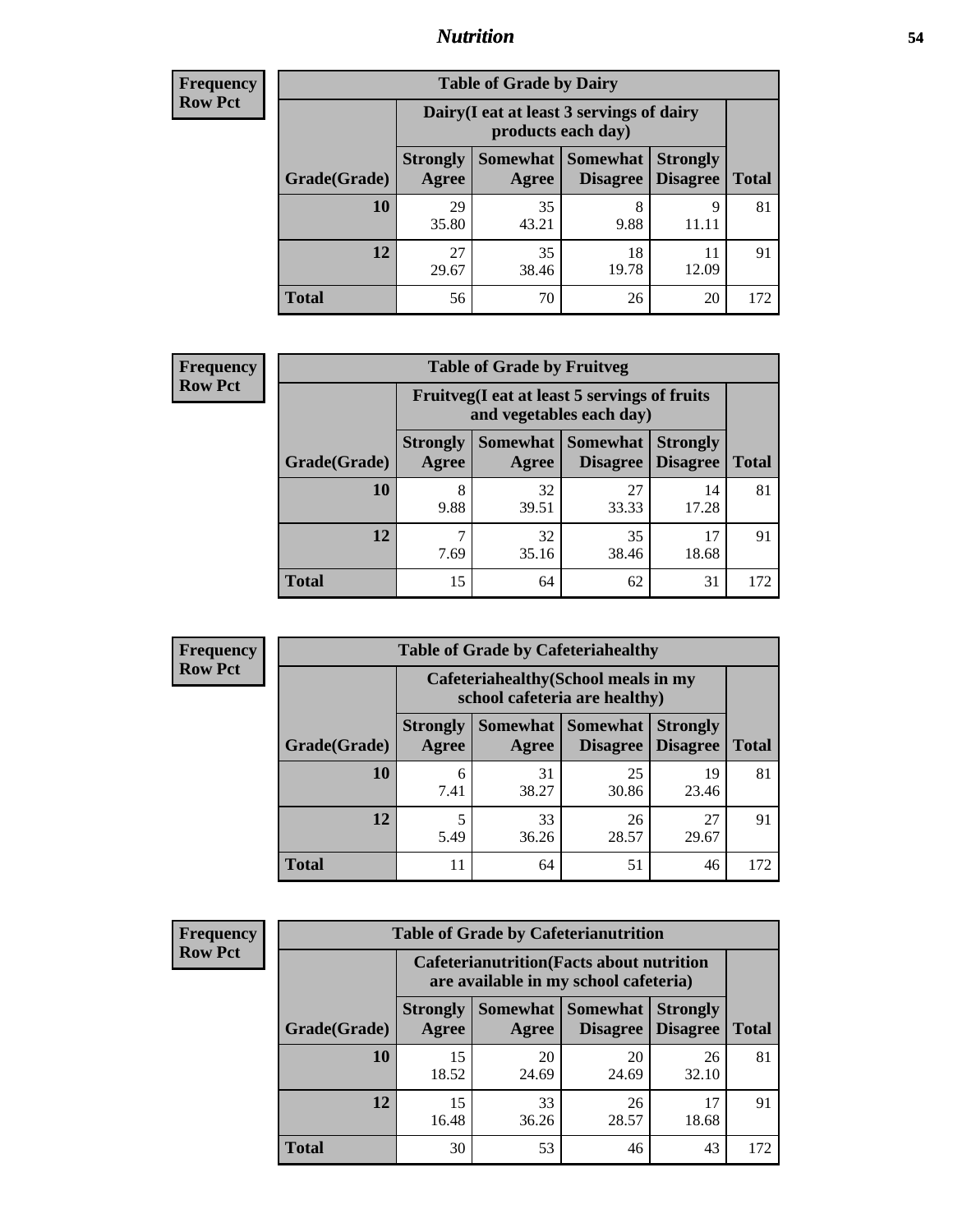## *Nutrition* **55**

| Frequency |
|-----------|
| Row Pct   |

| <b>Table of Grade by Schoollunch</b> |                          |                                                                 |                                 |                                    |              |  |  |  |  |
|--------------------------------------|--------------------------|-----------------------------------------------------------------|---------------------------------|------------------------------------|--------------|--|--|--|--|
|                                      |                          | Schoollunch(I eat school lunch three or<br>more times per week) |                                 |                                    |              |  |  |  |  |
| Grade(Grade)                         | <b>Strongly</b><br>Agree | Agree                                                           | Somewhat   Somewhat<br>Disagree | <b>Strongly</b><br><b>Disagree</b> | <b>Total</b> |  |  |  |  |
| 10                                   | 55<br>67.90              | 15<br>18.52                                                     | 2.47                            | 9                                  | 81           |  |  |  |  |
| 12                                   | 60<br>65.93              | 11<br>12.09                                                     | 5<br>5.49                       | 15<br>16.48                        | 91           |  |  |  |  |
| <b>Total</b>                         | 115                      | 26                                                              |                                 | 24                                 | 172          |  |  |  |  |

| <b>Frequency</b> |  |
|------------------|--|
| <b>Row Pct</b>   |  |

| <b>Table of Grade by Foodchoices</b>                                |                          |             |                                      |                                    |              |  |  |
|---------------------------------------------------------------------|--------------------------|-------------|--------------------------------------|------------------------------------|--------------|--|--|
| Foodchoices (I make healthy food choices in<br>my school cafeteria) |                          |             |                                      |                                    |              |  |  |
| Grade(Grade)                                                        | <b>Strongly</b><br>Agree | Agree       | Somewhat Somewhat<br><b>Disagree</b> | <b>Strongly</b><br><b>Disagree</b> | <b>Total</b> |  |  |
| 10                                                                  | 17<br>20.99              | 33<br>40.74 | 19<br>23.46                          | 12<br>14.81                        | 81           |  |  |
| 12                                                                  | 14<br>15.38              | 41<br>45.05 | 21<br>23.08                          | 15<br>16.48                        | 91           |  |  |
| <b>Total</b>                                                        | 31                       | 74          | 40                                   | 27                                 | 172          |  |  |

| Frequency      |              | <b>Table of Grade by Wholewheat</b>                                                                         |             |                                   |                                    |              |  |  |
|----------------|--------------|-------------------------------------------------------------------------------------------------------------|-------------|-----------------------------------|------------------------------------|--------------|--|--|
| <b>Row Pct</b> |              | Wholewheat (There are whole wheat and<br>multigrain breads and cereals available in<br>my school cafeteria) |             |                                   |                                    |              |  |  |
|                | Grade(Grade) | <b>Strongly</b><br>Agree                                                                                    | Agree       | Somewhat   Somewhat  <br>Disagree | <b>Strongly</b><br><b>Disagree</b> | <b>Total</b> |  |  |
|                | 10           | 14<br>17.28                                                                                                 | 29<br>35.80 | 30<br>37.04                       | 8<br>9.88                          | 81           |  |  |
|                | 12           | 26<br>28.57                                                                                                 | 36<br>39.56 | 17<br>18.68                       | 12<br>13.19                        | 91           |  |  |
|                | <b>Total</b> | 40                                                                                                          | 65          | 47                                | 20                                 | 172          |  |  |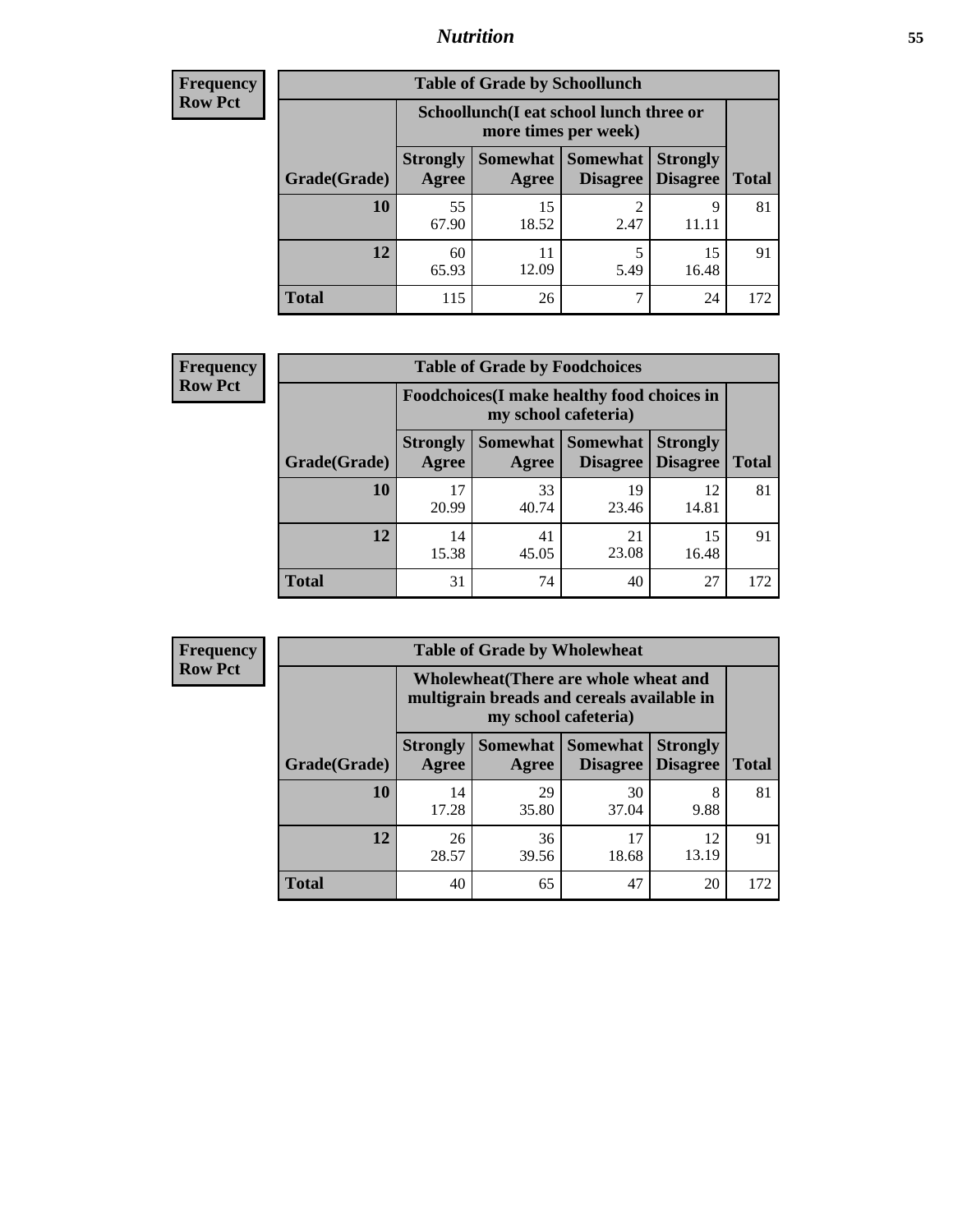## *Nutrition* **56**

**Frequency Row Pct**

| <b>Table of Grade by Healthyvending</b> |                                                                                                                                               |                          |                                    |                                    |              |  |
|-----------------------------------------|-----------------------------------------------------------------------------------------------------------------------------------------------|--------------------------|------------------------------------|------------------------------------|--------------|--|
|                                         | Healthyvending (If only healthy snacks and<br>beverages were available in the vending<br>machines during the school day,<br>I would buy them) |                          |                                    |                                    |              |  |
| Grade(Grade)                            | <b>Strongly</b><br>Agree                                                                                                                      | <b>Somewhat</b><br>Agree | <b>Somewhat</b><br><b>Disagree</b> | <b>Strongly</b><br><b>Disagree</b> | <b>Total</b> |  |
| 10                                      | 36<br>44.44                                                                                                                                   | 25<br>30.86              | 9<br>11.11                         | 11<br>13.58                        | 81           |  |
| 12                                      | 46<br>50.55                                                                                                                                   | 23<br>25.27              | $\mathfrak{D}$<br>2.20             | 20<br>21.98                        | 91           |  |
| <b>Total</b>                            | 82                                                                                                                                            | 48                       | 11                                 | 31                                 | 172          |  |

**Frequency Row Pct**

| <b>Table of Grade by Schoolbreakfast</b> |                                                                                                                                         |             |                                        |                                    |              |  |  |
|------------------------------------------|-----------------------------------------------------------------------------------------------------------------------------------------|-------------|----------------------------------------|------------------------------------|--------------|--|--|
|                                          | Schoolbreakfast (If breakfast were<br>available at school,<br>but outside the cafeteria,<br>I would eat breakfast at school more often) |             |                                        |                                    |              |  |  |
| Grade(Grade)                             | <b>Strongly</b><br>Agree                                                                                                                | Agree       | Somewhat   Somewhat<br><b>Disagree</b> | <b>Strongly</b><br><b>Disagree</b> | <b>Total</b> |  |  |
| 10                                       | 30<br>37.04                                                                                                                             | 26<br>32.10 | 11<br>13.58                            | 14<br>17.28                        | 81           |  |  |
| 12                                       | 35<br>38.46                                                                                                                             | 36<br>39.56 | 8<br>8.79                              | 12<br>13.19                        | 91           |  |  |
| <b>Total</b>                             | 65                                                                                                                                      | 62          | 19                                     | 26                                 | 172          |  |  |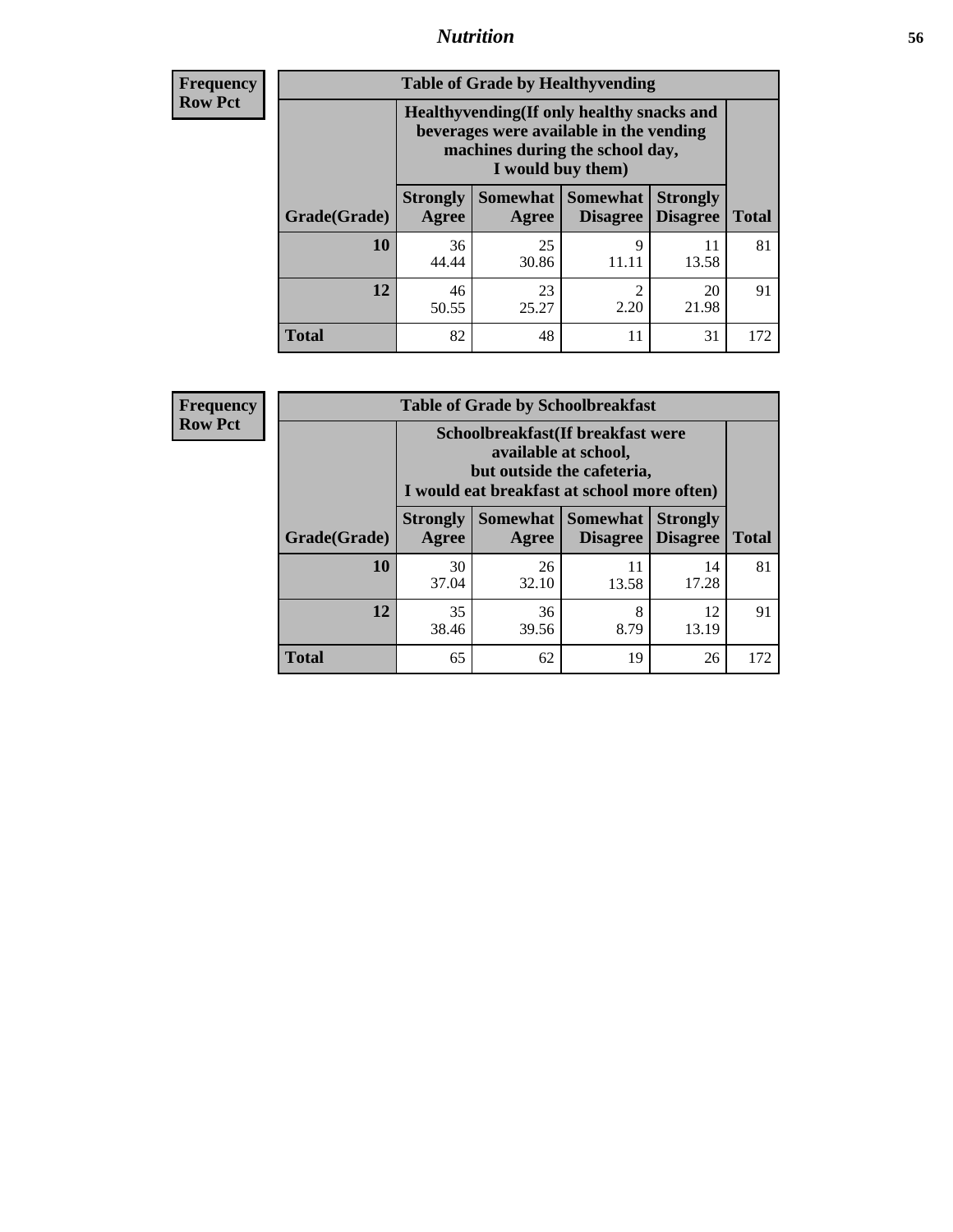| Frequency<br><b>Col Pct</b> | <b>Table of Educationaids by Grade</b>                                                                    |                    |             |              |
|-----------------------------|-----------------------------------------------------------------------------------------------------------|--------------------|-------------|--------------|
|                             | <b>Educationaids</b> (I<br>have been<br>taught about<br><b>HIV/AIDS</b> at<br>school in the<br>past year) | Grade(Grade)<br>10 | 12          | <b>Total</b> |
|                             | <b>Yes</b>                                                                                                | 74<br>91.36        | 47<br>51.65 | 121          |
|                             | N <sub>0</sub>                                                                                            | 8.64               | 44<br>48.35 | 51           |
|                             | <b>Total</b>                                                                                              | 81                 | 91          | 172          |

| Frequency                                | <b>Table of Educationcharacter by Grade</b>                 |              |              |     |
|------------------------------------------|-------------------------------------------------------------|--------------|--------------|-----|
| <b>Col Pct</b>                           | Educationcharacter(I<br>have been taught<br>about character | Grade(Grade) |              |     |
| education in the past<br>year at school) | 10                                                          | 12           | <b>Total</b> |     |
|                                          | Yes                                                         | 66<br>81.48  | 61<br>67.03  | 127 |
|                                          | N <sub>0</sub>                                              | 15<br>18.52  | 30<br>32.97  | 45  |
|                                          | <b>Total</b>                                                | 81           | 91           | 172 |

| <b>Frequency</b><br><b>Col Pct</b> | <b>Table of Gradcoach1 by Grade</b> |              |             |              |  |
|------------------------------------|-------------------------------------|--------------|-------------|--------------|--|
|                                    | Gradcoach1(I                        |              |             |              |  |
|                                    | know who my<br><b>Graduation</b>    | Grade(Grade) |             |              |  |
|                                    | Coach is)                           | 10           | 12          | <b>Total</b> |  |
|                                    | Yes                                 | 30<br>37.04  | 52<br>57.14 | 82           |  |
|                                    | N <sub>0</sub>                      | 51<br>62.96  | 39<br>42.86 | 90           |  |
|                                    | <b>Total</b>                        | 81           | 91          | 172          |  |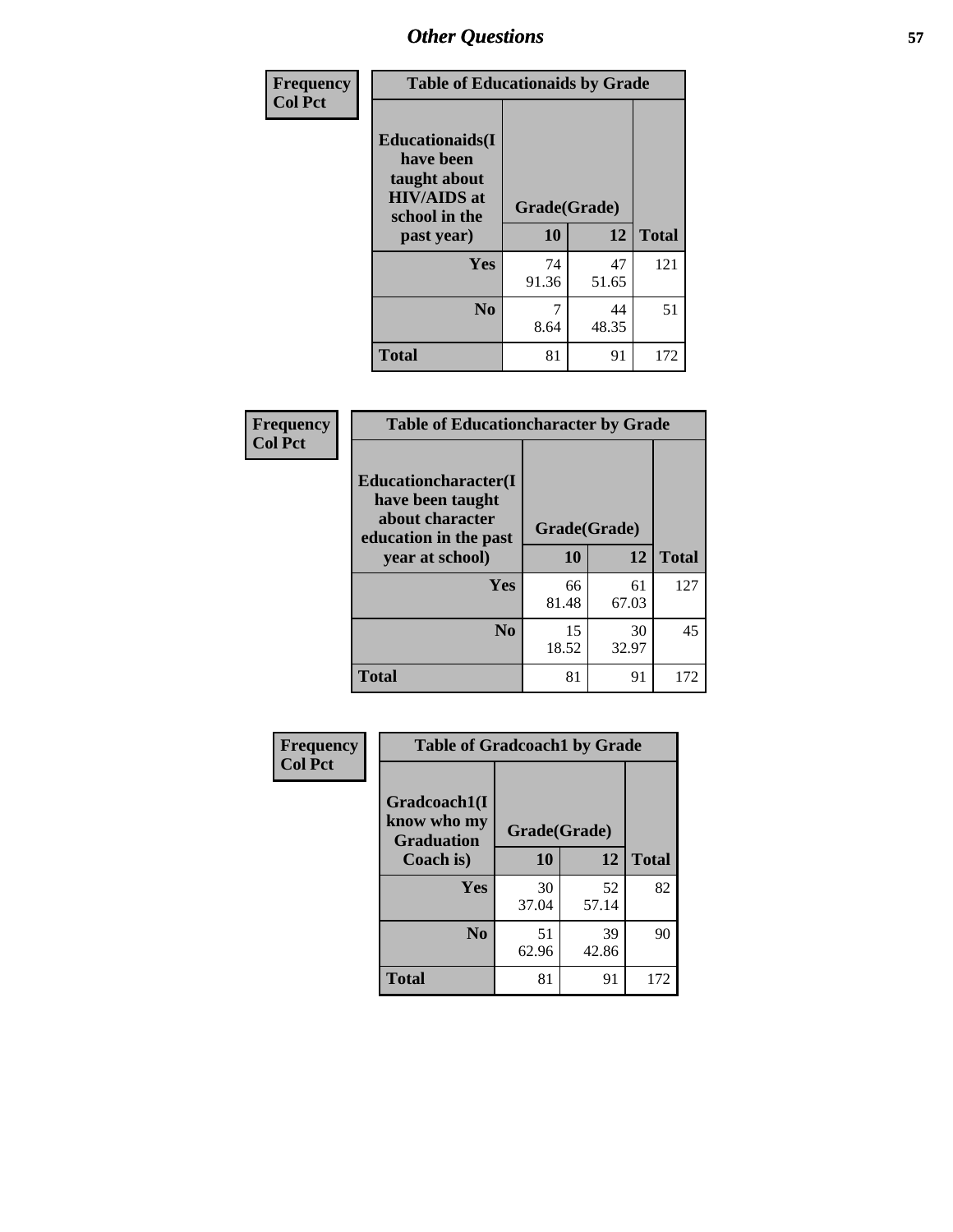| Frequency      | <b>Table of Gradcoach2 by Grade</b>       |              |             |              |
|----------------|-------------------------------------------|--------------|-------------|--------------|
| <b>Col Pct</b> |                                           |              |             |              |
|                | Gradcoach2(I                              |              |             |              |
|                | have<br>contacted my<br><b>Graduation</b> | Grade(Grade) |             |              |
|                | Coach)                                    | 10           | 12          | <b>Total</b> |
|                | Yes                                       | 5<br>6.17    | 32<br>35.16 | 37           |
|                | N <sub>0</sub>                            | 76<br>93.83  | 59<br>64.84 | 135          |
|                | <b>Total</b>                              | 81           | 91          | 172          |

| <b>Frequency</b><br><b>Col Pct</b> | <b>Table of Gradcoach3 by Grade</b>                                         |              |             |              |
|------------------------------------|-----------------------------------------------------------------------------|--------------|-------------|--------------|
|                                    | Gradcoach3(I<br>have received<br>assistance<br>from my<br><b>Graduation</b> | Grade(Grade) |             |              |
|                                    | Coach)                                                                      | 10           | 12          | <b>Total</b> |
|                                    | Yes                                                                         | 3<br>3.70    | 28<br>30.77 | 31           |
|                                    | N <sub>0</sub>                                                              | 23<br>28.40  | 17<br>18.68 | 40           |
|                                    | Don't know                                                                  | 55<br>67.90  | 46<br>50.55 | 101          |
|                                    | <b>Total</b>                                                                | 81           | 91          | 172          |

| Frequency      | <b>Table of Selfharm by Grade</b>                                                                                                                                                      |             |                    |              |
|----------------|----------------------------------------------------------------------------------------------------------------------------------------------------------------------------------------|-------------|--------------------|--------------|
| <b>Col Pct</b> | <b>Selfharm</b> (During<br>the past 12<br>months,<br>I harmed myself<br>on purpose<br><b>Suicideconsider</b><br>During the past<br>12 months,<br>I seriously<br>considered<br>suicide) | 10          | Grade(Grade)<br>12 | <b>Total</b> |
|                | Yes                                                                                                                                                                                    | 12<br>14.81 | 13<br>14.29        | 25           |
|                | N <sub>0</sub>                                                                                                                                                                         | 69<br>85.19 | 78<br>85.71        | 147          |
|                | Total                                                                                                                                                                                  | 81          | 91                 | 172          |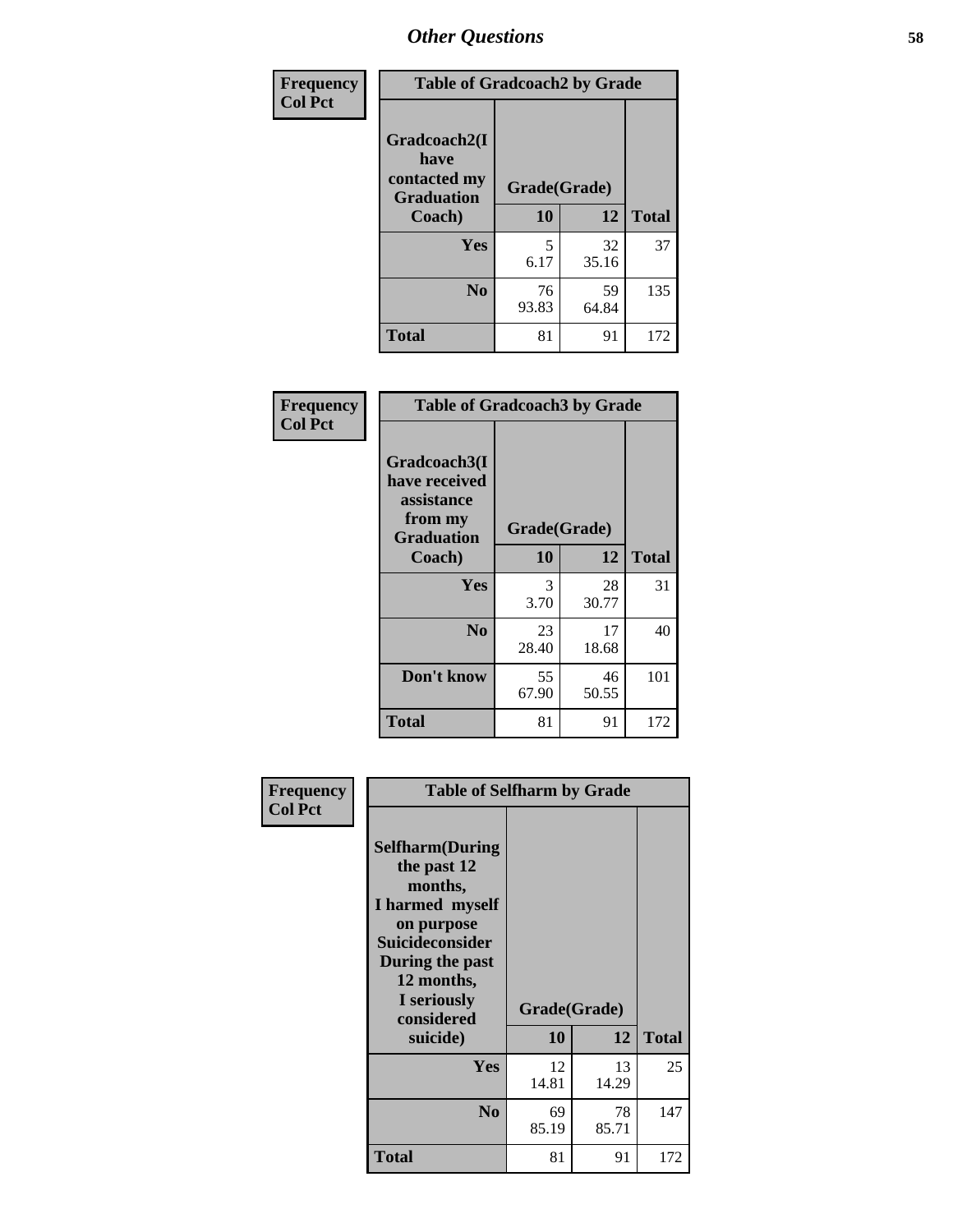| <b>Frequency</b> | <b>Table of Suicideconsider by Grade</b> |              |             |              |
|------------------|------------------------------------------|--------------|-------------|--------------|
| <b>Col Pct</b>   |                                          | Grade(Grade) |             |              |
|                  | Suicideconsider                          | <b>10</b>    | 12          | <b>Total</b> |
|                  | Yes                                      | 14<br>17.28  | 8<br>8.79   | 22           |
|                  | N <sub>0</sub>                           | 67<br>82.72  | 83<br>91.21 | 150          |
|                  | <b>Total</b>                             | 81           | 91          | 172          |

| Frequency      | <b>Table of Suicideattempt by Grade</b>                            |              |             |              |
|----------------|--------------------------------------------------------------------|--------------|-------------|--------------|
| <b>Col Pct</b> | Suicideattempt(I<br>have attempted<br>suicide in the<br>last year) | Grade(Grade) |             |              |
|                |                                                                    | 10           | 12          | <b>Total</b> |
|                | Yes                                                                | 11<br>13.58  | 5<br>5.49   | 16           |
|                | N <sub>0</sub>                                                     | 70<br>86.42  | 86<br>94.51 | 156          |
|                | <b>Total</b>                                                       | 81           | 91          | 172          |

| Frequency      | <b>Table of Instantmessaged by Grade</b>               |              |             |              |
|----------------|--------------------------------------------------------|--------------|-------------|--------------|
| <b>Col Pct</b> | Instantmessaged(I<br>have instant<br>messaged people I | Grade(Grade) |             |              |
|                | do not even know)                                      | 10           | 12          | <b>Total</b> |
|                | Yes                                                    | 35<br>43.21  | 33<br>36.26 | 68           |
|                | N <sub>0</sub>                                         | 46<br>56.79  | 58<br>63.74 | 104          |
|                | <b>Total</b>                                           | 81           | 91          | 172          |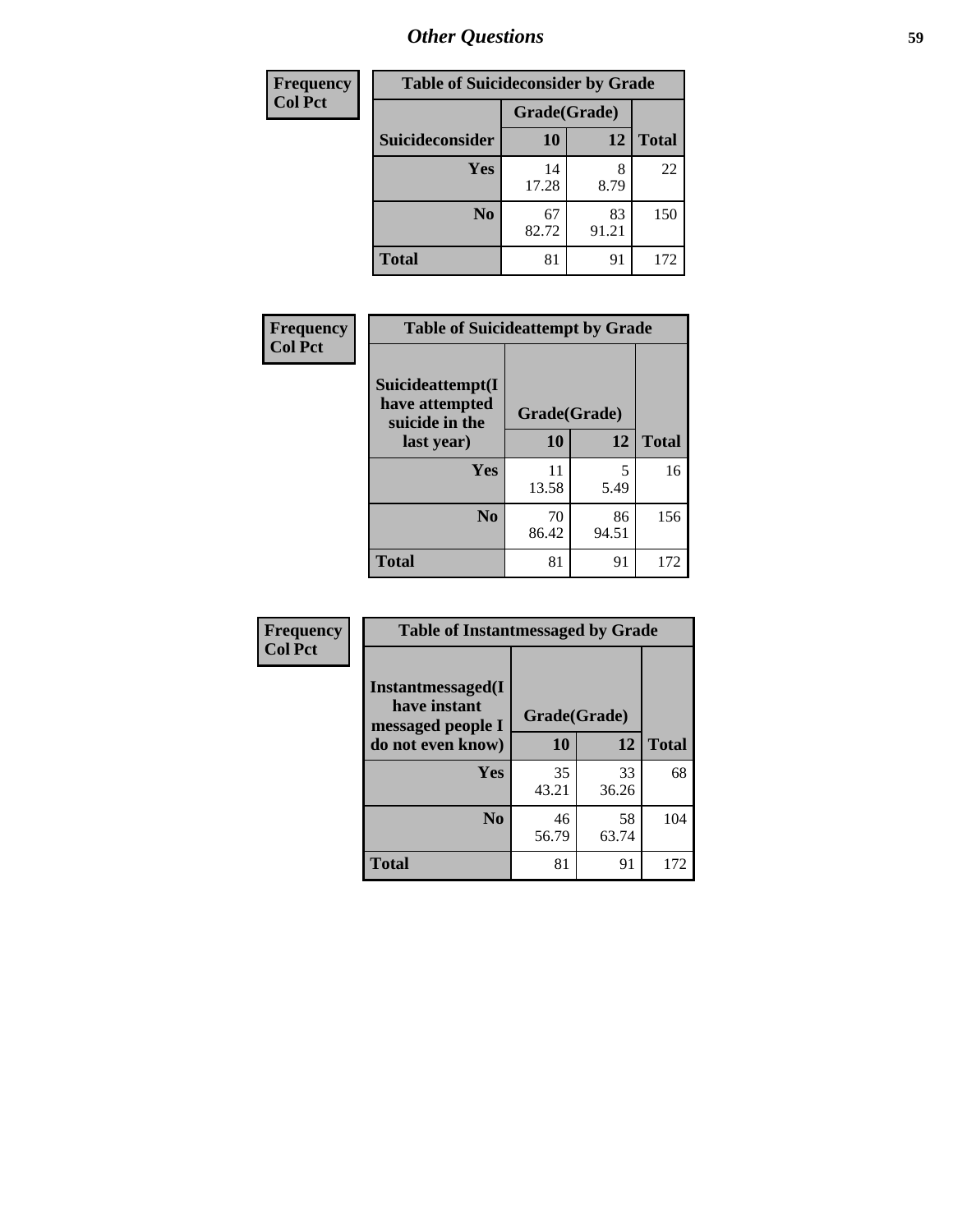| Frequency      | <b>Table of Getsalong by Grade</b>                          |             |              |                |  |  |  |
|----------------|-------------------------------------------------------------|-------------|--------------|----------------|--|--|--|
| <b>Col Pct</b> | <b>Getsalong</b> (I get<br>along with other<br>students and |             | Grade(Grade) |                |  |  |  |
|                | adults)                                                     | 10          | 12           | <b>Total</b>   |  |  |  |
|                | <b>Strongly Agree</b>                                       | 31<br>38.27 | 53<br>58.24  | 84             |  |  |  |
|                | <b>Somewhat Agree</b>                                       | 40<br>49.38 | 34<br>37.36  | 74             |  |  |  |
|                | <b>Somewhat Disagree</b>                                    | 9<br>11.11  | 3<br>3.30    | 12             |  |  |  |
|                | <b>Strongly Disagree</b>                                    | 1.23        | 1.10         | $\mathfrak{D}$ |  |  |  |
|                | <b>Total</b>                                                | 81          | 91           | 172            |  |  |  |

| Frequency      | <b>Table of Safehome by Grade</b> |                    |                       |              |  |  |  |
|----------------|-----------------------------------|--------------------|-----------------------|--------------|--|--|--|
| <b>Col Pct</b> | Safehome(I feel<br>safe at home)  | Grade(Grade)<br>10 | 12                    | <b>Total</b> |  |  |  |
|                | <b>Strongly Agree</b>             | 59<br>72.84        | 70<br>76.92           | 129          |  |  |  |
|                | <b>Somewhat Agree</b>             | 13<br>16.05        | 16<br>17.58           | 29           |  |  |  |
|                | <b>Somewhat Disagree</b>          | 3<br>3.70          | 3<br>3.30             | 6            |  |  |  |
|                | <b>Strongly Disagree</b>          | 6<br>7.41          | $\mathcal{L}$<br>2.20 | 8            |  |  |  |
|                | <b>Total</b>                      | 81                 | 91                    | 172          |  |  |  |

| Frequency      |                                                                                     | <b>Table of Adulttalk by Grade</b> |             |              |
|----------------|-------------------------------------------------------------------------------------|------------------------------------|-------------|--------------|
| <b>Col Pct</b> | <b>Adulttalk(I</b><br>know an<br>adult at<br>school that<br>I can talk<br>with if I | Grade(Grade)                       |             |              |
|                | need help)                                                                          | 10                                 | 12          | <b>Total</b> |
|                | <b>Yes</b>                                                                          | 54<br>66.67                        | 76<br>83.52 | 130          |
|                | N <sub>0</sub>                                                                      | 27<br>33.33                        | 15<br>16.48 | 42           |
|                | <b>Total</b>                                                                        | 81                                 | 91          | 172          |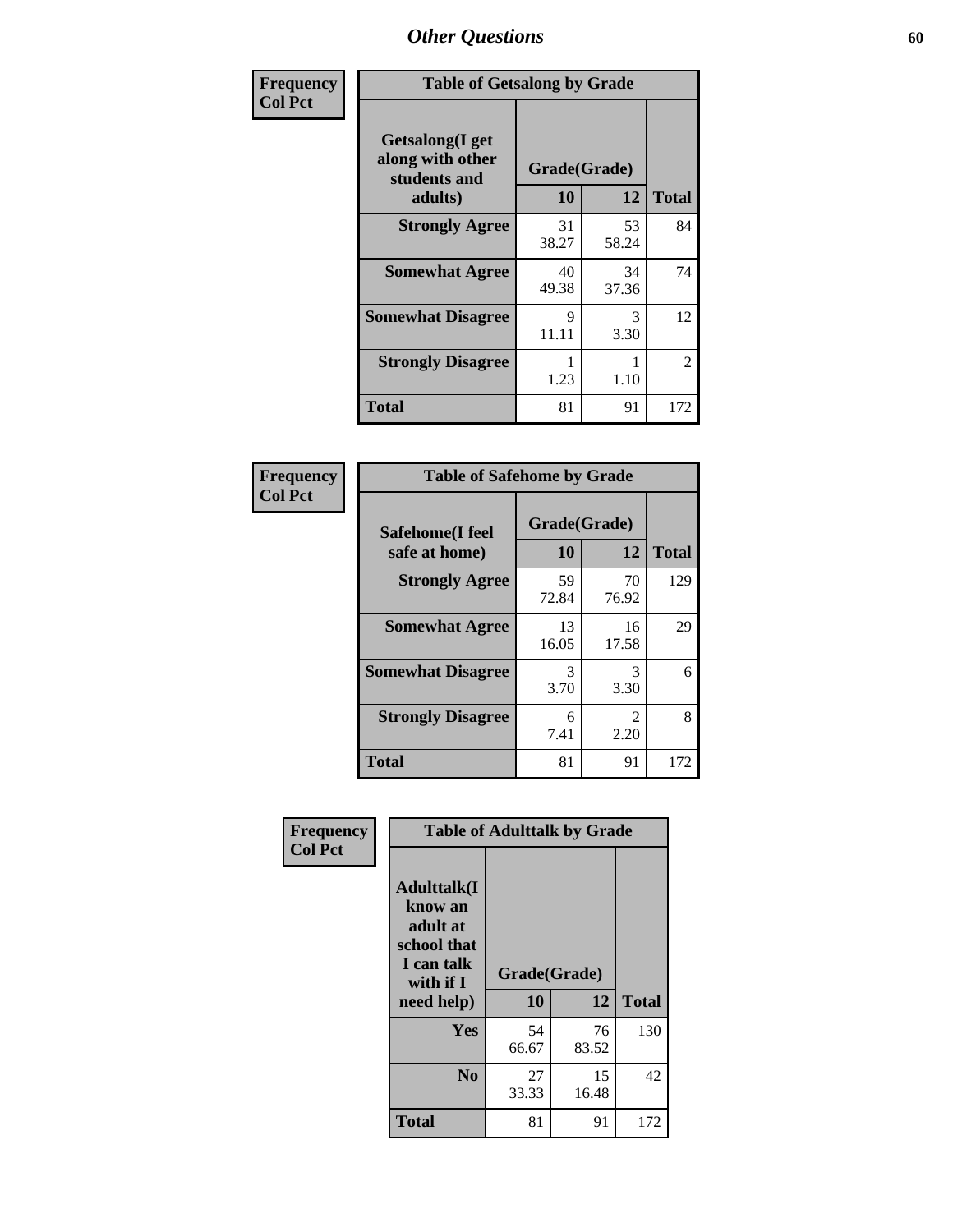**Frequency Row Pct**

| <b>Table of Grade by Tvtime</b> |             |                                                                                         |                     |             |                       |      |              |  |  |  |
|---------------------------------|-------------|-----------------------------------------------------------------------------------------|---------------------|-------------|-----------------------|------|--------------|--|--|--|
|                                 |             | Tytime (On an average school day,<br>how much unsupervised time do I spend watching TV) |                     |             |                       |      |              |  |  |  |
|                                 |             | <b>Less that</b>                                                                        |                     | $2 - 3$     | $4 - 5$               | $6+$ |              |  |  |  |
| Grade(Grade)   None             |             |                                                                                         | hour/day   hour/day | hours/day   | hours/day   hours/day |      | <b>Total</b> |  |  |  |
| 10                              | 18<br>22.22 | 22<br>27.16                                                                             | 11.11               | 22<br>27.16 | 8.64                  | 3.70 | 81           |  |  |  |
| 12                              | 22<br>24.18 | 25<br>27.47                                                                             | 14<br>15.38         | 19<br>20.88 | 9.89                  | 2.20 | 91           |  |  |  |
| <b>Total</b>                    | 40          | 47                                                                                      | 23                  | 41          | 16                    |      | 172          |  |  |  |

**Frequency Row Pct**

| <b>Table of Grade by Computertime</b> |             |                                                                                                   |             |                      |                      |                   |              |  |  |  |
|---------------------------------------|-------------|---------------------------------------------------------------------------------------------------|-------------|----------------------|----------------------|-------------------|--------------|--|--|--|
|                                       |             | Computertime (On an average school day,<br>how much unsupervised time do I spend on the computer) |             |                      |                      |                   |              |  |  |  |
| Grade(Grade)                          | None        | <b>Less that</b><br>hour/day                                                                      | hour/day    | $2 - 3$<br>hours/day | $4 - 5$<br>hours/day | $6+$<br>hours/day | <b>Total</b> |  |  |  |
| 10                                    | 16<br>19.75 | 27<br>33.33                                                                                       | 12<br>14.81 | 12<br>14.81          | 8.64                 | 8.64              | 81           |  |  |  |
| 12                                    | 23<br>25.27 | 35<br>15<br>12<br>13.19<br>16.48<br>5.49<br>1.10<br>38.46                                         |             |                      |                      |                   |              |  |  |  |
| <b>Total</b>                          | 39          | 62                                                                                                | 27          | 24                   | 12                   | 8                 | 172          |  |  |  |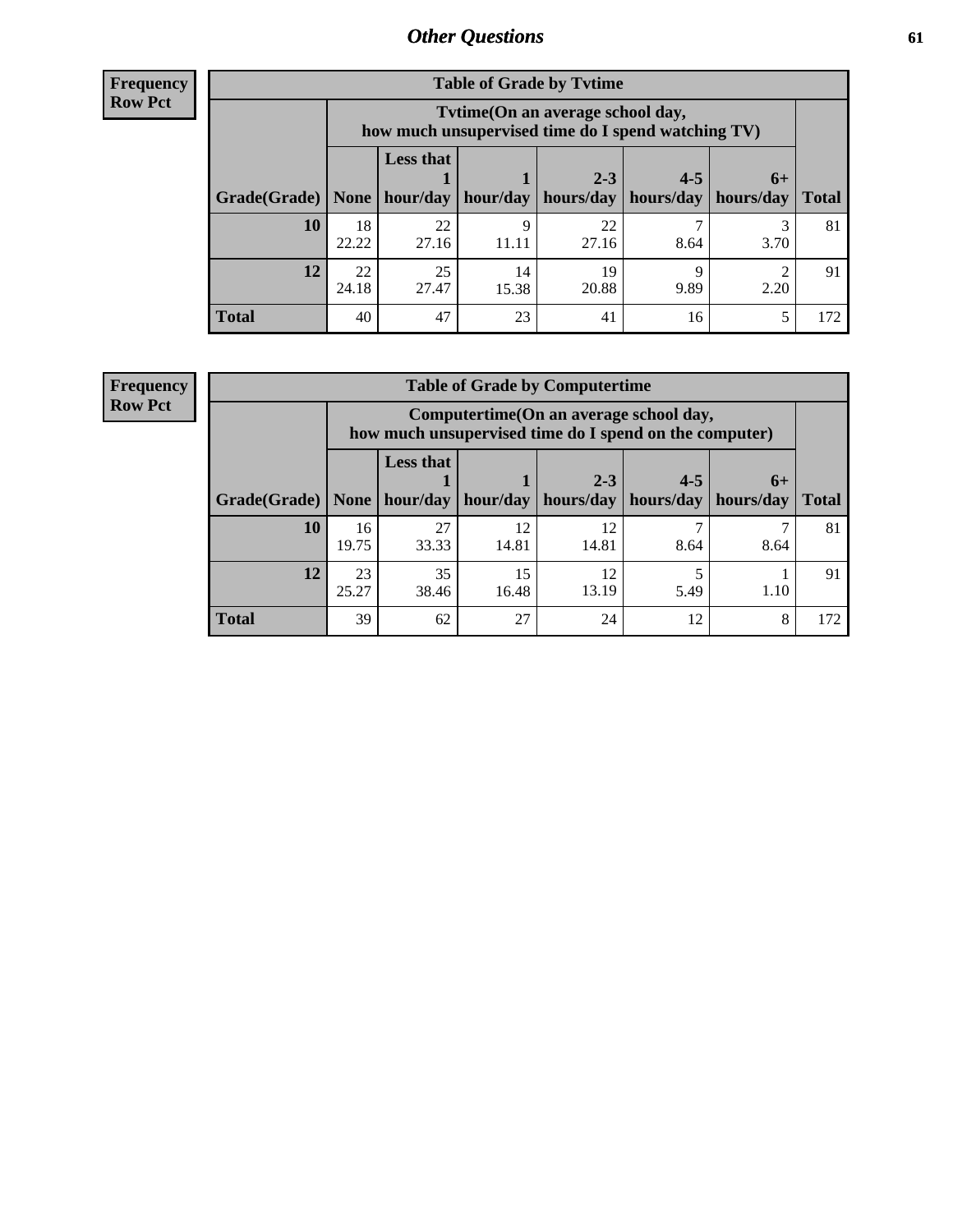## *Questions about Driving Laws* **62** *Driving Questions were asked only of high school students.*

| <b>Frequency</b> |
|------------------|
| <b>Row Pct</b>   |

| <b>Table of Grade by License1</b> |                              |                                                                                                                                           |                |           |               |              |  |  |  |  |
|-----------------------------------|------------------------------|-------------------------------------------------------------------------------------------------------------------------------------------|----------------|-----------|---------------|--------------|--|--|--|--|
|                                   |                              | License1(During the first 6 months of driving<br>with a provisional license,<br>the only passengers who can ride with the<br>driver are:) |                |           |               |              |  |  |  |  |
| Grade(Grade)                      | <b>Parent or</b><br>Guardian | Family<br><b>Members</b>                                                                                                                  | <b>Friends</b> | Anyone    | Don't<br>Know | <b>Total</b> |  |  |  |  |
| 10                                | 17<br>20.99                  | 49<br>60.49                                                                                                                               | 0.00           | 3<br>3.70 | 12<br>14.81   | 81           |  |  |  |  |
| 12                                | 24<br>26.37                  | 60<br>5<br>1.10<br>1.10<br>65.93<br>5.49                                                                                                  |                |           |               |              |  |  |  |  |
| <b>Total</b>                      | 41                           | 109                                                                                                                                       |                | 4         | 17            | 172          |  |  |  |  |

| <b>Frequency</b> |              | <b>Table of Grade by License2</b> |                                                                                                          |                              |                                                      |                      |              |  |  |
|------------------|--------------|-----------------------------------|----------------------------------------------------------------------------------------------------------|------------------------------|------------------------------------------------------|----------------------|--------------|--|--|
| <b>Row Pct</b>   |              |                                   | License2(17 yr old drivers with a<br>provisional driver's license cannot<br>drive between the hours of:) |                              |                                                      |                      |              |  |  |
|                  | Grade(Grade) | <b>Midnight</b><br>to 6am         | 1am<br>t <sub>0</sub><br>5am                                                                             | 1am<br>t <sub>0</sub><br>6am | N <sub>0</sub><br>curfew<br>for $17$<br>year<br>olds | Don't<br><b>Know</b> | <b>Total</b> |  |  |
|                  | 10           | 42<br>51.85                       | 7<br>8.64                                                                                                | 8<br>9.88                    | 2<br>2.47                                            | 22<br>27.16          | 81           |  |  |
|                  | 12           | 61<br>67.03                       | 6<br>6.59                                                                                                | 9<br>9.89                    | 1.10                                                 | 14<br>15.38          | 91           |  |  |
|                  | <b>Total</b> | 103                               | 13                                                                                                       | 17                           | 3                                                    | 36                   | 172          |  |  |

| Frequency      | <b>Table of Grade by License3</b>                                                               |                      |             |           |                       |             |               |              |
|----------------|-------------------------------------------------------------------------------------------------|----------------------|-------------|-----------|-----------------------|-------------|---------------|--------------|
| <b>Row Pct</b> | License3(For drivers under the age of<br>21,<br>what level of alcohol is considered<br>$DUI$ ?) |                      |             |           |                       |             |               |              |
|                | Grade(Grade)                                                                                    | Any<br><b>Amount</b> | 0.02        | 0.04      | 0.06                  | 0.08        | Don't<br>know | <b>Total</b> |
|                | <b>10</b>                                                                                       | 9<br>11.11           | 32<br>39.51 | 8<br>9.88 | $\mathcal{F}$<br>3.70 | 8.64        | 22<br>27.16   | 81           |
|                | 12                                                                                              | 25<br>27.47          | 26<br>28.57 | 7.69      | 6<br>6.59             | 10<br>10.99 | 17<br>18.68   | 91           |
|                | <b>Total</b>                                                                                    | 34                   | 58          | 15        | 9                     | 17          | 39            | 172          |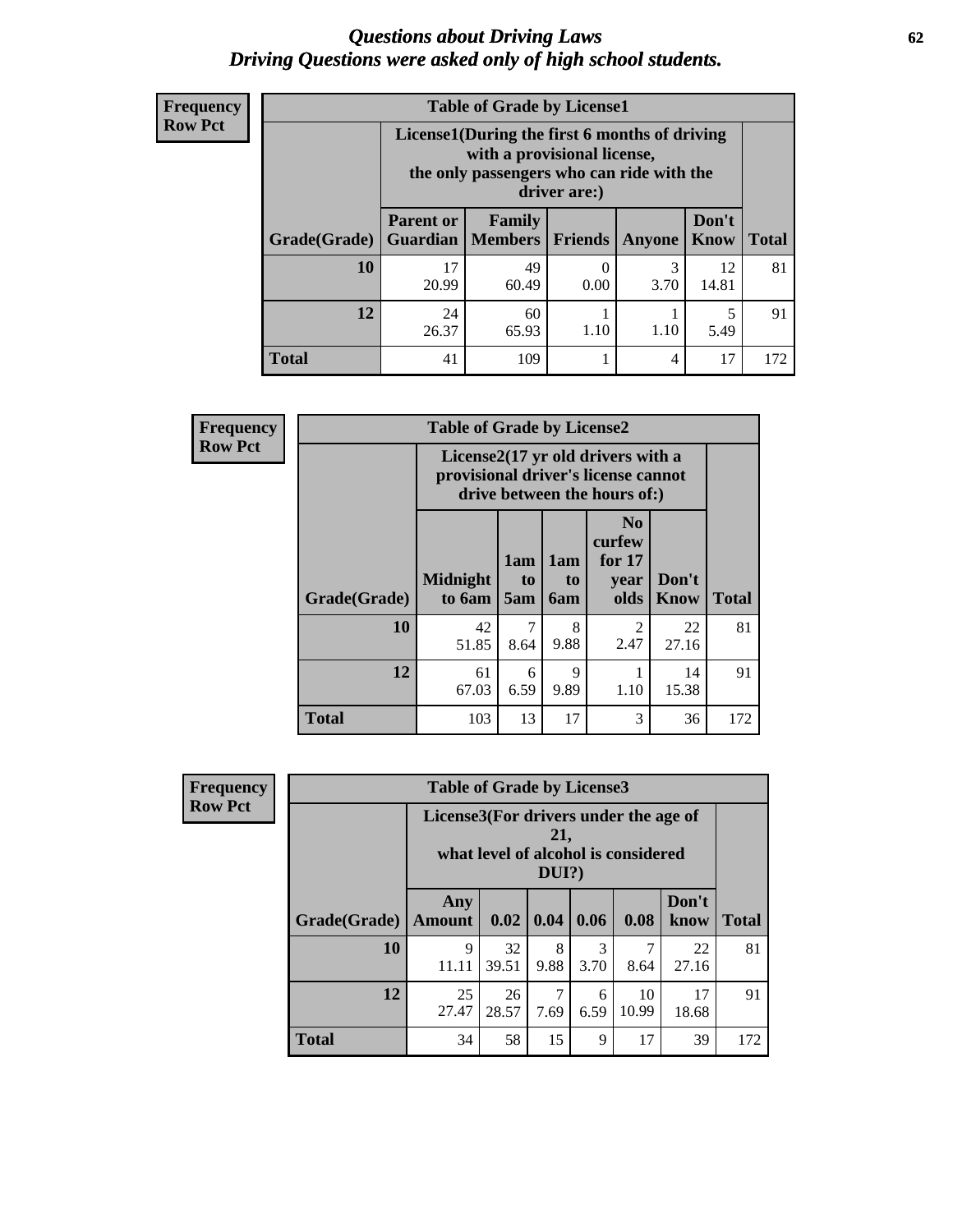## *Questions about Driving Laws* **63** *Driving Questions were asked only of high school students.*

**Frequency Row Pct**

| <b>Table of Grade by License4</b> |             |                                                                                                                                                                                                                                                                                       |             |           |           |             |     |  |
|-----------------------------------|-------------|---------------------------------------------------------------------------------------------------------------------------------------------------------------------------------------------------------------------------------------------------------------------------------------|-------------|-----------|-----------|-------------|-----|--|
|                                   |             | License4(A driver under 21 automatically<br>loses his/her license if caught exceeding the<br>posted speet limit by:)<br>Can't<br>lose<br><b>Depends</b><br>license<br>$15+$<br>$25+$<br>$35+$<br>Don't<br>for<br><b>on</b><br><b>Total</b><br>speeding<br>mph<br>know<br>mph<br>judge |             |           |           |             |     |  |
| Grade(Grade)                      | mph         |                                                                                                                                                                                                                                                                                       |             |           |           |             |     |  |
| 10                                | 21<br>25.93 | 14<br>17.28                                                                                                                                                                                                                                                                           | 11<br>13.58 | 6<br>7.41 | 4<br>4.94 | 25<br>30.86 | 81  |  |
| 12                                | 15<br>16.48 | 36<br>11<br>5<br>$\mathfrak{D}$<br>22<br>39.56<br>12.09<br>5.49<br>2.20<br>24.18                                                                                                                                                                                                      |             |           |           |             |     |  |
| <b>Total</b>                      | 36          | 50                                                                                                                                                                                                                                                                                    | 22          | 11        | 6         | 47          | 172 |  |

| Frequency      | <b>Table of Grade by License5</b> |             |                                                                                                                                      |                     |              |
|----------------|-----------------------------------|-------------|--------------------------------------------------------------------------------------------------------------------------------------|---------------------|--------------|
| <b>Row Pct</b> |                                   |             | License5(A)<br>Georgia teenager<br>with family<br>connections or a<br>good lawyer can<br>break a teen<br>driving law and<br>license) | keep their driver's |              |
|                | Grade(Grade)                      | Yes         | N <sub>0</sub>                                                                                                                       | Don't<br>know       | <b>Total</b> |
|                | 10                                | 13<br>16.05 | 42<br>51.85                                                                                                                          | 26<br>32.10         | 81           |
|                | 12                                | 23<br>25.27 | 37<br>40.66                                                                                                                          | 31<br>34.07         | 91           |
|                | <b>Total</b>                      | 36          | 79                                                                                                                                   | 57                  | 172          |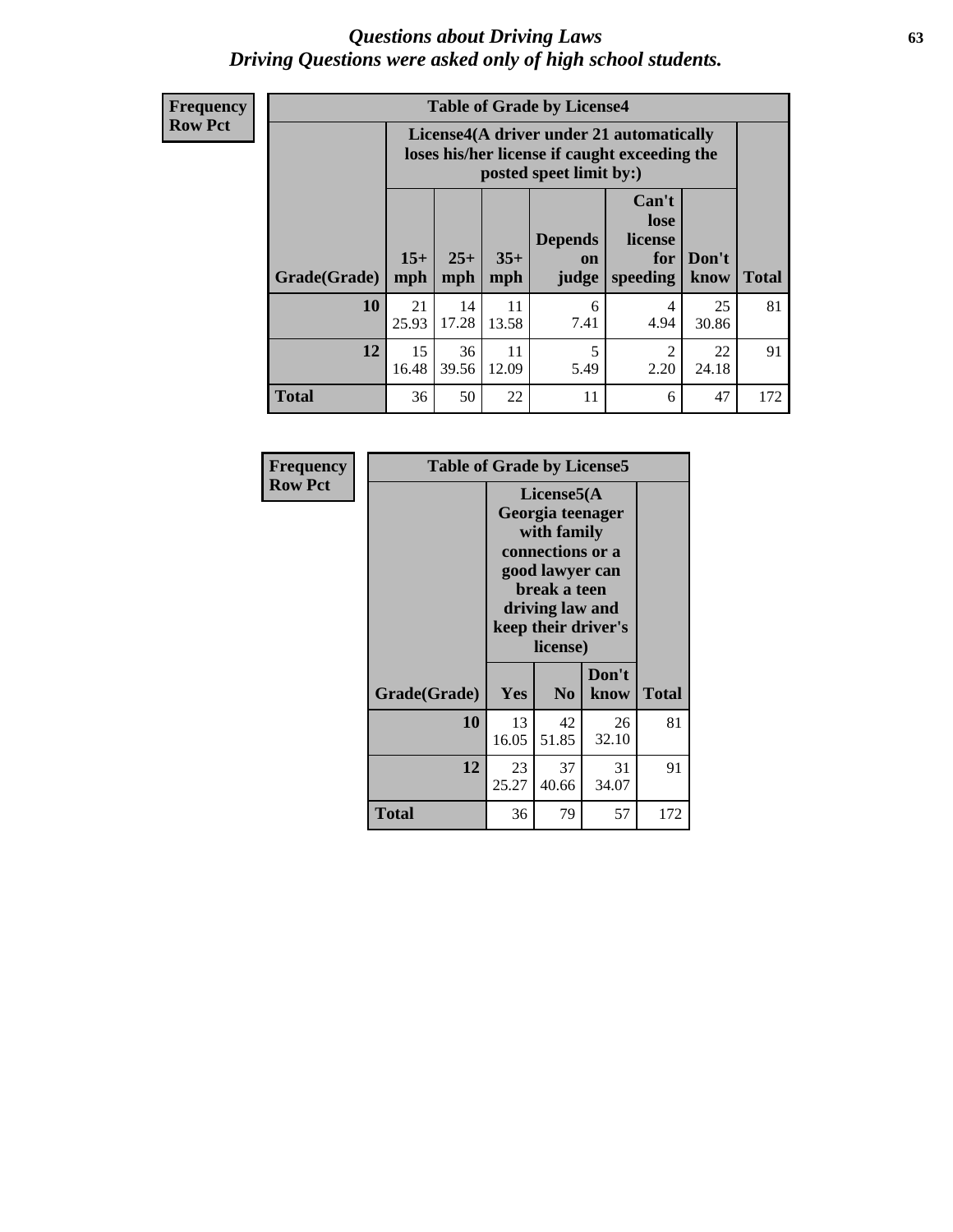## *Questions about Driving Laws* **64** *Driving Questions were asked only of high school students.*

| <b>Frequency</b> | <b>Table of Grade by License6</b> |                                                                                                                                                 |                |               |              |
|------------------|-----------------------------------|-------------------------------------------------------------------------------------------------------------------------------------------------|----------------|---------------|--------------|
| <b>Row Pct</b>   |                                   | License <sub>6</sub> (I know a<br>friend or<br>classmate that<br>broke a teen<br>driving law,<br>but was allowed to<br>keep his/her<br>license) |                |               |              |
|                  | Grade(Grade)                      | Yes                                                                                                                                             | N <sub>0</sub> | Don't<br>know | <b>Total</b> |
|                  | 10                                | 21<br>25.93                                                                                                                                     | 39<br>48.15    | 21<br>25.93   | 81           |
|                  | 12                                | 33<br>37<br>21<br>23.08<br>36.26<br>40.66                                                                                                       |                |               | 91           |
|                  | <b>Total</b>                      | 54                                                                                                                                              | 76             | 42            | 172          |

| <b>Frequency</b> |              | <b>Table of Grade by License7</b>                                           |                                                                                               |                                                   |                        |              |  |
|------------------|--------------|-----------------------------------------------------------------------------|-----------------------------------------------------------------------------------------------|---------------------------------------------------|------------------------|--------------|--|
| <b>Row Pct</b>   |              |                                                                             | License7(A student under the age of 18 cam loser<br>his/her driving privileges if he or she:) |                                                   |                        |              |  |
|                  | Grade(Grade) | <b>Have</b><br>more than<br>10<br>unexcused<br>absences<br>per school<br>yr | Drop out<br>without<br>graduating                                                             | <b>Bring</b><br>alcohol/drugs/weapon<br>to school | All of<br>the<br>above | <b>Total</b> |  |
|                  | 10           | $\mathcal{R}$<br>3.70                                                       | 5<br>6.17                                                                                     | 2.47                                              | 71<br>87.65            | 81           |  |
|                  | 12           | 8<br>8.79                                                                   | 15<br>16.48                                                                                   | 3<br>3.30                                         | 65<br>71.43            | 91           |  |
|                  | <b>Total</b> | 11                                                                          | 20                                                                                            | 5                                                 | 136                    | 172          |  |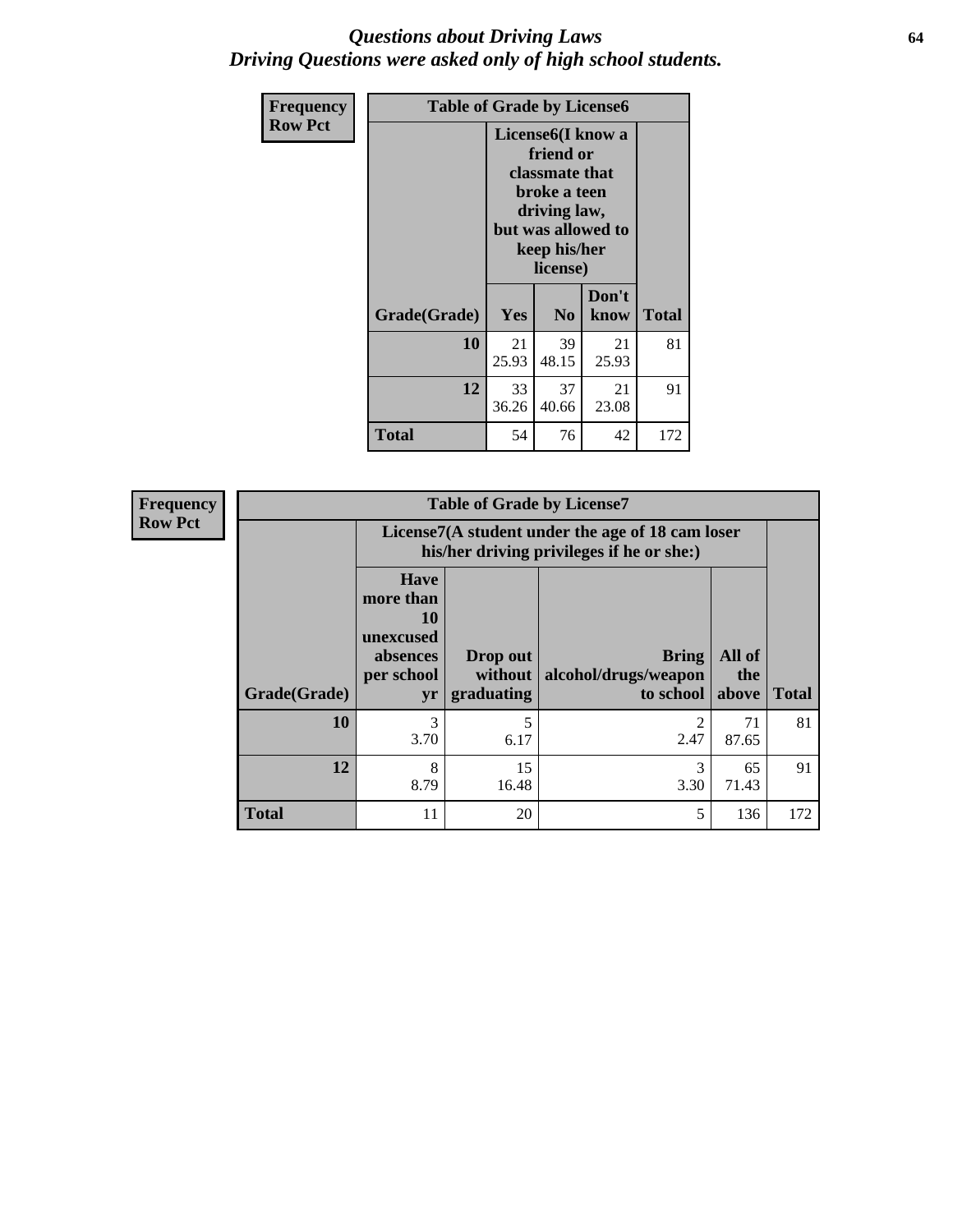# *Select Results by Gender* **65**

| Frequency      | <b>Table of SchoolClimate2 by Gender</b>          |                                 |             |              |
|----------------|---------------------------------------------------|---------------------------------|-------------|--------------|
| <b>Col Pct</b> | SchoolClimate2(I<br>feel successful at<br>school) | Gender(Gender)<br><b>Female</b> | <b>Male</b> | <b>Total</b> |
|                | <b>Strongly Agree</b>                             | 23<br>27.06                     | 19<br>21.84 | 42           |
|                | <b>Somewhat Agree</b>                             | 55<br>64.71                     | 52<br>59.77 | 107          |
|                | <b>Somewhat Disagree</b>                          | 5.<br>5.88                      | 10<br>11.49 | 15           |
|                | <b>Strongly Disagree</b>                          | $\mathcal{L}$<br>2.35           | 6<br>6.90   | 8            |
|                | <b>Total</b>                                      | 85                              | 87          | 172          |

| Frequency      | <b>Table of SchoolClimate6 by Gender</b>                 |                          |             |              |  |
|----------------|----------------------------------------------------------|--------------------------|-------------|--------------|--|
| <b>Col Pct</b> | <b>SchoolClimate6(Teachers</b><br>treat me with respect) | Gender(Gender)<br>Female | <b>Male</b> | <b>Total</b> |  |
|                | <b>Strongly Agree</b>                                    | 23<br>27.06              | 23<br>26.44 | 46           |  |
|                | <b>Somewhat Agree</b>                                    | 40<br>47.06              | 33<br>37.93 | 73           |  |
|                | <b>Somewhat Disagree</b>                                 | 15<br>17.65              | 19<br>21.84 | 34           |  |
|                | <b>Strongly Disagree</b>                                 | 7<br>8.24                | 12<br>13.79 | 19           |  |
|                | <b>Total</b>                                             | 85                       | 87          | 172          |  |

| <b>Frequency</b> | <b>Table of SchoolClimate8 by Gender</b>                                             |                                 |                  |     |
|------------------|--------------------------------------------------------------------------------------|---------------------------------|------------------|-----|
| <b>Col Pct</b>   | <b>SchoolClimate8(Students</b><br>are frequently<br>recognized for good<br>behavior) | Gender(Gender)<br><b>Female</b> | <b>Total</b>     |     |
|                  | <b>Strongly Agree</b>                                                                | 8                               | <b>Male</b><br>5 | 13  |
|                  |                                                                                      | 9.41                            | 5.75             |     |
|                  | <b>Somewhat Agree</b>                                                                | 41<br>48.24                     | 38<br>43.68      | 79  |
|                  | <b>Somewhat Disagree</b>                                                             | 25<br>29.41                     | 30<br>34.48      | 55  |
|                  | <b>Strongly Disagree</b>                                                             | 11<br>12.94                     | 14<br>16.09      | 25  |
|                  | Total                                                                                | 85                              | 87               | 172 |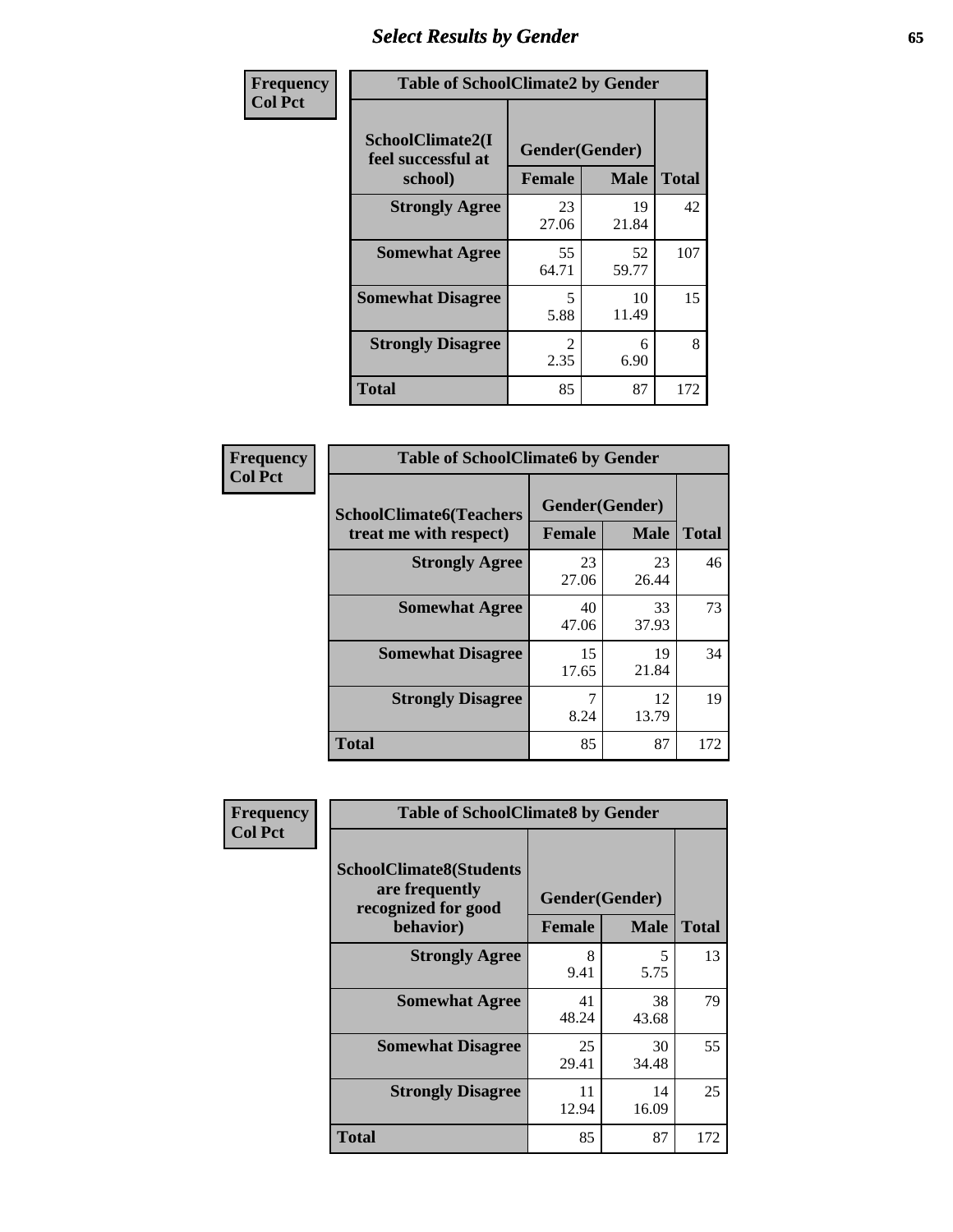# *Select Results by Gender* **66**

| Frequency      | <b>Table of Gender by Dropout</b> |                                                                        |                |              |
|----------------|-----------------------------------|------------------------------------------------------------------------|----------------|--------------|
| <b>Row Pct</b> |                                   | Dropout(I<br>have<br>thought<br>about<br>dropping<br>out of<br>school) |                |              |
|                | Gender(Gender)                    | Yes                                                                    | N <sub>0</sub> | <b>Total</b> |
|                | <b>Female</b>                     | 37<br>43.53                                                            | 48<br>56.47    | 85           |
|                | <b>Male</b>                       | 36<br>41.38                                                            | 51<br>58.62    | 87           |
|                | <b>Total</b>                      | 73                                                                     | 99             | 172          |

| <b>Frequency</b> | <b>Table of Gender by Dropoutreason</b> |                                                                    |              |                                 |                                |              |              |
|------------------|-----------------------------------------|--------------------------------------------------------------------|--------------|---------------------------------|--------------------------------|--------------|--------------|
| <b>Row Pct</b>   |                                         | Dropoutreason(If I dropped out the<br>reason would most likely be) |              |                                 |                                |              |              |
|                  | Gender(Gender)                          | Won't<br><b>Drop</b><br>out                                        | <b>Bored</b> | <b>Family</b><br><b>Reasons</b> | <b>Being</b><br><b>Bullied</b> | <b>Other</b> | <b>Total</b> |
|                  | <b>Female</b>                           | 43<br>50.59                                                        | 16<br>18.82  | 8.24                            | 1.18                           | 18<br>21.18  | 85           |
|                  | <b>Male</b>                             | 45<br>51.72                                                        | 12<br>13.79  | 10<br>11.49                     | 1.15                           | 19<br>21.84  | 87           |
|                  | <b>Total</b>                            | 88                                                                 | 28           | 17                              | $\overline{2}$                 | 37           | 172          |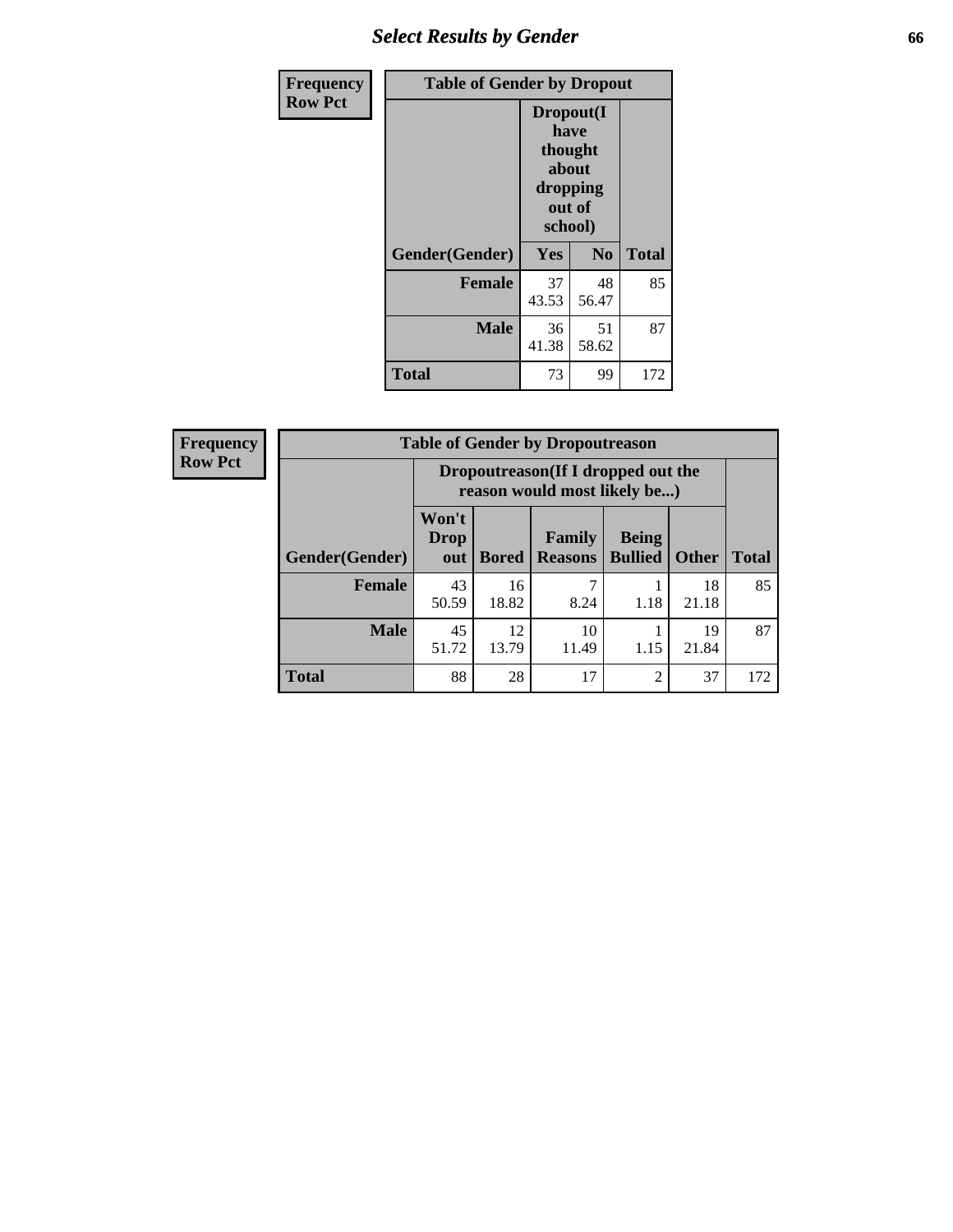*School Safety* **67**

| Frequency      | <b>Table of Gender by Bullied2</b> |                 |                |              |
|----------------|------------------------------------|-----------------|----------------|--------------|
| <b>Row Pct</b> |                                    | <b>Bullied2</b> |                |              |
|                | Gender(Gender)                     | Yes             | N <sub>0</sub> | <b>Total</b> |
|                | <b>Female</b>                      | 12<br>14.12     | 73<br>85.88    | 85           |
|                | <b>Male</b>                        | 10<br>11.49     | 77<br>88.51    | 87           |
|                | <b>Total</b>                       | 22              | 150            | 172          |

| Frequency      | <b>Table of Gender by Bulliedothers2</b> |                       |                |              |
|----------------|------------------------------------------|-----------------------|----------------|--------------|
| <b>Row Pct</b> |                                          | <b>Bulliedothers2</b> |                |              |
|                | Gender(Gender)                           | Yes                   | N <sub>0</sub> | <b>Total</b> |
|                | <b>Female</b>                            | 14<br>16.47           | 71<br>83.53    | 85           |
|                | <b>Male</b>                              | 8<br>9.20             | 79<br>90.80    | 87           |
|                | <b>Total</b>                             | 22                    | 150            | 172          |

| Frequency      | <b>Table of Gender by Weaponschool2</b> |                      |                |              |
|----------------|-----------------------------------------|----------------------|----------------|--------------|
| <b>Row Pct</b> |                                         | <b>Weaponschool2</b> |                |              |
|                | Gender(Gender)                          | Yes                  | N <sub>0</sub> | <b>Total</b> |
|                | <b>Female</b>                           | 4.71                 | 81<br>95.29    | 85           |
|                | <b>Male</b>                             | 5.75                 | 82<br>94.25    | 87           |
|                | <b>Total</b>                            | 9                    | 163            | 172          |

| Frequency      | <b>Table of Gender by Absentunsafe2</b> |               |                |              |
|----------------|-----------------------------------------|---------------|----------------|--------------|
| <b>Row Pct</b> |                                         | Absentunsafe2 |                |              |
|                | Gender(Gender)                          | Yes           | N <sub>0</sub> | <b>Total</b> |
|                | <b>Female</b>                           | 3.53          | 82<br>96.47    | 85           |
|                | <b>Male</b>                             | 4.60          | 83<br>95.40    | 87           |
|                | <b>Total</b>                            |               | 165            | 172          |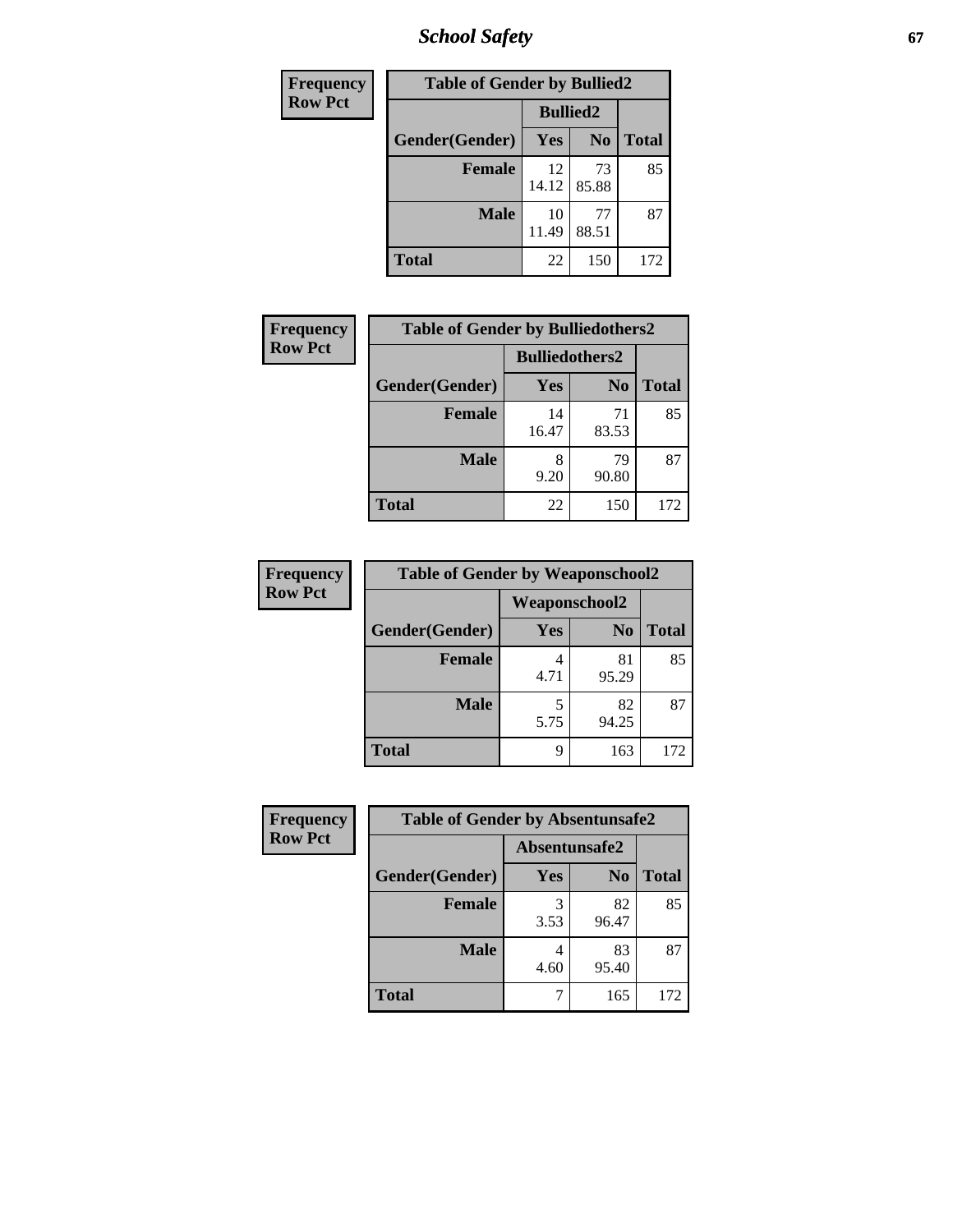*School Safety* **68**

| Frequency      | <b>Table of Gender by Gangself</b> |                                                                                                |                |              |
|----------------|------------------------------------|------------------------------------------------------------------------------------------------|----------------|--------------|
| <b>Row Pct</b> |                                    | Gangself(I<br>have<br>participated<br>in illegal gang<br>activities in<br>the past 30<br>days) |                |              |
|                | Gender(Gender)                     | Yes                                                                                            | N <sub>0</sub> | <b>Total</b> |
|                | <b>Female</b>                      | 4<br>4.71                                                                                      | 81<br>95.29    | 85           |
|                | <b>Male</b>                        | 4<br>4.60                                                                                      | 83<br>95.40    | 87           |
|                | <b>Total</b>                       | 8                                                                                              | 164            | 172          |

| Frequency      | <b>Table of Gender by Gangpeers</b> |                                                                                                                             |                |              |  |
|----------------|-------------------------------------|-----------------------------------------------------------------------------------------------------------------------------|----------------|--------------|--|
| <b>Row Pct</b> |                                     | <b>Gangpeers</b> (I<br>have friends<br>who have<br>participated<br>in illegal gang<br>activities in<br>the past 30<br>days) |                |              |  |
|                | Gender(Gender)                      | <b>Yes</b>                                                                                                                  | N <sub>0</sub> | <b>Total</b> |  |
|                | <b>Female</b>                       | 13<br>15.29                                                                                                                 | 72<br>84.71    | 85           |  |
|                | <b>Male</b>                         | 10<br>11.49                                                                                                                 | 77<br>88.51    | 87           |  |
|                | Total                               | 23                                                                                                                          | 149            | 172          |  |

| Frequency      | <b>Table of Gender by Pickedon2</b> |             |                |              |  |
|----------------|-------------------------------------|-------------|----------------|--------------|--|
| <b>Row Pct</b> |                                     | Pickedon2   |                |              |  |
|                | Gender(Gender)                      | <b>Yes</b>  | N <sub>0</sub> | <b>Total</b> |  |
|                | <b>Female</b>                       | 18<br>21.18 | 67<br>78.82    | 85           |  |
|                | <b>Male</b>                         | 17<br>19.54 | 70<br>80.46    | 87           |  |
|                | <b>Total</b>                        | 35          | 137            | 172          |  |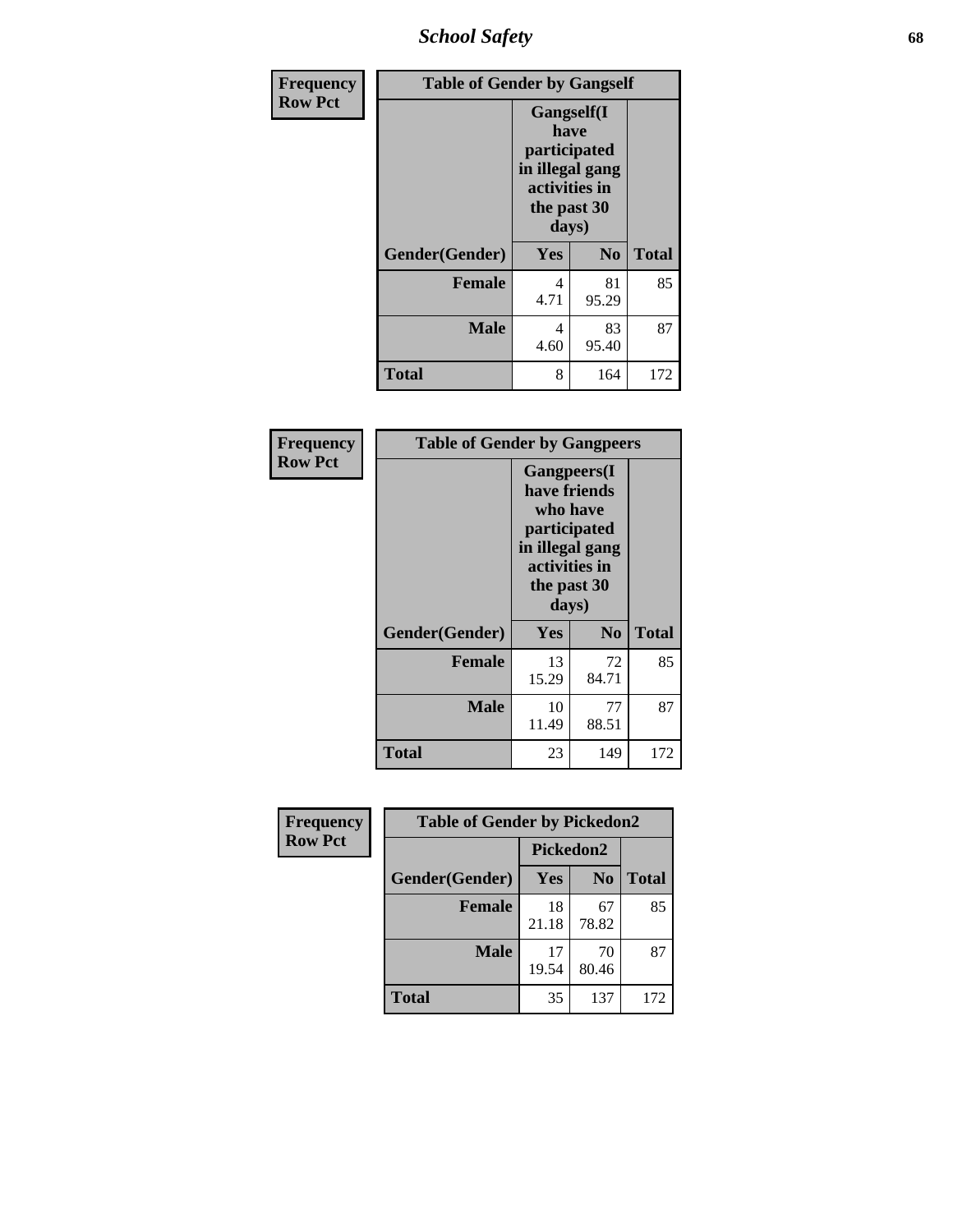*School Safety* **69**

| Frequency      | <b>Table of Gender by Safeschool2</b> |             |                |              |
|----------------|---------------------------------------|-------------|----------------|--------------|
| <b>Row Pct</b> |                                       | Safeschool2 |                |              |
|                | Gender(Gender)                        | Yes         | N <sub>0</sub> | <b>Total</b> |
|                | <b>Female</b>                         | 65<br>76.47 | 20<br>23.53    | 85           |
|                | <b>Male</b>                           | 68<br>78.16 | 19<br>21.84    | 87           |
|                | <b>Total</b>                          | 133         | 39             | 172          |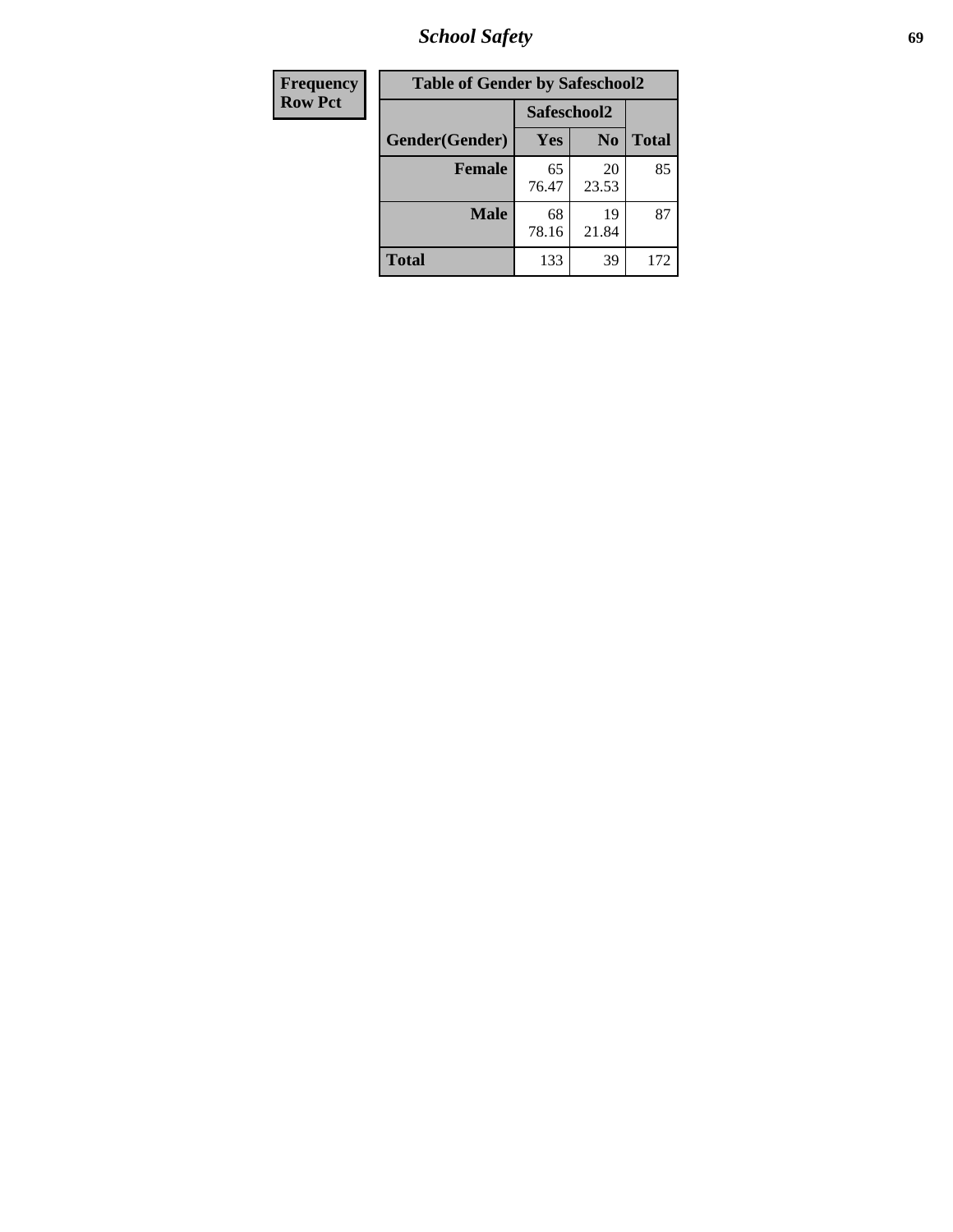# *Incidence of Drug Use* **70**

| <b>Frequency</b> | <b>Table of Gender by AlcoholAlt</b> |                                          |                |              |
|------------------|--------------------------------------|------------------------------------------|----------------|--------------|
| <b>Row Pct</b>   |                                      | AlcoholAlt(Alcohol<br>use, past 30 days) |                |              |
|                  | Gender(Gender)                       | <b>Yes</b>                               | N <sub>0</sub> | <b>Total</b> |
|                  | <b>Female</b>                        | 32<br>37.65                              | 53<br>62.35    | 85           |
|                  | <b>Male</b>                          | 32<br>36.78                              | 55<br>63.22    | 87           |
|                  | <b>Total</b>                         | 64                                       | 108            | 172          |

| Frequency      | <b>Table of Gender by TobaccoAny</b> |                                          |                |              |  |
|----------------|--------------------------------------|------------------------------------------|----------------|--------------|--|
| <b>Row Pct</b> |                                      | TobaccoAny(Tobacco<br>use, past 30 days) |                |              |  |
|                | Gender(Gender)                       | Yes                                      | N <sub>0</sub> | <b>Total</b> |  |
|                | <b>Female</b>                        | 23<br>27.06                              | 62<br>72.94    | 85           |  |
|                | <b>Male</b>                          | 42<br>48.28                              | 45<br>51.72    | 87           |  |
|                | <b>Total</b>                         | 65                                       | 107            | 172          |  |

| <b>Frequency</b> | <b>Table of Gender by MarijuanaAlt</b> |                    |                        |              |
|------------------|----------------------------------------|--------------------|------------------------|--------------|
| <b>Row Pct</b>   |                                        | use, past 30 days) | MarijuanaAlt(Marijuana |              |
|                  | Gender(Gender)                         | <b>Yes</b>         | N <sub>0</sub>         | <b>Total</b> |
|                  | <b>Female</b>                          | 17<br>20.00        | 68<br>80.00            | 85           |
|                  | <b>Male</b>                            | 18<br>20.69        | 69<br>79.31            | 87           |
|                  | <b>Total</b>                           | 35                 | 137                    | 172          |

| <b>Frequency</b> | <b>Table of Gender by OtherDrugAny</b> |                         |                           |              |
|------------------|----------------------------------------|-------------------------|---------------------------|--------------|
| <b>Row Pct</b>   |                                        | drug use, past 30 days) | <b>OtherDrugAny(Other</b> |              |
|                  | Gender(Gender)                         | <b>Yes</b>              | N <sub>0</sub>            | <b>Total</b> |
|                  | <b>Female</b>                          | 14<br>16.47             | 71<br>83.53               | 85           |
|                  | <b>Male</b>                            | 18<br>20.69             | 69<br>79.31               | 87           |
|                  | <b>Total</b>                           | 32                      | 140                       | 172          |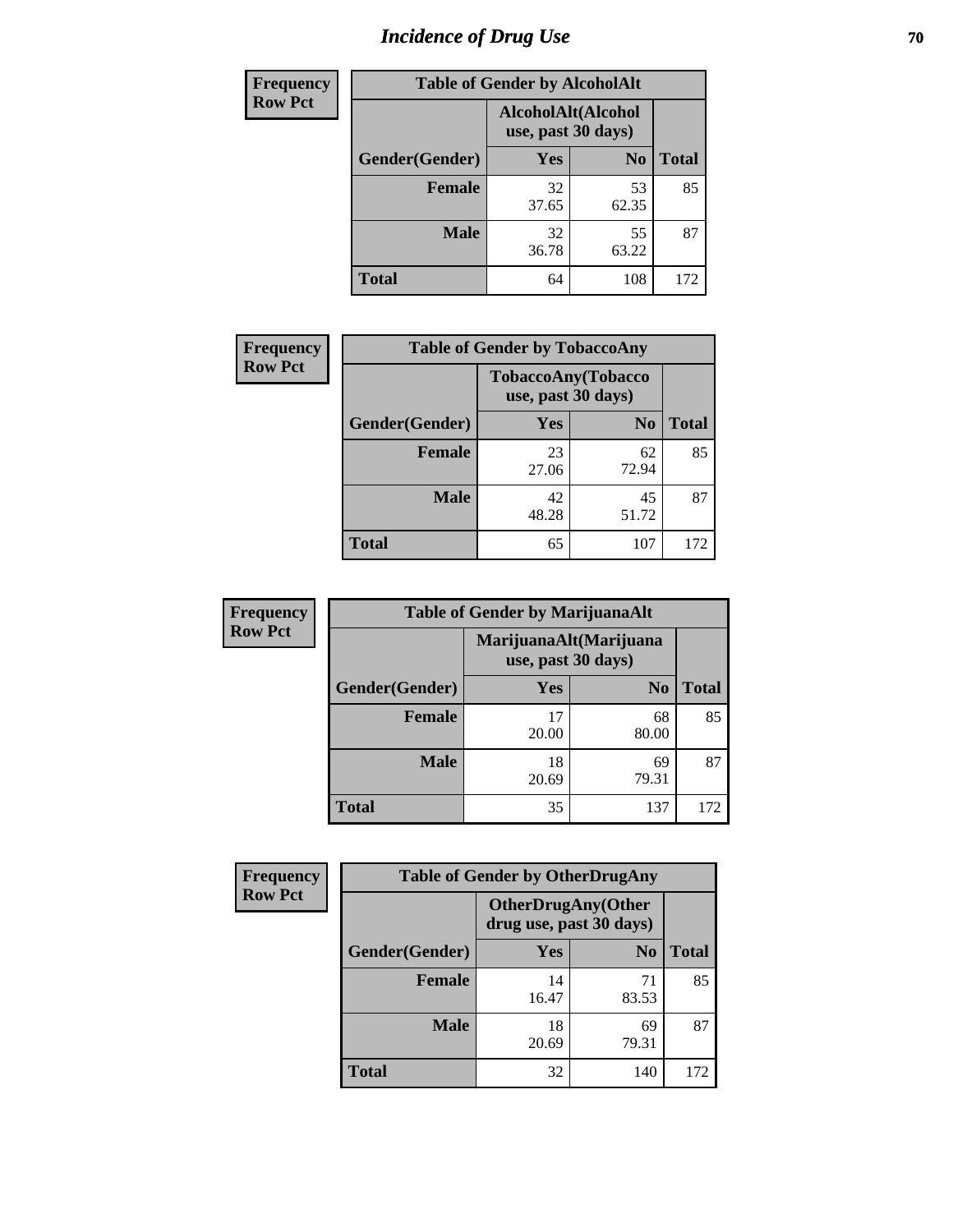## *Average Age at Onset of Use* **71** *Results for "Average Age at Onset of Use" questions exclude students who said they did not use that substance*

### **Gender=Female**

| <b>Variable</b>    | Label                                                              | <b>Mean</b> |
|--------------------|--------------------------------------------------------------------|-------------|
| Alcoholinit2       | I started using alcohol when I was                                 | 13.76       |
| Cigarettesinit2    | I started smoking tobacco when I was                               | 13.67       |
| Smokelessinit2     | I started chewing tobacco when I was                               | 14.78       |
| Marijuanainit2     | I started using marijuana when I was                               | 13.76       |
| Cocaineinit2       | I started using cocaine when I was                                 | 15.33       |
| Inhalantsinit2     | I started using inhalants when I was                               | 14.57       |
| Steroidsinit2      | I started using steroids when I was                                |             |
| Ecstasyinit2       | I started using ecstasy when I was                                 | 15.80       |
| Methinit2          | I started using methamphetamines when I was                        | 15.00       |
| Hallucinogensinit2 | I started using hallucinogens when I was                           | 17.20       |
| Prescription in t2 | I started using prescription drugs not prescribed to me when I was | 15.16       |

### **Gender=Male**

| <i><b>Variable</b></i>          | Label                                                              | <b>Mean</b> |
|---------------------------------|--------------------------------------------------------------------|-------------|
| Alcoholinit2                    | I started using alcohol when I was                                 | 13.85       |
| Cigarettesinit2                 | I started smoking tobacco when I was                               | 14.00       |
| Smokelessinit2                  | I started chewing tobacco when I was                               | 13.11       |
| Marijuanainit2                  | I started using marijuana when I was                               | 14.21       |
| Cocaineinit2                    | I started using cocaine when I was                                 | 13.67       |
| Inhalantsinit2                  | I started using inhalants when I was                               | 12.71       |
| Steroidsinit2                   | I started using steroids when I was                                | 10.80       |
| Ecstasyinit2                    | I started using ecstasy when I was                                 | 12.25       |
| Methinit2                       | I started using methamphetamines when I was                        | 9.00        |
| Hallucinogensinit2              | I started using hallucinogens when I was                           | 13.33       |
| Prescription in it <sub>2</sub> | I started using prescription drugs not prescribed to me when I was | 13.11       |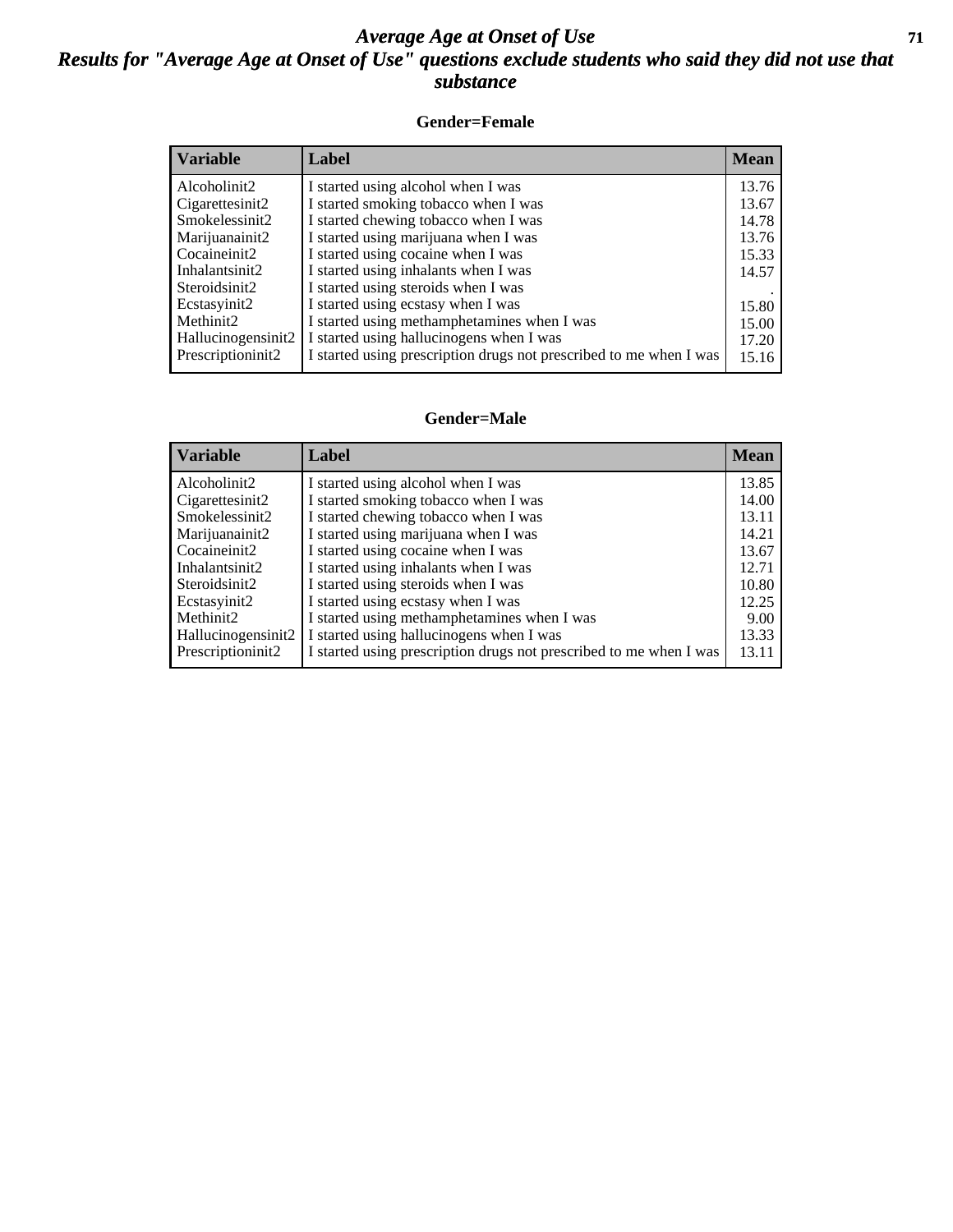# *I Think These Drugs are Harmful* **72**

| <b>Frequency</b> | <b>Table of Gender by Alcoholharmdich</b> |                                                   |                |              |
|------------------|-------------------------------------------|---------------------------------------------------|----------------|--------------|
| <b>Row Pct</b>   |                                           | Alcoholharmdich(I<br>think alcohol is<br>harmful) |                |              |
|                  | Gender(Gender)                            | <b>Yes</b>                                        | N <sub>0</sub> | <b>Total</b> |
|                  | <b>Female</b>                             | 75<br>88.24                                       | 10<br>11.76    | 85           |
|                  | <b>Male</b>                               | 70<br>80.46                                       | 17<br>19.54    | 87           |
|                  | <b>Total</b>                              | 145                                               | 27             | 172          |

| Frequency      | <b>Table of Gender by Tobaccoharmdich</b> |                  |                               |              |
|----------------|-------------------------------------------|------------------|-------------------------------|--------------|
| <b>Row Pct</b> |                                           | think tobacco is | Tobaccoharmdich(I<br>harmful) |              |
|                | Gender(Gender)                            | Yes              | N <sub>0</sub>                | <b>Total</b> |
|                | <b>Female</b>                             | 83<br>97.65      | 2<br>2.35                     | 85           |
|                | <b>Male</b>                               | 82<br>94.25      | 5<br>5.75                     | 87           |
|                | <b>Total</b>                              | 165              | 7                             | 172          |

| Frequency      | <b>Table of Gender by Marijuanaharmdich</b> |                                                       |                |              |  |
|----------------|---------------------------------------------|-------------------------------------------------------|----------------|--------------|--|
| <b>Row Pct</b> |                                             | Marijuanaharmdich(I<br>think marijuana is<br>harmful) |                |              |  |
|                | Gender(Gender)                              | <b>Yes</b>                                            | N <sub>0</sub> | <b>Total</b> |  |
|                | <b>Female</b>                               | 52<br>61.18                                           | 33<br>38.82    | 85           |  |
|                | <b>Male</b>                                 | 64<br>73.56                                           | 23<br>26.44    | 87           |  |
|                | <b>Total</b>                                | 116                                                   | 56             | 172          |  |

| Frequency      | <b>Table of Gender by Otherdrugharmdich</b> |                                                          |                        |              |  |
|----------------|---------------------------------------------|----------------------------------------------------------|------------------------|--------------|--|
| <b>Row Pct</b> |                                             | Otherdrugharmdich(I<br>think other drugs are<br>harmful) |                        |              |  |
|                | Gender(Gender)                              | <b>Yes</b>                                               | N <sub>0</sub>         | <b>Total</b> |  |
|                | <b>Female</b>                               | 83<br>97.65                                              | $\overline{c}$<br>2.35 | 85           |  |
|                | <b>Male</b>                                 | 84<br>96.55                                              | 3<br>3.45              | 87           |  |
|                | <b>Total</b>                                | 167                                                      | 5                      | 172          |  |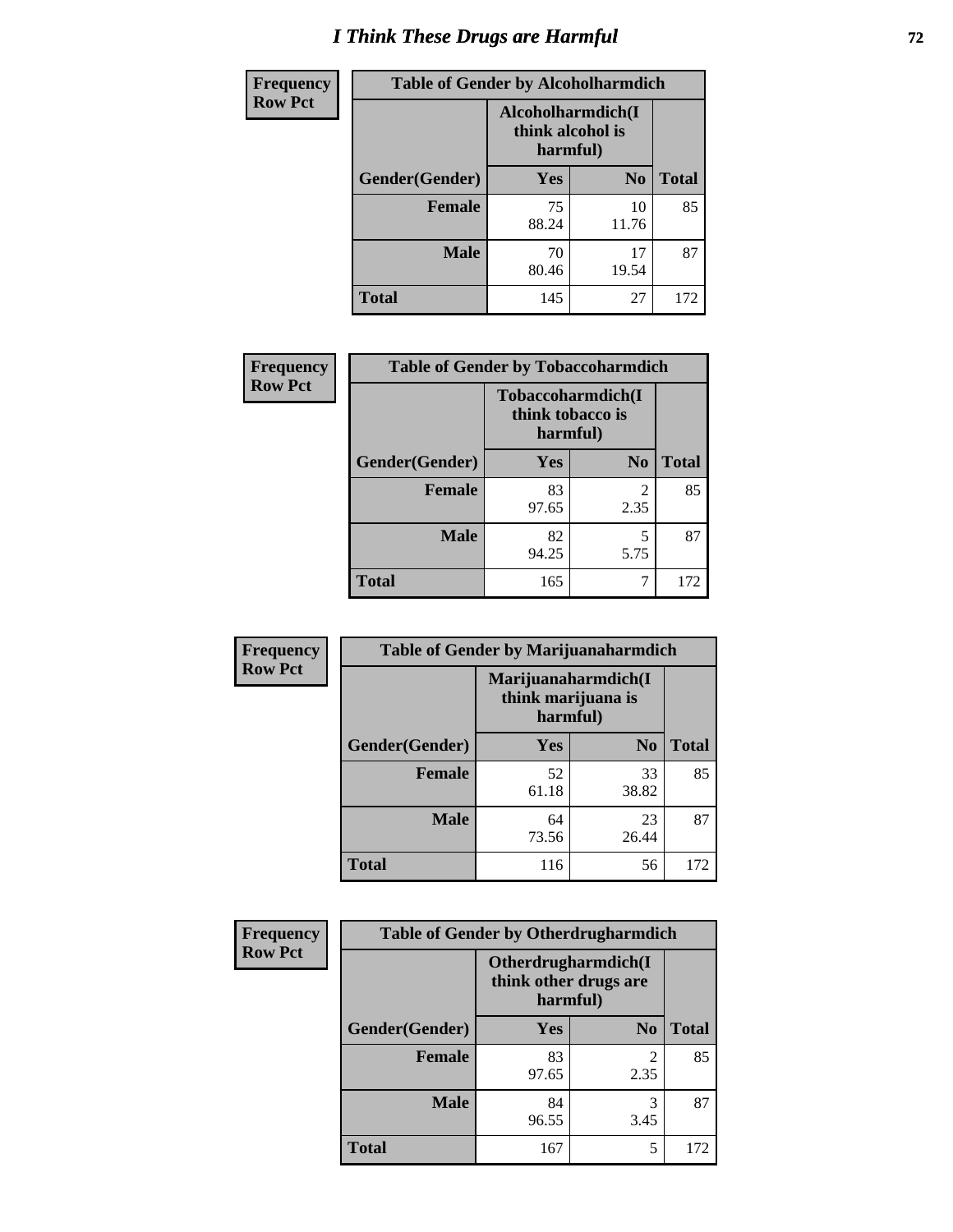| <b>Frequency</b> | <b>Table of Gender by Alcohollocation1</b> |                                                               |             |              |
|------------------|--------------------------------------------|---------------------------------------------------------------|-------------|--------------|
| <b>Row Pct</b>   |                                            | <b>Alcohollocation1(Places</b><br><b>Friends Use Alcohol)</b> |             |              |
|                  | Gender(Gender)                             |                                                               | Do Not Use  | <b>Total</b> |
|                  | <b>Female</b>                              | 63<br>74.12                                                   | 22<br>25.88 | 85           |
|                  | <b>Male</b>                                | 62<br>71.26                                                   | 25<br>28.74 | 87           |
|                  | <b>Total</b>                               | 125                                                           | 47          | 172          |

| <b>Frequency</b> | <b>Table of Gender by Alcohollocation2</b> |                                                               |             |              |
|------------------|--------------------------------------------|---------------------------------------------------------------|-------------|--------------|
| <b>Row Pct</b>   |                                            | <b>Alcohollocation2(Places</b><br><b>Friends Use Alcohol)</b> |             |              |
|                  | Gender(Gender)                             |                                                               | Home        | <b>Total</b> |
|                  | <b>Female</b>                              | 39<br>45.88                                                   | 46<br>54.12 | 85           |
|                  | <b>Male</b>                                | 42<br>48.28                                                   | 45<br>51.72 | 87           |
|                  | <b>Total</b>                               | 81                                                            | 91          | 172          |

| Frequency      | <b>Table of Gender by Alcohollocation3</b> |                                                               |               |              |
|----------------|--------------------------------------------|---------------------------------------------------------------|---------------|--------------|
| <b>Row Pct</b> |                                            | <b>Alcohollocation3(Places</b><br><b>Friends Use Alcohol)</b> |               |              |
|                | Gender(Gender)                             |                                                               | <b>School</b> | <b>Total</b> |
|                | <b>Female</b>                              | 80<br>94.12                                                   | 5<br>5.88     | 85           |
|                | <b>Male</b>                                | 79<br>90.80                                                   | 8<br>9.20     | 87           |
|                | <b>Total</b>                               | 159                                                           | 13            | 172          |

| Frequency      | <b>Table of Gender by Alcohollocation4</b> |                                                               |             |              |
|----------------|--------------------------------------------|---------------------------------------------------------------|-------------|--------------|
| <b>Row Pct</b> |                                            | <b>Alcohollocation4(Places</b><br><b>Friends Use Alcohol)</b> |             |              |
|                | Gender(Gender)                             |                                                               | Car         | <b>Total</b> |
|                | <b>Female</b>                              | 70<br>82.35                                                   | 15<br>17.65 | 85           |
|                | <b>Male</b>                                | 75<br>86.21                                                   | 12<br>13.79 | 87           |
|                | <b>Total</b>                               | 145                                                           | 27          | 172          |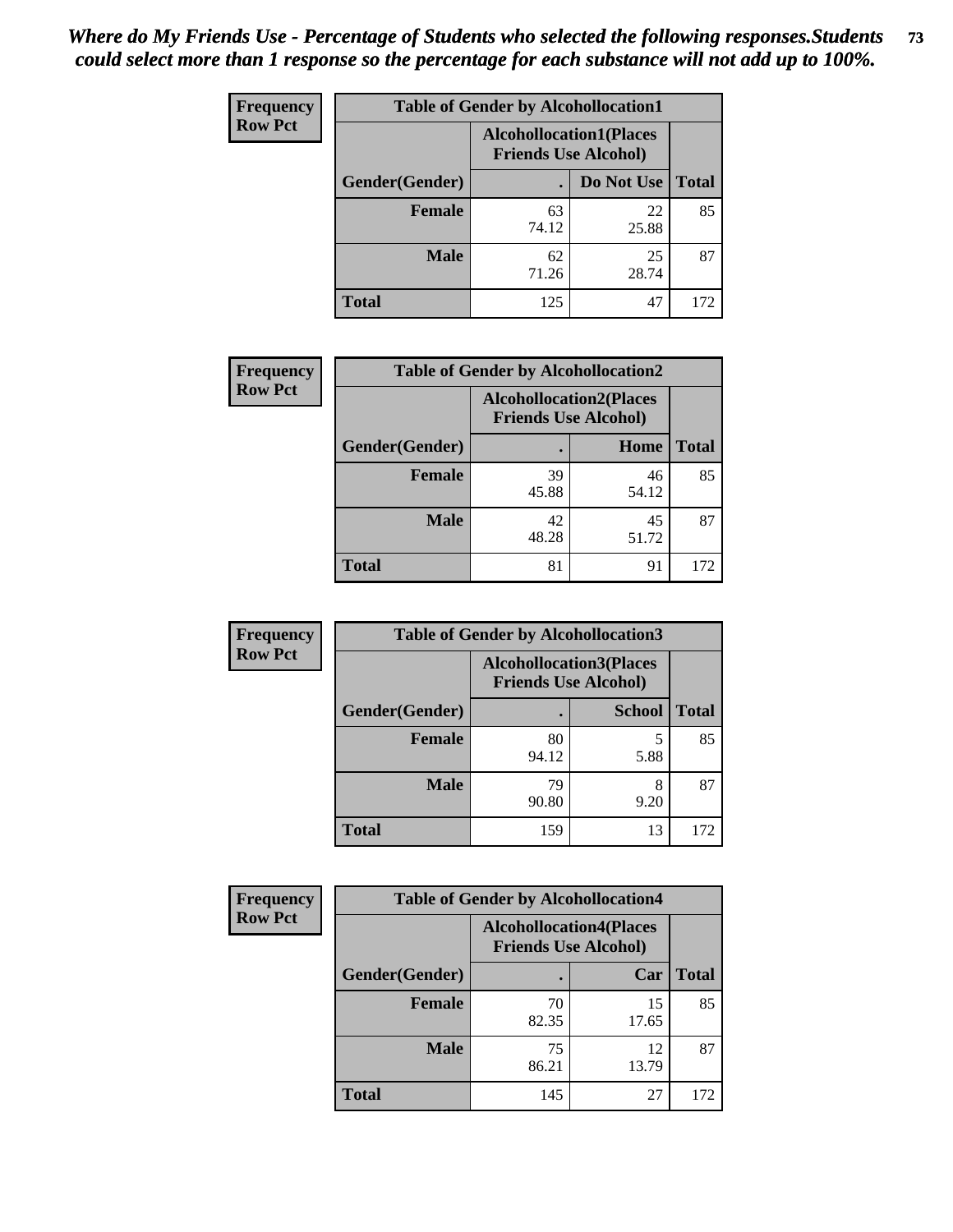| <b>Frequency</b> | <b>Table of Gender by Alcohollocation5</b> |                                                               |                          |              |
|------------------|--------------------------------------------|---------------------------------------------------------------|--------------------------|--------------|
| <b>Row Pct</b>   |                                            | <b>Alcohollocation5(Places</b><br><b>Friends Use Alcohol)</b> |                          |              |
|                  | Gender(Gender)                             |                                                               | <b>Friend's</b><br>House | <b>Total</b> |
|                  | <b>Female</b>                              | 24<br>28.24                                                   | 61<br>71.76              | 85           |
|                  | <b>Male</b>                                | 37<br>42.53                                                   | 50<br>57.47              | 87           |
|                  | <b>Total</b>                               | 61                                                            | 111                      | 172          |

| Frequency      | <b>Table of Gender by Alcohollocation6</b> |                                                               |              |              |
|----------------|--------------------------------------------|---------------------------------------------------------------|--------------|--------------|
| <b>Row Pct</b> |                                            | <b>Alcohollocation6(Places</b><br><b>Friends Use Alcohol)</b> |              |              |
|                | <b>Gender</b> (Gender)                     |                                                               | <b>Other</b> | <b>Total</b> |
|                | <b>Female</b>                              | 49<br>57.65                                                   | 36<br>42.35  | 85           |
|                | <b>Male</b>                                | 58<br>66.67                                                   | 29<br>33.33  | 87           |
|                | <b>Total</b>                               | 107                                                           | 65           | 172          |

| Frequency      | <b>Table of Gender by Tobaccolocation1</b> |                                                               |             |              |
|----------------|--------------------------------------------|---------------------------------------------------------------|-------------|--------------|
| <b>Row Pct</b> |                                            | <b>Tobaccolocation1(Places</b><br><b>Friends Use Tobacco)</b> |             |              |
|                | Gender(Gender)                             |                                                               | Do Not Use  | <b>Total</b> |
|                | Female                                     | 56<br>65.88                                                   | 29<br>34.12 | 85           |
|                | <b>Male</b>                                | 65<br>74.71                                                   | 22<br>25.29 | 87           |
|                | <b>Total</b>                               | 121                                                           | 51          | 172          |

| Frequency      |                | <b>Table of Gender by Tobaccolocation2</b> |                                |              |
|----------------|----------------|--------------------------------------------|--------------------------------|--------------|
| <b>Row Pct</b> |                | <b>Friends Use Tobacco)</b>                | <b>Tobaccolocation2(Places</b> |              |
|                | Gender(Gender) |                                            | Home                           | <b>Total</b> |
|                | Female         | 33<br>38.82                                | 52<br>61.18                    | 85           |
|                | <b>Male</b>    | 25<br>28.74                                | 62<br>71.26                    | 87           |
|                | <b>Total</b>   | 58                                         | 114                            | 172          |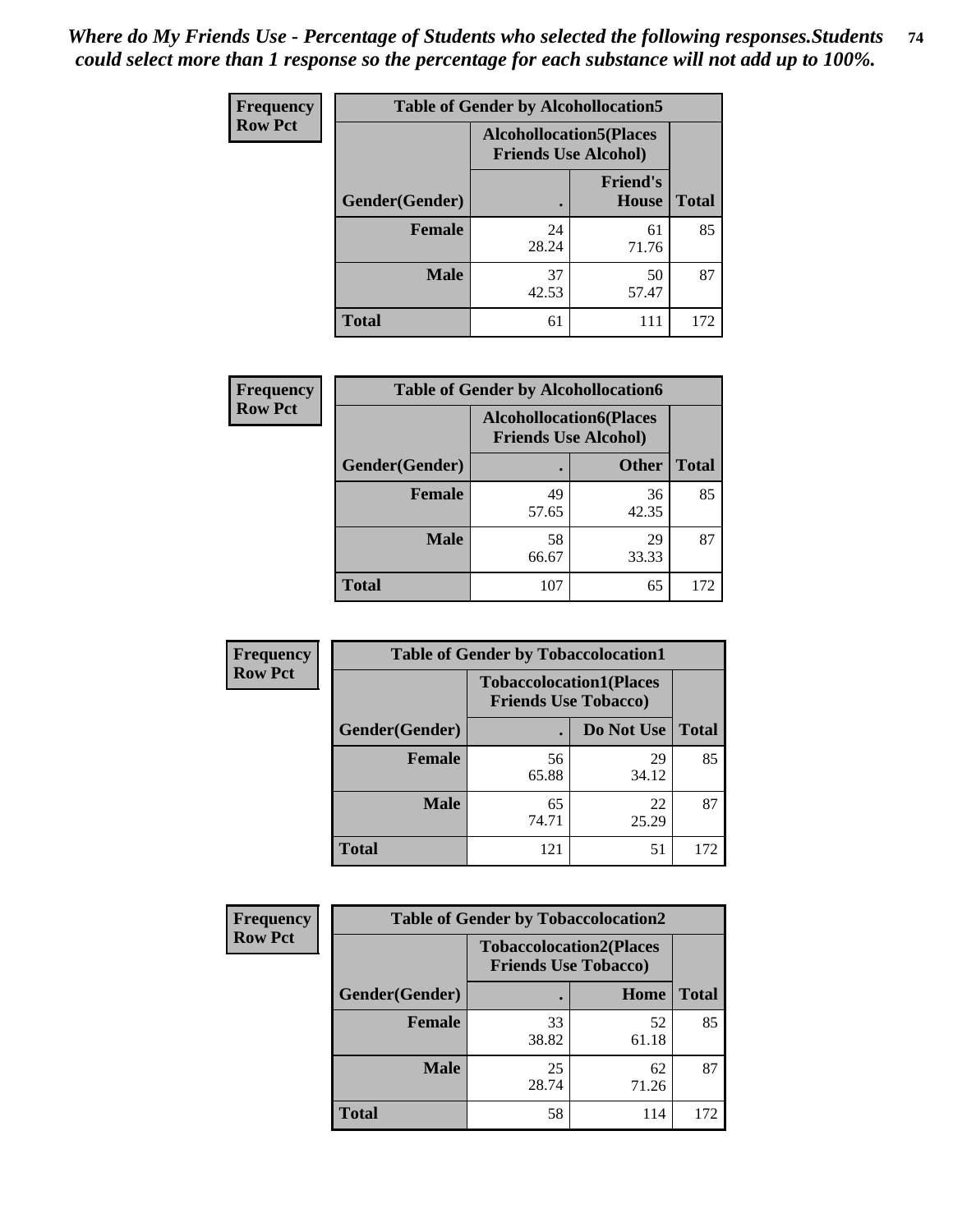| <b>Frequency</b> |                | <b>Table of Gender by Tobaccolocation3</b> |                                                               |              |  |
|------------------|----------------|--------------------------------------------|---------------------------------------------------------------|--------------|--|
| <b>Row Pct</b>   |                |                                            | <b>Tobaccolocation3(Places</b><br><b>Friends Use Tobacco)</b> |              |  |
|                  | Gender(Gender) |                                            | <b>School</b>                                                 | <b>Total</b> |  |
|                  | <b>Female</b>  | 53<br>62.35                                | 32<br>37.65                                                   | 85           |  |
|                  | <b>Male</b>    | 43<br>49.43                                | 44<br>50.57                                                   | 87           |  |
|                  | Total          | 96                                         | 76                                                            | 172          |  |

| <b>Frequency</b> | <b>Table of Gender by Tobaccolocation4</b> |                             |                                |              |
|------------------|--------------------------------------------|-----------------------------|--------------------------------|--------------|
| <b>Row Pct</b>   |                                            | <b>Friends Use Tobacco)</b> | <b>Tobaccolocation4(Places</b> |              |
|                  | Gender(Gender)                             |                             | Car                            | <b>Total</b> |
|                  | <b>Female</b>                              | 37<br>43.53                 | 48<br>56.47                    | 85           |
|                  | <b>Male</b>                                | 33<br>37.93                 | 54<br>62.07                    | 87           |
|                  | <b>Total</b>                               | 70                          | 102                            | 172          |

| <b>Frequency</b> | <b>Table of Gender by Tobaccolocation5</b> |                                                               |                          |              |
|------------------|--------------------------------------------|---------------------------------------------------------------|--------------------------|--------------|
| <b>Row Pct</b>   |                                            | <b>Tobaccolocation5(Places</b><br><b>Friends Use Tobacco)</b> |                          |              |
|                  | Gender(Gender)                             |                                                               | <b>Friend's</b><br>House | <b>Total</b> |
|                  | <b>Female</b>                              | 27<br>31.76                                                   | 58<br>68.24              | 85           |
|                  | <b>Male</b>                                | 31<br>35.63                                                   | 56<br>64.37              | 87           |
|                  | <b>Total</b>                               | 58                                                            | 114                      | 172          |

| <b>Frequency</b> | <b>Table of Gender by Tobaccolocation6</b> |                                                               |              |              |
|------------------|--------------------------------------------|---------------------------------------------------------------|--------------|--------------|
| <b>Row Pct</b>   |                                            | <b>Tobaccolocation6(Places</b><br><b>Friends Use Tobacco)</b> |              |              |
|                  | Gender(Gender)                             |                                                               | <b>Other</b> | <b>Total</b> |
|                  | Female                                     | 47<br>55.29                                                   | 38<br>44.71  | 85           |
|                  | <b>Male</b>                                | 45<br>51.72                                                   | 42<br>48.28  | 87           |
|                  | <b>Total</b>                               | 92                                                            | 80           | 172          |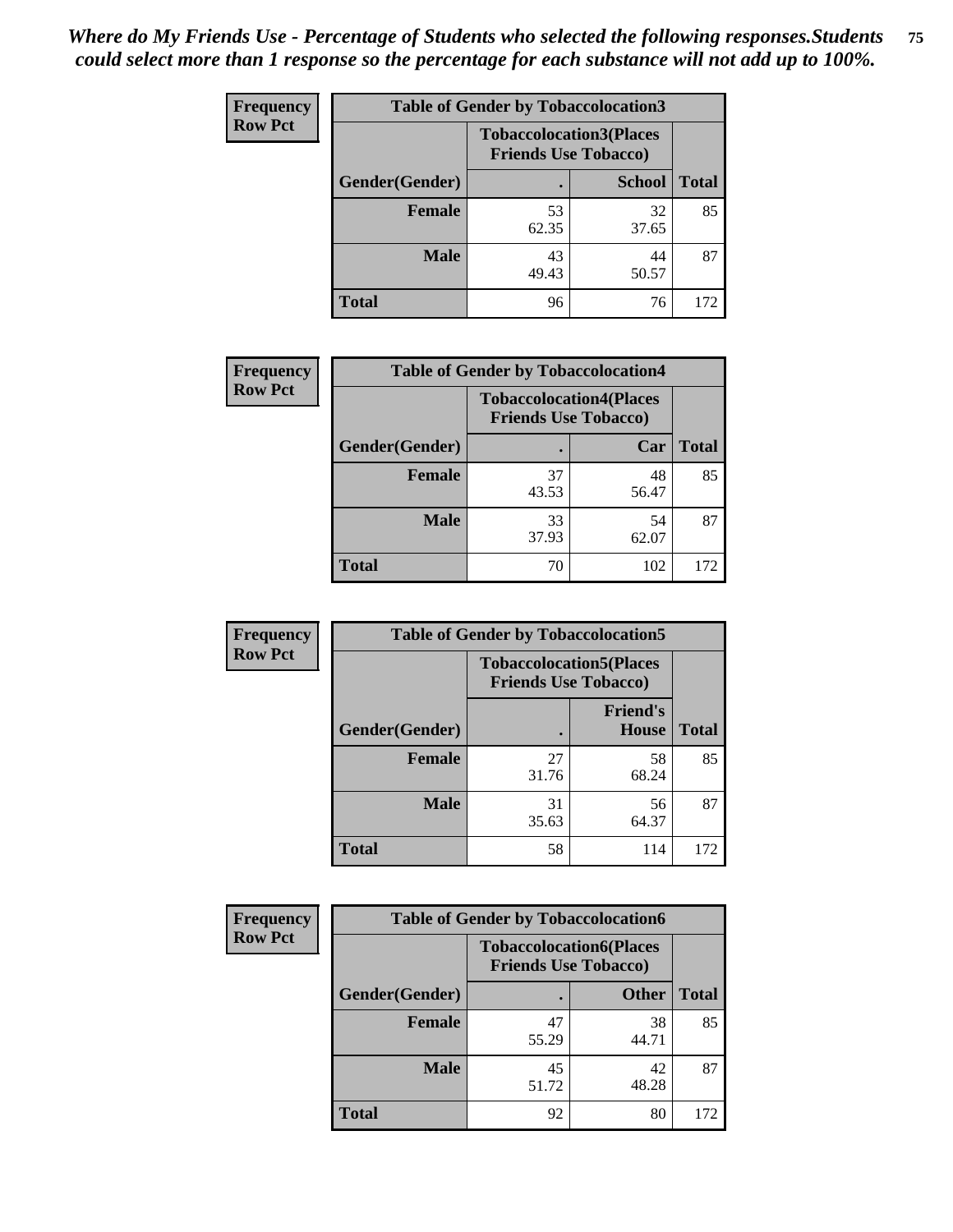| <b>Frequency</b> | <b>Table of Gender by Marijuanalocation1</b> |                                                                    |             |              |
|------------------|----------------------------------------------|--------------------------------------------------------------------|-------------|--------------|
| <b>Row Pct</b>   |                                              | <b>Marijuanalocation1(Places</b><br><b>Friends Use Marijuana</b> ) |             |              |
|                  | Gender(Gender)                               |                                                                    | Do Not Use  | <b>Total</b> |
|                  | <b>Female</b>                                | 49<br>57.65                                                        | 36<br>42.35 | 85           |
|                  | <b>Male</b>                                  | 48<br>55.17                                                        | 39<br>44.83 | 87           |
|                  | Total                                        | 97                                                                 | 75          | 172          |

| <b>Frequency</b> | <b>Table of Gender by Marijuanalocation2</b> |                                                                    |             |              |
|------------------|----------------------------------------------|--------------------------------------------------------------------|-------------|--------------|
| <b>Row Pct</b>   |                                              | <b>Marijuanalocation2(Places</b><br><b>Friends Use Marijuana</b> ) |             |              |
|                  | Gender(Gender)                               |                                                                    | Home        | <b>Total</b> |
|                  | <b>Female</b>                                | 43<br>50.59                                                        | 42<br>49.41 | 85           |
|                  | <b>Male</b>                                  | 52<br>59.77                                                        | 35<br>40.23 | 87           |
|                  | <b>Total</b>                                 | 95                                                                 | 77          | 172          |

| Frequency      | <b>Table of Gender by Marijuanalocation3</b> |                                                                    |               |              |
|----------------|----------------------------------------------|--------------------------------------------------------------------|---------------|--------------|
| <b>Row Pct</b> |                                              | <b>Marijuanalocation3(Places</b><br><b>Friends Use Marijuana</b> ) |               |              |
|                | Gender(Gender)                               |                                                                    | <b>School</b> | <b>Total</b> |
|                | Female                                       | 76<br>89.41                                                        | 9<br>10.59    | 85           |
|                | <b>Male</b>                                  | 79<br>90.80                                                        | 8<br>9.20     | 87           |
|                | <b>Total</b>                                 | 155                                                                | 17            | 172          |

| Frequency      | <b>Table of Gender by Marijuanalocation4</b> |                                |                                  |              |  |
|----------------|----------------------------------------------|--------------------------------|----------------------------------|--------------|--|
| <b>Row Pct</b> |                                              | <b>Friends Use Marijuana</b> ) | <b>Marijuanalocation4(Places</b> |              |  |
|                | Gender(Gender)                               |                                | Car                              | <b>Total</b> |  |
|                | Female                                       | 54<br>63.53                    | 31<br>36.47                      | 85           |  |
|                | <b>Male</b>                                  | 57<br>65.52                    | 30<br>34.48                      | 87           |  |
|                | <b>Total</b>                                 | 111                            | 61                               | 172          |  |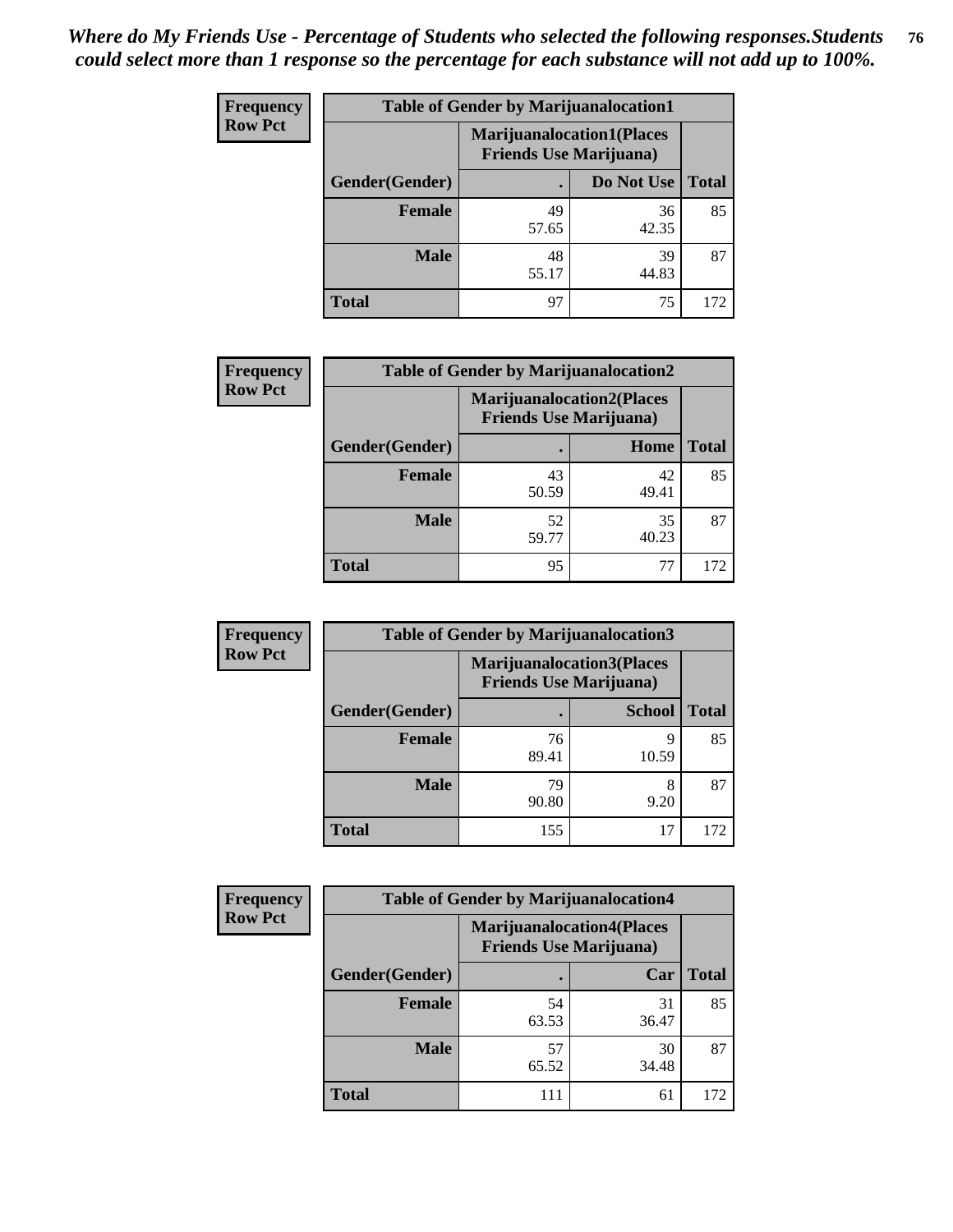| <b>Frequency</b> | <b>Table of Gender by Marijuanalocation5</b> |                                                                     |                          |              |
|------------------|----------------------------------------------|---------------------------------------------------------------------|--------------------------|--------------|
| <b>Row Pct</b>   |                                              | <b>Marijuanalocation5</b> (Places<br><b>Friends Use Marijuana</b> ) |                          |              |
|                  | Gender(Gender)                               |                                                                     | <b>Friend's</b><br>House | <b>Total</b> |
|                  | <b>Female</b>                                | 35<br>41.18                                                         | 50<br>58.82              | 85           |
|                  | <b>Male</b>                                  | 42<br>48.28                                                         | 45<br>51.72              | 87           |
|                  | <b>Total</b>                                 | 77                                                                  | 95                       | 172          |

| <b>Frequency</b> | <b>Table of Gender by Marijuanalocation6</b> |                                                                    |              |              |  |
|------------------|----------------------------------------------|--------------------------------------------------------------------|--------------|--------------|--|
| <b>Row Pct</b>   |                                              | <b>Marijuanalocation6(Places</b><br><b>Friends Use Marijuana</b> ) |              |              |  |
|                  | <b>Gender</b> (Gender)                       |                                                                    | <b>Other</b> | <b>Total</b> |  |
|                  | <b>Female</b>                                | 49<br>57.65                                                        | 36<br>42.35  | 85           |  |
|                  | <b>Male</b>                                  | 62<br>71.26                                                        | 25<br>28.74  | 87           |  |
|                  | <b>Total</b>                                 | 111                                                                | 61           | 172          |  |

| Frequency      | <b>Table of Gender by Otherdruglocation1</b> |                                                                                |             |              |
|----------------|----------------------------------------------|--------------------------------------------------------------------------------|-------------|--------------|
| <b>Row Pct</b> |                                              | <b>Otherdruglocation1(Places</b><br><b>Friends Use Other Illegal</b><br>Drugs) |             |              |
|                | Gender(Gender)                               |                                                                                | Do Not Use  | <b>Total</b> |
|                | <b>Female</b>                                | 34<br>40.00                                                                    | 51<br>60.00 | 85           |
|                | <b>Male</b>                                  | 26<br>29.89                                                                    | 61<br>70.11 | 87           |
|                | <b>Total</b>                                 | 60                                                                             | 112         | 172          |

| <b>Frequency</b> | <b>Table of Gender by Otherdruglocation2</b> |                                            |                                  |              |
|------------------|----------------------------------------------|--------------------------------------------|----------------------------------|--------------|
| <b>Row Pct</b>   |                                              | <b>Friends Use Other Illegal</b><br>Drugs) | <b>Otherdruglocation2(Places</b> |              |
|                  | Gender(Gender)                               |                                            | Home                             | <b>Total</b> |
|                  | Female                                       | 55<br>64.71                                | 30<br>35.29                      | 85           |
|                  | <b>Male</b>                                  | 65<br>74.71                                | 22<br>25.29                      | 87           |
|                  | <b>Total</b>                                 | 120                                        | 52                               | 172          |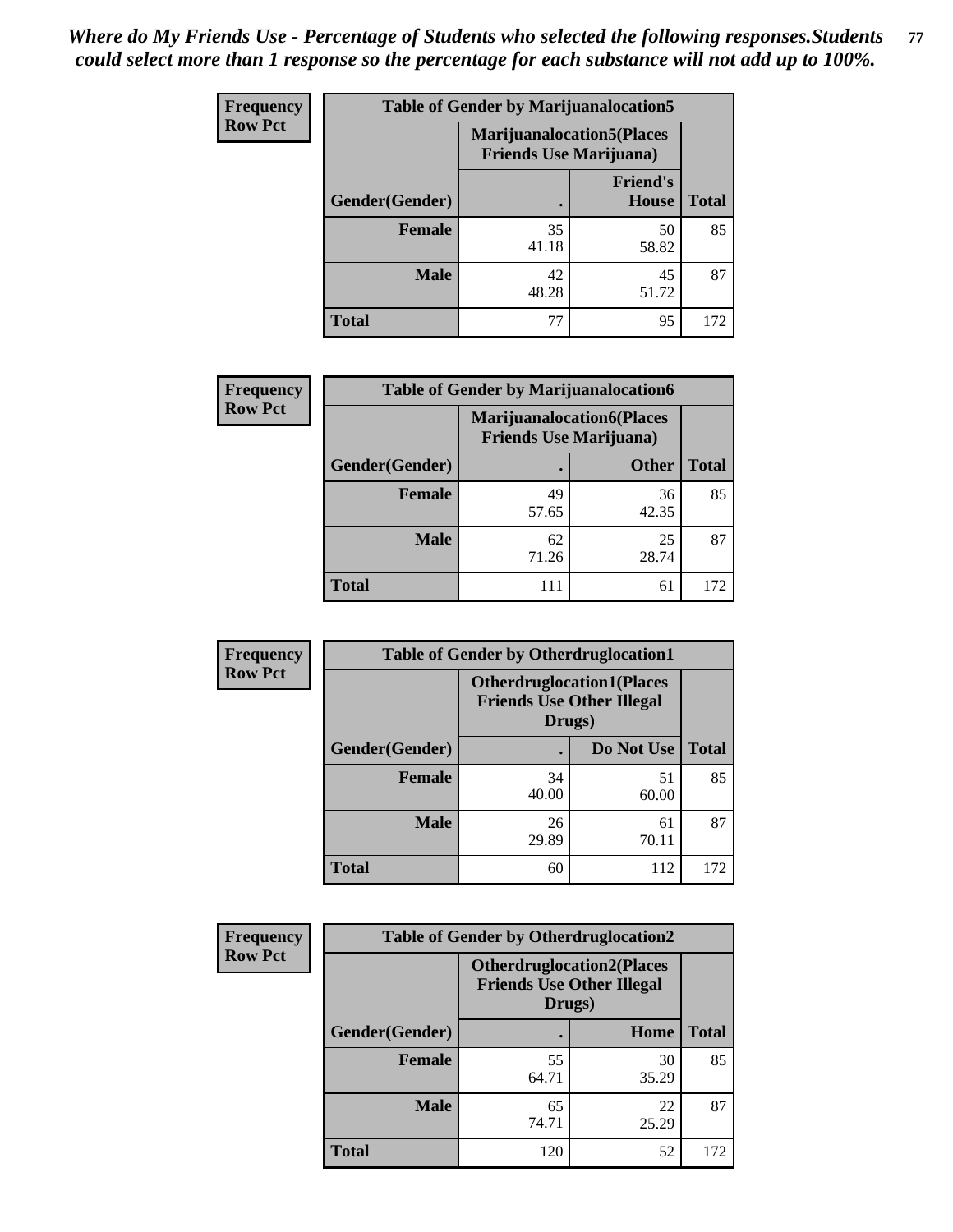| Frequency      | <b>Table of Gender by Otherdruglocation3</b> |                                                                                |               |              |
|----------------|----------------------------------------------|--------------------------------------------------------------------------------|---------------|--------------|
| <b>Row Pct</b> |                                              | <b>Otherdruglocation3(Places</b><br><b>Friends Use Other Illegal</b><br>Drugs) |               |              |
|                | Gender(Gender)                               |                                                                                | <b>School</b> | <b>Total</b> |
|                | Female                                       | 73<br>85.88                                                                    | 12<br>14.12   | 85           |
|                | <b>Male</b>                                  | 74<br>85.06                                                                    | 13<br>14.94   | 87           |
|                | <b>Total</b>                                 | 147                                                                            | 25            | 172          |

| Frequency      | <b>Table of Gender by Otherdruglocation4</b> |                                                                                |             |              |
|----------------|----------------------------------------------|--------------------------------------------------------------------------------|-------------|--------------|
| <b>Row Pct</b> |                                              | <b>Otherdruglocation4(Places</b><br><b>Friends Use Other Illegal</b><br>Drugs) |             |              |
|                | Gender(Gender)                               |                                                                                | Car         | <b>Total</b> |
|                | Female                                       | 63<br>74.12                                                                    | 22<br>25.88 | 85           |
|                | <b>Male</b>                                  | 72<br>82.76                                                                    | 15<br>17.24 | 87           |
|                | <b>Total</b>                                 | 135                                                                            | 37          | 172          |

| Frequency      | <b>Table of Gender by Otherdruglocation5</b> |                                                                                |                                 |              |
|----------------|----------------------------------------------|--------------------------------------------------------------------------------|---------------------------------|--------------|
| <b>Row Pct</b> |                                              | <b>Otherdruglocation5(Places</b><br><b>Friends Use Other Illegal</b><br>Drugs) |                                 |              |
|                | Gender(Gender)                               |                                                                                | <b>Friend's</b><br><b>House</b> | <b>Total</b> |
|                | <b>Female</b>                                | 47<br>55.29                                                                    | 38<br>44.71                     | 85           |
|                | <b>Male</b>                                  | 63<br>72.41                                                                    | 24<br>27.59                     | 87           |
|                | <b>Total</b>                                 | 110                                                                            | 62                              | 172          |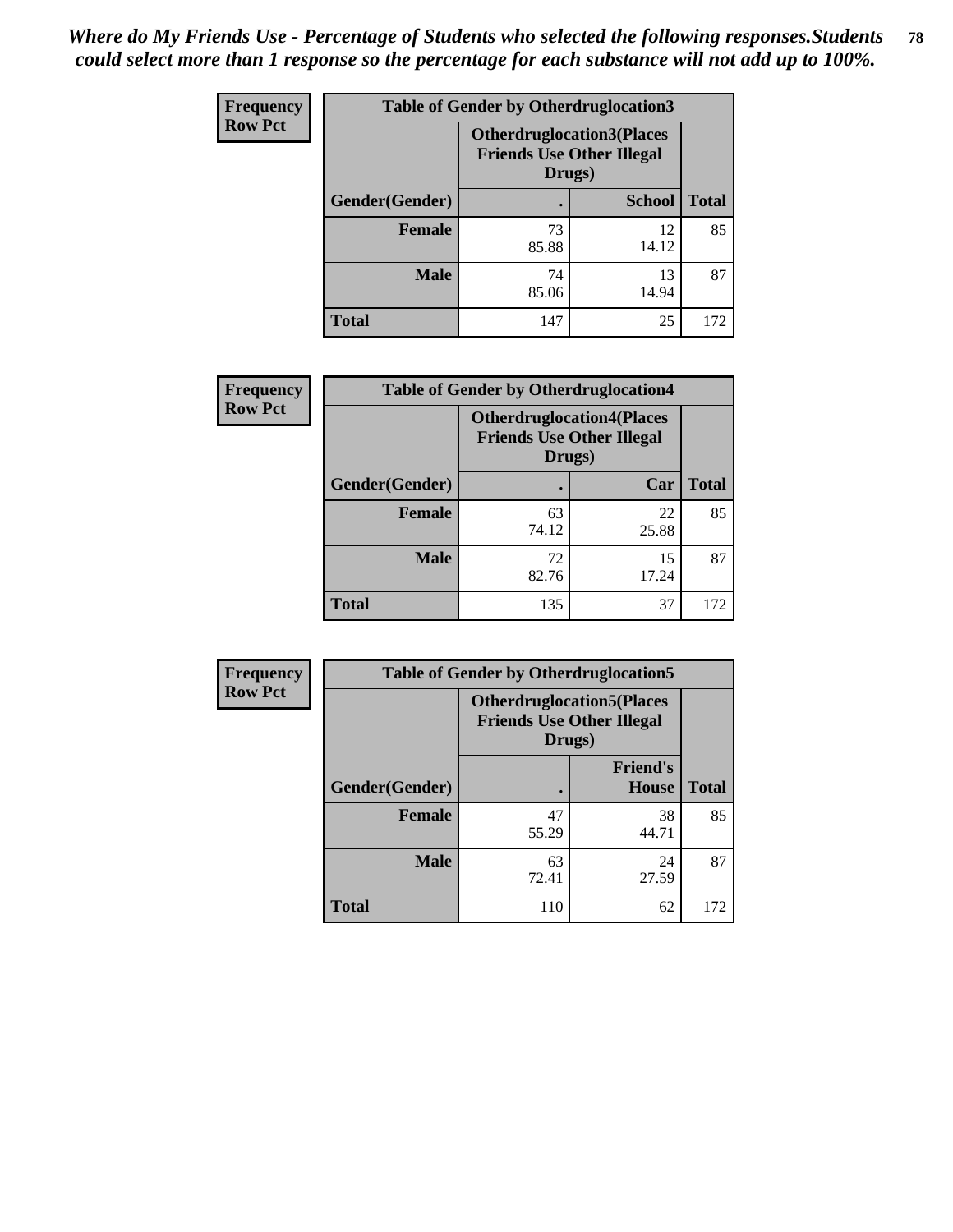| <b>Frequency</b> | <b>Table of Gender by Otherdruglocation6</b> |                                                                                |              |              |
|------------------|----------------------------------------------|--------------------------------------------------------------------------------|--------------|--------------|
| <b>Row Pct</b>   |                                              | <b>Otherdruglocation6(Places</b><br><b>Friends Use Other Illegal</b><br>Drugs) |              |              |
|                  | Gender(Gender)                               |                                                                                | <b>Other</b> | <b>Total</b> |
|                  | Female                                       | 56<br>65.88                                                                    | 29<br>34.12  | 85           |
|                  | <b>Male</b>                                  | 70<br>80.46                                                                    | 17<br>19.54  | 87           |
|                  | <b>Total</b>                                 | 126                                                                            | 46           | 172          |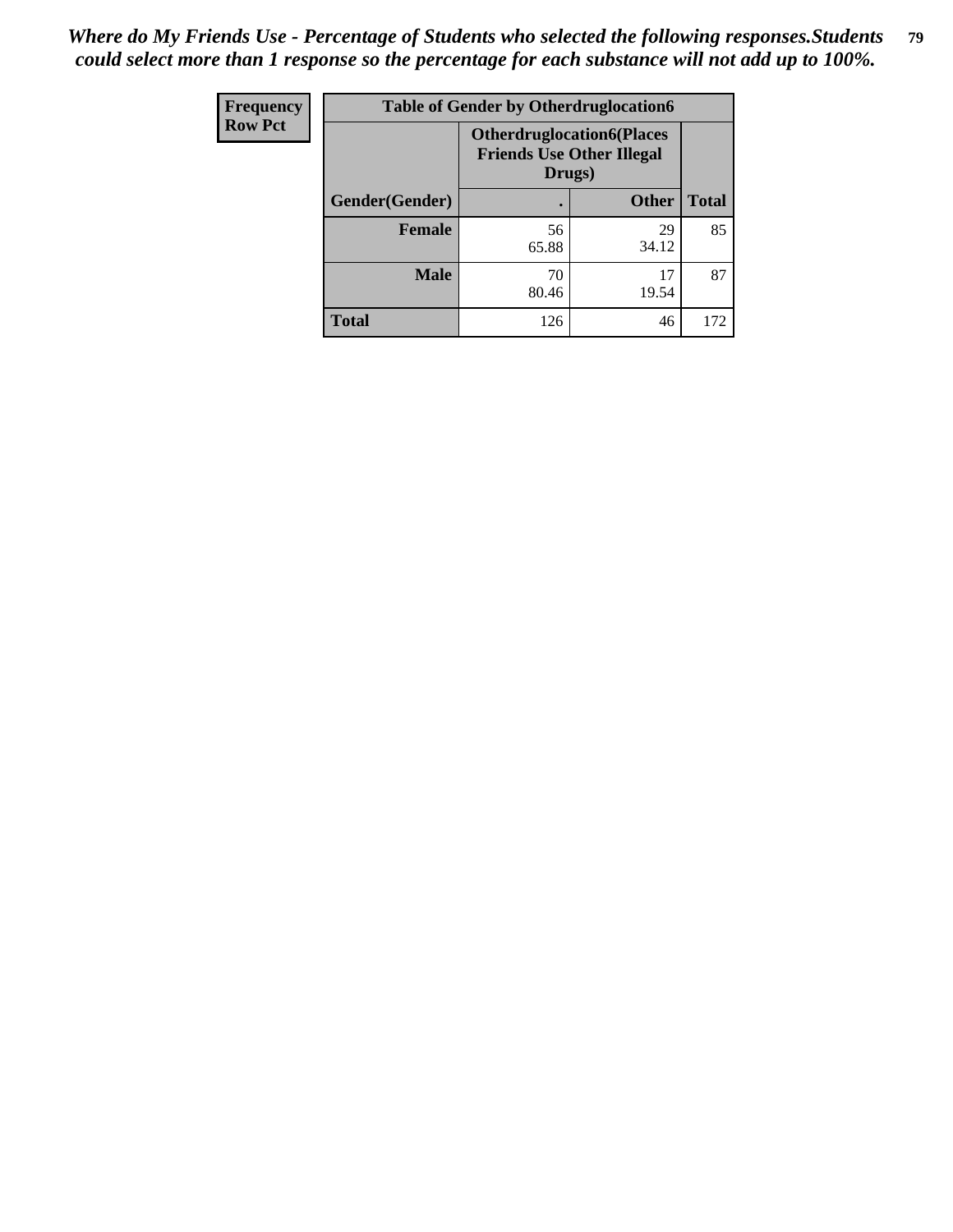| <b>Frequency</b> | <b>Table of Gender by Alcoholtime1</b> |                                                          |                      |              |
|------------------|----------------------------------------|----------------------------------------------------------|----------------------|--------------|
| <b>Row Pct</b>   |                                        | <b>Alcoholtime1(Times</b><br><b>Friends Use Alcohol)</b> |                      |              |
|                  | Gender(Gender)                         | $\bullet$                                                | Do Not<br><b>Use</b> | <b>Total</b> |
|                  | <b>Female</b>                          | 61<br>71.76                                              | 24<br>28.24          | 85           |
|                  | <b>Male</b>                            | 64<br>73.56                                              | 23<br>26.44          | 87           |
|                  | <b>Total</b>                           | 125                                                      | 47                   | 172          |

| <b>Frequency</b> | <b>Table of Gender by Alcoholtime2</b> |                                                          |                            |              |
|------------------|----------------------------------------|----------------------------------------------------------|----------------------------|--------------|
| <b>Row Pct</b>   |                                        | <b>Alcoholtime2(Times</b><br><b>Friends Use Alcohol)</b> |                            |              |
|                  | Gender(Gender)                         |                                                          | <b>On Way</b><br>to School | <b>Total</b> |
|                  | <b>Female</b>                          | 80<br>94.12                                              | 5<br>5.88                  | 85           |
|                  | <b>Male</b>                            | 81<br>93.10                                              | 6<br>6.90                  | 87           |
|                  | <b>Total</b>                           | 161                                                      | 11                         | 172          |

| Frequency      | <b>Table of Gender by Alcoholtime3</b> |                                                   |                                |              |
|----------------|----------------------------------------|---------------------------------------------------|--------------------------------|--------------|
| <b>Row Pct</b> |                                        | Alcoholtime3(Times<br><b>Friends Use Alcohol)</b> |                                |              |
|                | Gender(Gender)                         |                                                   | <b>During</b><br><b>School</b> | <b>Total</b> |
|                | Female                                 | 81<br>95.29                                       | 4<br>4.71                      | 85           |
|                | <b>Male</b>                            | 81<br>93.10                                       | 6<br>6.90                      | 87           |
|                | <b>Total</b>                           | 162                                               | 10                             | 172          |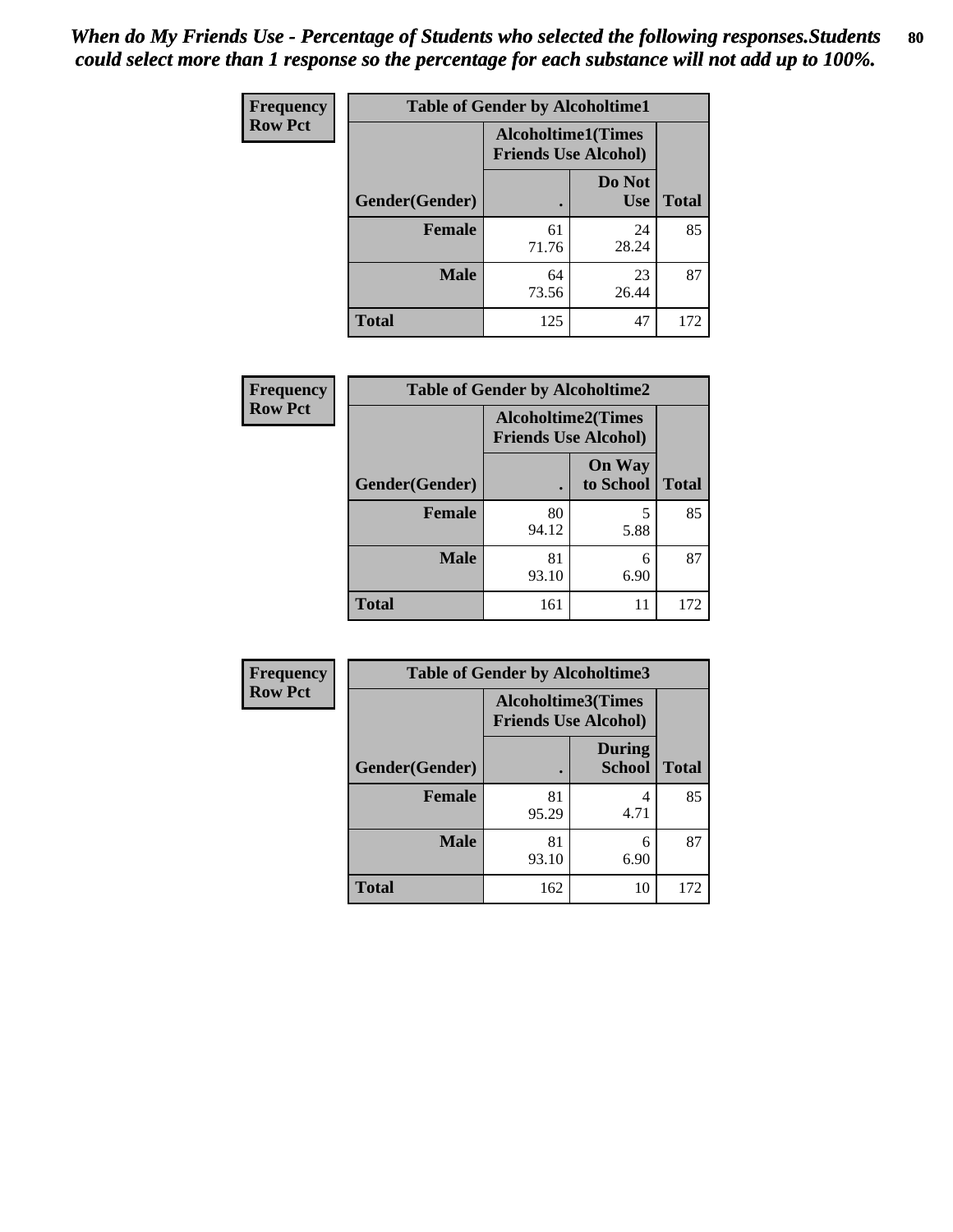*When do My Friends Use - Percentage of Students who selected the following responses.Students could select more than 1 response so the percentage for each substance will not add up to 100%.* **81**

| <b>Frequency</b> | <b>Table of Gender by Alcoholtime4</b> |                                                          |                                                |              |
|------------------|----------------------------------------|----------------------------------------------------------|------------------------------------------------|--------------|
| <b>Row Pct</b>   |                                        | <b>Alcoholtime4(Times</b><br><b>Friends Use Alcohol)</b> |                                                |              |
|                  | Gender(Gender)                         |                                                          | <b>On Way</b><br>Home<br>From<br><b>School</b> | <b>Total</b> |
|                  | <b>Female</b>                          | 79<br>92.94                                              | 6<br>7.06                                      | 85           |
|                  | <b>Male</b>                            | 79<br>90.80                                              | 8<br>9.20                                      | 87           |
|                  | <b>Total</b>                           | 158                                                      | 14                                             | 172          |

| <b>Frequency</b> | <b>Table of Gender by Alcoholtime5</b> |                                                           |                   |              |
|------------------|----------------------------------------|-----------------------------------------------------------|-------------------|--------------|
| <b>Row Pct</b>   |                                        | <b>Alcoholtime5</b> (Times<br><b>Friends Use Alcohol)</b> |                   |              |
|                  | Gender(Gender)                         |                                                           | <b>Weeknights</b> | <b>Total</b> |
|                  | <b>Female</b>                          | 53<br>62.35                                               | 32<br>37.65       | 85           |
|                  | <b>Male</b>                            | 62<br>71.26                                               | 25<br>28.74       | 87           |
|                  | <b>Total</b>                           | 115                                                       | 57                | 172          |

| <b>Frequency</b> | <b>Table of Gender by Alcoholtime6</b> |             |                                                          |              |
|------------------|----------------------------------------|-------------|----------------------------------------------------------|--------------|
| <b>Row Pct</b>   |                                        |             | <b>Alcoholtime6(Times</b><br><b>Friends Use Alcohol)</b> |              |
|                  | Gender(Gender)                         |             | <b>Weekends</b>                                          | <b>Total</b> |
|                  | Female                                 | 18<br>21.18 | 67<br>78.82                                              | 85           |
|                  | <b>Male</b>                            | 21<br>24.14 | 66<br>75.86                                              | 87           |
|                  | <b>Total</b>                           | 39          | 133                                                      | 172          |

| Frequency      | <b>Table of Gender by Tobaccotime1</b> |                                                          |                      |              |
|----------------|----------------------------------------|----------------------------------------------------------|----------------------|--------------|
| <b>Row Pct</b> |                                        | <b>Tobaccotime1(Times</b><br><b>Friends Use Tobacco)</b> |                      |              |
|                | Gender(Gender)                         |                                                          | Do Not<br><b>Use</b> | <b>Total</b> |
|                | <b>Female</b>                          | 58<br>68.24                                              | 27<br>31.76          | 85           |
|                | <b>Male</b>                            | 72<br>82.76                                              | 15<br>17.24          | 87           |
|                | <b>Total</b>                           | 130                                                      | 42                   | 172          |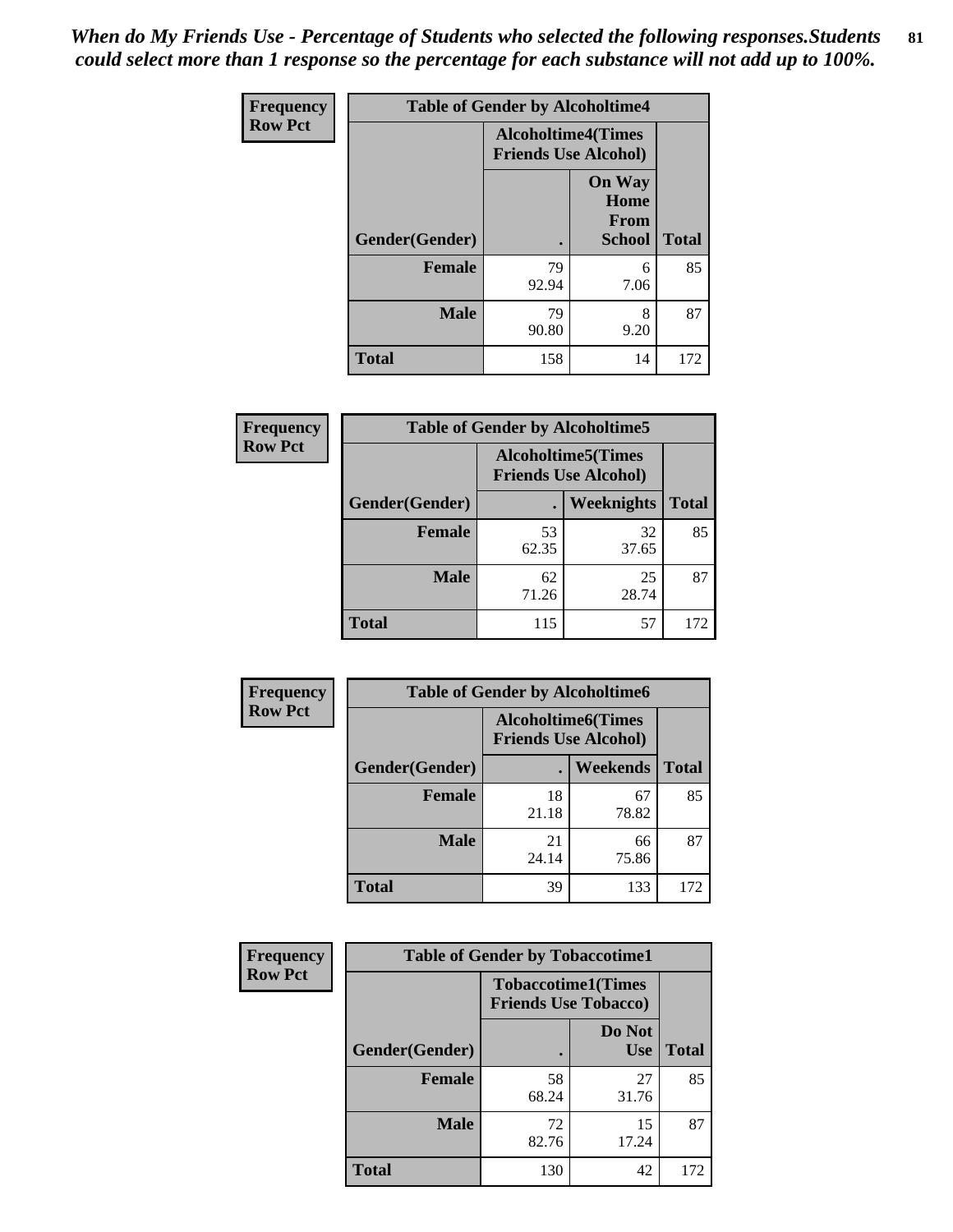| <b>Frequency</b> | <b>Table of Gender by Tobaccotime2</b> |                             |                            |              |
|------------------|----------------------------------------|-----------------------------|----------------------------|--------------|
| <b>Row Pct</b>   |                                        | <b>Friends Use Tobacco)</b> | <b>Tobaccotime2(Times</b>  |              |
|                  | Gender(Gender)                         |                             | <b>On Way</b><br>to School | <b>Total</b> |
|                  | <b>Female</b>                          | 34<br>40.00                 | 51<br>60.00                | 85           |
|                  | <b>Male</b>                            | 29<br>33.33                 | 58<br>66.67                | 87           |
|                  | <b>Total</b>                           | 63                          | 109                        | 172          |

| Frequency      | <b>Table of Gender by Tobaccotime3</b> |                                                          |                                |              |
|----------------|----------------------------------------|----------------------------------------------------------|--------------------------------|--------------|
| <b>Row Pct</b> |                                        | <b>Tobaccotime3(Times</b><br><b>Friends Use Tobacco)</b> |                                |              |
|                | Gender(Gender)                         | п                                                        | <b>During</b><br><b>School</b> | <b>Total</b> |
|                | Female                                 | 51<br>60.00                                              | 34<br>40.00                    | 85           |
|                | <b>Male</b>                            | 40<br>45.98                                              | 47<br>54.02                    | 87           |
|                | <b>Total</b>                           | 91                                                       | 81                             | 172          |

| <b>Frequency</b> | <b>Table of Gender by Tobaccotime4</b> |                                                          |                                                |              |
|------------------|----------------------------------------|----------------------------------------------------------|------------------------------------------------|--------------|
| <b>Row Pct</b>   |                                        | <b>Tobaccotime4(Times</b><br><b>Friends Use Tobacco)</b> |                                                |              |
|                  | Gender(Gender)                         |                                                          | <b>On Way</b><br>Home<br>From<br><b>School</b> | <b>Total</b> |
|                  | <b>Female</b>                          | 79<br>92.94                                              | 6<br>7.06                                      | 85           |
|                  | <b>Male</b>                            | 79<br>90.80                                              | 8<br>9.20                                      | 87           |
|                  | <b>Total</b>                           | 158                                                      | 14                                             | 172          |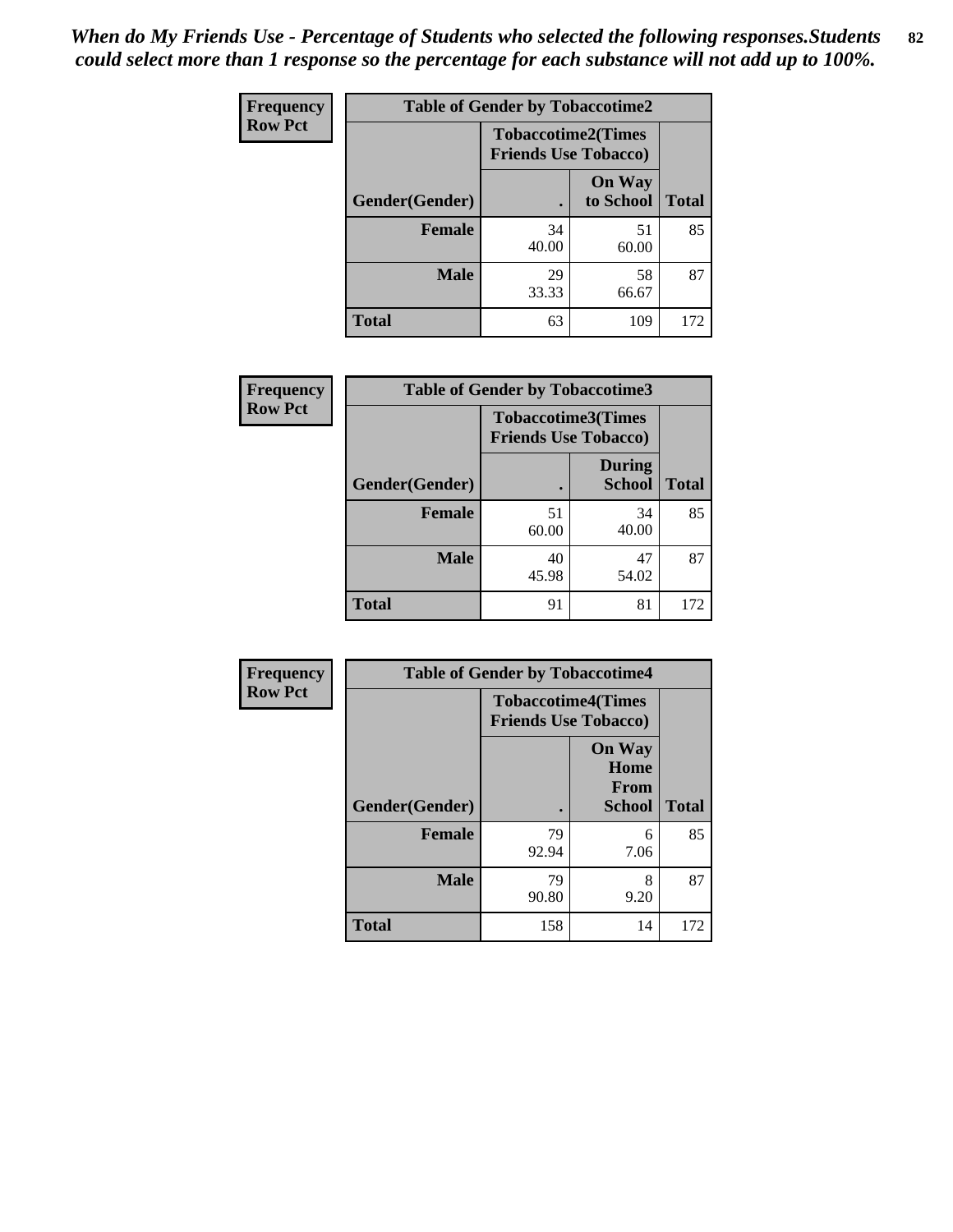| <b>Frequency</b> | <b>Table of Gender by Tobaccotime5</b> |             |                                                           |              |  |
|------------------|----------------------------------------|-------------|-----------------------------------------------------------|--------------|--|
| <b>Row Pct</b>   |                                        |             | <b>Tobaccotime5</b> (Times<br><b>Friends Use Tobacco)</b> |              |  |
|                  | Gender(Gender)                         |             | <b>Weeknights</b>                                         | <b>Total</b> |  |
|                  | <b>Female</b>                          | 29<br>34.12 | 56<br>65.88                                               | 85           |  |
|                  | <b>Male</b>                            | 22<br>25.29 | 65<br>74.71                                               | 87           |  |
|                  | Total                                  | 51          | 121                                                       | 172          |  |

| <b>Frequency</b> | <b>Table of Gender by Tobaccotime6</b> |                                                          |             |              |
|------------------|----------------------------------------|----------------------------------------------------------|-------------|--------------|
| <b>Row Pct</b>   |                                        | <b>Tobaccotime6(Times</b><br><b>Friends Use Tobacco)</b> |             |              |
|                  | Gender(Gender)                         |                                                          | Weekends    | <b>Total</b> |
|                  | Female                                 | 24<br>28.24                                              | 61<br>71.76 | 85           |
|                  | <b>Male</b>                            | 19<br>21.84                                              | 68<br>78.16 | 87           |
|                  | <b>Total</b>                           | 43                                                       | 129         | 172          |

| <b>Frequency</b> |                | <b>Table of Gender by Marijuanatime1</b>                      |             |              |
|------------------|----------------|---------------------------------------------------------------|-------------|--------------|
| <b>Row Pct</b>   |                | <b>Marijuanatime1(Times</b><br><b>Friends Use Marijuana</b> ) |             |              |
|                  | Gender(Gender) |                                                               | Do Not Use  | <b>Total</b> |
|                  | <b>Female</b>  | 48<br>56.47                                                   | 37<br>43.53 | 85           |
|                  | <b>Male</b>    | 47<br>54.02                                                   | 40<br>45.98 | 87           |
|                  | <b>Total</b>   | 95                                                            | 77          | 172          |

| <b>Frequency</b> | <b>Table of Gender by Marijuanatime2</b> |                                                               |                            |              |
|------------------|------------------------------------------|---------------------------------------------------------------|----------------------------|--------------|
| <b>Row Pct</b>   |                                          | <b>Marijuanatime2(Times</b><br><b>Friends Use Marijuana</b> ) |                            |              |
|                  | Gender(Gender)                           |                                                               | On Way to<br><b>School</b> | <b>Total</b> |
|                  | <b>Female</b>                            | 56<br>65.88                                                   | 29<br>34.12                | 85           |
|                  | <b>Male</b>                              | 72<br>82.76                                                   | 15<br>17.24                | 87           |
|                  | <b>Total</b>                             | 128                                                           | 44                         | 172          |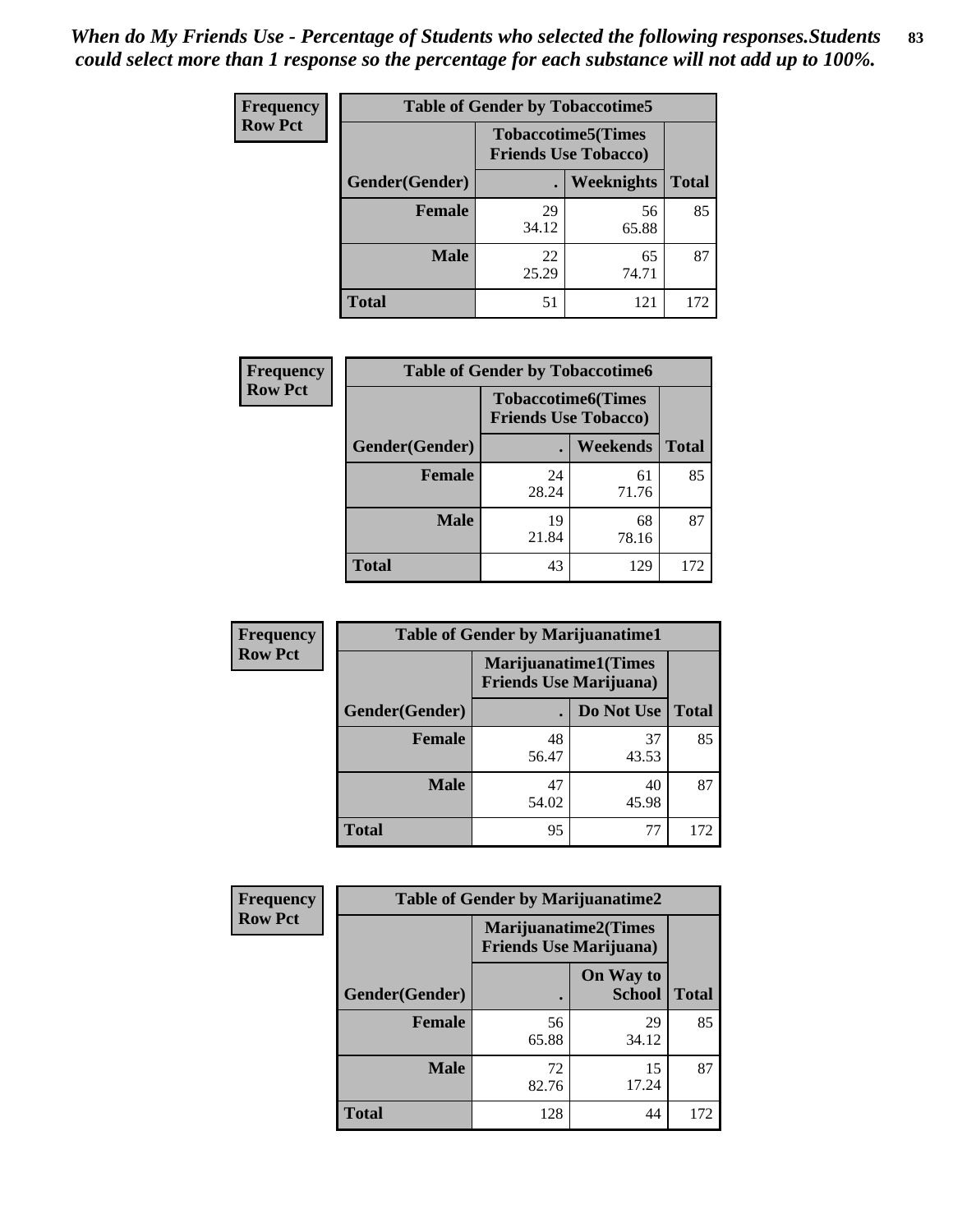| Frequency      | <b>Table of Gender by Marijuanatime3</b> |                                                        |                                |              |
|----------------|------------------------------------------|--------------------------------------------------------|--------------------------------|--------------|
| <b>Row Pct</b> |                                          | Marijuanatime3(Times<br><b>Friends Use Marijuana</b> ) |                                |              |
|                | Gender(Gender)                           |                                                        | <b>During</b><br><b>School</b> | <b>Total</b> |
|                | <b>Female</b>                            | 80<br>94.12                                            | 5<br>5.88                      | 85           |
|                | <b>Male</b>                              | 78<br>89.66                                            | 9<br>10.34                     | 87           |
|                | <b>Total</b>                             | 158                                                    | 14                             | 172          |

| Frequency      | <b>Table of Gender by Marijuanatime4</b> |                                                               |                                                |              |
|----------------|------------------------------------------|---------------------------------------------------------------|------------------------------------------------|--------------|
| <b>Row Pct</b> |                                          | <b>Marijuanatime4(Times</b><br><b>Friends Use Marijuana</b> ) |                                                |              |
|                | Gender(Gender)                           |                                                               | <b>On Way</b><br>Home<br>From<br><b>School</b> | <b>Total</b> |
|                | <b>Female</b>                            | 55<br>64.71                                                   | 30<br>35.29                                    | 85           |
|                | <b>Male</b>                              | 72<br>82.76                                                   | 15<br>17.24                                    | 87           |
|                | <b>Total</b>                             | 127                                                           | 45                                             | 172          |

| <b>Frequency</b> | <b>Table of Gender by Marijuanatime5</b> |             |                                                                |              |  |
|------------------|------------------------------------------|-------------|----------------------------------------------------------------|--------------|--|
| <b>Row Pct</b>   |                                          |             | <b>Marijuanatime5</b> (Times<br><b>Friends Use Marijuana</b> ) |              |  |
|                  | Gender(Gender)                           | ٠           | Weeknights                                                     | <b>Total</b> |  |
|                  | <b>Female</b>                            | 39<br>45.88 | 46<br>54.12                                                    | 85           |  |
|                  | <b>Male</b>                              | 55<br>63.22 | 32<br>36.78                                                    | 87           |  |
|                  | <b>Total</b>                             | 94          | 78                                                             | 172          |  |

| Frequency      | <b>Table of Gender by Marijuanatime6</b> |                                                                |                 |              |  |
|----------------|------------------------------------------|----------------------------------------------------------------|-----------------|--------------|--|
| <b>Row Pct</b> |                                          | <b>Marijuanatime6</b> (Times<br><b>Friends Use Marijuana</b> ) |                 |              |  |
|                | <b>Gender</b> (Gender)                   |                                                                | <b>Weekends</b> | <b>Total</b> |  |
|                | <b>Female</b>                            | 29<br>34.12                                                    | 56<br>65.88     | 85           |  |
|                | <b>Male</b>                              | 37<br>42.53                                                    | 50<br>57.47     | 87           |  |
|                | <b>Total</b>                             | 66                                                             | 106             | 172          |  |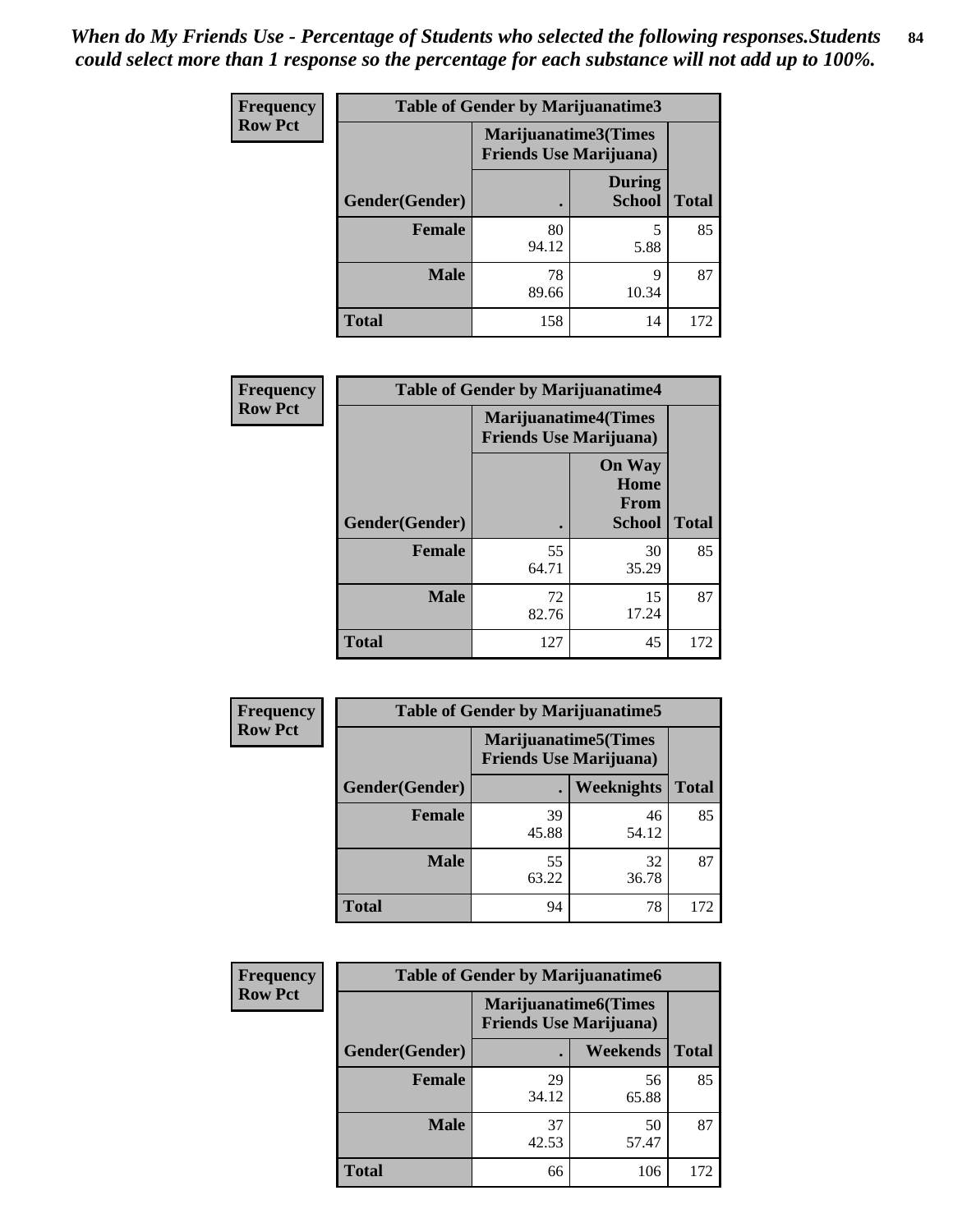*When do My Friends Use - Percentage of Students who selected the following responses.Students could select more than 1 response so the percentage for each substance will not add up to 100%.* **85**

| <b>Frequency</b> | <b>Table of Gender by Otherdrugtime1</b> |                                                                                    |                    |     |  |
|------------------|------------------------------------------|------------------------------------------------------------------------------------|--------------------|-----|--|
| <b>Row Pct</b>   |                                          | <b>Otherdrugtime1</b> (Times<br><b>Friends Use Other</b><br><b>Illegal Drugs</b> ) |                    |     |  |
|                  | Gender(Gender)                           |                                                                                    | Do Not Use   Total |     |  |
|                  | <b>Female</b>                            | 32<br>37.65                                                                        | 53<br>62.35        | 85  |  |
|                  | <b>Male</b>                              | 24<br>27.59                                                                        | 63<br>72.41        | 87  |  |
|                  | <b>Total</b>                             | 56                                                                                 | 116                | 172 |  |

| Frequency      | <b>Table of Gender by Otherdrugtime2</b> |                                                                                   |                            |              |
|----------------|------------------------------------------|-----------------------------------------------------------------------------------|----------------------------|--------------|
| <b>Row Pct</b> |                                          | <b>Otherdrugtime2(Times</b><br><b>Friends Use Other</b><br><b>Illegal Drugs</b> ) |                            |              |
|                | Gender(Gender)                           |                                                                                   | On Way to<br><b>School</b> | <b>Total</b> |
|                | <b>Female</b>                            | 68<br>80.00                                                                       | 17<br>20.00                | 85           |
|                | <b>Male</b>                              | 74<br>85.06                                                                       | 13<br>14.94                | 87           |
|                | <b>Total</b>                             | 142                                                                               | 30                         | 172          |

| <b>Frequency</b> | <b>Table of Gender by Otherdrugtime3</b> |                                                                                    |                                |              |
|------------------|------------------------------------------|------------------------------------------------------------------------------------|--------------------------------|--------------|
| <b>Row Pct</b>   |                                          | <b>Otherdrugtime3</b> (Times<br><b>Friends Use Other</b><br><b>Illegal Drugs</b> ) |                                |              |
|                  | Gender(Gender)                           |                                                                                    | <b>During</b><br><b>School</b> | <b>Total</b> |
|                  | <b>Female</b>                            | 72<br>84.71                                                                        | 13<br>15.29                    | 85           |
|                  | <b>Male</b>                              | 73<br>83.91                                                                        | 14<br>16.09                    | 87           |
|                  | <b>Total</b>                             | 145                                                                                | 27                             | 172          |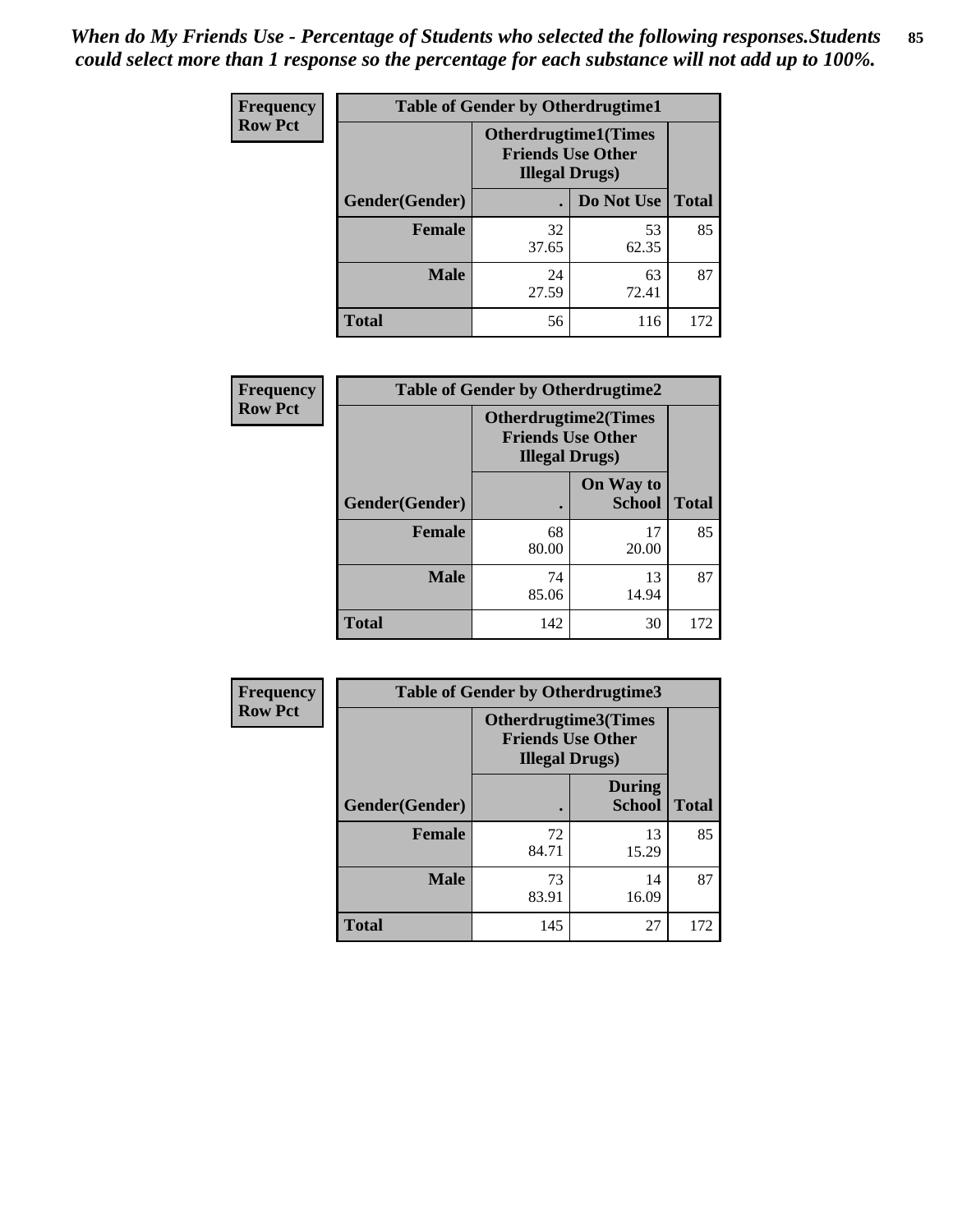*When do My Friends Use - Percentage of Students who selected the following responses.Students could select more than 1 response so the percentage for each substance will not add up to 100%.* **86**

| <b>Frequency</b> | <b>Table of Gender by Otherdrugtime4</b> |                                                                                   |                                                |              |
|------------------|------------------------------------------|-----------------------------------------------------------------------------------|------------------------------------------------|--------------|
| <b>Row Pct</b>   |                                          | <b>Otherdrugtime4(Times</b><br><b>Friends Use Other</b><br><b>Illegal Drugs</b> ) |                                                |              |
|                  | Gender(Gender)                           |                                                                                   | <b>On Way</b><br>Home<br>From<br><b>School</b> | <b>Total</b> |
|                  | Female                                   | 67<br>78.82                                                                       | 18<br>21.18                                    | 85           |
|                  | <b>Male</b>                              | 73<br>83.91                                                                       | 14<br>16.09                                    | 87           |
|                  | <b>Total</b>                             | 140                                                                               | 32                                             | 172          |

| Frequency      | <b>Table of Gender by Otherdrugtime5</b> |                                                                                    |             |              |
|----------------|------------------------------------------|------------------------------------------------------------------------------------|-------------|--------------|
| <b>Row Pct</b> |                                          | <b>Otherdrugtime5</b> (Times<br><b>Friends Use Other</b><br><b>Illegal Drugs</b> ) |             |              |
|                | Gender(Gender)                           |                                                                                    | Weeknights  | <b>Total</b> |
|                | <b>Female</b>                            | 59<br>69.41                                                                        | 26<br>30.59 | 85           |
|                | <b>Male</b>                              | 68<br>78.16                                                                        | 19<br>21.84 | 87           |
|                | <b>Total</b>                             | 127                                                                                | 45          | 172          |

| <b>Frequency</b> | <b>Table of Gender by Otherdrugtime6</b> |                                                                                   |             |              |
|------------------|------------------------------------------|-----------------------------------------------------------------------------------|-------------|--------------|
| <b>Row Pct</b>   |                                          | <b>Otherdrugtime6(Times</b><br><b>Friends Use Other</b><br><b>Illegal Drugs</b> ) |             |              |
|                  | Gender(Gender)                           |                                                                                   | Weekends    | <b>Total</b> |
|                  | <b>Female</b>                            | 45<br>52.94                                                                       | 40<br>47.06 | 85           |
|                  | <b>Male</b>                              | 61<br>70.11                                                                       | 26<br>29.89 | 87           |
|                  | <b>Total</b>                             | 106                                                                               | 66          | 172          |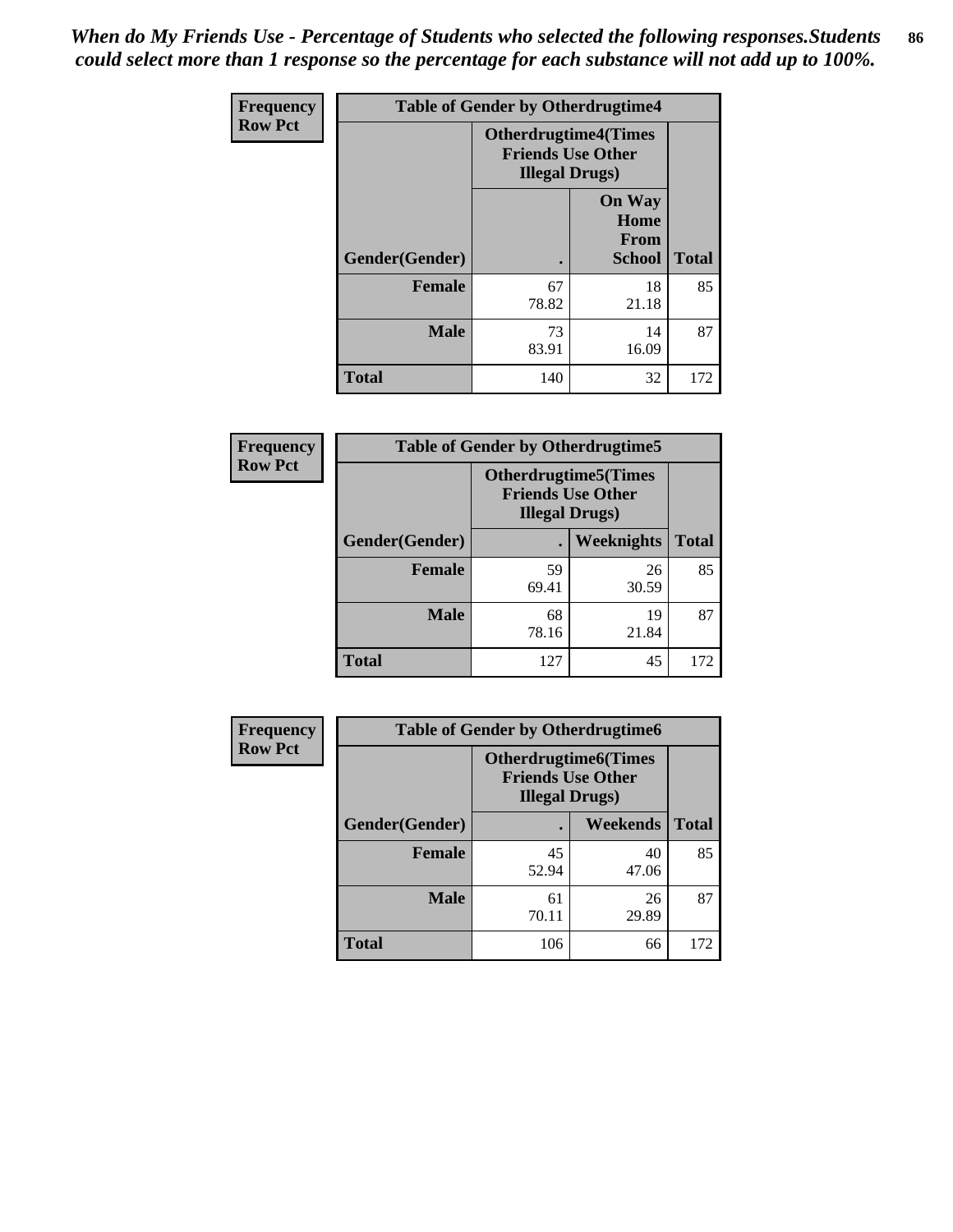## *Other Questions* **87**

| Frequency      | <b>Table of Gender by Educationalcohol</b> |                                                                                                                               |                |              |  |
|----------------|--------------------------------------------|-------------------------------------------------------------------------------------------------------------------------------|----------------|--------------|--|
| <b>Row Pct</b> |                                            | Educationalcohol(I<br>have been taught<br>about alcohol,<br>tobacco,<br>and other drugs<br>within the last year<br>at school) |                |              |  |
|                | Gender(Gender)                             | <b>Yes</b>                                                                                                                    | N <sub>0</sub> | <b>Total</b> |  |
|                | <b>Female</b>                              | 57<br>67.06                                                                                                                   | 28<br>32.94    | 85           |  |
|                | <b>Male</b>                                | 62<br>71.26                                                                                                                   | 25<br>28.74    | 87           |  |
|                | <b>Total</b>                               | 119                                                                                                                           | 53             | 172          |  |

| Frequency      | <b>Table of Gender by Rodedrinking</b> |                                                                                                                     |                |              |  |
|----------------|----------------------------------------|---------------------------------------------------------------------------------------------------------------------|----------------|--------------|--|
| <b>Row Pct</b> |                                        | Rodedrinking(In<br>the past 30 days I<br>have ridden in a<br>car with a driver<br>who had been<br>drinking alcohol) |                |              |  |
|                | Gender(Gender)                         | Yes                                                                                                                 | N <sub>0</sub> | <b>Total</b> |  |
|                | <b>Female</b>                          | 18<br>21.18                                                                                                         | 67<br>78.82    | 85           |  |
|                | <b>Male</b>                            | 8<br>9.20                                                                                                           | 79<br>90.80    | 87           |  |
|                | <b>Total</b>                           | 26                                                                                                                  | 146            | 172          |  |

| Frequency      | <b>Table of Gender by Drugsschool</b> |                                                                                                                                     |                |              |  |  |
|----------------|---------------------------------------|-------------------------------------------------------------------------------------------------------------------------------------|----------------|--------------|--|--|
| <b>Row Pct</b> |                                       | <b>Drugsschool</b> (During<br>the past 12 months,<br>I have been offered,<br>sold,<br>or given illegal drugs<br>on school property) |                |              |  |  |
|                | Gender(Gender)                        | Yes                                                                                                                                 | N <sub>0</sub> | <b>Total</b> |  |  |
|                | <b>Female</b>                         | 28<br>32.94                                                                                                                         | 57<br>67.06    | 85           |  |  |
|                | <b>Male</b>                           | 25<br>28.74                                                                                                                         | 62<br>71.26    | 87           |  |  |
|                | <b>Total</b>                          | 53                                                                                                                                  | 119            | 172          |  |  |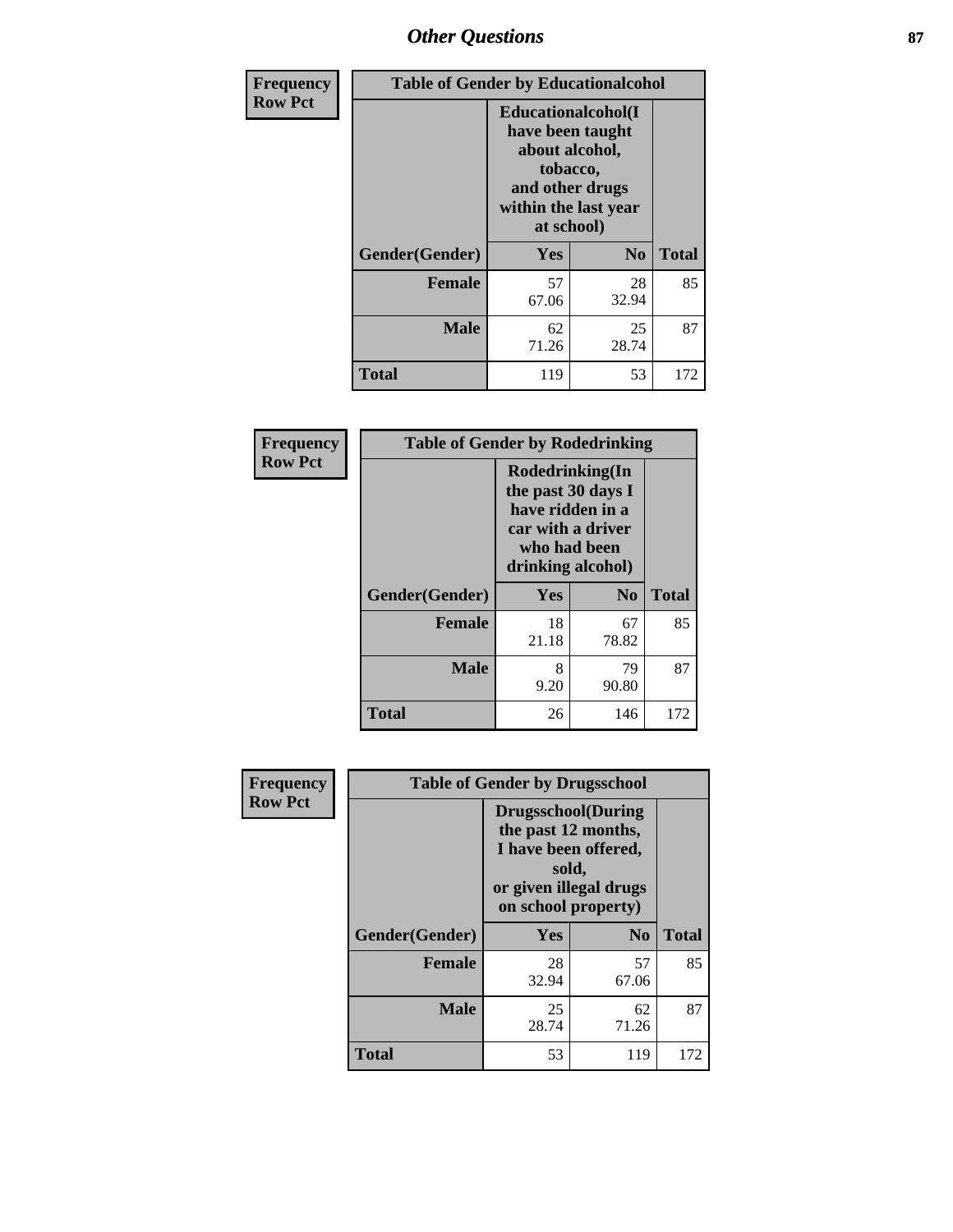### *Other Questions* **88**

**Frequency Row Pct**

| <b>Table of Gender by Bingedrinking</b> |              |                                                                                                         |                   |                   |                                                                     |                               |                        |              |
|-----------------------------------------|--------------|---------------------------------------------------------------------------------------------------------|-------------------|-------------------|---------------------------------------------------------------------|-------------------------------|------------------------|--------------|
|                                         |              | Bingedrinking(I have drunk five or more<br>drinks of alcohol at one sitting during the<br>last 30 days) |                   |                   |                                                                     |                               |                        |              |
| <b>Gender</b> (Gender)   Days           | $\mathbf{0}$ | 1 or<br>days                                                                                            | 3 to<br>5<br>days | 6 to<br>q<br>days | 10<br>$\mathbf{t}$ <sup><math>\mathbf{0}</math></sup><br>19<br>days | <b>20</b><br>to<br>29<br>days | All<br>30<br>days      | <b>Total</b> |
| <b>Female</b>                           | 69<br>81.18  | 6<br>7.06                                                                                               | 6<br>7.06         | 0<br>0.00         | 0<br>0.00                                                           | 3<br>3.53                     | 1.18                   | 85           |
| <b>Male</b>                             | 62<br>71.26  | 12<br>13.79                                                                                             | 5<br>5.75         | 3<br>3.45         | 2<br>2.30                                                           | 1.15                          | $\mathfrak{D}$<br>2.30 | 87           |
| <b>Total</b>                            |              |                                                                                                         |                   |                   |                                                                     |                               |                        |              |

| Frequency      | <b>Table of Gender by Educationaids</b> |                                                                                                 |             |              |  |  |
|----------------|-----------------------------------------|-------------------------------------------------------------------------------------------------|-------------|--------------|--|--|
| <b>Row Pct</b> |                                         | <b>Educationaids</b> (I<br>have been taught<br>about HIV/AIDS<br>at school in the<br>past year) |             |              |  |  |
|                | Gender(Gender)                          | Yes                                                                                             | $\bf N_0$   | <b>Total</b> |  |  |
|                | <b>Female</b>                           | 59<br>69.41                                                                                     | 26<br>30.59 | 85           |  |  |
|                | <b>Male</b>                             | 62<br>71.26                                                                                     | 25<br>28.74 | 87           |  |  |
|                | <b>Total</b>                            | 121                                                                                             | 51          | 172          |  |  |

| <b>Frequency</b> | <b>Table of Gender by Suicideconsider</b> |                 |                |              |  |
|------------------|-------------------------------------------|-----------------|----------------|--------------|--|
| <b>Row Pct</b>   |                                           | Suicideconsider |                |              |  |
|                  | Gender(Gender)                            | Yes             | N <sub>0</sub> | <b>Total</b> |  |
|                  | <b>Female</b>                             | 11<br>12.94     | 74<br>87.06    | 85           |  |
|                  | <b>Male</b>                               | 11<br>12.64     | 76<br>87.36    | 87           |  |
|                  | Total                                     | 22              | 150            | 172          |  |